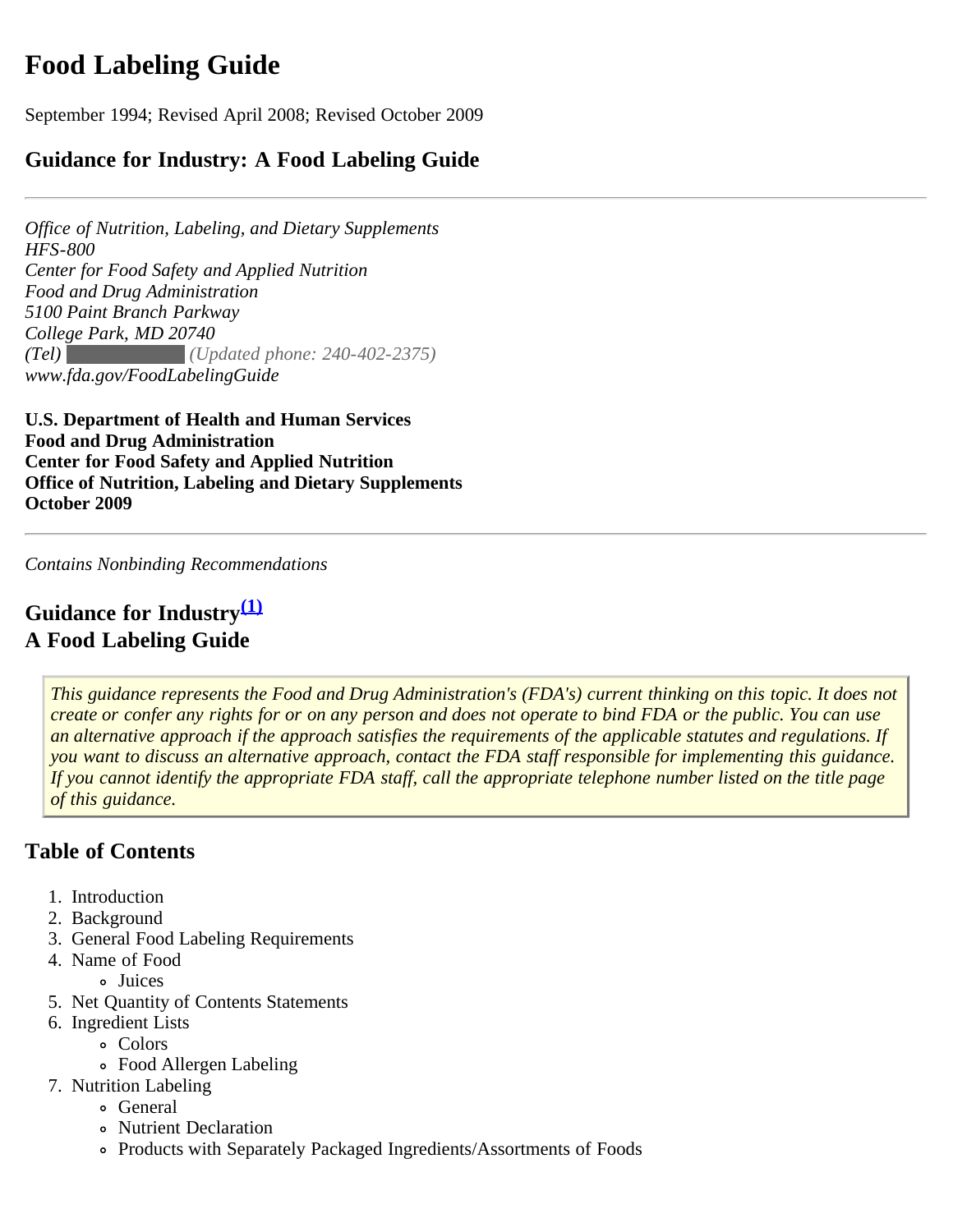[Label Formats/Graphics](#page-41-0)

- General
- Specific Label Formats
- Trans Fat Labeling
- **Miscellaneous**
- **Serving Size**
- Exemptions/Special Labeling Provisions
- 8. [Claims](#page-71-0)
	- Nutrient Content Claims
	- Health Claims
	- Qualified Health Claims
	- Structure/Function Claims
- 9. [Appendix A: Definitions of Nutrient Claims](#page-82-0)
- 10. [Appendix B: Additional Requirements for Nutrient Content Claims](#page-86-0)
- 11. [Appendix C: Health Claims](#page-90-0)
- 12. [Appendix D: Qualified Health Claims](#page-97-0)
- 13. [Appendix E: Additional FDA Resources](#page-114-0)
- 14. [Appendix F: Calculate the Percent Daily Value \(DV\) for the Appropriate Nutrients](#page-116-0)
- 15. [Appendix G: Daily Values for Infants, Children Less Than 4 Years of Age, and Pregnant and Lactating Women](#page-118-0)
- 16. [Appendix H: Rounding the Values According to the FDA Rounding Rules](#page-120-0)

# **1. Introduction**

In a guide such as this, it is impractical to attempt to answer every food labeling question that might arise. The most frequently raised questions have been addressed using a "question and answer" format. We believe the vast majority of food labeling questions are answered. They are grouped by the food labeling area of interest. The Table of Contents will help you locate your food labeling area of interest.

Under FDA's laws and regulations, FDA does not pre-approve labels for food products. Questions concerning the labeling of food products may be directed to

the Food Labeling and Standards Staff (HFS-820), Office of Nutrition, Labeling, and Dietary Supplements, Center for Food Safety and Applied Nutrition, Food

and Drug Administration, 5100 Paint Branch Parkway, College Park, MD 20740-3835, Telephone: (301) 436-2371.

# **2. Background**

The Food and Drug Administration (FDA) is responsible for assuring that foods sold in the United States are safe, wholesome and properly labeled. This applies to foods produced domestically, as well as foods from foreign countries. The Federal Food, Drug, and Cosmetic Act (FD&C Act) and the Fair Packaging and Labeling Act are the Federal laws governing food products under FDA's jurisdiction.

The FDA receives many questions from manufacturers, distributors, and importers about the proper labeling of their food products. This guidance is a summary of the required statements that must appear on food labels under these laws and their regulations. To help minimize legal action and delays, it is recommended that manufacturers and importers become fully informed about the applicable laws and regulations before offering foods for distribution in the United States.

The Nutrition Labeling and Education Act (NLEA), which amended the FD&C Act requires most foods to bear nutrition labeling and requires food labels that

bear nutrient content claims and certain health messages to comply with specific requirements. Although final regulations have been established and are reflected in this guidance, regulations are frequently changed. It is the responsibility for the food industry to remain current with the legal requirements for food labeling. All new regulations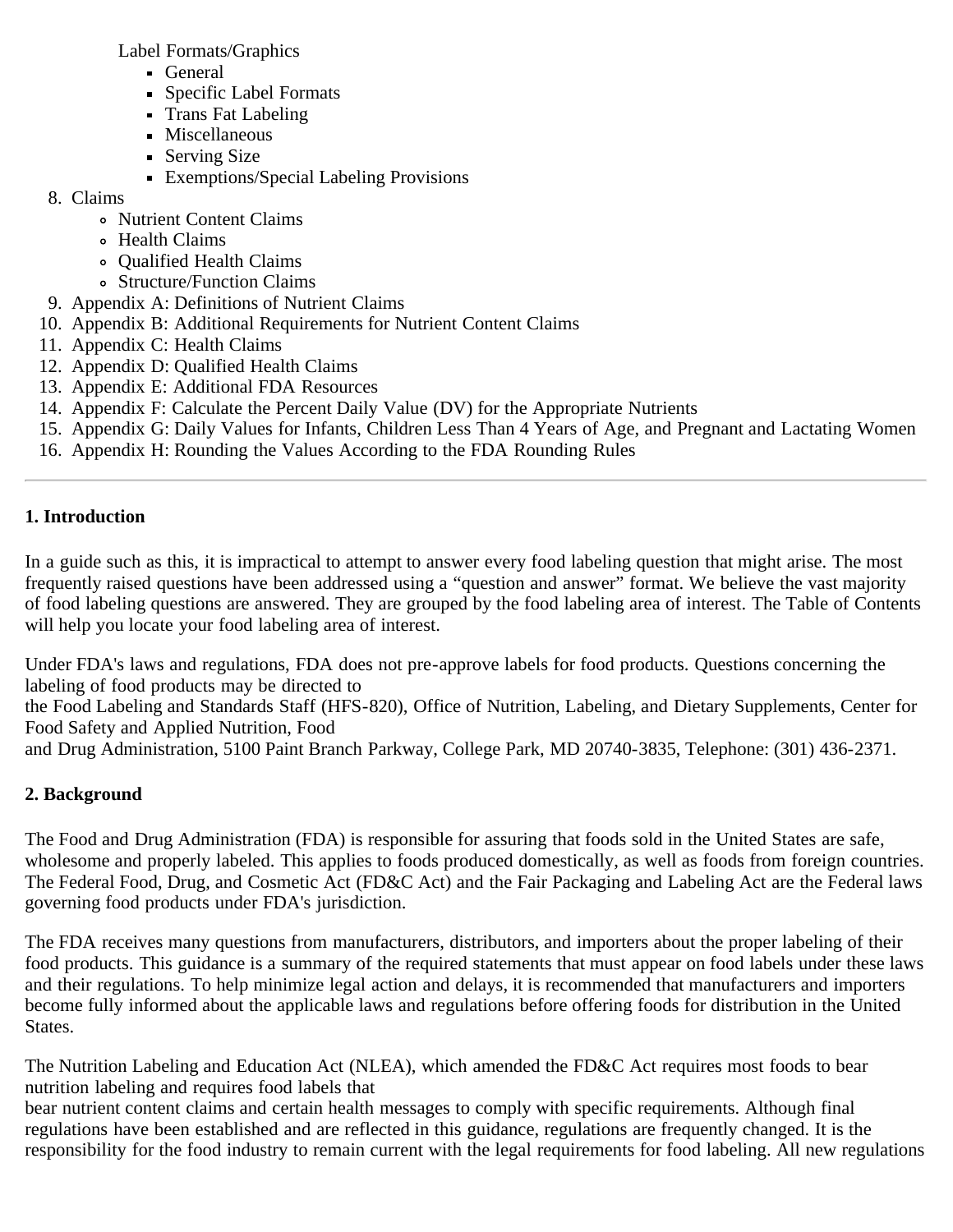are published in the Federal Register (FR) prior to their effective date and compiled annually in Title 21 of the Code of Federal Regulations (CFR).

<span id="page-2-0"></span>(1) This guidance has been prepared by the Office of Nutritional Products, Labeling, and Dietary Supplements in the Center for Food Safety and Applied Nutrition at the U.S. Food and Drug Administration.

This document supercedes the previous version issued in September 1994.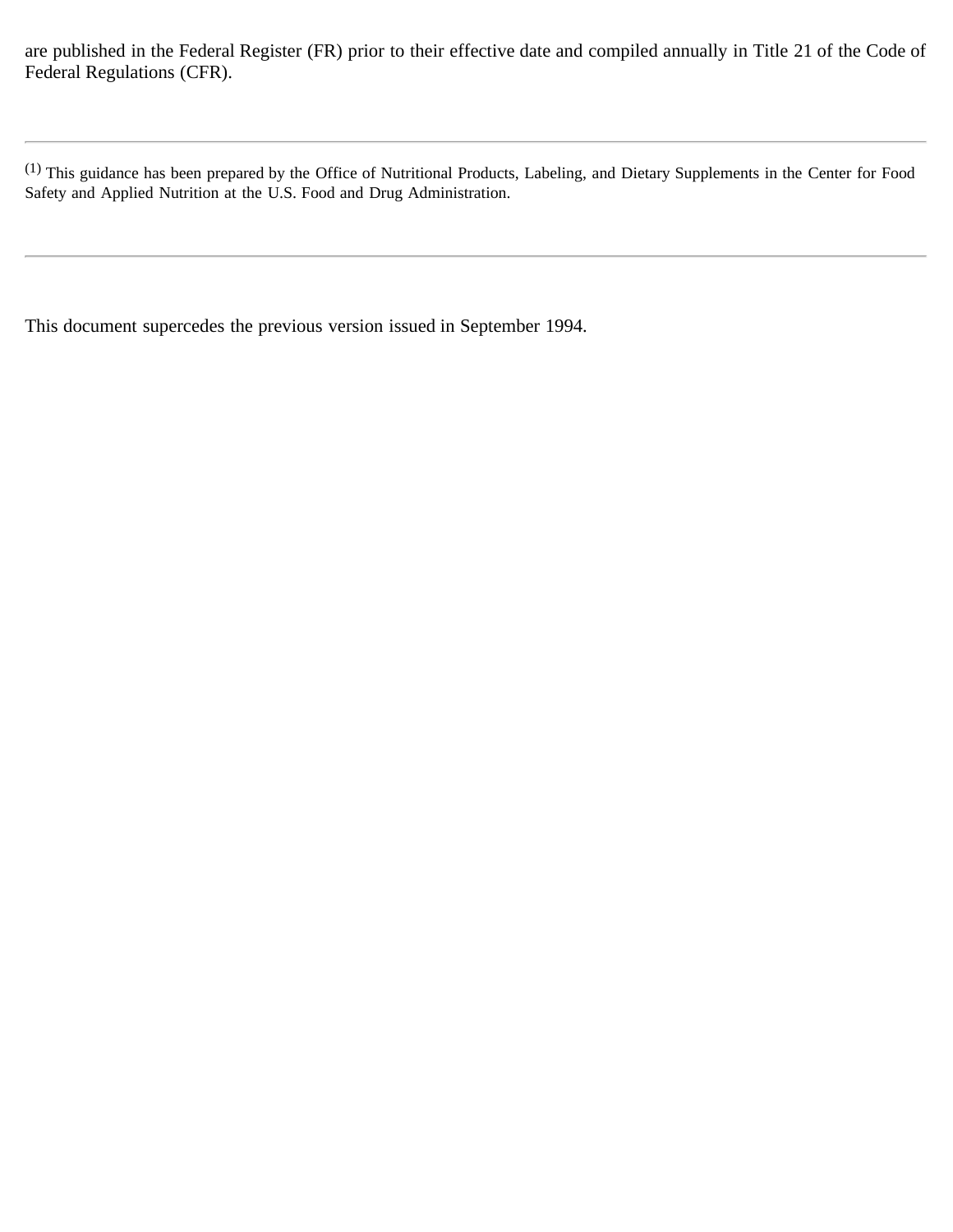# <span id="page-3-0"></span>**3. General Food Labeling Requirements**

October 2009

# **Guidance for Industry: A Food Labeling Guide**

# **Contains Nonbinding Recommendations**

### [Return to table of contents](#page-0-0)

- 1. [Where should label statements be placed on containers and packages?](#page-3-1)
- 2. [What are the PDP and the alternate PDP?](#page-3-2)
- 3. [What label statements must appear on the PDP?](#page-4-0)
- 4. [Which label panel is the information panel?](#page-4-1)
- 5. [What is information panel labeling?](#page-4-2)
- 6. [What type size, prominence and conspicuousness is required?](#page-4-3)
- 7. [What is the prohibition against intervening material?](#page-5-0)
- 8. [What name and address must be listed on the label?](#page-5-1)

### <span id="page-3-1"></span>**1. Where should label statements be placed on containers and packages?**

**Answer:** There are two ways to label packages and containers:

- a. Place all required label statements on the front label panel (the principal display panel or PDP), or,
- b. Place certain *specified* label statements on the PDP and other labeling on the information panel (the label panel immediately to the right of the PDP, as seen by the consumer facing the product).

# [21 CFR 101.1](http://ecfr.gpoaccess.gov/cgi/t/text/text-idx?c=ecfr&sid=2cd366a9f6d495974a9cbfc076c43b05&rgn=div8&view=text&node=21:2.0.1.1.2.1.1.1&idno=21+), [21 CFR 101.2](http://ecfr.gpoaccess.gov/cgi/t/text/text-idx?c=ecfr&sid=2cd366a9f6d495974a9cbfc076c43b05&rgn=div8&view=text&node=21:2.0.1.1.2.1.1.2&idno=21), [21 CFR 101.3,](http://ecfr.gpoaccess.gov/cgi/t/text/text-idx?c=ecfr&sid=2cd366a9f6d495974a9cbfc076c43b05&rgn=div8&view=text&node=21:2.0.1.1.2.1.1.3&idno=21) [21 CFR 101.4](http://ecfr.gpoaccess.gov/cgi/t/text/text-idx?c=ecfr&sid=2cd366a9f6d495974a9cbfc076c43b05&rgn=div8&view=text&node=21:2.0.1.1.2.1.1.4&idno=21), [21 CFR 101.9](http://ecfr.gpoaccess.gov/cgi/t/text/text-idx?c=ecfr&sid=2cd366a9f6d495974a9cbfc076c43b05&rgn=div8&view=text&node=21:2.0.1.1.2.1.1.6&idno=21), and [21 CFR 101.105](http://ecfr.gpoaccess.gov/cgi/t/text/text-idx?c=ecfr&sid=2cd366a9f6d495974a9cbfc076c43b05&rgn=div8&view=text&node=21:2.0.1.1.2.7.1.2&idno=21)

# <span id="page-3-2"></span>**2. What are the PDP and the alternate PDP?**

**Answer:** The PDP, is that portion of the package label that is most likely to be seen by the consumer at the time of purchase. Many containers are designed with two or more different surfaces that are suitable for display as the PDP. These are alternate PDPs. [21 CFR 101.1](http://ecfr.gpoaccess.gov/cgi/t/text/text-idx?c=ecfr&sid=2cd366a9f6d495974a9cbfc076c43b05&rgn=div8&view=text&node=21:2.0.1.1.2.1.1.1&idno=21+)

# **3. What label statements must appear on the PDP?**

**Answer:** Place the statement of identity, or name of the food, and the net quantity statement, or amount of product, on the PDP and on the alternate PDP. The required type size and prominence are discussed in Chapters  $\underline{IV}$  and [V](file:///S|/CFSANWEBTEAM/Ticket%20Related/814%20-%20PDF%20of%20FLG/[!--$ssLink("images/ucm064877.htm")--]) of this guidance and [21 CFR 101.3\(a\)](http://ecfr.gpoaccess.gov/cgi/t/text/text-idx?c=ecfr&sid=2cd366a9f6d495974a9cbfc076c43b05&rgn=div8&view=text&node=21:2.0.1.1.2.1.1.3&idno=21) and [21 CFR 101.105\(a\).](http://ecfr.gpoaccess.gov/cgi/t/text/text-idx?c=ecfr&sid=2cd366a9f6d495974a9cbfc076c43b05&rgn=div8&view=text&node=21:2.0.1.1.2.7.1.2&idno=21)

# **4. Which label panel is the information panel?**

**Answer:** The information panel is the label panel immediately to the right of the PDP, as displayed to the consumer. If this panel is not usable, due to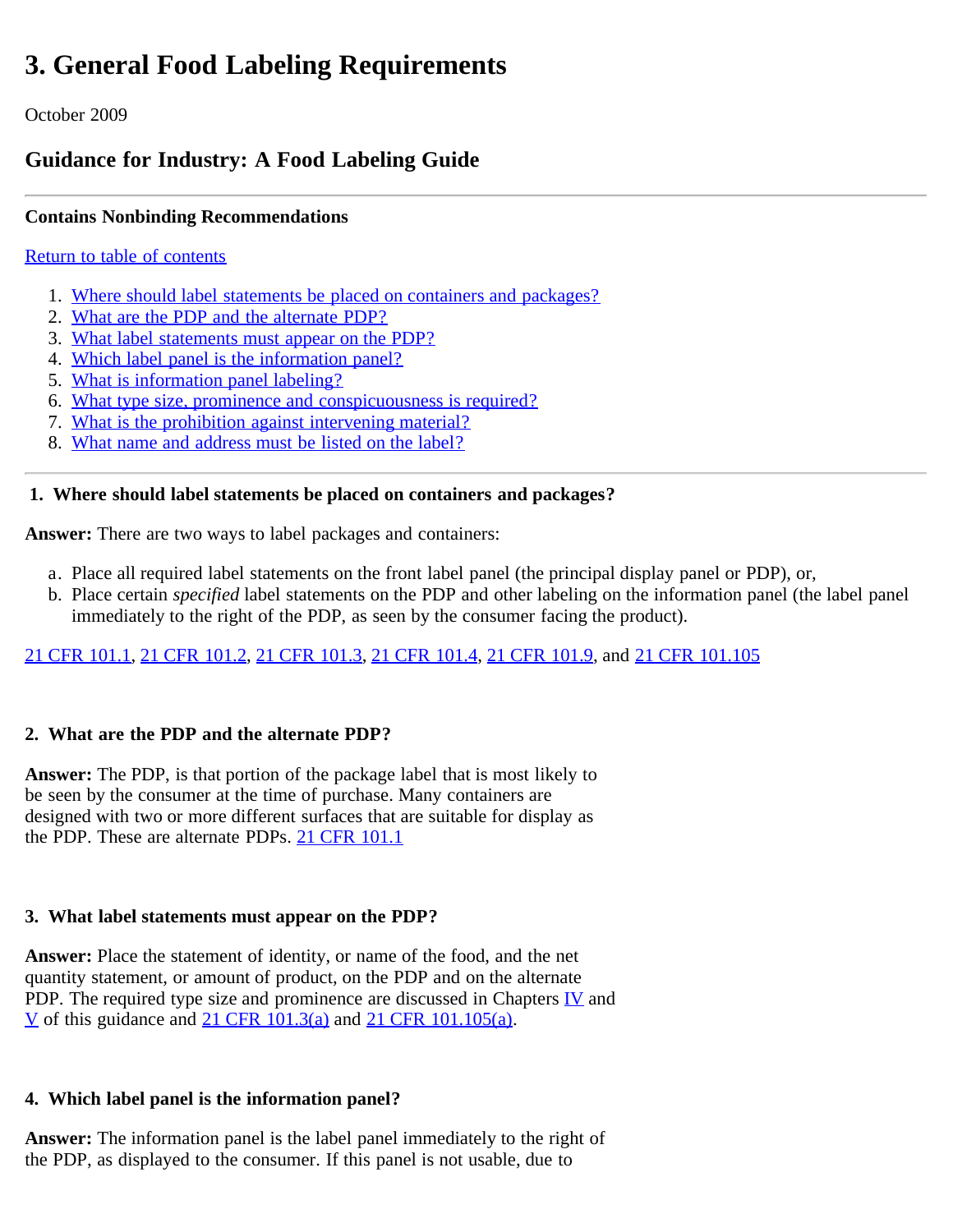<span id="page-4-1"></span><span id="page-4-0"></span>

#### <span id="page-4-2"></span>**5. What is information panel labeling?**

**Answer:** The phrase "information panel labeling" refers to the label statements that are generally required to be placed together, without any intervening material, on the information panel, if such labeling does not appear on the PDP. These label statements include the name and address of the manufacturer, packer or distributor, the ingredient list, nutrition labeling and any required allergy labeling. [21 CFR 101.2\(b\) and \(d\),](http://ecfr.gpoaccess.gov/cgi/t/text/text-idx?c=ecfr&sid=2cd366a9f6d495974a9cbfc076c43b05&rgn=div8&view=text&node=21:2.0.1.1.2.1.1.2&idno=21) Section 403 (w) of the FDA Act

#### <span id="page-4-3"></span>**6. What type size, prominence and conspicuousness is required?**

**Answer:** For information panel labeling, use a print or type size that is prominent, conspicuous and easy to read. Use letters that are at least one-sixteenth (1/16) inch in height based on the lower case letter "o". The letters must not be more than three times as high as they are wide, and the lettering must contrast sufficiently with the background so as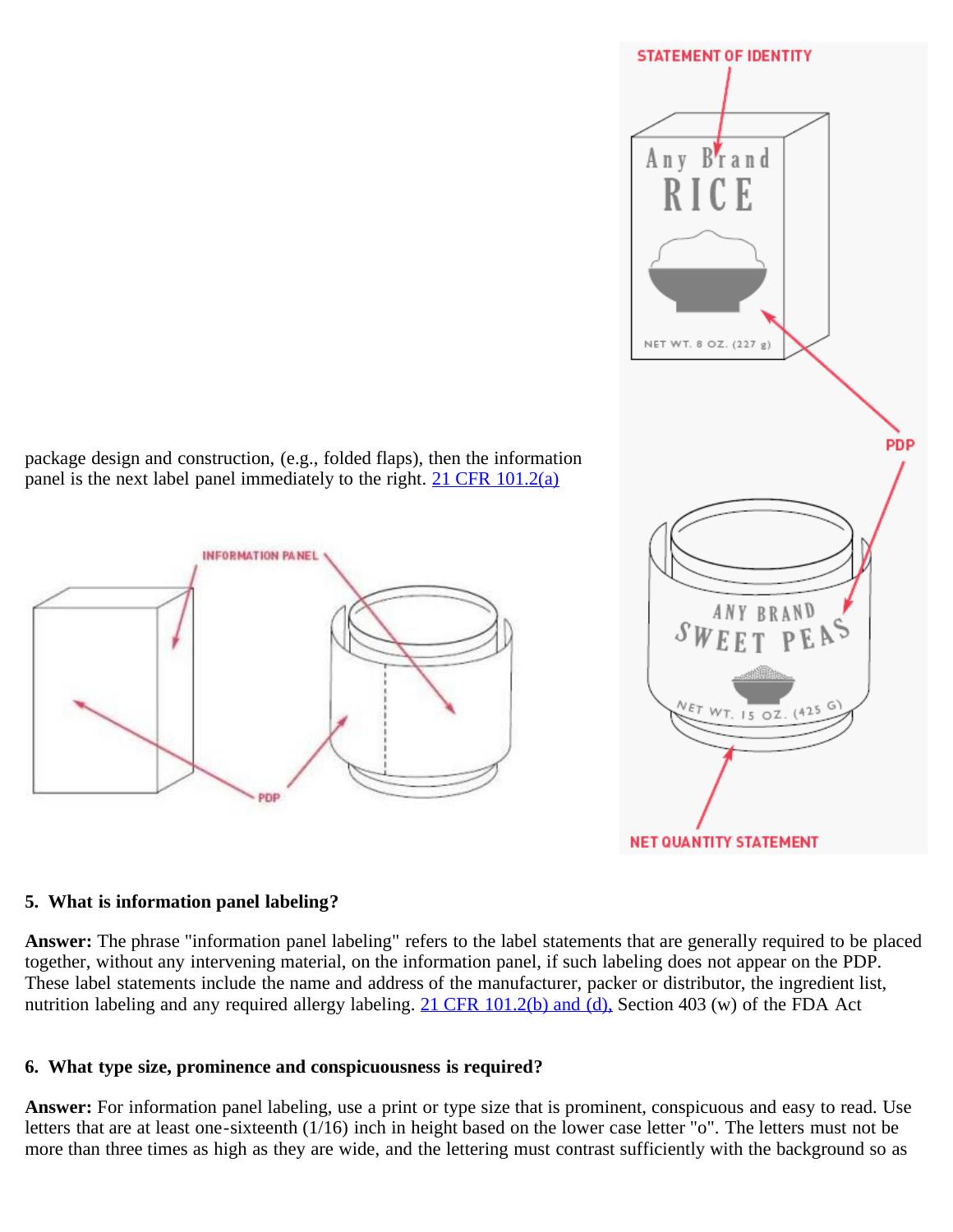to be easy to read. Do not crowd required labeling with artwork or non-required labeling.

Smaller type sizes may be used for information panel labeling on very small food packages as discussed in [21 CFR](http://ecfr.gpoaccess.gov/cgi/t/text/text-idx?c=ecfr&sid=2cd366a9f6d495974a9cbfc076c43b05&rgn=div8&view=text&node=21:2.0.1.1.2.1.1.2&idno=21) [101.2\(c\)](http://ecfr.gpoaccess.gov/cgi/t/text/text-idx?c=ecfr&sid=2cd366a9f6d495974a9cbfc076c43b05&rgn=div8&view=text&node=21:2.0.1.1.2.1.1.2&idno=21) & *(f)*

Different type sizes are specified for the Nutrition Facts Label. (see section 7)

The type size requirements for the statement of identity and the net quantity statement are discussed in sections 4 and 5 of this guidance.

<span id="page-5-0"></span>21 CFR 101.2(c) and 21 CFR 101.9(d)(1)&(2)

#### **7. What is the prohibition against intervening material?**

**Answer:** Information that is not required by FDA is considered intervening material and is not permitted to be placed between the required labeling on the information panel (e.g., the UPC bar code is not FDA required labeling). [21 CFR](http://ecfr.gpoaccess.gov/cgi/t/text/text-idx?c=ecfr&sid=2cd366a9f6d495974a9cbfc076c43b05&rgn=div8&view=text&node=21:2.0.1.1.2.1.1.2&idno=21) [101.2\(e\)](http://ecfr.gpoaccess.gov/cgi/t/text/text-idx?c=ecfr&sid=2cd366a9f6d495974a9cbfc076c43b05&rgn=div8&view=text&node=21:2.0.1.1.2.1.1.2&idno=21)

### <span id="page-5-1"></span>**8. What name and address must be listed on the label?**



**Answer:** Food labels must list:

- a. Name and address of the manufacturer, packer or distributor. Unless the name given is the actual manufacturer, it must be accompanied by a qualifying phrase which states the firm's relation to the product (e.g., "manufactured for "or "distributed by").
- b. Street address if the firm name and address are not listed in a current city directory or telephone book;
- c. City or town;
- d. State (or country, if outside the United States); and
- e. ZIP code (or mailing code used in countries other than the United States).

#### [21 CFR 101.5](http://ecfr.gpoaccess.gov/cgi/t/text/text-idx?c=ecfr&sid=2cd366a9f6d495974a9cbfc076c43b05&rgn=div8&view=text&node=21:2.0.1.1.2.1.1.5&idno=21)

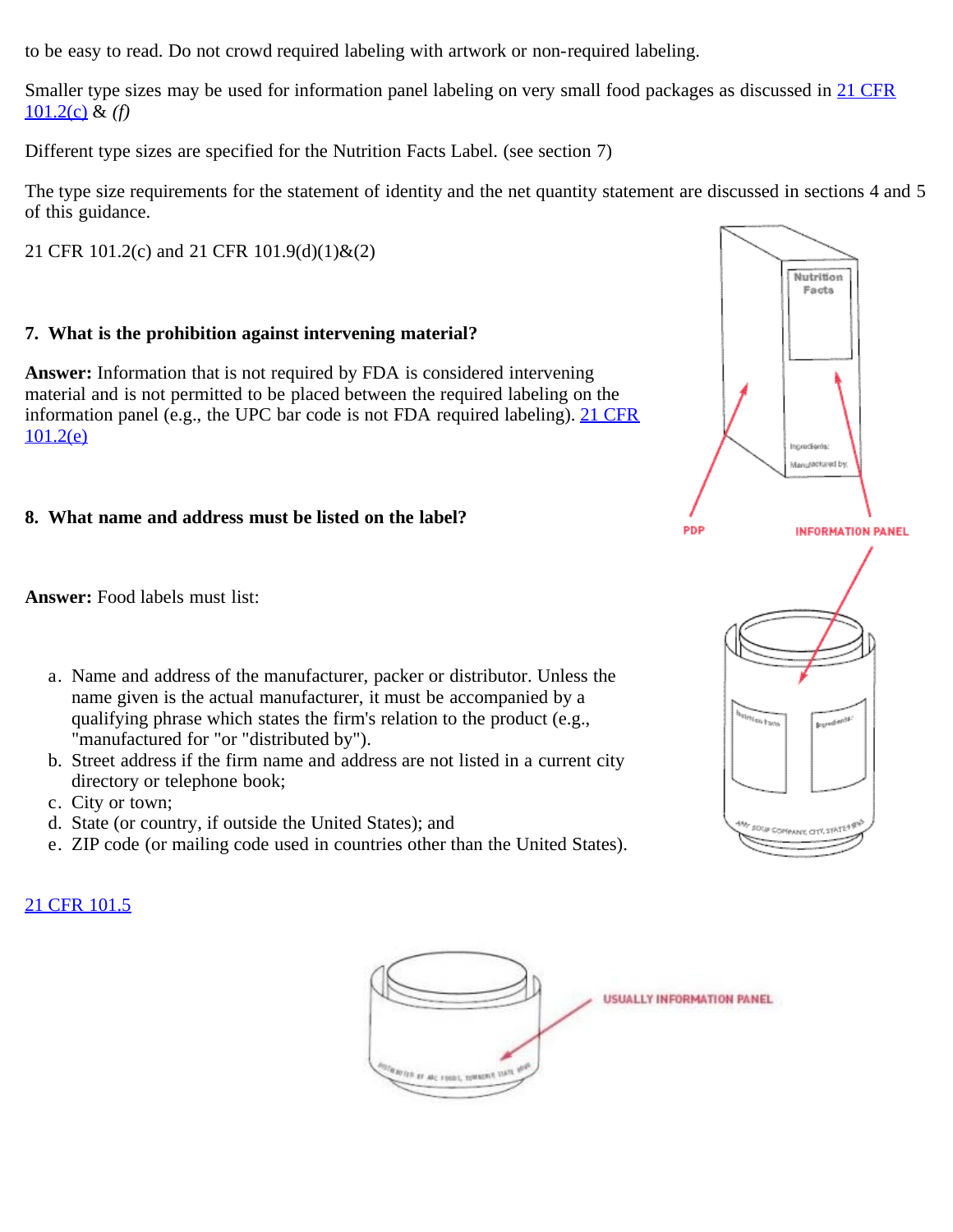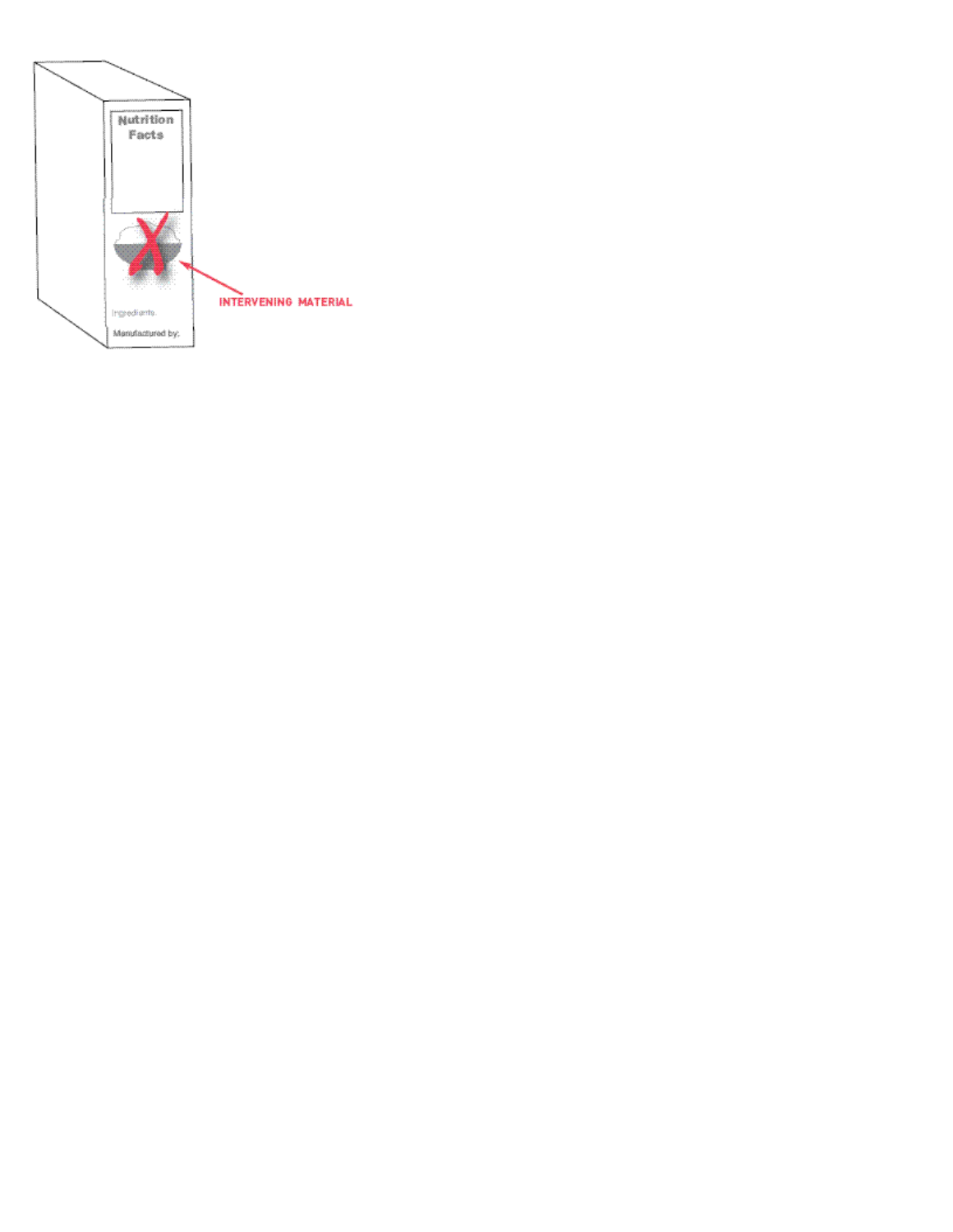# <span id="page-7-5"></span><span id="page-7-0"></span>**4. Name of Food**

October 2009

# **Guidance for Industry: A Food Labeling Guide**

# **Contains Nonbinding Recommendations**

#### [Return to table of contents](#page-0-0)

- 1. [What is the name of the food statement called and where must it be placed?](#page-7-1)
- 2. [Should the statement of identity stand out?](#page-7-2)
- 3. [What name should be used as the statement of identity?](#page-7-3)
- 4. [Where should the statement of identity be placed on the label?](#page-7-4)
- 5. [When are fanciful names permitted as the statement of identity?](#page-8-0)
- 6. [Is it necessary to use the common or usual name instead of a new name?](#page-8-1)
- 7. [Should modified statements of identity be used for sliced and unsliced versions of a food?](#page-8-2)
- 8. [What food must be labeled as an "imitation"?](#page-7-5)
- 9. [What type size and degree of prominence is required for the word "imitation" in the product name?](#page-8-3)
- 10. [Are there restrictions on label artwork?](#page-8-4)
- 11. [Where should the country of origin be declared on an imported food?](#page-9-0)
- 12. [Are foreign language labels permitted?](#page-9-1)

#### **[Juices](#page-9-2)**

# <span id="page-7-1"></span>**1. What is the name of the food statement called and where must it be placed?**

**Answer:** The statement of identity is the name of the food. It must appear on the front label, or PDP as well as any alternate PDP. [21 CFR 101.3](http://ecfr.gpoaccess.gov/cgi/t/text/text-idx?c=ecfr&sid=2cd366a9f6d495974a9cbfc076c43b05&rgn=div8&view=text&node=21:2.0.1.1.2.1.1.3&idno=21)

# <span id="page-7-2"></span>**2. Should the statement of identity stand out?**

**Answer:** Use prominent print or type for the statement of identity. It shall be in bold type. The type size must be reasonably related to the most prominent printed matter on the front panel and should be one of the most important features on the PDP. Generally, this is considered to be at least 1/2 the size of the largest print on the label. [21 CFR 101.3\(d\)](http://ecfr.gpoaccess.gov/cgi/t/text/text-idx?c=ecfr&sid=2cd366a9f6d495974a9cbfc076c43b05&rgn=div8&view=text&node=21:2.0.1.1.2.1.1.3&idno=21)

#### <span id="page-7-3"></span>**3. What name should be used as the statement of identity?**

<span id="page-7-4"></span>**Answer:** The name established by law or regulation, or in the absence thereof, the common or usual name of the food, if the food has one, should be used as the statement of identity. If there is none, then an appropriate descriptive name, that is not misleading, should be used. Brand names are not considered to be statements of identity and should not be unduly prominent campared to the statement of identity. 21 CFR 101.3(b)  $\&$  (d)

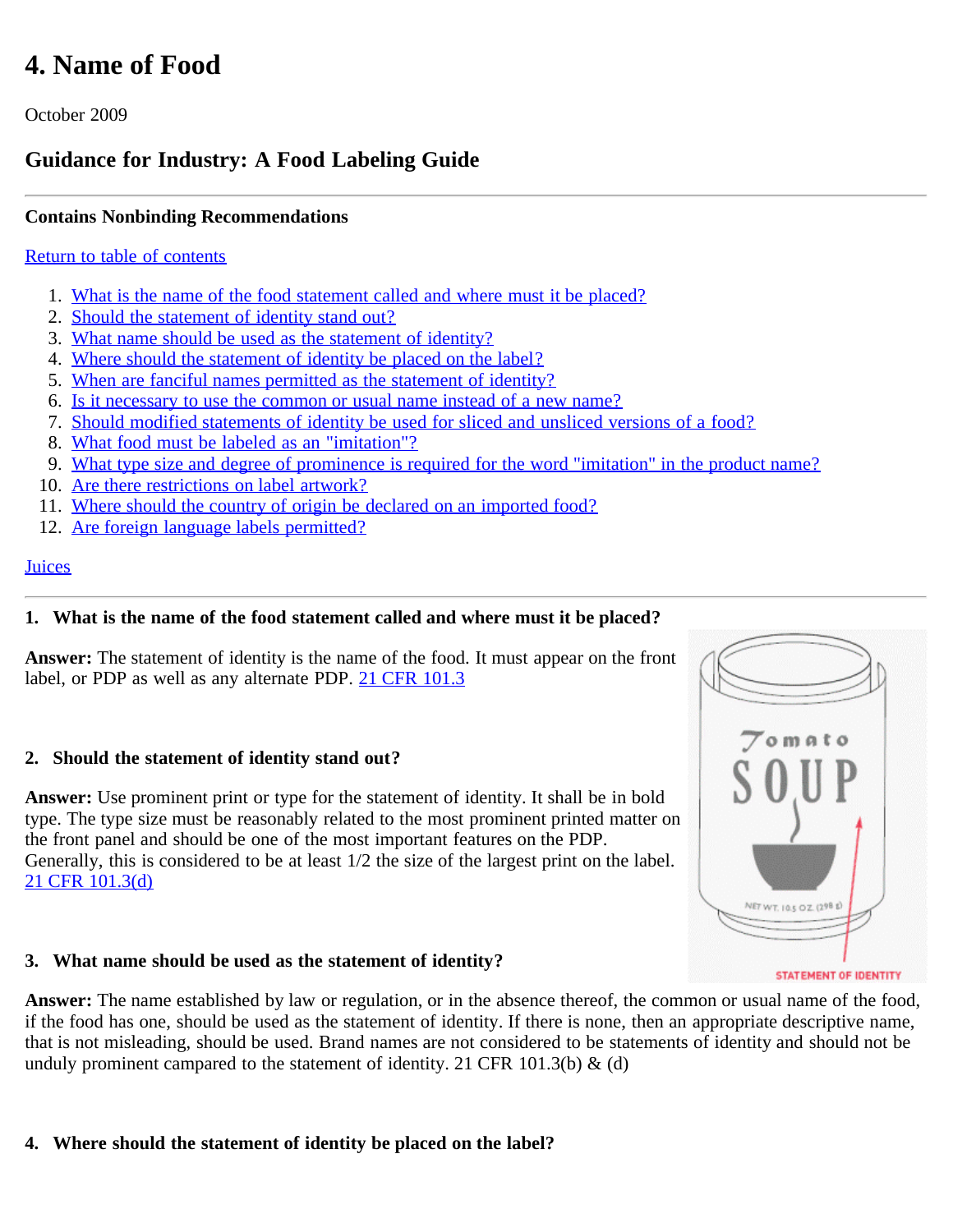**Answer:** Place the statement of identity on the PDP in lines generally parallel to the base of the package. [21 CFR](http://ecfr.gpoaccess.gov/cgi/t/text/text-idx?c=ecfr&sid=2cd366a9f6d495974a9cbfc076c43b05&rgn=div8&view=text&node=21:2.0.1.1.2.1.1.3&idno=21) [101.3\(d\)](http://ecfr.gpoaccess.gov/cgi/t/text/text-idx?c=ecfr&sid=2cd366a9f6d495974a9cbfc076c43b05&rgn=div8&view=text&node=21:2.0.1.1.2.1.1.3&idno=21)

### <span id="page-8-0"></span>**5. When are fanciful names permitted as the statement of identity?**

**Answer:** When the nature of the food is obvious, a fanciful name commonly used and understood by the public may be used.  $21$  CFR  $101.3(b)(3)$ 

## <span id="page-8-1"></span>**6. Is it necessary to use the common or usual name instead of a new name?**

**Answer:** The common or usual name must be used for a food if it has one. It would be

considered misleading to label a food that has an established name with a new name. If the food is subject to a standard of identity it must bear the name specified in the standard. 21 CFR  $101.3(b)(2)$ 

# <span id="page-8-2"></span>**7. Should modified statements of identity be used for sliced and unsliced versions of a food?**

**Answer:** Labels must describe the form of the food in the package if the food is sold in different optional forms such as sliced and unsliced, whole or halves, etc.  $21$  CFR  $101.3(c)$ 

#### **8. What food must be labeled as an "imitation"?**

**Answer:** Generally a new food that resembles a traditional food and is a substitute for the traditional food must be labeled as an imitation if the new food contains less protein or a lesser amount of any essential vitamin or mineral. [21 CFR 101.3\(e\)](http://ecfr.gpoaccess.gov/cgi/t/text/text-idx?c=ecfr&sid=2cd366a9f6d495974a9cbfc076c43b05&rgn=div8&view=text&node=21:2.0.1.1.2.1.1.3&idno=21)

#### **9. What type size and degree of prominence is required for the word "imitation" in the product name?**

**Answer:** Use the same type size and prominence for the word "imitation" as is used for the name of the product imitated.  $21 \text{ CFR } 101.3(e)$ 

#### **10. Are there restrictions on label artwork?**

 **Answer:** Do not use artwork that hides or detracts from the prominence and visibility of required label statements or that misrepresents the food. [21 CFR 1.21\(a\)\(1\),](http://ecfr.gpoaccess.gov/cgi/t/text/text-idx?c=ecfr&sid=dbadc1b7562a90f044b8e99652f55840&rgn=div8&view=text&node=21:1.0.1.1.1.2.16.2&idno=21) [21 CFR 101.3\(a\),](http://ecfr.gpoaccess.gov/cgi/t/text/text-idx?c=ecfr&sid=2cd366a9f6d495974a9cbfc076c43b05&rgn=div8&view=text&node=21:2.0.1.1.2.1.1.3&idno=21) [21 CFR 101.105\(h\)](http://ecfr.gpoaccess.gov/cgi/t/text/text-idx?c=ecfr&sid=7a857156afaf2ad37f03bbcedf36a7e7&rgn=div8&view=text&node=21:2.0.1.1.2.7.1.2&idno=21)

<span id="page-8-4"></span><span id="page-8-3"></span>



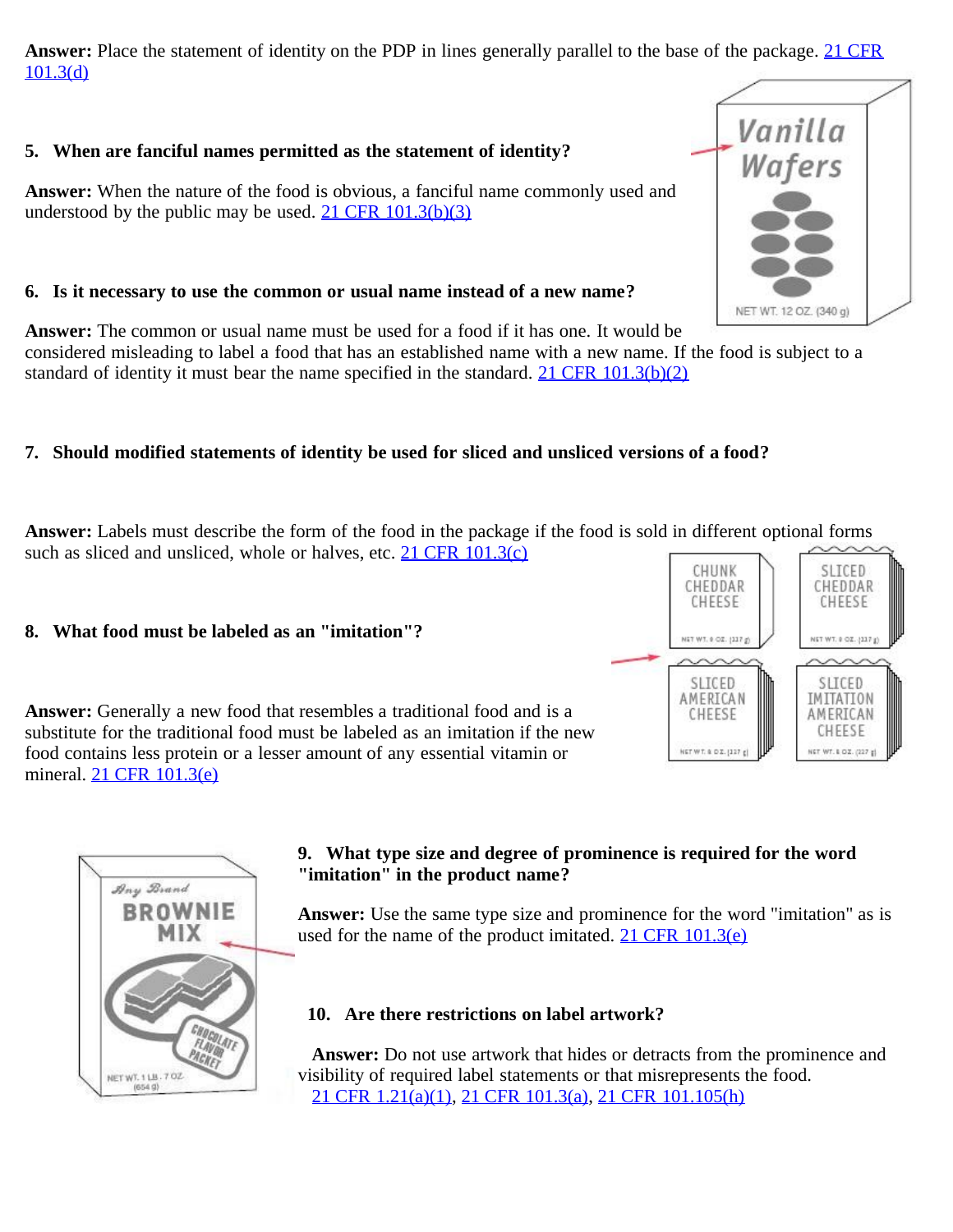#### **11. Where should the country of origin be declared on an imported food?**

**Answer:** The law does not specifically require that the country of origin statement be placed on the PDP, but requires that it be conspicuous. If a domestic firm's name and

address is declared as the firm responsible for distributing the product, then the country of origin statement must appear in close proximity to the name and address and be at

least comparable in size of lettering. ([FDA/CBP \(Customs and Border](http://wcms.fda.gov/FDAgov/ICECI/ComplianceManuals/CompliancePolicyGuidanceManual/ucm074567.htm) [Protection\) Guidance and Customs regulation](http://wcms.fda.gov/FDAgov/ICECI/ComplianceManuals/CompliancePolicyGuidanceManual/ucm074567.htm) [19 CFR 134](http://ecfr.gpoaccess.gov/cgi/t/text/text-idx?c=ecfr&sid=8194b969a86f2187159972df2124c2ee&rgn=div8&view=text&node=19:1.0.1.1.28.0.226.1&idno=19))

#### **12. Are foreign language labels permitted?**

**Answer:** If a foreign language is used anywhere on the label, all required label statements must appear both in English and in the foreign language. [21 CFR 101.15\(c\)\(2\)](http://ecfr.gpoaccess.gov/cgi/t/text/text-idx?c=ecfr&sid=a7b26cdeda472810611bd463a78c49da&rgn=div8&view=text&node=21:2.0.1.1.2.1.1.11&idno=21)

# <span id="page-9-2"></span>**Juices**

#### **J1. What causes a juice beverage label to be required to have a % juice declaration?**

Answer: Beverages that purport to contain juice (fruit or vegetable juice) must declare the % of juice. Included are beverages that purport to contain juice by way of label statements, by pictures of fruits or vegetables on the label, or by taste and appearance causing the consumer to expect juice in the beverage. This includes non-carbonated and carbonated beverages, full-strength (100%) juices, concentrated juices, diluted juices, and beverages that purport to contain juice but contain no juice. *21 CFR 101.30(a)*

<span id="page-9-1"></span><span id="page-9-0"></span>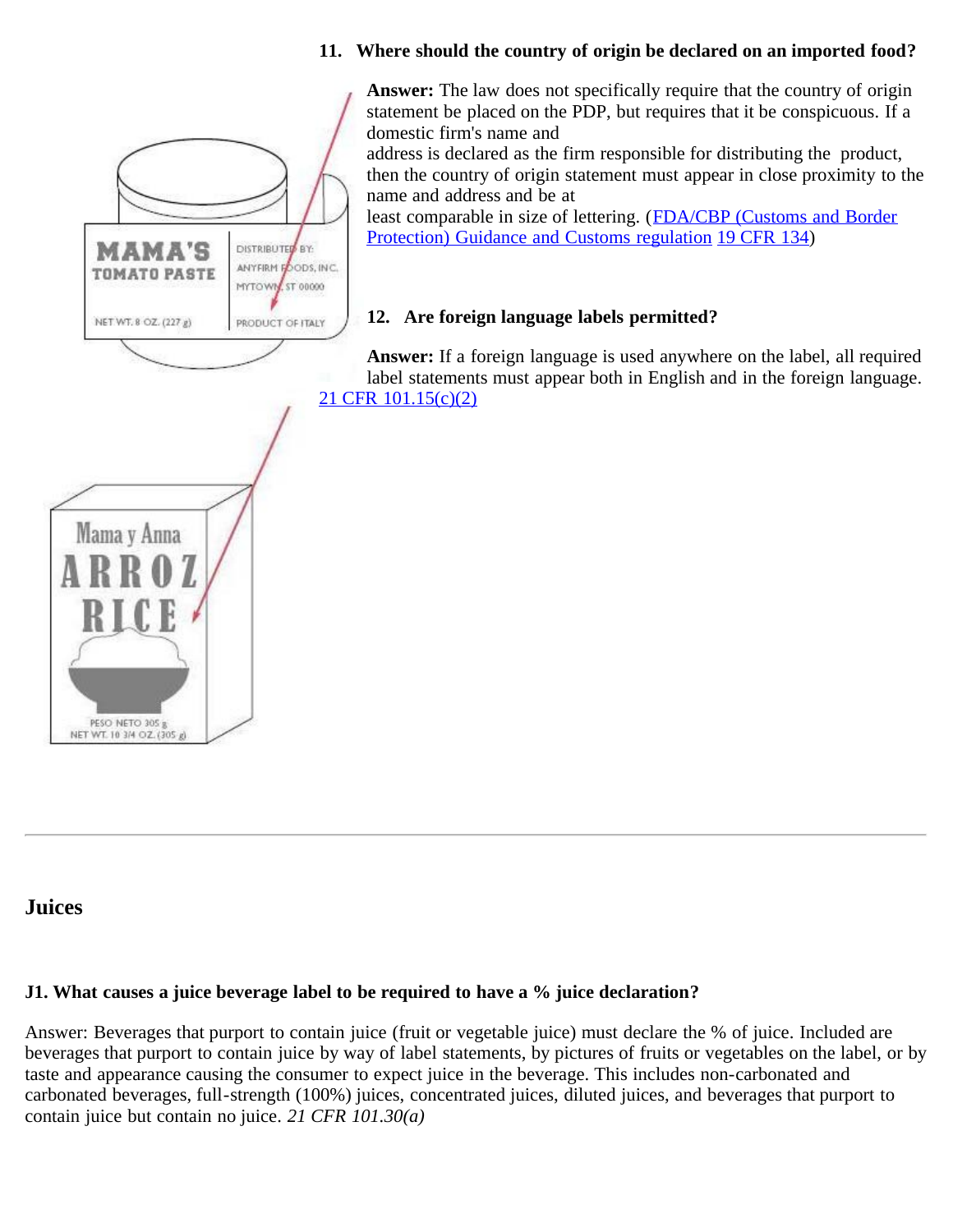#### **J2. Where and how is % juice declared?**

Answer: The % juice must be on the information panel (for packages with information panels), near the top. Only the brand name, product name, logo, or universal product code may be placed above it. Use easily legible boldface print or type that distinctly contrasts with the other printed or graphic material. The type size for the % juice declaration must be not less than the largest type on the information panel, except that used for the brand name, product name, logo, universal product code, or the title phrase Nutrition Facts. The percentage juice declaration may be either "contains\_\_\_\_% juice" or "\_\_\_\_% juice." The name of the fruit or vegetable may also be included (e.g., "100% Apple Juice"). If the package does not contain an information panel, the percent juice must be placed on the PDP in a type size not less than that required for the net contents declaration and placed near the name of the food. *21 CFR 101.30(e); 21 CFR 101.30(g)*

#### **J3. Are there any exceptions from the % juice requirement?**

Answer: An exception is that beverages containing minor amounts of juice for flavoring are not required to bear a % juice declaration provided that: (a) The product is described using the term "flavor" or "flavored," (b) The term "juice" is not used other than in the ingredient list, and (c) The beverages do not otherwise give the impression they contain juice such as with the use of explicit vignettes on the label or physical resemblance of the beverage to juice such as pulp. *21 CFR 101.30(c)*

#### **J4. How is the % juice calculated?**

Answer: For juice expressed directly from fruit or vegetables: Compute on a volume/volume basis.

For juice made by adding water to concentrate: Calculate using values from the Brix table in *21 CFR 101.30(h)(1)* as the basis for 100% juice. *21 CFR 101.30(j), 21 CFR 101.30(h)*

#### **J5. Should my product be labeled as a "drink" or a "beverage?"**

Answer: Beverages that are 100% juice may be called "juice." However, beverages that are diluted to less than 100% juice must have the word "juice" qualified with a term such as "beverage," "drink," or "cocktail." Alternatively, the product may be labeled with a name using the form "diluted \_\_\_\_ juice," (e.g. "diluted apple juice"). *21 CFR 102.33(a)*

#### **J6. Is it necessary to use the term "concentrate" on the label?**

Answer: Juices made from concentrate must be labeled with terms such as "from concentrate," or "reconstituted" as part of the name wherever it appears on the label. An exception is that, in the ingredient statement, the juice is declared as "concentrated \_\_\_\_ juice and water" or "water and concentrated \_\_\_\_ juice," as appropriate. *21 CFR 102.33(g)*

#### **J7. What name is used on a mixed fruit or vegetable juice beverage?**

Answer: When stated, names of juices (except in the ingredient list) must be in descending order of predominance by volume, unless the label indicates that the named juice is used as a flavor. Examples: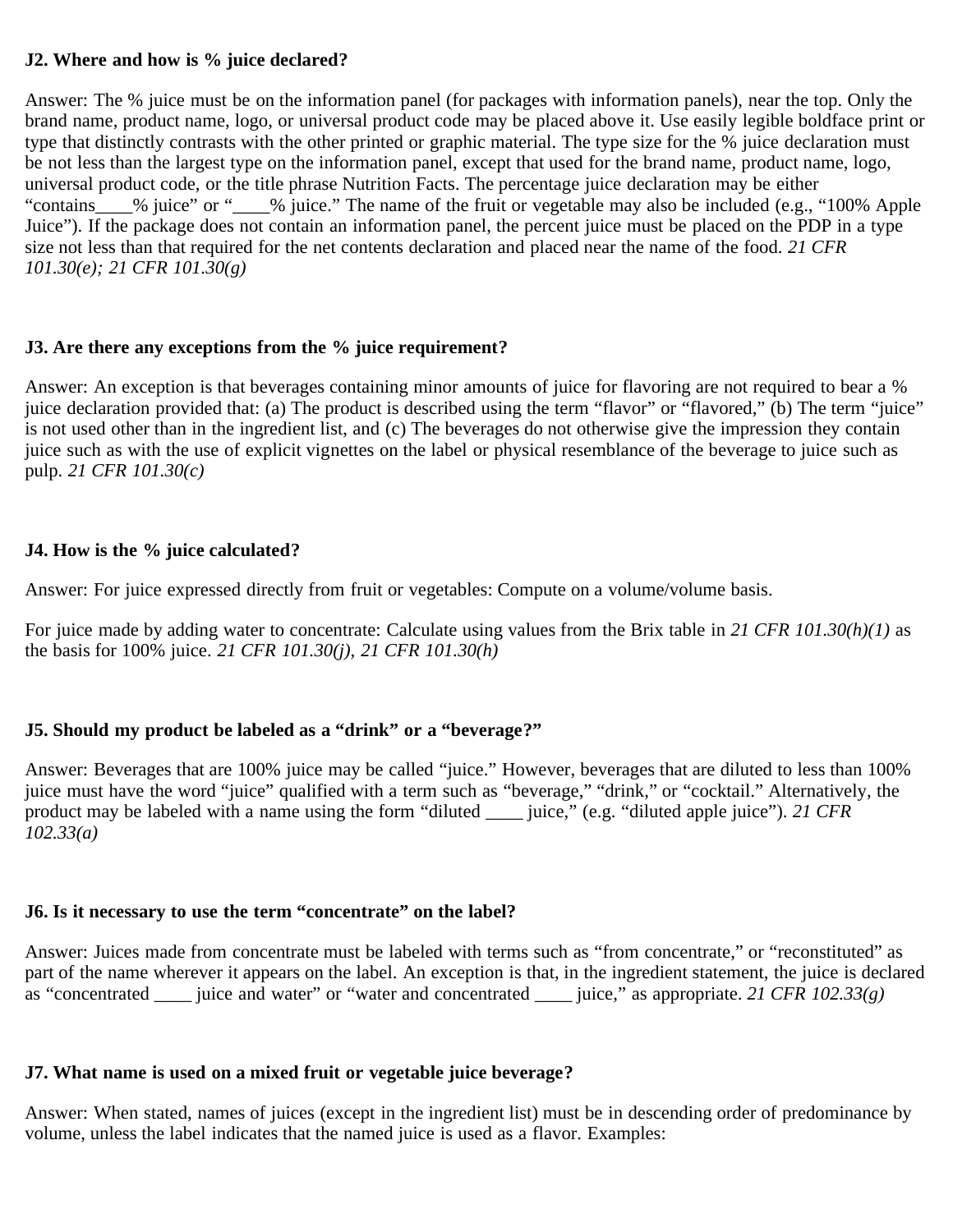- "Apple, Pear and Raspberry Juice Drink"
- "Raspberry-Flavored Apple and Pear Juice Drink"

If the label represents one or more but not all the juices (except in the ingredient list), then the name must indicate that more juices are present. Examples:

- "Apple Juice Blend"
- "Apple Juice in a Blend of Two Other Fruit Juices"

When one or more, but not all, juices are named and the named juice is not the predominant juice, the name of the beverage must either state that the beverage is flavored with the named juice or declare the amount of the named juice in a 5% range. Examples (for a "raspcranberry" beverage that is primarily white grape juice with raspberry and cranberry juices added):

- "Raspcranberry Raspberry and Cranberry flavored Juice Drink"
- "Raspcranberry Cranberry and Raspberry Juice Beverage
- . "10-15% Cranberry Juice and 3-8% Raspberry Juice"

*21 CFR 102.33(b), 21 CFR 102.33(c), 21 CFR 102.33(d)*

#### **J8. What type sizes must be used in naming juices?**

Answer: The term "from concentrate" or "reconstituted" must be no smaller than one-half the height of the letters in the name of the juice. The 5% range information generally should be not less than one-half the height of the largest type appearing in the common or usual name (may not be less than 1/16th inch in height on packages with 5 sq. in. or less area on the PDP, and not less than 1/8 inch in height on packages with a PDP greater than 5 sq. in. *21 CFR 102.5(b)(2), 21 CFR 102.33(d), 21 CFR 102.33(g)*

#### **J9. When does a beverage purport to contain a fruit or vegetable juice?**

Answer: Under *21 CFR 101.30(a),* a beverage purports to contain fruit or vegetable juice if the product's advertising, label, or labeling, bears the name of, or makes any other direct or indirect representation with respect to any fruit or vegetable juice, or the label or labeling bears any vignette (i.e., depiction of a fruit or vegetable) or another pictorial representation of any fruit or vegetable, or product contains color and flavor that gives the appearance and taste of a fruit or vegetable juice. The beverages may be carbonated or noncarbonated, full strength, diluted, or contain no juice.

#### **J10. Are bar mixes required to bear percent juice declarations under 21 CFR 101.30?**

Answer: Bar mixes are subject to the same requirements as other beverage products. Thus, a percent juice declaration would be required on labels of bar mixes that meet the definition set out in *21 CFR 101.30(a).*

#### **J11. Is a whiskey sour mix that contains lemon juice from concentrate as the only juice component and a number of juice flavors and other ingredients, and that makes no claim or bears no pictures of fruits/fruit juices on the label required to bear a percent juice declaration?**

Answer: No. A percent juice declaration would not be required on the whiskey sour mix if the only reference to the lemon juice is in the ingredient statement and no pictures of fruits/fruit juice appear on the label or in its labeling.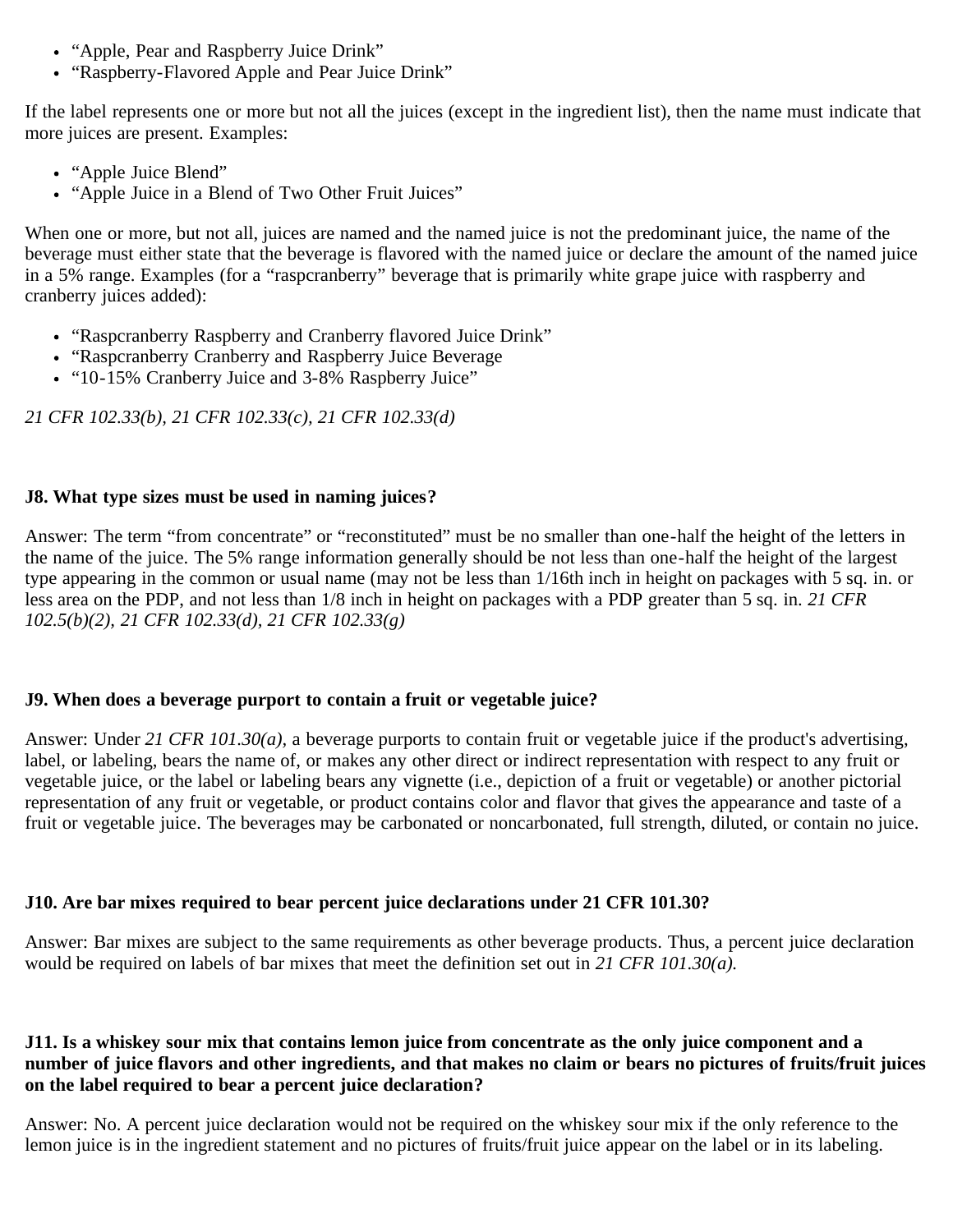#### **J12. Would a strawberry daiquiri mix have to bear a percent juice declaration?**

Answer: A strawberry daiquiri mix would purport to contain strawberries or strawberry juice because the term "strawberry" appears in the identity statement. Also, there is no indication that the strawberry is present only as a flavor or flavoring. If its label or labeling also includes pictures of the juice dripping from strawberries or if the product looks and tastes like it contains strawberry juice or strawberry pulp, the product would have to bear a declaration of the percent of juice or the absence of such juice on the information panel of the label. However, if the product were labeled "Strawberry flavored daiquiri mix " and did not otherwise purport to contain strawberry juice, it would not need a percent juice declaration.

#### **J13. Must bloody mary mix bear a percent juice declaration?**

Answer: Bloody mary mix, by appearance and taste, purports to contain tomato juice and thus would be required to bear a statement as to the percentage of juice contained in the product.

#### **J14. Would a beverage that is made by reconstituting a blend of dehydrated fruits or vegetables be required to bear a percent juice declaration? If so, how is the percentage determined?**

Answer: The declaration is required if the product purports to contain juice. However, because FDA has not established specific procedures for calculating the percentage of juice when beverages are prepared by rehydrating juice solids, it will evaluate labels of products made by this process on a case by case basis. Brix values, where provided in *21 CFR 101.30(h),* may be used as guidelines in calculating the level of total juice solids necessary to prepare full strength juices, provided the beverage does not contain other non-juice ingredients.

#### **J15. Do lemon and lime juices, used for mixed drinks, have to bear a percent juice declaration?**

Answer: Yes. The percentage juice declaration would be based on the anhydrous citric acid content of the lemon juice or lime juice, listed *in 21 CFR 101.30(h)(1).*

#### **J16. Is apple cider required to bear a percent juice declaration?**

Answer: Apple cider is juice that is expressed from apples and must bear a declaration of the percent of juice.

#### **J17. Does apple cider vinegar have to bear a percent juice declaration?**

Answer: No. Apple cider vinegar does not purport to be a beverage and thus is not required to bear a percent juice declaration. Although the product is made from apple juice, it is not considered to be a juice beverage.

#### **J18. Must concentrated juices bear percent declarations? If so what percentage is to be declared?**

Answer: Concentrated juice products must bear a percentage juice declaration and that declaration may not be greater than 100 percent. The label may explain that when the product is diluted according to label directions, the product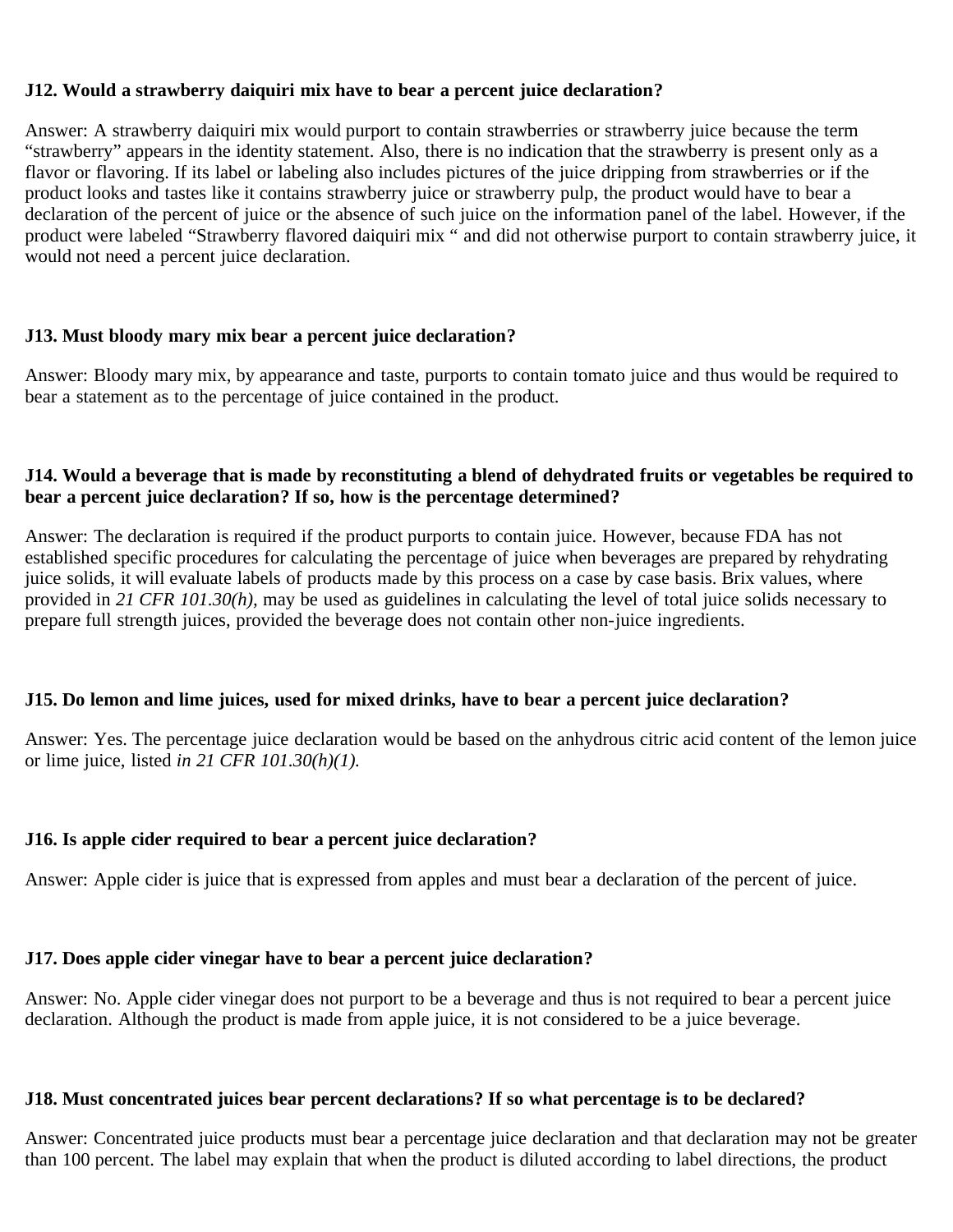yields a "\_\_\_percent juice from concentrate," with the blank being filled in with the correct percentage based on the Brix values set out in *21 CFR 101.30(h)(1),* as applicable.

#### **J19. Is there an exemption from the requirement that the percent juice declaration be on the information panel for multi-unit packages that are packed in a secure shrink wrap and are not for sale by individual unit, and the percentage of juice is declared on the outer shrink wrap?**

Answer: No, there is no specific exemption from the requirement that the percent juice declaration be on the information panel of individual juice packages packed in a multi-unit shrink wrap pack.

#### **J20. Must the entire common or usual name of a juice beverage be in one place and in a single type size? Some juice beverages will have very complex common or usual names, like "cranberry-raspberry flavored juice drink in a blend of three other juices from concentrate."**

Answer: The entire common or usual name must be in one place. If some or all of the juices listed in the name are from concentrate, the term "from concentrate" must follow the names and may be in a smaller type size, but not less than one half the height of the letters in the other part of the common or usual name. *21 CFR 102.33*

#### **J21. Regarding vignettes on juice labels, do the pictures have to be proportional to the fruits in the juice? Does any fruit that is present at a level of less than 2 percent by volume have to be depicted in the vignette?**

Answer: FDA has not established specific requirements for vignettes on labels of juice beverages. FDA urges manufacturers to use vignettes that accurately depict each fruit or vegetable contained in the multiple juice products. However, a vignette depicting only some of the fruits or vegetables may not be considered misleading, if the name of the food adequately and appropriately describes the contribution of the pictured juice. For example, a 100 percent juice consisting of apple, grape and raspberry juices, in which raspberry juice provides the characterizing flavor, and bears a vignette that only depicts raspberries, would not necessarily be misleading if the identity statement were "raspberry juice blended with apple and grape juices." Alternatively, the statement of identity may be "raspberry flavored fruit juice blend" or "raspberry juice in a blend of two other juices, 3 to 8 percent raspberry juice" *(58 FR 2897* at *2921).*

#### **J22. Do I make any adjustments to the analytical Brix value in declaring the percentage of juice when tomato juice contains added salt or other dry ingredients (e.g., spices)?**

Answer: Yes. The soluble solids content for tomato juice must be determined before addition of any spices. The soluble solids for tomato juice, determined by refractometer, should be corrected for salt content as prescribed in *21 CFR 156.3(b) and (c).*

#### **J23. I have a 100% juice drink and add a non juice ingredient. May I still call it 100% juice?**

Answer: If the added ingredient does not dilute the juice or, for an expressed juice, change its volume, you may continue to call it 100% juice but the percent juice statement must identify the added ingredient eg. 100% juice with added preservative. *21 CFR 101..30(b)(3) and 101.54(e)*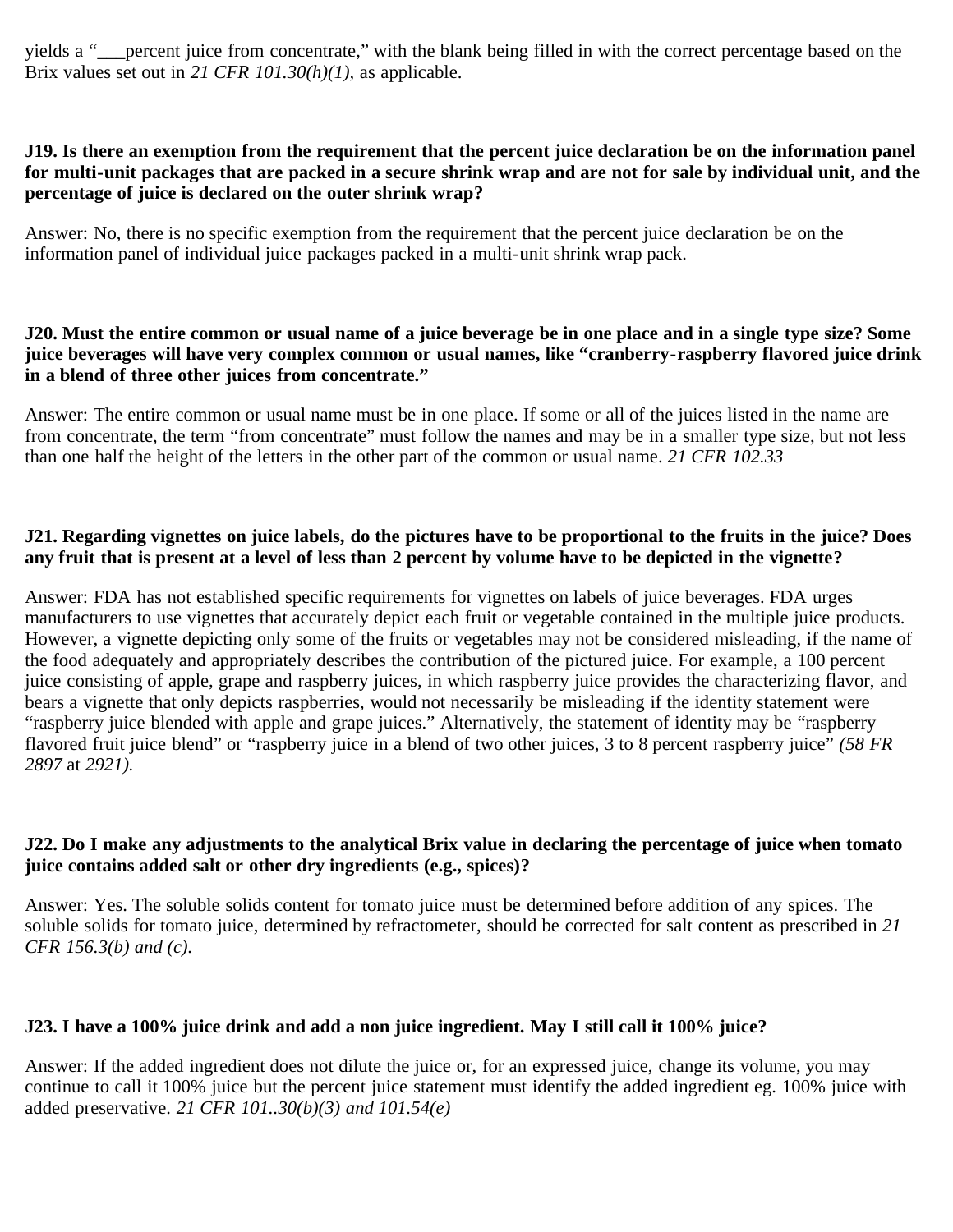#### **J24. What if the added substance is also a nutrient such as Vitamin C (ascorbic acid)?**

Answer: If ascorbic acid is added at levels consistent with fortification of the juice, a declaration as part of the percent juice statement would constitute a nutrient content claim which would trigger compliance with more claims including the required accompanying information. If it were added at the level used as a preservative, then a statement such as 100% juice with preservative could be used. In this case it would be listed in the ingredient statement as a preservative in accordance with *101.22(j).*

#### **J25. Do I have to say "fruit punch from concentrate" or "lemonade from concentrate"?**

Answer: No. Section  $102.33(g)$  states that if one or more of the juices in a juice beverage is made from concentrate, then the name of the juice must include the term "from concentrate" or "reconstituted." Because the names "fruit punch" and "lemonade" do not include the name of a specific juice, these names do not have to contain the term "from concentrate" or reconstituted."

#### **J26. Is the declaration on a lemonade made in terms of the lemon juice only, exclusive of sugar?**

Answer: Yes, before adding sugar.

#### **J27. We have a juice product for food service only, and we are exempt from nutrition labeling for this product (we know that is never goes to club stores). Are we also exempt from percent juice declarations?**

Answer: No. There are no exemptions from the requirement for label declaration of the percentage of juice on food service containers of juices.

#### **J28. Is the common or usual name regulation in 21 CFR 102.33 applicable to 100 percent juices or only to diluted juices?**

Answer: The regulation is applicable to both.

#### **J29. We have very small labels, about 7 square inches. How do you name a citrus punch which contains five juices in which three are from concentrate and two are expressed juices, and the expressed juices are not citrus juices nor do their flavors characterize the beverage? Also, what if one of the citrus juices is an expressed juice and is present only in a minor amount, must it be identified by name?**

Answer: There are several alternatives. In the first case, the common or usual name may be "a blend of 3 citrus juices from concentrate with \_\_\_\_\_\_ and \_\_\_\_ juices", the blanks filled in with names of the expressed juices. In the second case, the citrus juice that is not from concentrate should be listed as in the example given above in order of predominance, i.e., a blend of 2 citrus juices from concentrate with \_\_\_\_, \_\_\_\_\_, and \_\_\_\_\_\_ juices, with the third citrus juice listed in one of the blanks, along with the other expressed juices. Alternatively, a name such as "citrus punch" or "citrus flavored punch" may be used as the statement of identity without further identification of the component juices.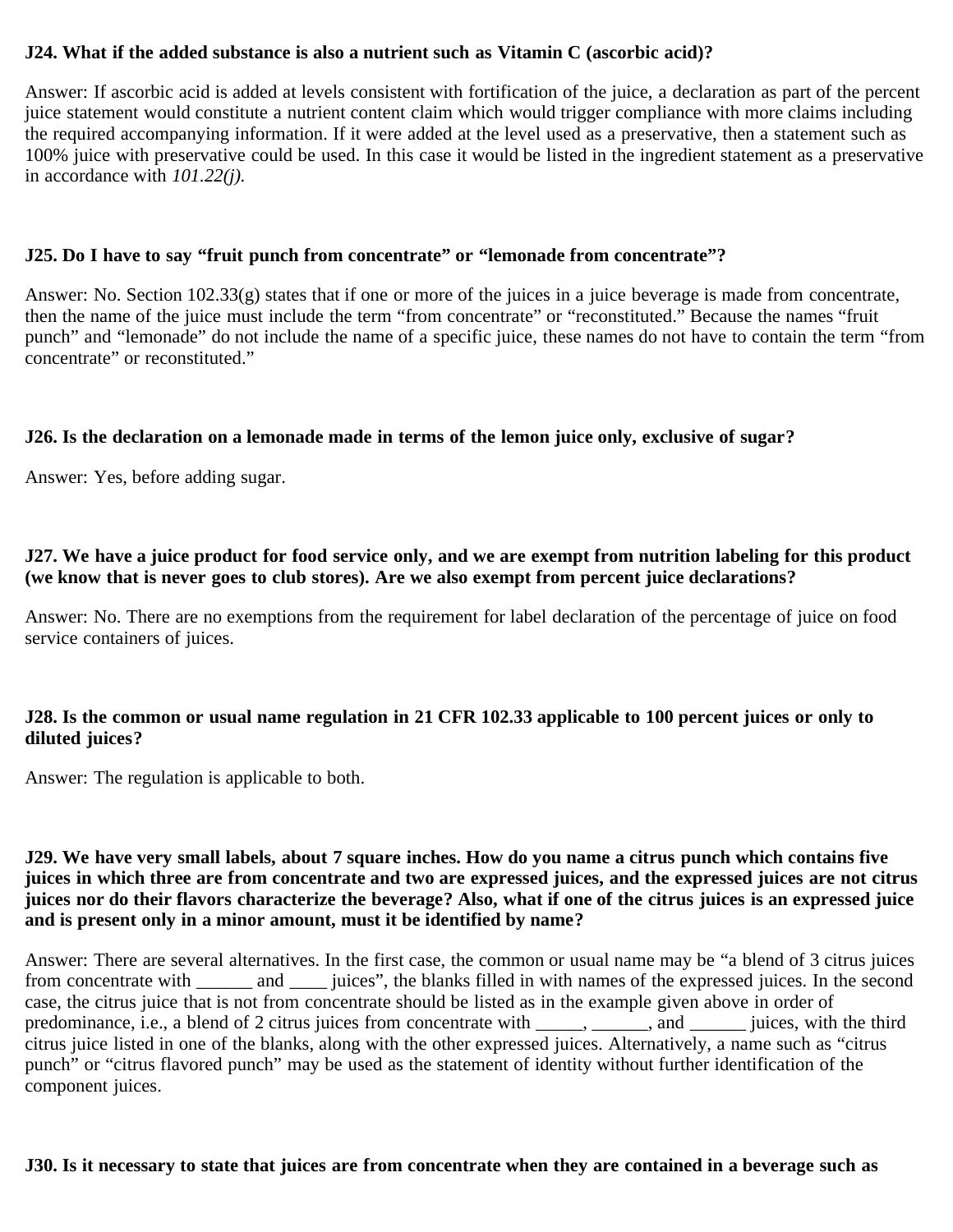### **punch?**

Answer: Yes, sometimes. If the juices are specifically named in the statement of identity, and the juices are from concentrate, their names must be followed by the term "from concentrate" in accordance with 21 CFR 102.33(g). If no reference is made to specific juices in the name of a punch that is made from concentrated juices, the statement of identity does not have to include the term "from concentrate." However, each of the concentrated juices used in the punch must be declared in order of predominance in the ingredient statement of the label.

#### **J31. Does a punch have to be made from fruit juice?**

Answer: No. FDA does not have a specific definition or standard of identity for punch, or any other requirement that a punch contain fruit juice. A punch may be an artificially flavored beverage, with or without natural flavorings, or it may be made from tea and other ingredients, exclusive of fruit juice. Such products must be clearly distinguished from products which are made from fruit juices or fruit concentrates or purees. Products containing artificial or natural flavors must be labeled in accordance with *21 CFR 101.22.*

#### **J32. In the case of a vegetable juice cocktail that is 100 percent juice, can the name include the term "cocktail"?**

Answer: Yes.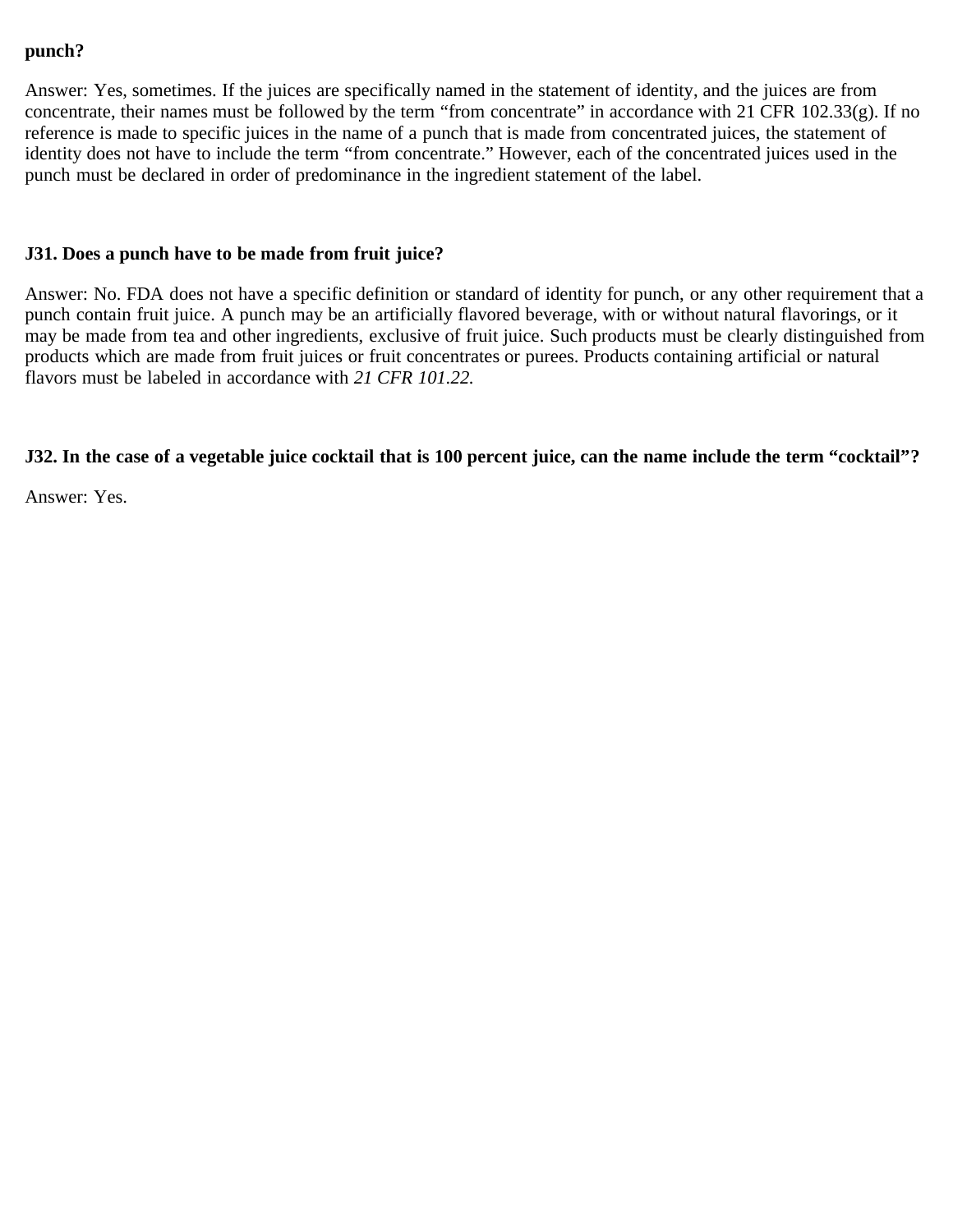# <span id="page-16-1"></span><span id="page-16-0"></span>**5. Net Quantity of Contents Statements**

October 2009

# **Guidance for Industry: A Food Labeling Guide**

# **Contains Nonbinding Recommendations**

## [Return to table of contents](#page-0-0)

- 1. [What is the net quantity of contents and how is it expressed?](#page-17-0)
- 2. [Where is the net quantity of contents statement placed on the label?](#page-17-1)
- 3. [Should the net quantity of contents be stated in both grams and ounces?](#page-17-2)
- 4. [Why is it necessary to calculate the area of the PDP?](#page-17-3)
- 5. [What is the minimum type size?](#page-18-0)
- 6. [What are the conspicuousness and prominence requirements for net quantity statements?](#page-18-1)
- 7. [What is included in the net quantity of contents statement?](#page-18-2)
- 8. [Is water or other packing medium included in determining the net quantity of contents in a food container?](#page-18-3)
- 9. [What is the net quantity of contents for a pressurized can?](#page-16-1)
- 10. [What is the policy on using qualifying phrases in net quantity statements?](#page-19-0)

# **1. What is the net quantity of contents and how is it expressed?**

**Answer:** The net quantity of contents (net quantity statement) is the statement on the label which provides the amount of food in the container or package. It must be espressed in weight, measure or numeric count. Generally, if the food is solid, semi solid or viscous, it should be expressed in fluid measure (eg. fl oz). [21 CFR](http://ecfr.gpoaccess.gov/cgi/t/text/text-idx?c=ecfr&sid=563f0b6235da3f4c7912a64cbceec305&rgn=div8&view=text&node=21:2.0.1.1.2.7.1.2&idno=21)  $101.105(a)(b)(c)$ 

#### **2. Where is the net quantity of contents statement placed on the label?**

**Answer:** The net quantity statement (net quantity of contents) is placed as a distinct item in the bottom 30 percent of the principal display panel, in lines generally parallel with the base of the container. [21 CFR](http://ecfr.gpoaccess.gov/cgi/t/text/text-idx?c=ecfr&sid=563f0b6235da3f4c7912a64cbceec305&rgn=div8&view=text&node=21:2.0.1.1.2.7.1.2&idno=21) [101.105\(e\);](http://ecfr.gpoaccess.gov/cgi/t/text/text-idx?c=ecfr&sid=563f0b6235da3f4c7912a64cbceec305&rgn=div8&view=text&node=21:2.0.1.1.2.7.1.2&idno=21) [21 CFR 101.105\(f\)](http://ecfr.gpoaccess.gov/cgi/t/text/text-idx?c=ecfr&sid=563f0b6235da3f4c7912a64cbceec305&rgn=div8&view=text&node=21:2.0.1.1.2.7.1.2&idno=21)

#### **3. Should the net quantity of contents be stated in both grams and ounces?**

**Answer:** Food labels printed must show the net contents in both metric (grams, kilograms, milliliters, liters) and U.S. Customary System (ounces, pounds, fluid ounces) terms. The metric statement may be placed either before or after the U. S. Customary statement, or above or below it. Each of the following examples is correct (additional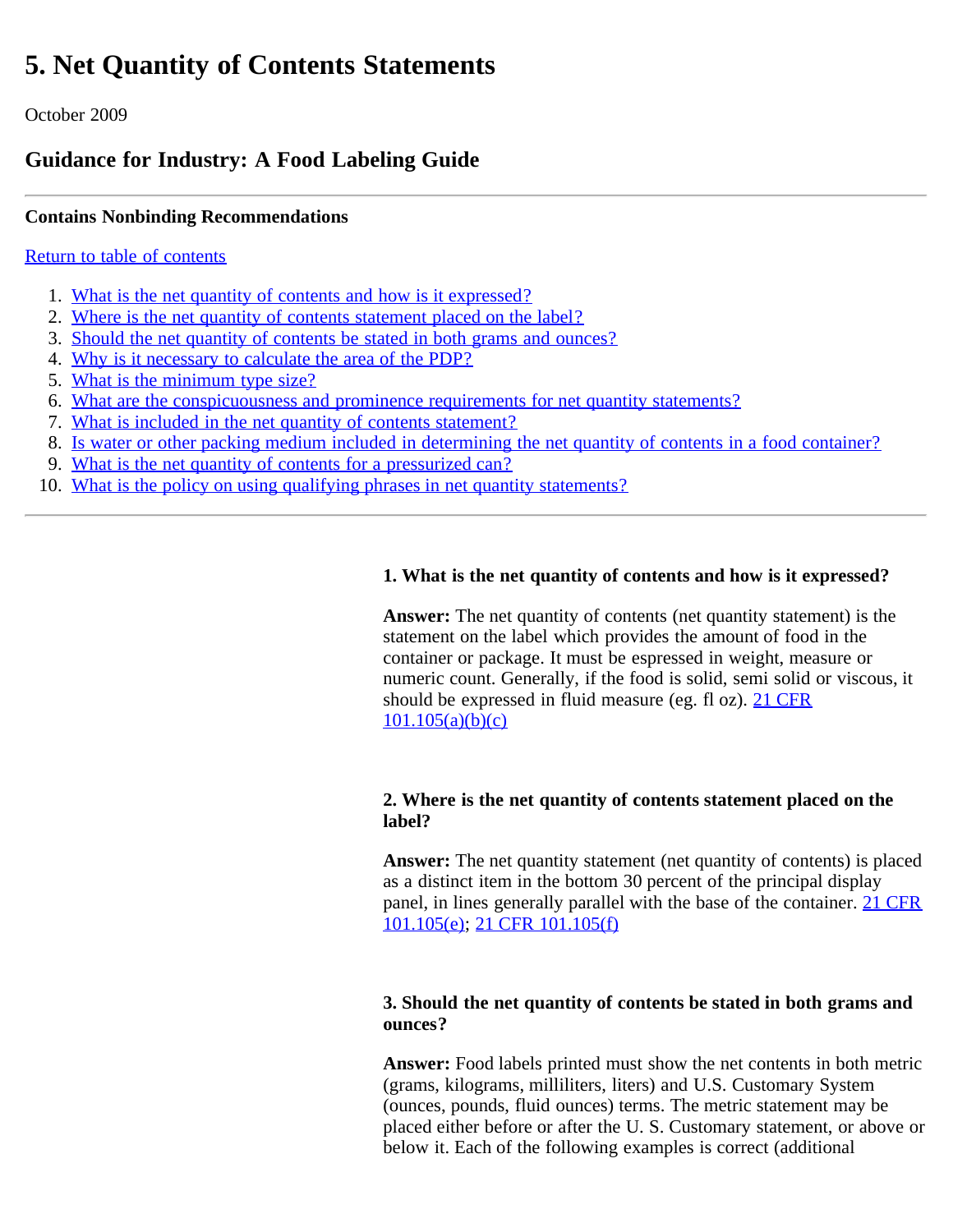<span id="page-17-1"></span><span id="page-17-0"></span>

<span id="page-17-2"></span>examples appear in the regulations):

Net wt 1 lb 8 oz (680g)

Net wt 1 lb 8 oz 680 g

500 ml (1 pt 0.9 fl oz)

Net contents 1 gal (3.79 L)

P.L. 102-329, August 3, 1992; [21 CFR 101.105](http://ecfr.gpoaccess.gov/cgi/t/text/text-idx?c=ecfr&sid=563f0b6235da3f4c7912a64cbceec305&rgn=div8&view=text&node=21:2.0.1.1.2.7.1.2&idno=21)

# **4. Why is it necessary to calculate the area of the PDP?**

<span id="page-17-3"></span> $= 8$  SQ. IN. **Answer:** The area of the PDP (calculated in square inches or square centimeters) determines the minimum type size that is permitted for the net quantity statement (see next question).

Calculate the area of the PDP as follows. The area of a rectangular or square PDP on a carton is the height multiplied by the width (both in inches or both in centimeters).

To calculate the area of the PDP for a cylindrical container, use 40% of the product of the height by the circumference. [21 CFR 101.1](http://ecfr.gpoaccess.gov/cgi/t/text/text-idx?c=ecfr&sid=563f0b6235da3f4c7912a64cbceec305&rgn=div8&view=text&node=21:2.0.1.1.2.1.1.1&idno=21)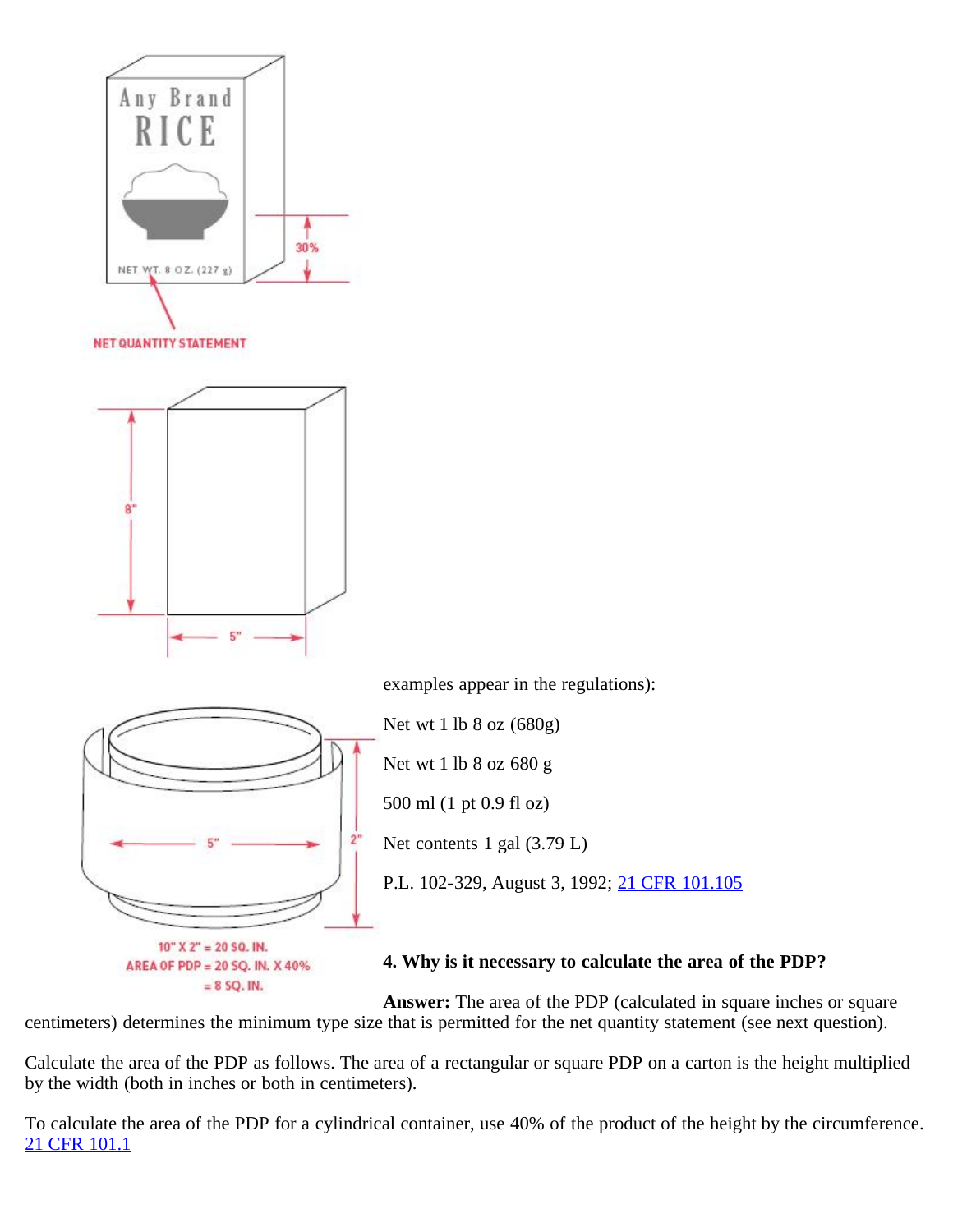#### <span id="page-18-0"></span>**5. What is the minimum type size?**

**Answer:** For the net quantity statements, the minimum type size is the smallest type size that is permitted based on the space available for labeling on the PDP. Determine the height of the type by measuring the height of the lower case letter "o" or its equivalent when mixed upper and lower case letters are used, or the height of the upper case letters when only upper case letters are used.  $21$  CFR  $101.105(h)$  and (i)

#### **Minimum Type Size Area of Principal Display Panel**

| $1/16$ in. $(1.6$ mm) | $5$ sq. in. $(32$ sq. cm.) or less                                                                   |
|-----------------------|------------------------------------------------------------------------------------------------------|
| $1/8$ in. $(3.2$ mm)  | More than $5$ sq. in. $(32$ sq. cm.) but not more than $25$ sq. in. $(161$ sq. cm.)                  |
| $3/16$ in. $(4.8$ mm) | More than 25 sq. in. $(161 \text{ sq. cm.})$ but not more than 100 sq. in. $(645 \text{ sq. cm.})$   |
| $1/4$ in. $(6.4$ mm)  | More than 100 sq. in. $(645 \text{ sq. cm.})$ but not more than 400 sq. in. $(2580 \text{ sq. cm.})$ |
| $1/2$ in. $(12.7$ mm) | Over 400 sq. in. (2580 sq. cm.)                                                                      |

<span id="page-18-2"></span><span id="page-18-1"></span>

#### **6. What are the conspicuousness and prominence requirements for net quantity statements?**

**Answer:** Choose a print style that is prominent, conspicuous and easy to read. The letters must not be more than three times as high as they are wide, and lettering must contrast sufficiently with the background to be easy to read. Do not crowd the net quantity statement with artwork or other labeling (minimum separation requirements are specified in the regulation). [21 CFR 101.105](http://ecfr.gpoaccess.gov/cgi/t/text/text-idx?c=ecfr&sid=563f0b6235da3f4c7912a64cbceec305&rgn=div8&view=text&node=21:2.0.1.1.2.7.1.2&idno=21) and [101.15](http://ecfr.gpoaccess.gov/cgi/t/text/text-idx?c=ecfr&sid=563f0b6235da3f4c7912a64cbceec305&rgn=div8&view=text&node=21:2.0.1.1.2.1.1.11&idno=21)

#### **7. What is included in the net quantity of contents statement?**

**Answer:** Only the quantity of food in the container or package is stated in the net quantity statement. Do not include the weight of the container, or wrappers and packing materials. To determine the net weight, subtract the average weight of the empty container, lid and any wrappers and packing materials from the average weight of the container when filled with food.  $21$  CFR  $101.105(g)$ 

| <b>Net Weight</b>              | 15 oz. $(425 g)$ |
|--------------------------------|------------------|
| Wrapper weighs                 | $1 \Omega$ .     |
| Empty container weighs 2 oz.   |                  |
| Filled container weighs 18 oz. |                  |

#### <span id="page-18-3"></span>**8. Is water or other packing medium included in determining the net quantity of contents in a food container?**

**Answer:** The water or other liquid added to food in a container is usually included in the net quantity declared on a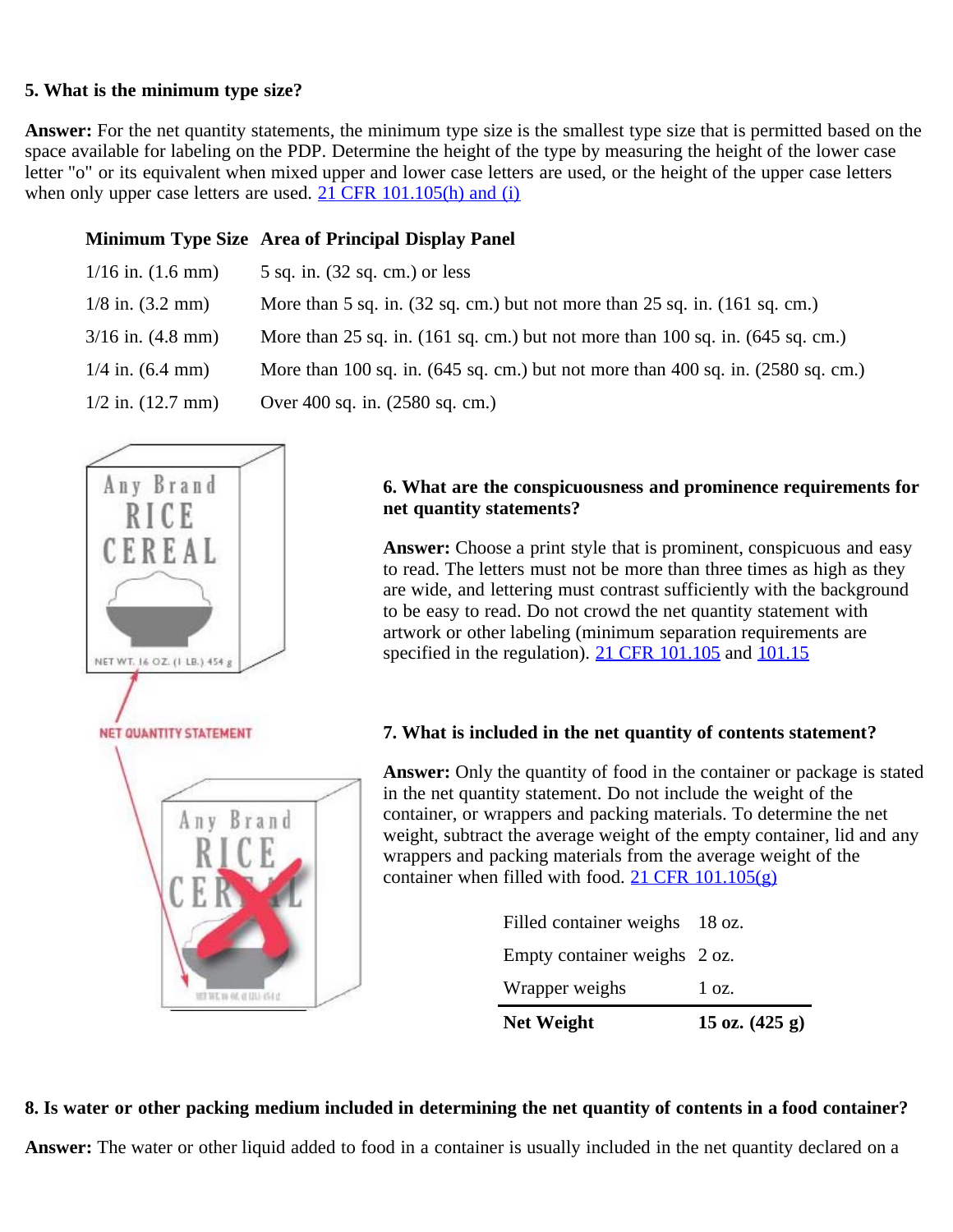| . <i>.</i>         | $\sim$ $\sim$ |
|--------------------|---------------|
| Sugar weighs 1 oz. |               |
| Water weighs 4 oz. |               |
| Beans weigh 9 oz.  |               |

# **Net Weight 14 oz. (396 g)**

 In some cases where the packing medium is normally discarded, the drained weight

is given (e.g., olives and mushrooms).  $21 \text{ CFR } 101.105(a)$ 

#### **9. What is the net quantity of contents for a pressurized can?**

 **Answer:** The net quantity is the weight or volume of the product that will be

 delivered from the pressurized container together with the weight or volume of the

propellant.

| <b>Net Weight</b>       | 12 oz. $(340 g)$ |
|-------------------------|------------------|
| Propellant              | .05 oz.          |
| Whipped cream 11.95 oz. |                  |

[21 CFR 101.105\(g\)](http://ecfr.gpoaccess.gov/cgi/t/text/text-idx?c=ecfr&sid=563f0b6235da3f4c7912a64cbceec305&rgn=div8&view=text&node=21:2.0.1.1.2.7.1.2&idno=21)

#### <span id="page-19-0"></span>**10. What is the policy on using qualifying phrases in net quantity statements?**

 **Answer:** Do not use qualifying phrases or terms that exaggerate the amount of food.

[21 CFR 101.105\(o\)](http://ecfr.gpoaccess.gov/cgi/t/text/text-idx?c=ecfr&sid=563f0b6235da3f4c7912a64cbceec305&rgn=div8&view=text&node=21:2.0.1.1.2.7.1.2&idno=21)



label.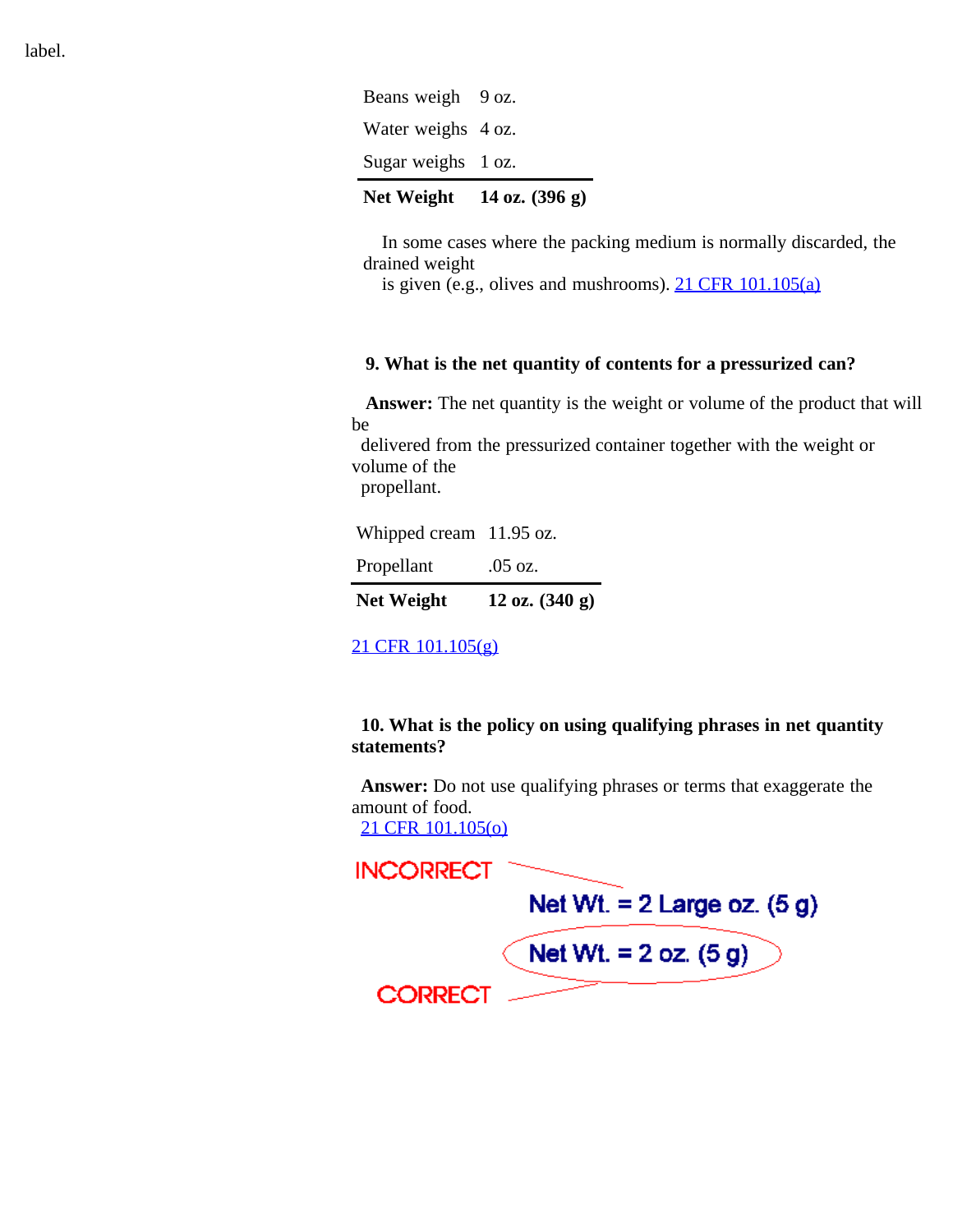# <span id="page-20-0"></span>**6. Ingredient Lists**

October 2009

# **Guidance for Industry: A Food Labeling Guide**

# **Contains Nonbinding Recommendations**

## [Return to table of contents](#page-0-0)

- 1. [What is the ingredient list?](#page-21-0)
- 2. [What is meant by the requirement to list ingredients in descending order of predominance by weight?](#page-21-1)
- 3. [Where is the ingredient list placed on the label?](#page-21-2)
- 4. [What type size is required for ingredient lists?](#page-21-3)
- 5. [Should water be listed as an ingredient?](#page-21-4)
- 6. [Should the common or usual name always be used for ingredients?](#page-21-5)
- 7. [Is it necessary to declare trace ingredients?](#page-21-6)
- 8. [What foods may list alternative fat and oil ingredients?](#page-22-0)
- 9. [What ingredient listing is necessary for chemical preservatives?](#page-22-1)
- 10. [How are spices, natural flavors or artificial flavors declared in ingredient lists?](#page-22-2)
- 11. [If fruit is canned in juice from concentrate, does the water used to reconstitute the juice have to be declared?](#page-22-3)
- 12. [Can juice concentrates be grouped in the ingredient statement \(e.g., Fruit Juice Concentrates \(grape, apple,](#page-22-4) [cherry\)?](#page-22-4)
- 13. [When do you declare water as an ingredient in tomato concentrate?](#page-22-5)
- 14. [Can tomato paste, tomato puree, and tomato concentrate be used interchangeably in the ingredient statement?](#page-22-6)
- 15. [Do ingredients of standardized foods have to be listed when the standardized food is an ingredient in a non](#page-23-0)[standardized food?](#page-23-0)
- 16. [Do you have to parenthetically declare all of the ingredients in flavors that conform to a standard of identity?](#page-23-1)
- 17. [How do you declare protein hydrolysates that are made of blends of proteins?](#page-23-2)
	- [Colors](#page-23-3)
	- [Food Allergen Labeling](#page-24-0)
		- [General Information](#page-24-1)
		- [Foods Not Subject To FALCPA](#page-27-0)
		- o [Major Food Allergens](#page-25-0) (food source names and examples)
		- [FALCPA](#page-27-0) (provisions and examples)

#### 1. **What is the ingredient list?**

**Answer:** The ingredient list on a food label is the listing of each ingredient in descending order of predominance. "Ingredients: Pinto Beans, Water, and Salt" 21 CFR 101.4(a)

2. **What is meant by the requirement to list ingredients in descending order of predominance by weight?**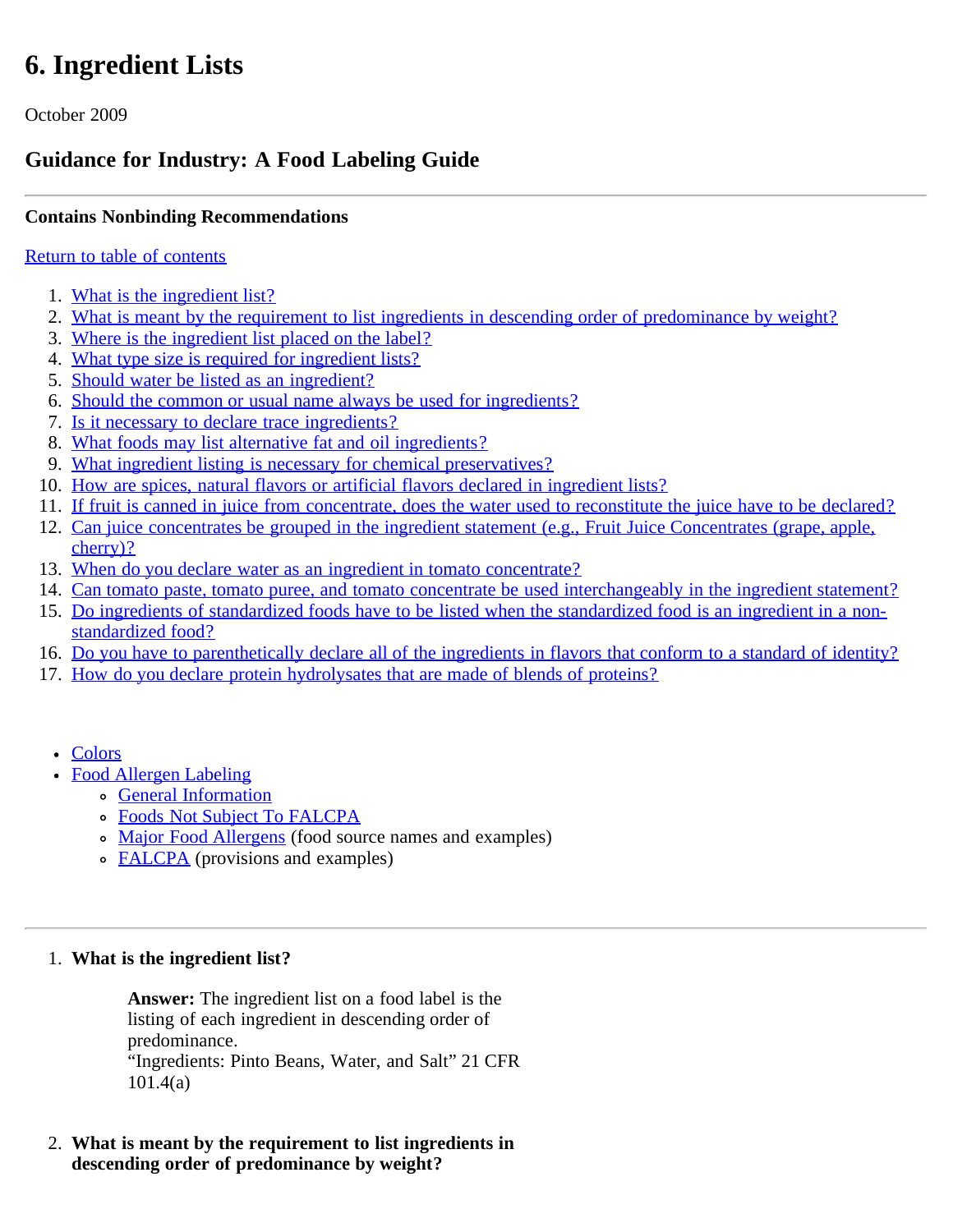

<span id="page-21-1"></span><span id="page-21-0"></span>**Answer:** Listing ingredients in descending order of predominance by weight means that the ingredient that weighs the most is listed first, and the ingredient that weighs the least is listed last (see illustration for question 3 below). 21 CFR 101.4(a)

#### <span id="page-21-2"></span>3. **Where is the ingredient list placed on the label?**

**Answer:** The ingredient list is placed on the same label panel as the name and address of the manufacturer, packer or distributor. This may be either the information panel or the PDP. It may be before or after the nutrition label and the name and address of the manufacturer, packer or distributor. 21 CFR 101.4

See also section 3, question 7 of this guidance for information on intervening material on the information panel.

#### <span id="page-21-3"></span>4. **What type size is required for ingredient lists?**

**Answer:** Use a type size that is at least 1/16 inch in height (based on the lower case "o") and that is prominent, conspicuous, and easy to read. See the type size, prominence, and clarity requirements for information panel labeling discussed in section 3, question 3 of this guidance. 21 CFR 101.2(c)

#### <span id="page-21-4"></span>5. **Should water be listed as an ingredient?**

**Answer:** Water added in making a food is considered to be an ingredient. The added water must be identified in the list of ingredients and listed in its descending order of predominance by weight. If all water added during processing is subsequently removed by baking or some other means during processing, water need not be declared as an ingredient. "INGREDIENTS: Water, Navy Beans, and Salt" 21 CFR 101.4(a); 21 CFR 101.4(c); Compliance Policy Guide 555.875

#### <span id="page-21-5"></span>6. **Should the common or usual name always be used for ingredients?**

**Answer:** Always list the common or usual name for ingredients unless there is a regulation that provides for a different term. For instance, use the term "sugar" instead of the scientific name "sucrose." "INGREDIENTS: Apples, Sugar, Water, and Spices" See also section 4 question 3. 21 CFR 101.4(a)

#### <span id="page-21-6"></span>7. **Is it necessary to declare trace ingredients?**

**Answer:** It depends on whether the trace ingredient is present in a significant amount and has a function in the finished food. If a substance is an incidental additive and has no function or technical effect in the finished product, then it need not be declared on the label. An incidental additive is usually present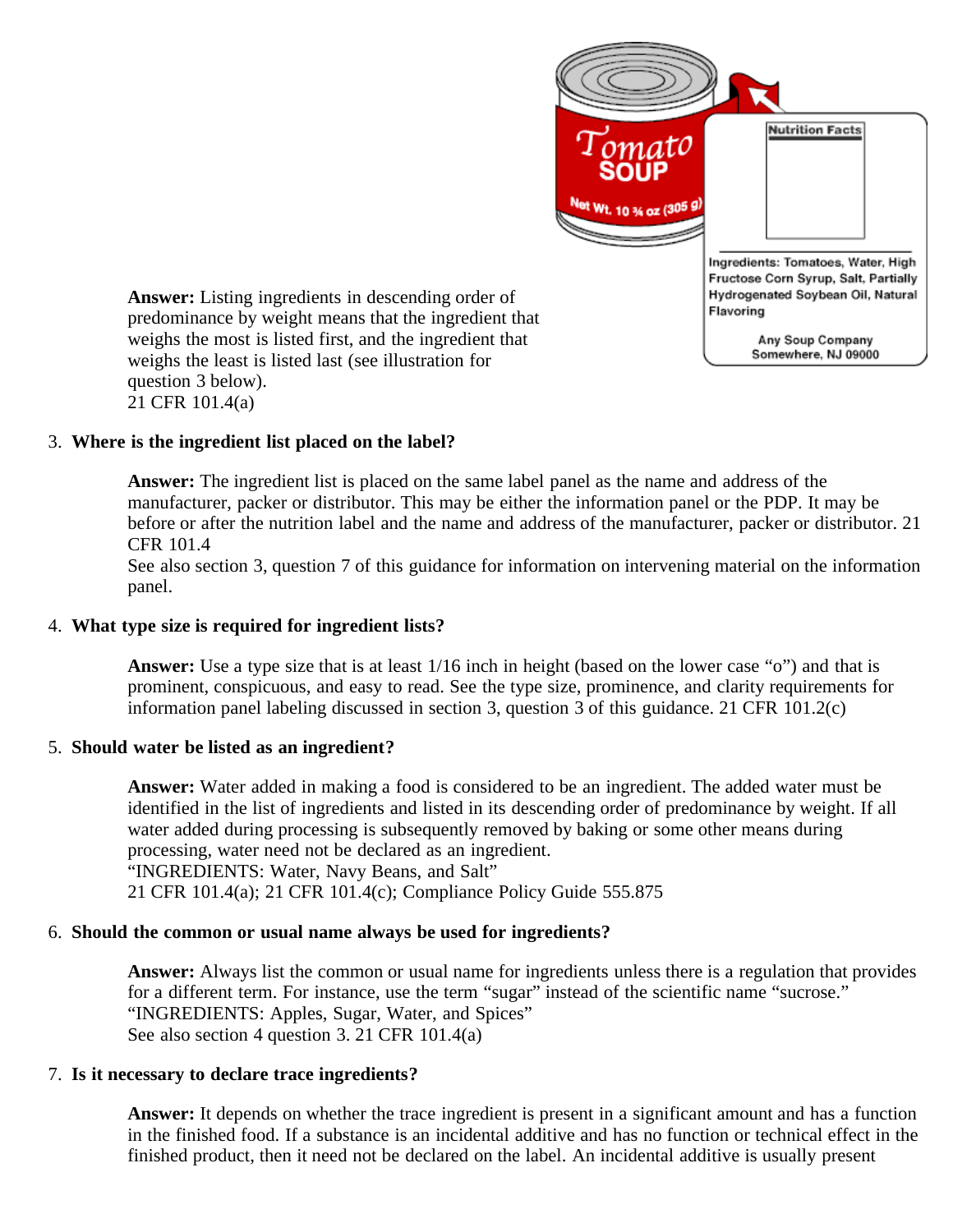because it is an ingredient of another ingredient. Sulfites are considered to be incidental only if present at less than 10 ppm. 21 CFR 101.100(a)(3)

#### <span id="page-22-0"></span>8. **What foods may list alternative fat and oil ingredients?**

**Answer:** Listing alternative fat and oil ingredients ("and/or" labeling) in parentheses following the declaration of fat and oil blends is permitted only in the case of foods that contain relatively small quantities of added fat or oil ingredients (foods in which added fats or oils are not the predominant ingredient) and only if the manufacturer is unable to predict which fat or oil ingredient will be used. "INGREDIENTS: . . . Vegetable Oil (contains one or more of the following: Corn Oil, Soybean Oil, or Safflower Oil) . . . ."

21 CFR 101.4(b)(14)

#### <span id="page-22-1"></span>9. **What ingredient listing is necessary for chemical preservatives?**

**Answer:** When an approved chemical preservative is added to a food, the ingredient list must include both the common or usual name of the preservative and the function of the preservative by including terms, such as "preservative," "to

retard spoilage," "a mold inhibitor," "to help protect flavor," or "to promote color retention." "INGREDIENTS: Dried Bananas, Sugar, Salt, and Ascorbic Acid to Promote Color Retention" 21 CFR 101.22(j)

#### <span id="page-22-2"></span>10. **How are spices, natural flavors or artificial flavors declared in ingredient lists?**

**Answer:** These may be declared in ingredient lists by using either specific common or usual names or by using the declarations "spices," "flavor" or "natural flavor," or "artificial flavor." "INGREDIENTS: Apple Slices, Water, Cane Syrup, Corn Syrup, Modified Corn Starch, Spices, Salt, Natural Flavor and Artificial Flavor"

However, products that are spices or spice blends, flavors or colors must list each ingredient by name. FD&Câ€Act 403(i)(2). 21 CFR 101.22(h)(1)

#### <span id="page-22-3"></span>11. **If fruit is canned in juice from concentrate, does the water used to reconstitute the juice have to be declared?**

**Answer:** Yes. The reconstituted juice in which the fruit is canned is prepared from juice concentrate and water, thus both ingredients have to be declared. 21 CFR 101.4(a)

#### <span id="page-22-4"></span>12. **Can juice concentrates be grouped in the ingredient statement (e.g., Fruit Juice Concentrates (grape, apple, cherry))?**

**Answer:** No. "Fruit juice concentrates" is not established as a common or usual name, nor is it established as an appropriate collective name for a variety of different concentrated fruit juices.

# <span id="page-22-5"></span>13. **When do you declare water as an ingredient in tomato concentrate?**

**Answer:** Water that is added to adjust the Brix level of the standardized food within the permitted range of soluble solids (e.g., water used to adjust a Brix of 28° to 24° in tomato paste, or to adjust a Brix of 16° to 10° in tomato puree) does not have to be declared. However, water added to tomato paste (Brix of 24° ) to make a product with a Brix of 16° (tomato puree) would have to be declared. 21 CFR 155.191(a)(3)(iv)

#### <span id="page-22-6"></span>14. **Can tomato paste, tomato puree, and tomato concentrate be used interchangeably in the ingredient statement?**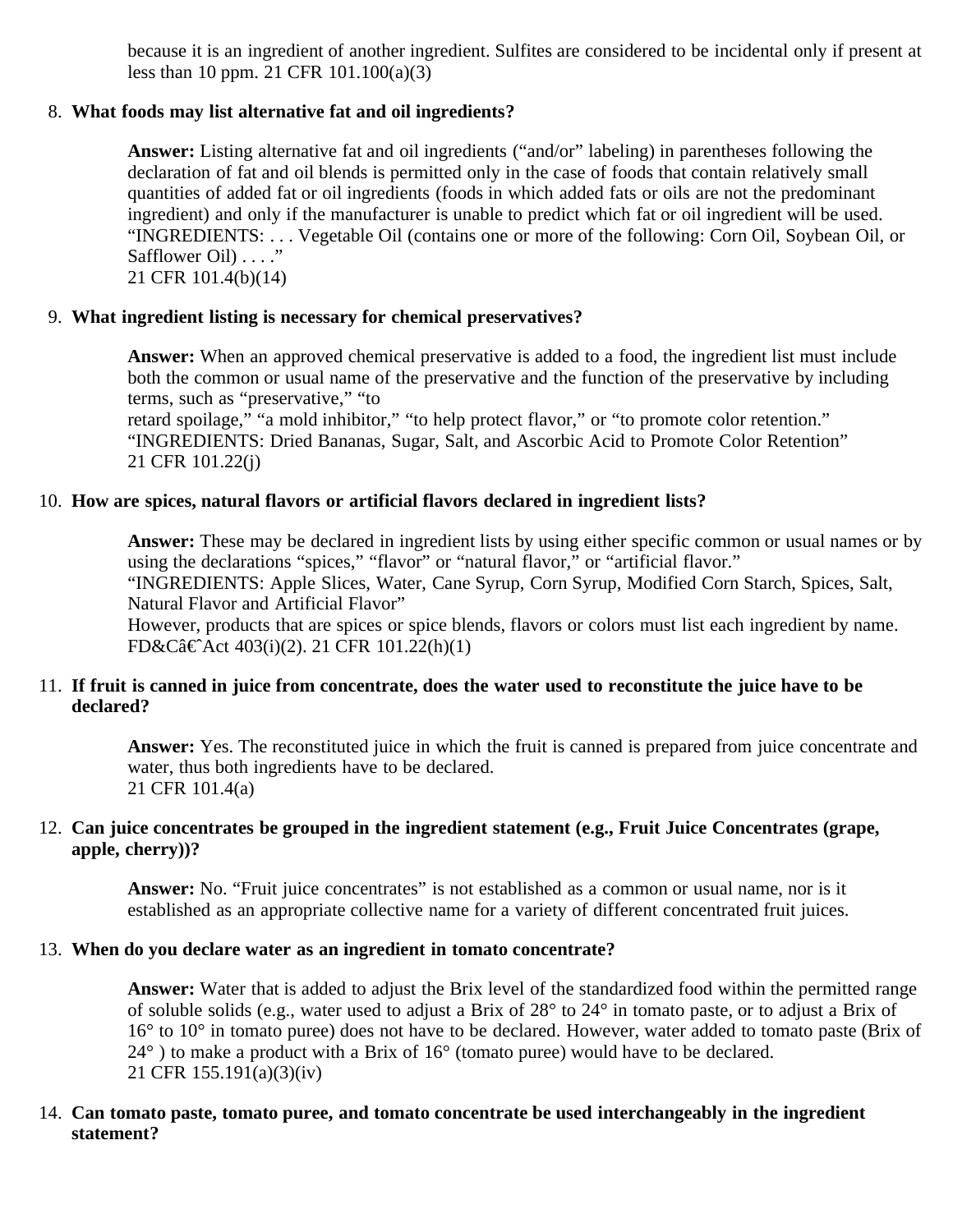**Answer:** Tomato paste and tomato puree are different foods based on the amount of soluble solids present in the product, and thus, the names can not be used interchangeably in the ingredient statement. However, the term "tomato concentrate" may be used in lieu of tomato paste, tomato pulp, or tomato puree when the concentrate complies with the requirements of such foods and the statement "for remanufacturing purposes only" appears on the label of packages equal to or less than 3.1 kilograms or 109 oz. Further, tomato concentrate may be used in lieu of tomato paste, tomato pulp, or tomato puree in the ingredient labeling of catsup. 21 CFR  $155.191(a)(3)(i)$ , 21 CFR  $155.194(a)(3)(ii)(b)$ 

#### <span id="page-23-0"></span>15. **Do ingredients of standardized foods have to be listed when the standardized food is an ingredient in a non-standardized food?**

**Answer:** The sub ingredients of a food that is an ingredient in another food may be declared parenthetically following the name of the ingredient or may be declared by dispersing each ingredient in its order of predominance in the ingredient statement without naming the original ingredient. 21 CFR 101.4(b)(2)

#### <span id="page-23-1"></span>16. **Do you have to parenthetically declare all of the ingredients in flavors that conform to a standard of identity**?

**Answer:** If the flavor is declared by the standardized name (eg. vanilla extract), each ingredient must also be declared parenthetically following the standardized name. However, the standardized flavor may simply be declared as flavoring, natural flavoring, artificial flavoring, as appropriate. 21 CFR 101.22(i) and 21 CFR 169

#### <span id="page-23-2"></span>17. **How do you declare protein hydrolysates that are made of blends of proteins?**

**Answer:** For proteins that are blended prior to being hydrolyzed an appropriate name for the hydrolyzed protein product must be sufficiently descriptive of the protein product and must include all of the various proteins that were used to make the hydrolyzed protein. For example a hydrolyzed protein made from a blend of corn and soy protein would be "hydrolyzed corn and soy protein." However, if the proteins are hydrolyzed prior to blending, then the common or usual name must be specific to each individual hydrolyzed protein (e.g., "hydrolyzed corn protein" and "hydrolyzed soy protein"), and the ingredients must be declared in their order of predominance. In addition, any other ingredients that are blended with the hydrolyzed protein products must also be declared by their common or usual names in the ingredient statement in order of predominance. 21 CFR 101.22(h)(7)

# <span id="page-23-3"></span>**Colors**

#### **C1. What ingredient listing is used for vegetable powder?**

**Answer:** Vegetable powders must be declared by common or usual name, such as "celery powder." 21 CFR 101.22(h)(3)

#### **C2. What listing is used for a spice that is also a coloring?**

**Answer:** Spices, such as paprika, turmeric, saffron and others that are also colorings must be declared either by the term "spice and coloring" or by the actual (common or usual) names, such as "paprika." 21 CFR 101.22(a)(2)

#### **C3. What ingredient listing is used for artificial colors?**

**Answer:** It depends on whether the artificial color is a certified color: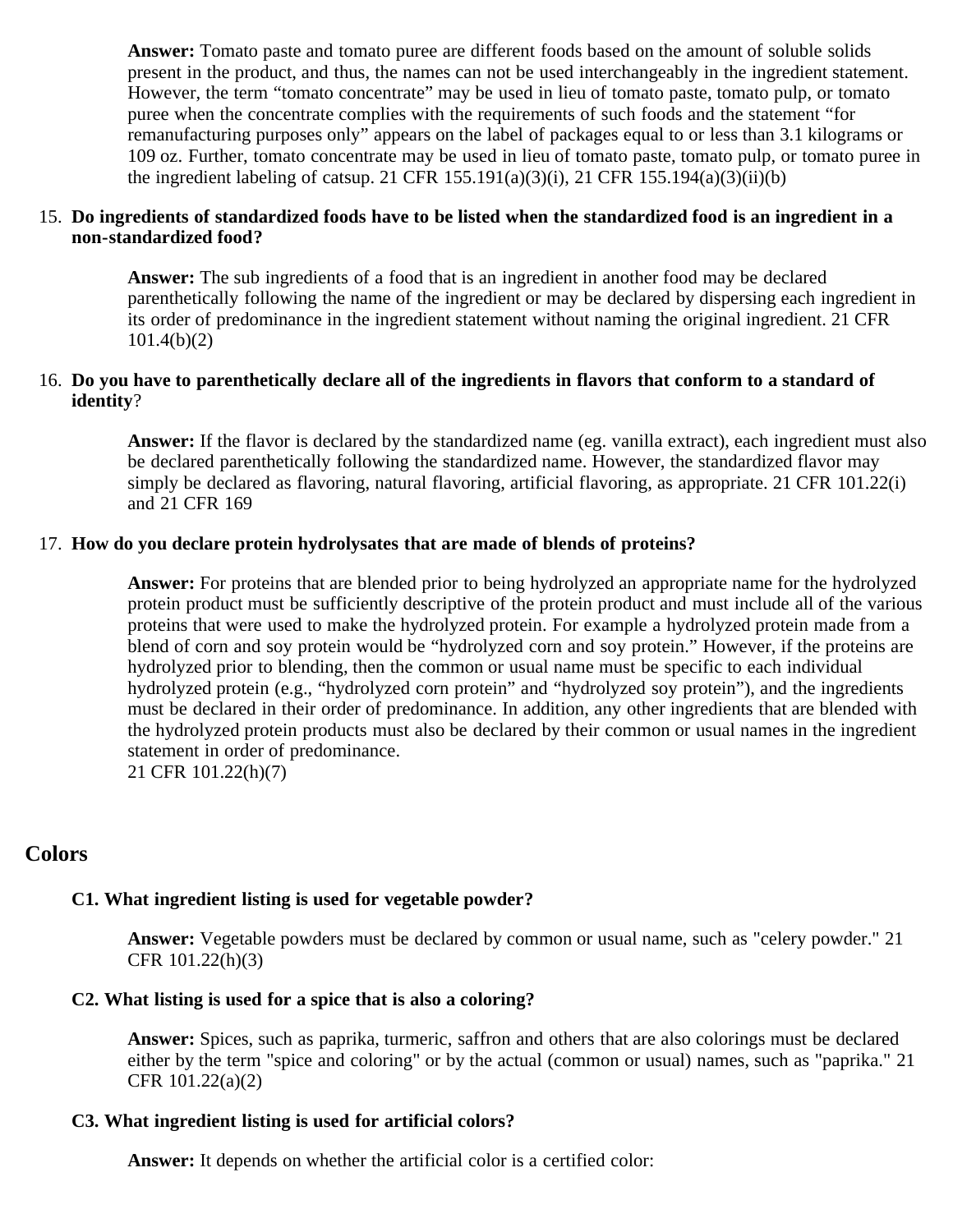*Certified colors*: List by specific or abbreviated name such as "FD&C Red No. 40" or "Red 40." *Non-certified colors*: List as "artificial color," "artificial coloring," or by their specific common or usual names such as "caramel coloring" and "colored with beet juice." 21 CFR 101.22(k)(1) and (2), 21 CFR 74

#### **C4. Do certified color additive lakes have to be declared separately from the certified color in the ingredient statement?**

**Answer:** Yes. Certified color additives and their lakes are separate ingredients and, thus, must be declared separately in the ingredient statement. 21 CFR  $101.22$  (k)(1)

# <span id="page-24-1"></span><span id="page-24-0"></span>**Food Allergen Labeling**

#### **General Information**

#### **F1. What is the Food Allergen Labeling and Consumer Protection Act of 2004?**

**Answer:** The Food Allergen Labeling and Consumer Protection Act of 2004 (FALCPA) (or Title II of Public Law 108-282) is a law that was enacted in August 2004. Among other issues, FALCPA addresses the labeling of all packaged foods regulated by the FDA. We recommend that producers of meat products, poultry products, and egg products, which are regulated by the U.S. Department of Agriculture (USDA), contact appropriate USDA agency staff regarding the labeling of such products. Also see Information about Food Allergens for more information about the agency's food allergen activities and related guidance documents that address additional FALCPA questions and answers. <http://www.fda.gov/Food/LabelingNutrition/FoodAllergensLabeling/default.htm>

#### **F2. What is a "major food allergen?"**

**Answer:** Under FALCPA, a "major food allergen" is an ingredient that is one of the following eight foods or food groups or an ingredient that contains protein derived from one of them:

- a. milk
- b. egg
- c. fish
- d. Crustacean shellfish
- e. tree nuts
- f. wheat
- g. peanuts
- h. soybeans

Although more than 160 foods have been identified to cause food allergies in sensitive individuals, the "major food allergens" account for 90 percent of all food allergies. Allergens other than the major food allergens are not subject to FALCPA labeling requirements.

#### **F3. When did the labeling requirements of the FALCPA become effective for packaged foods sold in the United States?**

**Answer:** All packaged foods regulated by FDA under the FD&C Act that are labeled on or after January 1, 2006, must comply with FALCPA's food allergen labeling requirements.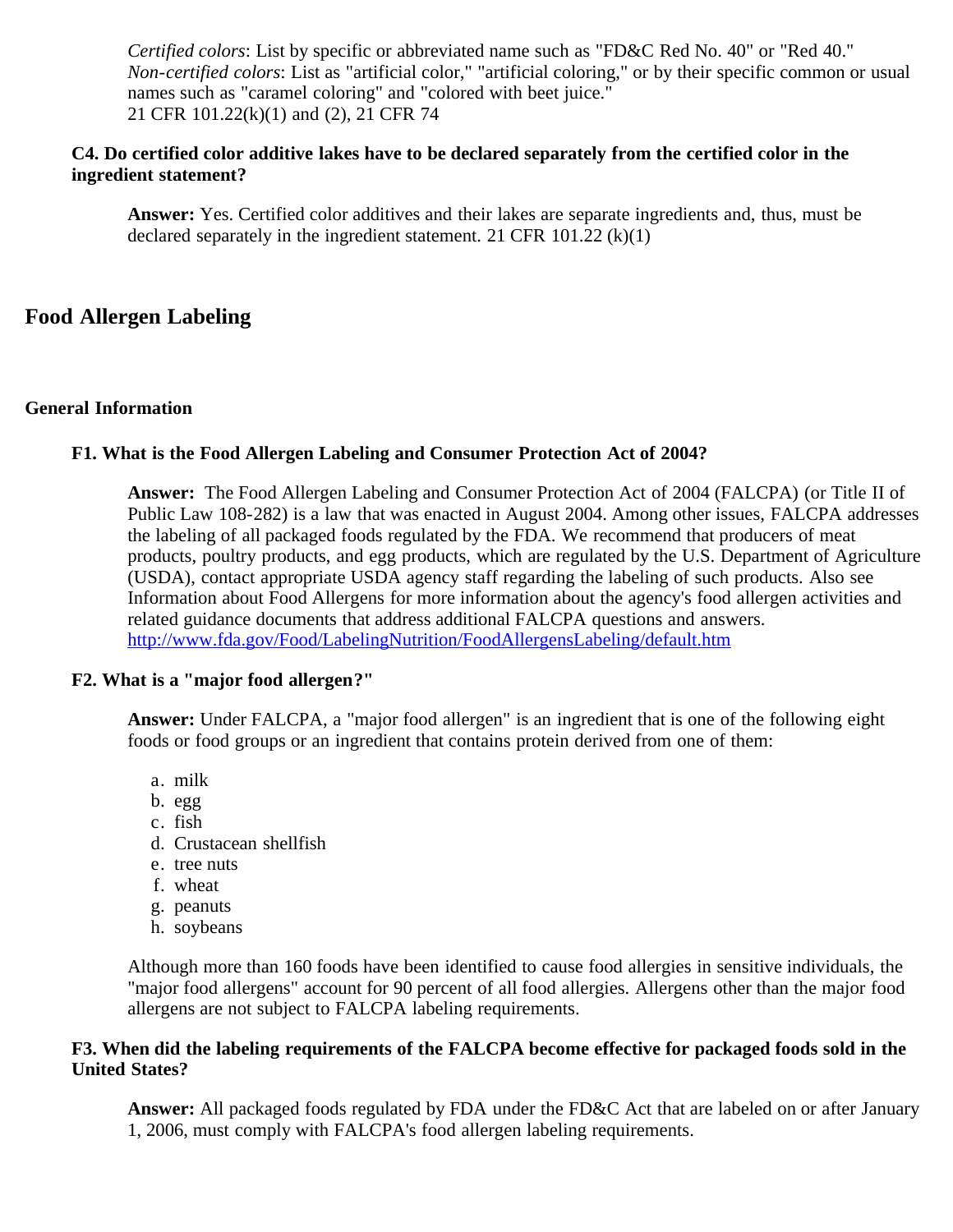#### **F4. Are flavors, colors, and incidental additives subject to FALCPA labeling requirements?**

**Answer:** Yes. FALCPA labeling requirements apply to foods that are made with any ingredient, including flavorings, colorings, or incidental additives (e.g., processing aids), that is or contains a major food allergen.

#### **F5. Do retail and foodservice establishments have to comply with FALCPA's labeling requirements?**

**Answer:** FALCPA's labeling requirements extend to foods packaged by a retail or foodservice establishment that are offered for human consumption. However, FALCPA's labeling requirements do not apply to foods provided by a retail food establishment that are placed in a wrapper or container in response to a consumer's order - such as the paper or box used to convey a sandwich that has been prepared in response to a consumer's order.

#### **Foods Not Subject To FALCPA**

#### **F6. Are there any foods exempt from FALCPA labeling requirements?**

**Answer:** Yes. Under FALCPA, raw agricultural commodities (generally fresh fruits and vegetables) are exempt as are highly refined oils derived from one of the eight major food allergens and any ingredient derived from such highly refined oil. In addition, FALCPA provides mechanisms by which a manufacturer may request that a food ingredient may be exempt from FALCPA's labeling requirements. See FALCPA Section 203 for details on how to request allergen labeling exemptions. [http://www.fda.gov/Food/LabelingNutrition/FoodAllergensLabeling/Guidance](http://www.fda.gov/Food/LabelingNutrition/FoodAllergensLabeling/Guidance ComplianceRegulatoryInformation/ucm106187.htm) [ComplianceRegulatoryInformation/ucm106187.htm](http://www.fda.gov/Food/LabelingNutrition/FoodAllergensLabeling/Guidance ComplianceRegulatoryInformation/ucm106187.htm)

#### **F7. Are molluscan shellfish considered a major food allergen under FALCPA?**

**Answer:** No. Under FALCPA, molluscan shellfish (e.g., such as oysters, clams, mussels, or scallops) are not major food allergens. However, Crustacean shellfish (e.g., crab, lobster, or shrimp), and ingredients that contain protein derived from Crustacean shellfish, are major food allergens.

#### <span id="page-25-0"></span>**Major Food Allergens (food source names and examples)**

#### **F8. Does FALCPA provide any specific direction for declaring the presence of ingredients from the three food groups that are designated as "major food allergens (i.e., tree nuts, fish, and Crustacean shellfish)"?**

**Answer:** Yes. FALCPA requires that in the case of tree nuts, the specific type of nut must be declared (e.g., almonds, pecans, or walnuts). The species must be declared for fish (e.g., bass, flounder, or cod) and Crustacean shellfish (crab, lobster, or shrimp).

**F9. Under [Section 403\(w\)\(1\)](http://wcms.fda.gov/FDAgov/RegulatoryInformation/Legislation/FederalFoodDrugandCosmeticActFDCAct/FDCActChapterIVFood/ucm107535.htm) of the FD&C Act, a major food allergen must be declared using the name of the food source from which the major food allergen is derived. [Section 403\(w\)\(2\)](http://wcms.fda.gov/FDAgov/RegulatoryInformation/Legislation/FederalFoodDrugandCosmeticActFDCAct/FDCActChapterIVFood/ucm107535.htm) of the FD&C Act provides that, in the case of fish or Crustacean shellfish, the term "name of the food source from which the major food allergen is derived" means the "species" of fish or Crustacean shellfish. What is the "species" of fish or Crustacean shellfish for purposes of Section 403(w)(2)?**

**Answer:** A declaration of the "species" of fish or Crustacean shellfish for purposes of complying with Section 403(w)(2) should be made using the acceptable market name provided in FDA's *[The Seafood](http://wcms.fda.gov/FDAgov/Food/GuidanceComplianceRegulatoryInformation/GuidanceDocuments/Seafood/ucm113260.htm) [List](http://wcms.fda.gov/FDAgov/Food/GuidanceComplianceRegulatoryInformation/GuidanceDocuments/Seafood/ucm113260.htm)*. *The Seafood List* is a compilation of existing acceptable market names for imported and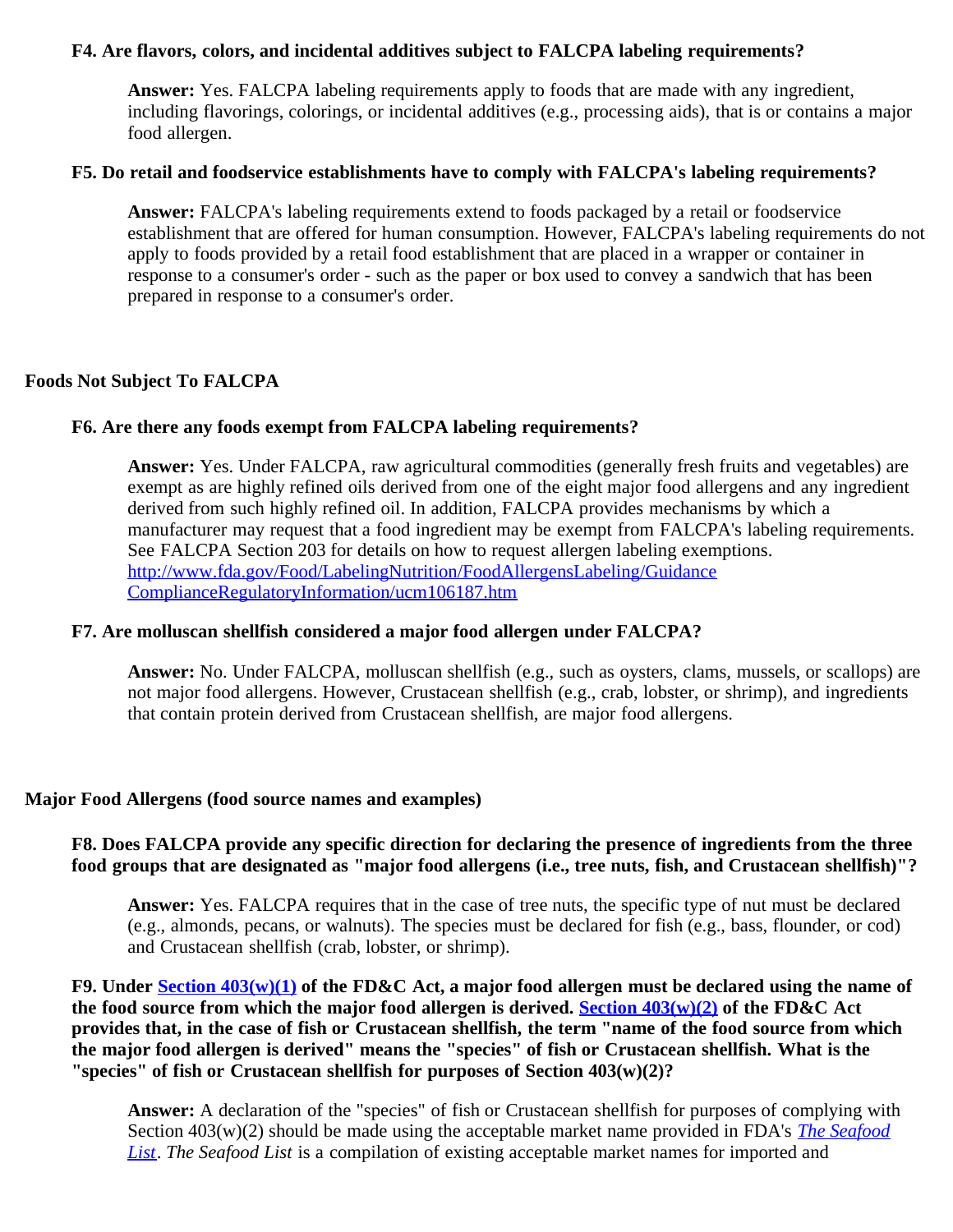domestically available seafood.

#### **F10. Section [201\(qq\)](http://wcms.fda.gov/FDAgov/RegulatoryInformation/Legislation/FederalFoodDrugandCosmeticActFDCAct/FDCActChaptersIandIIShortTitleandDefinitions/ucm086297.htm) of the FD&C Act defines the term "major food allergen" to include "tree nuts." In addition to the three examples provided in section 201(qq) (almonds, pecans, and walnuts), what nuts are considered "tree nuts?"**

**Answer:** The following are considered "tree nuts" for purposes of section 201(qq). The name listed as "common or usual name" should be used to declare the specific type of nut as required by section  $403(w)(2)$ .

| <b>Common or usual name</b>                                      | <b>Scientific name</b>           |
|------------------------------------------------------------------|----------------------------------|
| Almond                                                           | Prunus dulcis                    |
|                                                                  | (Rosaceae)                       |
| Beech nut                                                        | Fagus spp.                       |
|                                                                  | (Fagaceae)                       |
| Brazil nut                                                       | Bertholletia excelsa             |
|                                                                  | (Lecythidaceae)                  |
| <b>Butternut</b>                                                 | Juglans cinerea                  |
|                                                                  | (Juglandaceae)                   |
| $\mathsf{l}$ Cashew                                              | Anacardium occidentale           |
|                                                                  | (Anacardiaceae)                  |
| Chestnut (Chinese, American, European, Seguin)                   | Castanea spp.                    |
|                                                                  | (Fagaceae)                       |
| Chinquapin                                                       | Castanea pumila                  |
|                                                                  | (Fagaceae)                       |
| $\mathbb{C}$ oconut                                              | Cocos nucifera L.                |
|                                                                  | (Arecaceae (alt. Palmae)         |
| Filbert/hazelnut                                                 | Corylus spp.                     |
|                                                                  | (Betulaceae)                     |
| Ginko nut                                                        | Ginkgo biloba L.                 |
|                                                                  | (Ginkgoaceae)                    |
| Hickory nut                                                      | Carya spp.                       |
|                                                                  | (Juglandaceae)                   |
| Lichee nut                                                       | Litchi chinensis Sonn.           |
|                                                                  | Sapindaceae                      |
| Macadamia nut/Bush nut                                           | Macadamia spp.                   |
|                                                                  | (Proteaceae)                     |
| $\mathbb{P}$ ecan                                                | Carya illinoensis                |
|                                                                  | (Juglandaceae)                   |
| Pine nut/Pinon nut                                               | Pinus spp.                       |
|                                                                  | (Pineaceae)                      |
| Pistachio                                                        | Pistacia vera L.                 |
|                                                                  | (Anacardiaceae)                  |
| Sheanut                                                          | Vitellaria paradoxa C.F. Gaertn. |
|                                                                  | (Sapotaceae)                     |
| Walnut (English, Persian, Black, Japanese, California), Heartnut | Juglans spp.                     |
|                                                                  | (Juglandaceae),                  |

The foregoing list reflects FDA's current best judgment as to those nuts that are "tree nuts" within the meaning of Section 201(qq). In order to be comprehensive, this list employs broad scientific categories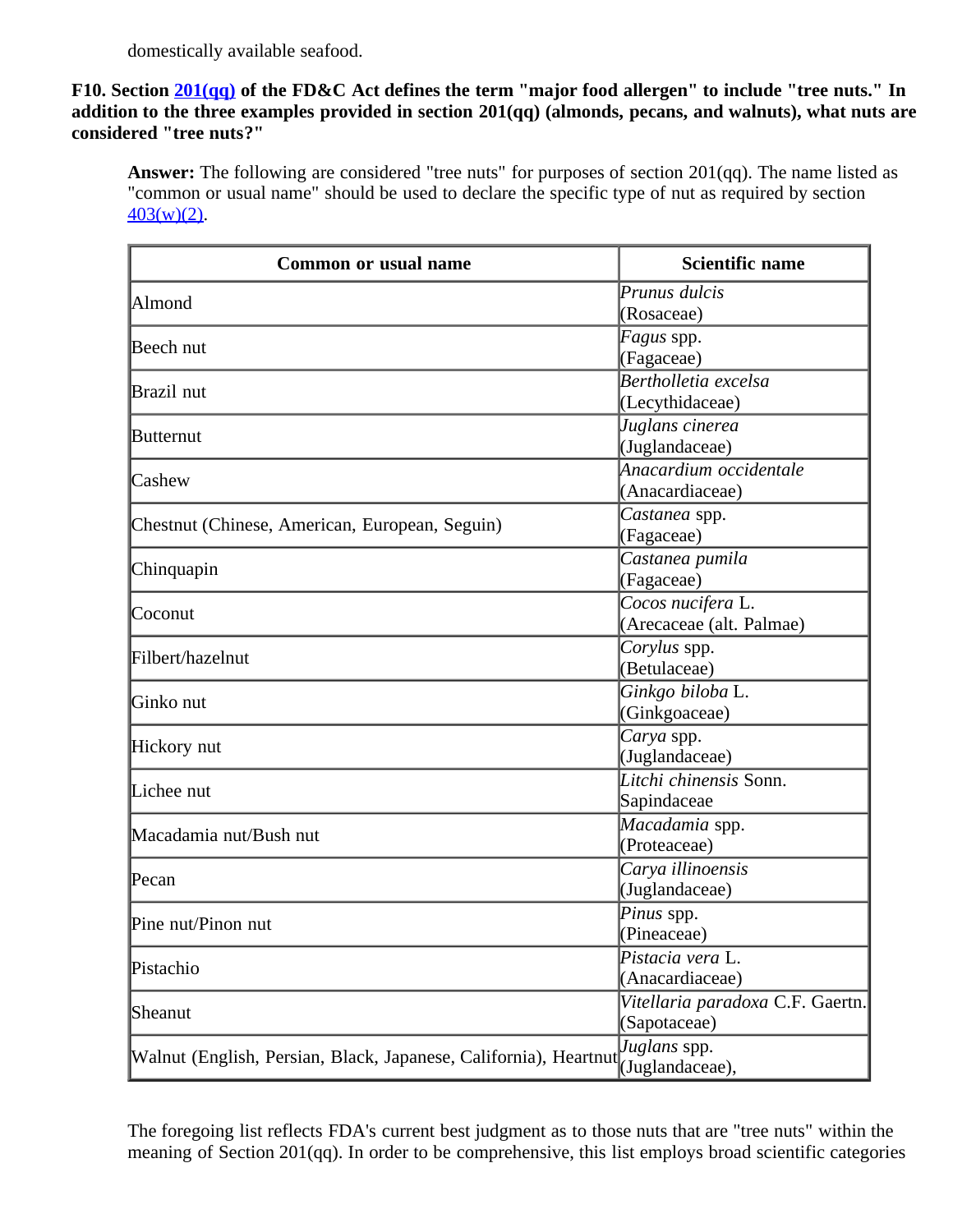that may include a species that currently has no food use. The fact that a species falls within a scientific category on this list does not mean that the species is appropriate for food use. FDA further advises that, as with any guidance, the list may be revised consistent with the process for revising guidance documents in our regulation on good guidance practices in 21 CFR 10.115.

#### **F11. [Section 201\(qq\)](http://wcms.fda.gov/FDAgov/RegulatoryInformation/Legislation/FederalFoodDrugandCosmeticActFDCAct/FDCActChaptersIandIIShortTitleandDefinitions/ucm086297.htm) of the FD&C Act includes "wheat" in the definition of major food allergen. What is considered "wheat" for purposes of [Section 201\(qq\)?](http://wcms.fda.gov/FDAgov/RegulatoryInformation/Legislation/FederalFoodDrugandCosmeticActFDCAct/FDCActChaptersIandIIShortTitleandDefinitions/ucm086297.htm)**

**Answer:** The term "wheat" in Section 201(qq) means any species in the genus *Triticum*. Thus, for the purposes of Section 201(qq), wheat would include grains such as common wheat *(Triticum aestivum L.)*, durum wheat *(Triticum durum Desf.)*, club wheat *(Triticum compactum Host.)*, spelt *(Triticum spelta L.)*, semolina *(Triticum durum Desf.)*, Einkorn *(Triticum monococcum L. subsp. Monococcum)*, emmer *(Triticum turgidum*L. subsp. *dicoccon* (Schrank) Thell.), kamut *(Triticum polonicum* L.), and triticale (x *Triticosecale* ssp. Wittm.).

#### **F12. May singular terms be substituted for the plural terms "peanuts," "soybeans" and the different types of "tree nuts" (e.g., almonds, pecans, or walnuts), and may synonyms for the term "soybean" be used to satisfy the labeling requirements of FALCPA?**

**Answer:** Yes. FDA believes that the singular terms "peanut," and "soybean," as well as the singular terms (e.g., almond, pecan, or walnut) for the different types of tree nuts are acceptable substitutes for the plural terms for these major food allergens for the purpose of satisfying the FALCPA labeling requirements. Also, the terms "soybean," "soy," and "soya" are reasonable synonyms for the common or usual name "soybeans," and any one of these terms may be used to identify the food source of the major food allergen "soybeans." However, packaged foods that are made using "soybeans" as an ingredient or as a component of a multi-component ingredient (e.g., soy sauce or tofu) should continue to use the word "soybeans" as the appropriate common or usual name for this ingredient to identify properly the ingredient (e.g., "soy sauce (water, wheat, soybeans, salt)").

#### <span id="page-27-0"></span>**FALCPA Labeling (provisions and examples)**

#### **F13. How must major food allergens be declared on food labels to comply with FALCPA?**

**Answer:** FALCPA requires food manufacturers to label food products that are made with an ingredient that is a major food allergen in *one* of the following two ways: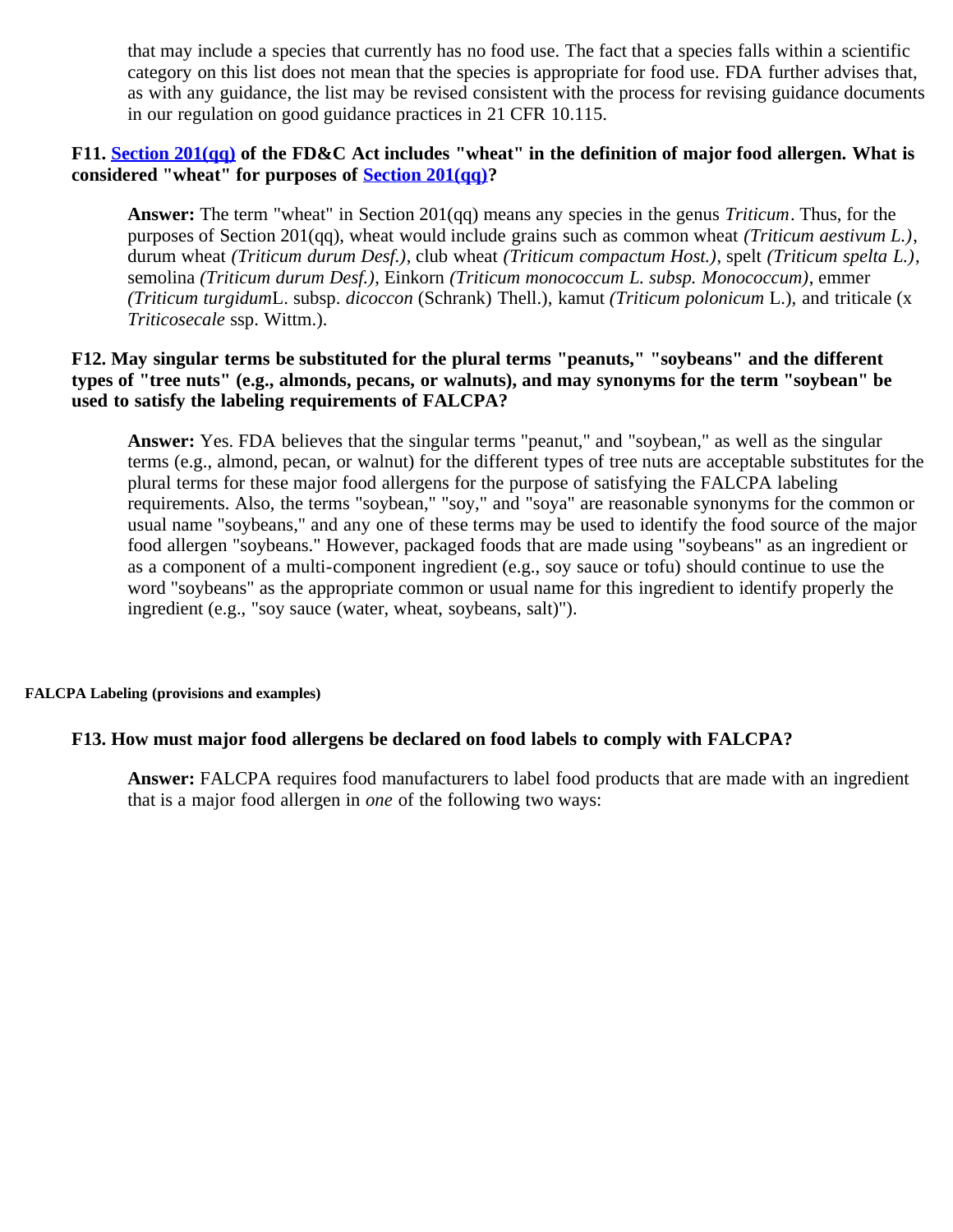

#### **F14. Are single ingredient foods that are major food allergens required to comply with FALCPA?**

**Answer:** Yes. Single ingredient foods must comply with the allergen declaration requirements in Section  $403(w)(1)$ . A single ingredient food that is, or contains protein derived from milk, egg, fish, Crustacean shellfish, tree nuts, wheat, peanuts, or soybeans, may identify the food source in the name of the food (e.g., "all-purpose wheat flour") or use the "Contains" statement format. FDA recommends that if a "Contains" statement format is used, the statement be placed immediately above the manufacturer, packer, or distributor statement. For single ingredient foods intended for further manufacturing where the "Contains" statement format is used, the statement should be placed on the PDP of the food.

#### **F15. May a "Contains" statement on a food label provided in accordance with FALCPA list only the names of the food sources of the major food allergens that are not already identified in the ingredient list for a packaged food?**

**Answer:** No. If a "Contains" statement is used on a food label, the statement must include the names of the food sources of all major food allergens used as ingredients in the packaged food. For example, if "sodium caseinate," "whey," "egg yolks," and "natural peanut flavor" are declared in a product's ingredients list, any "Contains" statement appearing on the label immediately after or adjacent to that statement is required to identify all three sources of the major food allergens present (e.g., "Contains milk, egg, peanuts") in the same type (i.e., print or font) size as that used for the ingredient list.

#### **F16. Is there more than one way to word a "Contains" statement used to declare the major food allergens in a packaged food?**

**Answer:** Yes. The wording for a "Contains" statement may be limited to just stating the word "Contains" followed by the names of the food sources of all major food allergens that either are or are contained in ingredients used to make the packaged product. Alternatively, additional wording may be used for a "Contains" statement to more accurately describe the presence of any major food allergens, provided that the following three conditions are met: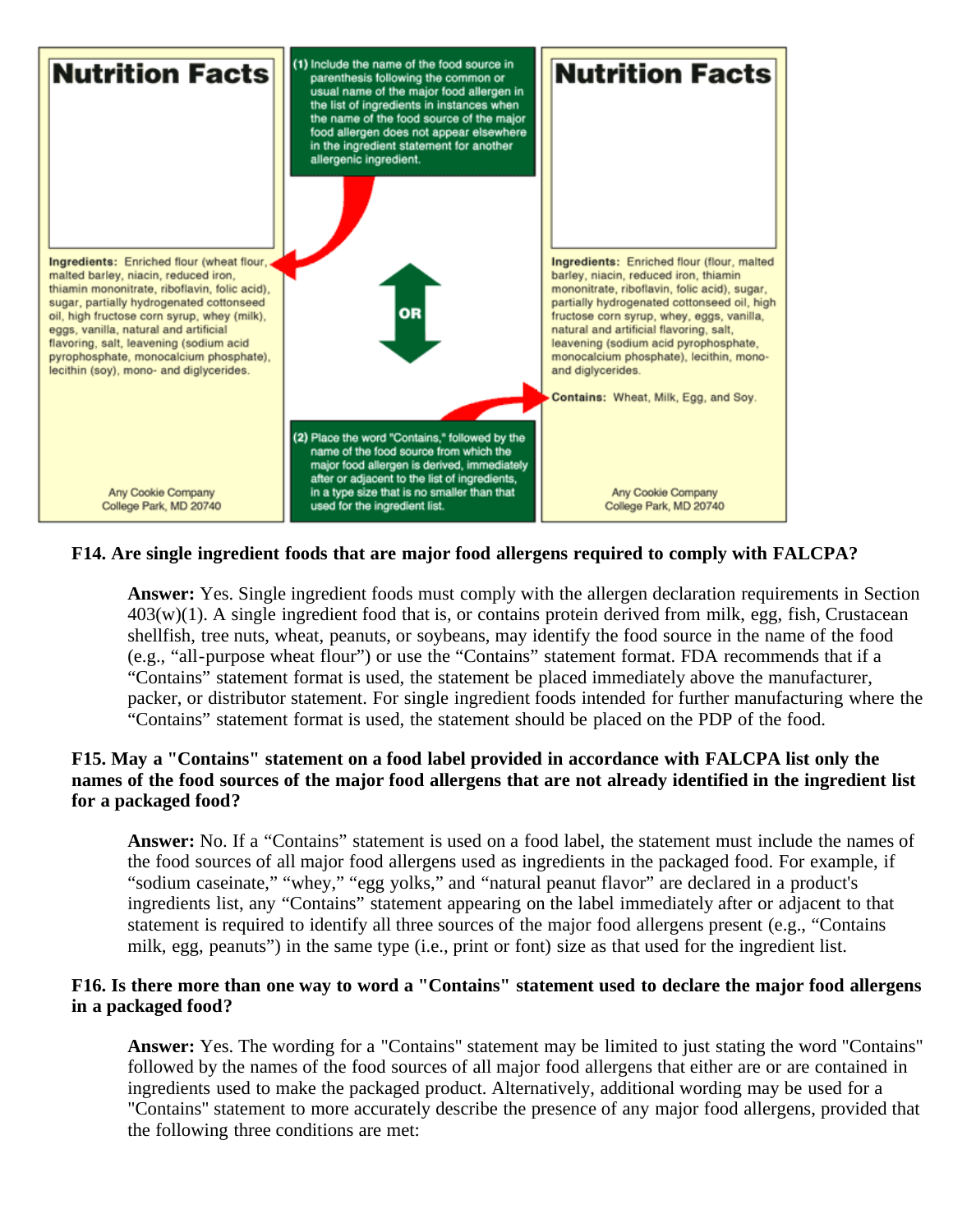The word "Contains" with a capital "C" must be the first word used to begin a "Contains" statement. (The use of bolded text and punctuation within a "Contains" statement is optional.)

- The names of the food sources of the major food allergens declared on the food label must be the same as those specified in the FALCPA, except that the names of food sources may be expressed using singular terms versus plural terms (e.g., walnut versus walnuts) and the synonyms "soy" and "soya" may be substituted for the food source name "soybeans."
- If included on a food label, the "Contains" statement must identify the names of the food sources for all major food allergens that either are in the food or are contained in ingredients of the food.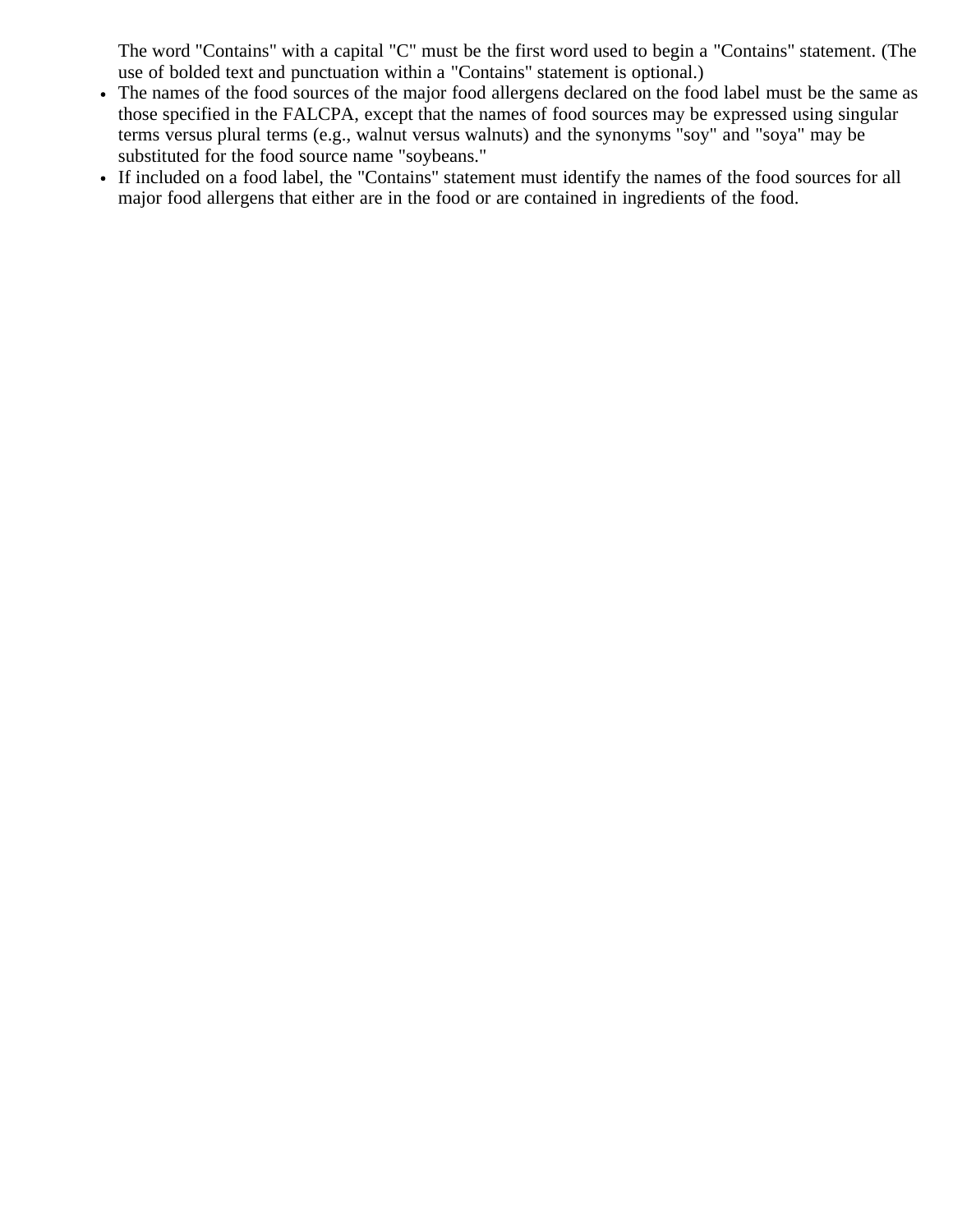# <span id="page-30-0"></span>**7. Nutrition Labeling; Questions G1 through P8**

October 2009

# **Guidance for Industry: A Food Labeling Guide**

# **Contains Nonbinding Recommendations**

[Return to table of contents](#page-0-0)

- [General](#page-30-1)
- [Nutrient Declaration](#page-31-0)
- [Products with Separately Packaged Ingredients/Assortments of Foods](#page-37-0)
- [Label Formats/Graphics](file:///S|/CFSANWEBTEAM/Ticket%20Related/814%20-%20PDF%20of%20FLG/Nutrition Labeling  Label FormatsGraphics.html)

# <span id="page-30-1"></span>**General**

# **G1. Where should the Nutrition Facts label be placed on food packages?**

**Answer:** The Nutrition Facts label may be placed together with the ingredient list and the name and address (name and address of the manufacturer, packer, or distributor) on the PDP. These three label statements also may be placed on the information panel (the label panel adjacent and to the right of the PDP, or, if there is insufficient space on the adjacent panel, on the next adjacent panel to the right). On packages with insufficient area on the PDP and information panel, the Nutrition Facts label may be placed on any alternate panel that can be seen by the consumer. 21 CFR 101.2(b) & (e) & 101.9(i)

# **G2. Is it necessary to use a nutrition display with a box shape on a round package?**

**Answer:** Yes. Even when using the tabular display, the nutrition information must be set off in a box. 21 CFR 101.9(d)(1)(i)

# **G3. Can the product name be placed within the Nutrition Facts label?**

**Answer:** No. The name may be placed above the box that encloses the nutrition information. 21 CFR 101.9(c) & (d)

### **G4. Can the Nutrition Facts label be oriented perpendicularly as opposed to parallel, to the base of the package?**

**Answer:** Yes. There is no requirement that any information, other than the net quantity of contents and statement of identity, be printed parallel to the base of the package. However, FDA urges manufacturers to strive for consistency of presentation of nutrition information in the market and to place the Nutrition Facts label so that it is readily observable and legible to the consumer at the point of purchase.

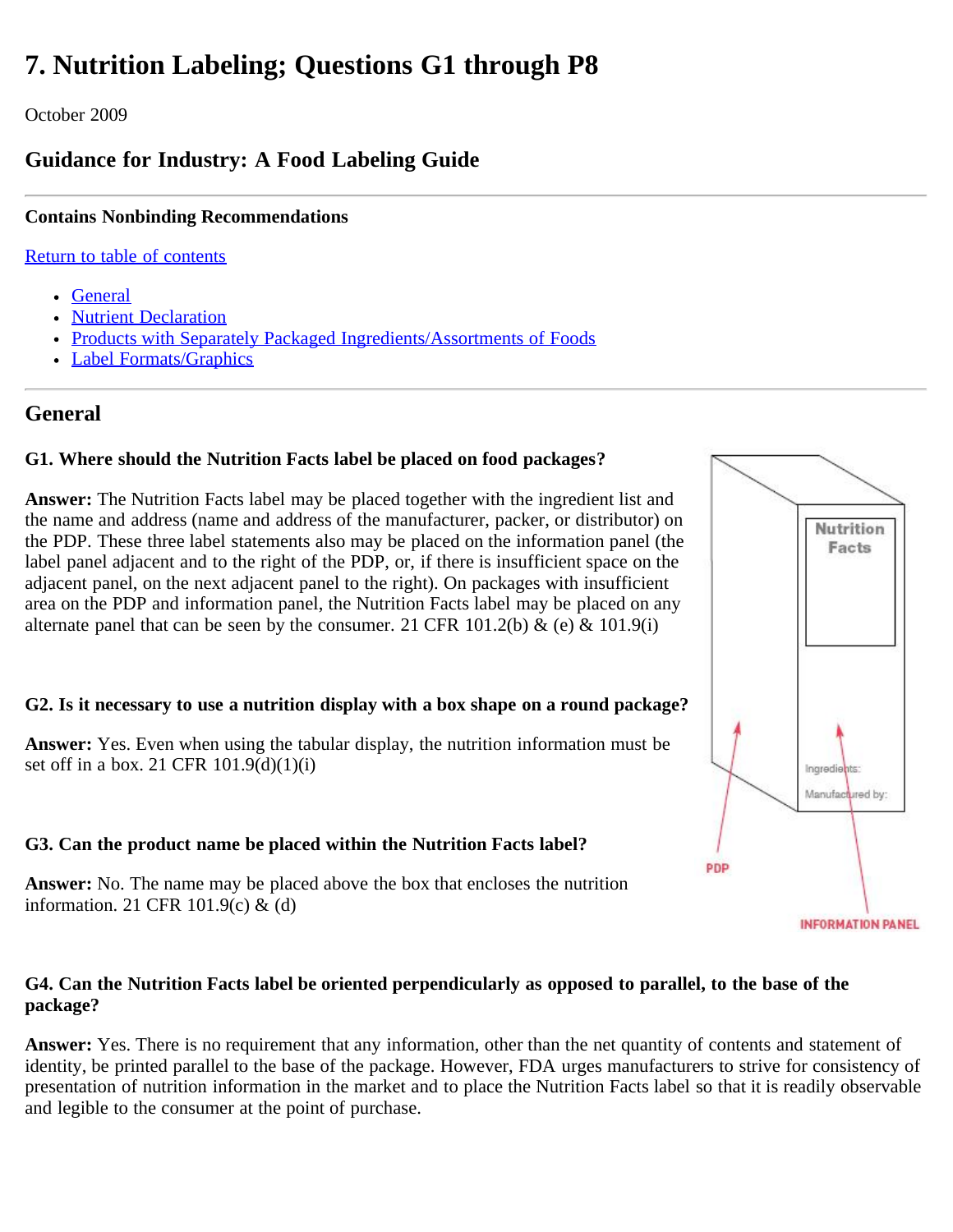#### **G5. Is a break in the vertical alignment allowed with the standard format?**

**Answer:** Yes. The vertical format may be broken in either of the following ways: (1) placement of the footnote to the right of the panel as shown in the example in 21 CFR 101.9(d)(11) or (2) all vitamins and minerals that are listed voluntarily (i.e., after iron) may be moved to the top right of the panel along with the footnote. 21 CFR 101.9(d)(11)

# <span id="page-31-0"></span>**Nutrient Declaration**

### **N1. Are Nutrition Facts labels required on all foods?**

**Answer:** The Nutrition Facts label (an example is illustrated in section 7 L2) is required on most food packages labeled. The illustration indicates FDA's typeface and style to help assure readibility and conspicuousness. Not all of these type specifications are required. The mandatory type specifications are listed in 21 CFR 101.9(d). Unlike the illustrative examples in this guidance, (1) Any legible type style may be used, not just Helvetica, (2) The heading Nutrition Facts must be the largest type size in the nutrition label (i.e., it must be larger than 8-point, but does not need to be 13-point) and should extend the width of the Nutrition Facts box, and (3) There is no specific thickness required for the three bars that separate the central sections of the nutrition label. *21 CFR 101.9(a)* and *21 CFR 101.9(a)(1)*

Below are listed categories providing exemptions or special provisions for nutrition labeling. Generally, a food package loses those exemptions, if a nutrition claim is made or nutrition information is provided:

| <b>Summary of Exemption</b>                                                                                                                                                      | <b>Regulation #</b>                    |
|----------------------------------------------------------------------------------------------------------------------------------------------------------------------------------|----------------------------------------|
| *Manufactured by small businesses                                                                                                                                                | 21 CFR 101.9(j)(1) and 101.9(j)(18)    |
| *Food served in restaurants, etc. or delivered to homes<br>ready for immediate consumption                                                                                       | 21 CFR 101.9(j)(2)                     |
| *Delicatessen-type food, bakery products and<br>confections that are sold directly to consumers from the<br>location where prepared                                              | 21 CFR 101.9(j)(3)                     |
| *Foods that provide no significant nutrition such as<br>instant coffee (plain, unsweetened) and most spices                                                                      | 21 CFR 101.9(j)(4)                     |
| Infant formula, and infant and junior foods for children<br>up to 4 years of age (modified label provisions for<br>these categories)                                             | 21 CFR $101.9(j)(5)$ and $101.9(j)(7)$ |
| Dietary supplements (must comply with 21 CFR<br>101.36                                                                                                                           | 21 CFR 101.9(j)(6)                     |
| Medical foods                                                                                                                                                                    | 21 CFR 101.9(j)(8)                     |
| Bulk foods shipped for further processing or packaging<br>before retail sale                                                                                                     | 21 CFR 101.9(j)(9)                     |
| Fresh produce and seafood (a voluntary nutrition<br>labeling program covers these foods through the use of<br>the appropriate means such as shelf labels, signs, and<br>posters) | 21 CFR 101.9(j)(10) and 101.45         |
| Packaged single-ingredient fish or game meat may be<br>labeled on basis of 3-ounce cooked portion (as                                                                            | $21$ CFR $101.9(i)(11)$                |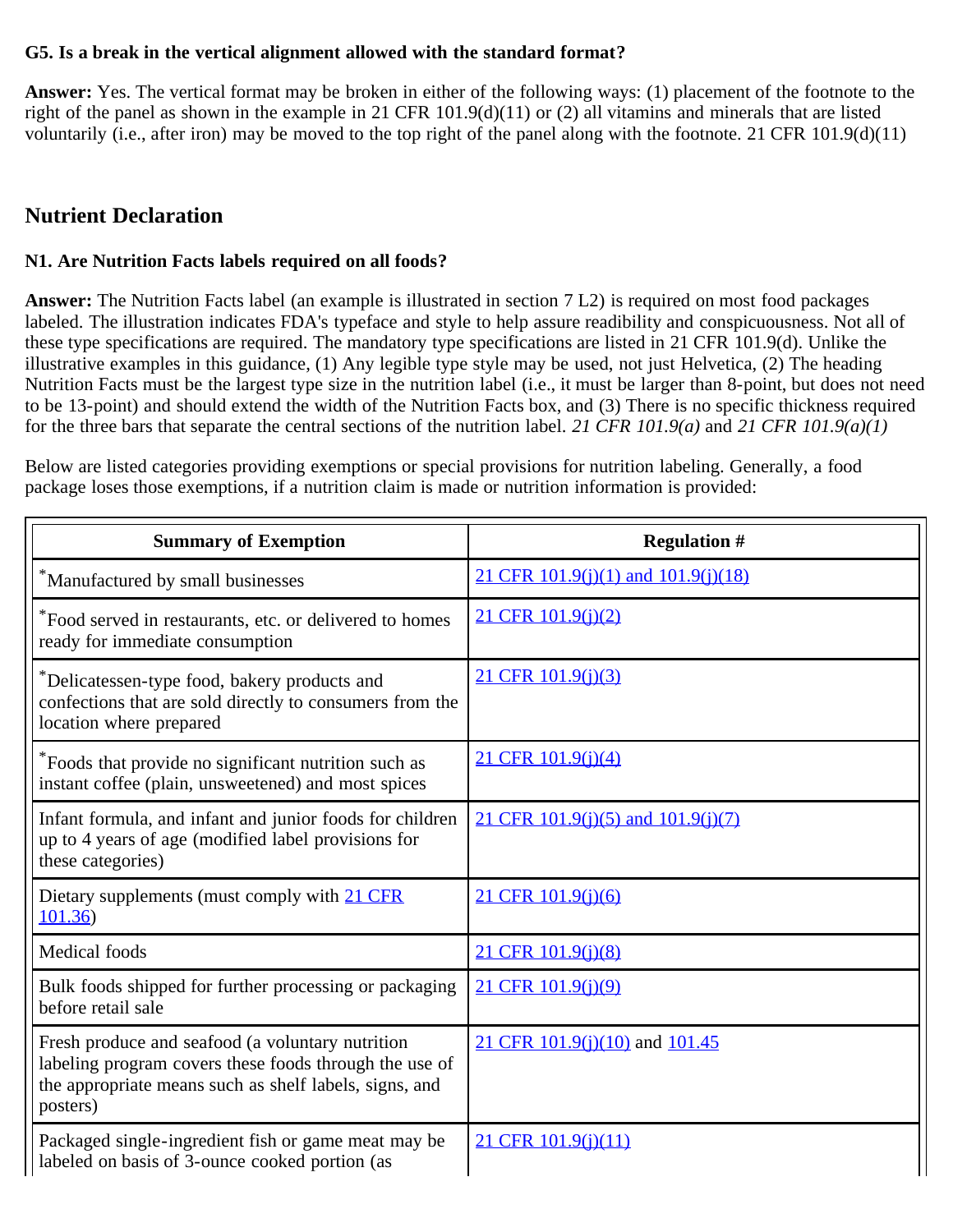| prepared). Custom-processed fish and game are exempt<br>from nutrition labeling.                                                               |                                                                                                                                                                                                          |
|------------------------------------------------------------------------------------------------------------------------------------------------|----------------------------------------------------------------------------------------------------------------------------------------------------------------------------------------------------------|
| Certain egg cartons (nutrition information inside lid or<br>on insert in carton)                                                               | 21 CFR 101.9(j)(14)                                                                                                                                                                                      |
| Packages labeled "This unit not labeled for retail sale"<br>within multiunit package, and outer wrapper bears all<br>required label statements | $21$ CFR $101.9(j)(15)$                                                                                                                                                                                  |
| Self-service bulk foods--nutrition labeling by placard,<br>or on original container displayed clearly in view                                  | 21 CFR $101.9(a)(2)$ and $101.9(i)(16)$                                                                                                                                                                  |
| Donated food that is given free (not sold) to the<br>consumer.                                                                                 | You are not required to put Nutrition Facts labels on<br>donated food unless the donated food is later placed on<br>sale (the law applies only to food that is "offered for<br>sale") -- 21 CFR 101.9(a) |
| Game meats may provide required nutrition<br>information or labeling in accordance with 21 CFR<br>$101.9(a)(2)$ .                              | 21 CFR 101.9(j)(12)                                                                                                                                                                                      |

#### **N2. Are nutrition designations permitted on food package labels?**

**Answer:** FDA considers information that is required or permitted in the Nutrition Facts label that is on the front label or elsewhere on the package outside the Nutrition Facts label to be a Nutrient Content Claim (NCC). In such cases, the package label must comply with the regulations for nutrient content claims. See the NCC section and Appendices A and B of this document for more information. 21 CFR 101.13(c)

#### **N3. What other nutrients can be declared on the Nutrition Facts label?**

**Answer:** In addition to the nutrients shown on the label in section 7 L2 manufacturers may add calories from saturated fat, polyunsaturated fat, monounsaturated fat, potassium, soluble and insoluble fiber, sugar alcohol, other carbohydrate, vitamins and minerals for which Reference Daily Intake (RDI's) have been established, or the percent of vitamin A that is present as beta-carotene. 21 CFR 101.9(c)

#### **N4. Is there a restriction against certain nutrients in the Nutrition Facts label?**

**Answer:** Only those nutrients listed in FDA's nutrition regulations, as mandatory or voluntary components of the nutrition label, may be included in the Nutrition Facts label. 21 CFR 101.9(c)

#### **N5. When must voluntary nutrients be listed?**

**Answer:** In addition to the nutrients shown on the sample labels in this guidance, other nutrients (listed in FDA's regulations, e.g., thiamin) must be included in a food's Nutrition Facts label if the nutrients are added as a nutrient supplement to the food, if the label makes a nutrition claim (such as a NCC) about them, or if advertising or product literature provides information connecting the nutrients to the food. 21 CFR 101.9(a), 21 CFR 101.9(c), 21 CFR 101.9(c)(8)(ii)

#### **N6. When should the vitamins and minerals in flour be listed on the Nutrition Facts label?**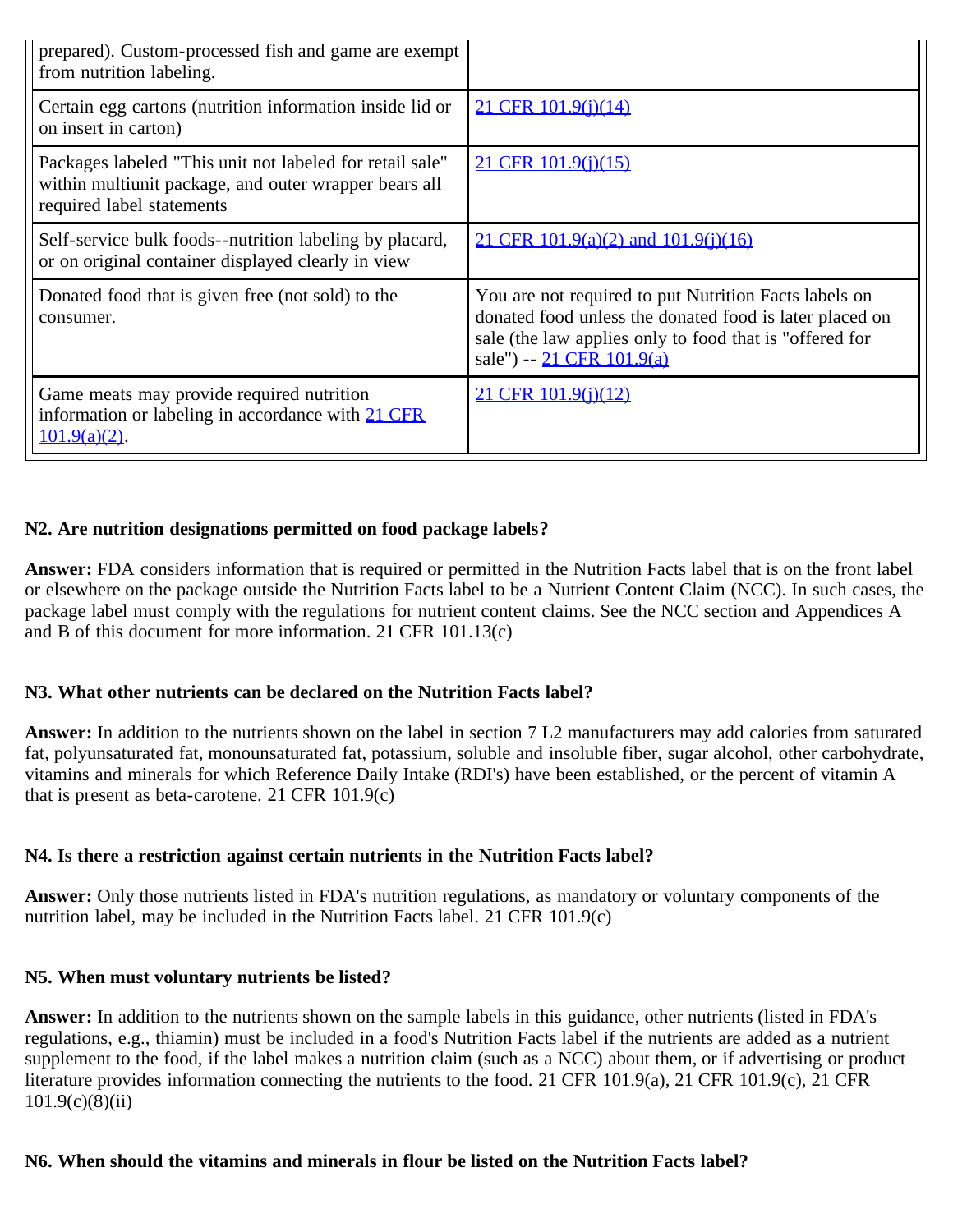**Answer:** Generally, FDA only requires that the label declare the vitamins A and C, and the minerals calcium and iron. The other enrichment vitamins and minerals must be declared when they are added directly to the packaged food (e.g., enriched bread), but not when the enriched product is added as an ingredient to another food. NOTE: It is necessary to declare the other vitamins and minerals in the ingredient list. However, if unenriched flour is used, and the enrichment nutrients are added separately, those nutrients (i.e., thiamin, riboflavin, niacin, and folic acid) would have to be declared on the Nutrition Facts label. 21 CFR  $101.9(c)(8)(ii)(A)$ -(B) and 21 CFR  $101.9(c)(8)(iv)$ 

#### **N7. When the caloric value for a serving of a food is less than 5 calories, can the actual caloric value be declared?**

**Answer:** The caloric value of a product containing less than 5 calories may be expressed as zero or to the nearest 5 calorie increment (i.e., zero or 5 depending on the level). Foods with less than 5 calories meet the definition of "calorie free" and any differences are dietarily insignificant. 21 CFR 101.9(c)(1)

### **N8. Should a value of 47 calories be rounded up to 50 calories or rounded down to 45 calories?**

**Answer:** Calories must be shown as follows:

50 calories or less--Round to nearest 5-calorie increment: Example: Round 47 calories to "45 calories" Above 50 calories--Round to nearest 10-calorie increment: Example: Round 96 calories to "100 calories" 21 CFR 101.9(c)(1) Also see Appendix H for rounding guidelines.

### **N9. How are calories from alcohol to be calculated?**

**Answer:** Calories from alcohol may be calculated using specific Atwater factors as provided for in 21 CFR 101.9(c)(1)(i)(A). USDA Handbook No. 74 provides a specific food factor of 7.07 calories per gram of alcohol.

# **N10. What is total fat?**

**Answer:** To determine the total fat content of a food, add the weight in grams of all lipid fatty acids in the food (e.g., lauric, palmitic, stearic fatty acids) and express as triglycerides. Total fat = Weight of all individual fatty acids  $+$ weight of one unit of glycerol for each three fatty acids. 21 CFR 101.9(c)(2)

# **N11. Does total fat, which is defined as total lipid fatty acid expressed as triglycerides, include cholesterol?**

**Answer:** No.

# **N12. The total fat content for a serving of my product is 0.1 g. How should I declare fat and calories from fat?**

**Answer:** Because it is present at a level below 0.5 g, the level of fat is expressed as 0 g. Calories from fat would also be expressed as zero. 21 CFR 101.9(c)(1)(i), 21 CFR 101.9(c)(2)

# **N13. What fractions are used for total fat on the Nutrition Facts label?**

**Answer:** Below 0.5 grams total fat per serving: Use the declaration 0 grams for total fat. 0.5 grams to 5 grams total fat: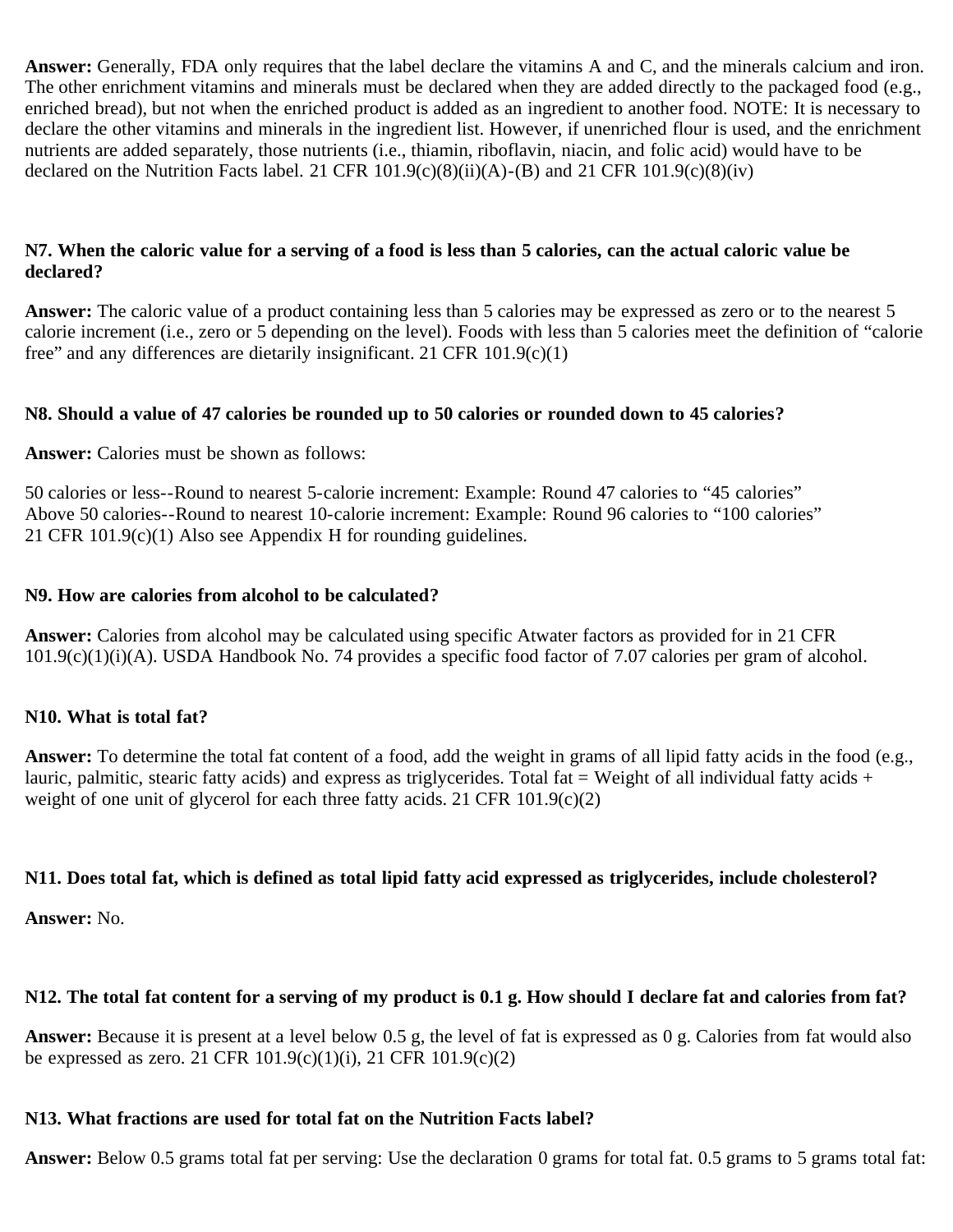Use 0.5 gram increments rounded to the nearest 1/2 gram.

Examples: 0.5 g, 1 g, 1.5 g, 2 g, 2.5 g, 3 g, 3.5 g, 4 g, 4.5 g, 5 g

Above 5 grams: Use 1 gram increments rounded to the nearest 1 gram (do not use fractions above 5 grams).

Examples:  $5 g, 6 g, 7 g, etc.$ 

#### **N14. What values are used for calculating Daily Values for the nutrition label?**

**Answer:** See Appendix F: Calculate the percent daily value (DV) for the appropriate nutrients and Appendix G: Daily Values for Infants, Children Less Than 4 Years of Age, and Pregnant and Lactating Women. 21 CFR  $101.9(c)(8)(iv)$  &  $(c)(9)$ 

#### **N15. When less than 0.5 grams of dietary fiber or saturated fat is present in a serving of a product, the amounts would be shown as zero on the label. However, when the % DV is calculated based on an actual unrounded fiber or saturated fat content of 0.2 grams per serving, the calculation yields 1 percent. To avoid consumer confusion can the % DV be expressed as zero in these cases?**

**Answer:** Yes. Section 101.9(d)(7)(ii) permits the percent Daily Value to be calculated by dividing either the amount declared on the label for each nutrient or the actual amount of each nutrient (i.e., before rounding) by the Daily Reference Value (DRV) for that nutrient except that the percent for protein must be calculated as specified in 21 CFR  $101.9(c)(7)(ii)$ . As a result of this change, whenever a declared quantitative amount is zero, the declared percent Daily Value will also be zero.

#### **N16. How is total carbohydrate calculated?**

**Answer:** Total carbohydrate is calculated by subtracting the weight of crude protein, total fat, moisture, and ash from the total weight ("wet weight") of the sample of food. 21 CFR  $101.9(c)(6)$ 

#### **N17. Does total carbohydrate include dietary fiber?**

**Answer:** Yes. Dietary fiber must be listed as a subcomponent under total carbohydrate. 21 CFR 101.9(c)(6)

#### **N18. What is meant by sugars on the Nutrition Facts label?**

**Answer:** To calculate sugars for the Nutrition Facts label, determine the weight in grams of all free monosaccharides and disaccharides in the sample of food. The other nutrients declared on the nutrition label are defined in 21 CFR 101.9(c). 21 CFR 101.9(c)(6)(ii)

#### **N19. I have 0.8 grams of fiber in a serving of food. Can I round this up to 1 g, or must I use the statement "less than 1 g?" Can I do the same thing for protein?**

**Answer:** Since this serving contains less than 1 gram of dietary fiber per serving, fiber is to be expressed as "Less than 1 gram" or "Contains less than 1 gram," or the manufacturer has the option to not list dietary fiber and include the following statement at the bottom of the table of nutrients: "Not a significant source of dietary fiber." Protein can be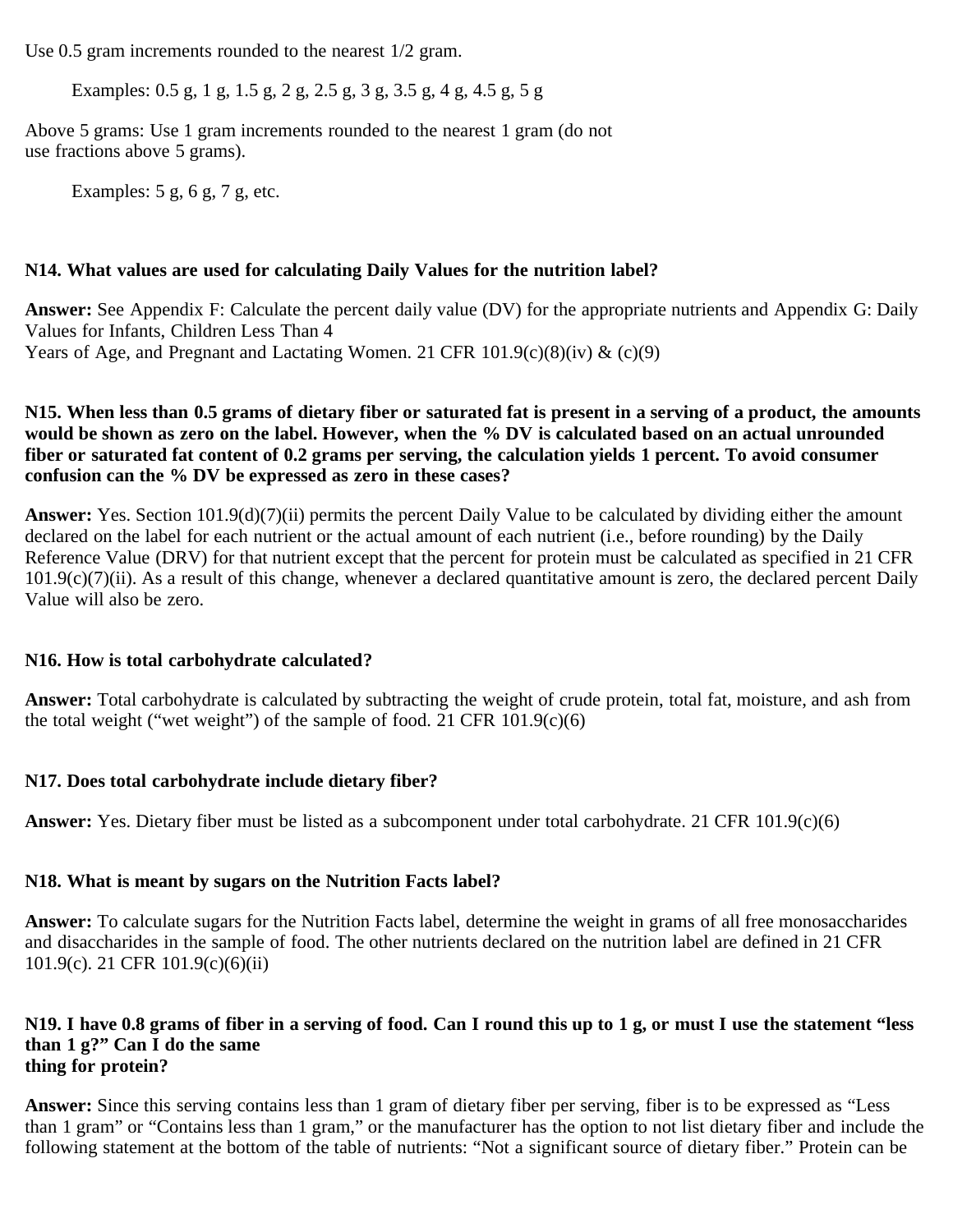expressed to the nearest whole gram (i.e., 1 g); or the label can state "less than 1 gram" or "Contains less than 1 gram." The " $\lt$ " symbol may be used in place of the words "less than" (21 CFR 101.9(d)(7)(i)). 21 CFR 101.9(c)(6)(i), 21 CFR 101.9(c)(7)

#### **N20. Under what circumstances is the listing of sugar alcohol required?**

**Answer:** When a claim is made on the label or in labeling about sugar alcohol or sugars when sugar alcohols are present in the food 21 CFR  $101.9(c)(6)(iii)$ .

#### **N21. What DRV's and RDI's are established for protein for the purpose of listing protein as a percent of Daily Value (% DV)?**

**Answer:** The DRV for protein for adults and children 4 or more years of age is 50 grams. The RDIs for protein for children less than 4 years of age, infants, pregnant women, and lactating women are established at 16 grams, 14 grams, 60 grams, and 65 grams respectively. 21 CFR  $101.9(c)(7)(iii)$ 

#### **N22. Why is the declaration of the DRV for protein not mandatory?**

**Answer:** The percent of the DRV is required if a protein claim is made for the product or if the product is represented or purported to be for use by infants or

children under 4 years of age. Based on current scientific evidence that protein intake is not a public health concern for adults and children over 4 years of age, and because of the costs associated with a determination of the Protein Digestibility Corrected Amino Acid Score (PDCAAS), FDA has determined that declaration of the percent of the DRV for protein need not be provided when a claim is not made.

#### **N23. How should the % DV for protein be expressed when it is provided on labeling of foods for adults and children over four?**

**Answer:** When protein is listed as a percent of the 50 gram DRV and expressed as % DV, the % DV is calculated by correcting the actual amount of protein in grams per serving by multiplying the amount by its amino acid score corrected for protein digestibility, dividing by 50 grams, and converting to percent. 21 CFR 101.9(c)(7)(ii)

#### **N24. When % DV's for protein and potassium are included on the Nutrition Facts label on foods for adults and children over 4 years, where in the footnote is the DRV information to be placed?**

**Answer:** Protein should be listed in the footnote under dietary fiber with the DRV inserted on the same line in the numeric columns. The DRV for protein is

based on 10 percent of calories as protein, which equates to 50 grams for a 2,000 calorie diet and 65 grams (62.5 rounded up to 65) for a 2,500 calorie diet. Similarly, potassium would be listed in the footnote under sodium. The DRV for potassium is 3,500 milligrams for both the 2,000 and 2,500 calorie diets. 21 CFR 101.9(d)(9)

#### **N25. How do I determine what values to declare on the Nutrition Facts label?**

**Answer:** The nutrient values declared on the Nutrition Facts label are based on the nutrient profile of the product, as packaged, rounded as required by regulation. Rounding rules are provided in 21 CFR 101.9(c) and summarized in Appendix H.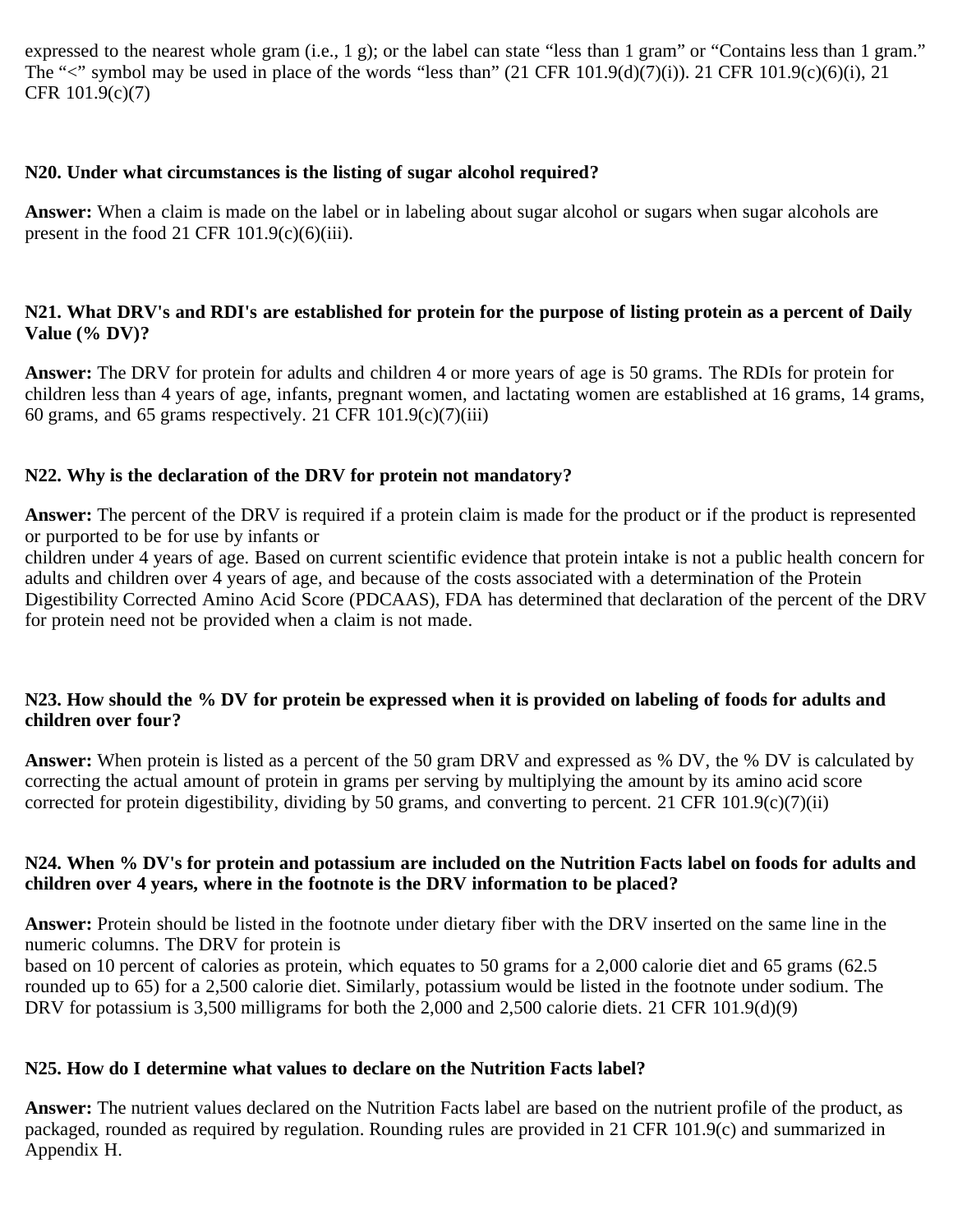#### **N26. How should vitamins and minerals that are permitted to be listed voluntarily be listed?**

**Answer:** If potassium is listed, it should be listed in bold type directly under sodium. Voluntary vitamins and minerals (i.e., those other than vitamin A, Vitamin C, Calcium, and Iron), should be declared horizontally or vertically following the required vitamins and minerals in the order listed in 21 CFR 101.9 9c)(8)(iv). 21 CFR 101.9(c)(5) and 21 CFR 101.9(d)(8)

#### **N27. Is it legal to declare 400% of the Daily Value for a vitamin?**

**Answer:** Yes. The percent Daily Value is based on the amount of the nutrient present in the product.

#### **N28. Can information about nutrients that do not have an RDI/DRV such as boron and omega-3 fatty acids be provided on the food label?**

**Answer:** Yes, provided that the information is truthful and not misleading and is provided outside the Nutrition Facts label. Such information is limited to statements of amount or percent of a nutrient (eg. 300 mg omega 3) and may not characterize the level of the nutrient (you may not state "High in Omega-3"). 21 CFR 101.13(i)(3)

#### **N29. Would a dry mix product such as flavored rice be required to provide nutrition information for both the product as packaged and as prepared?**

**Answer:** Only the nutritional properties of the product as packaged is required. However, nutritional information may be voluntarily presented "as prepared" as provided for in 21 CFR 101.9(h)(4). 21 CFR 101.9(e)

#### **N30. Can I use "average" values derived from data bases to determine the nutrient content of my product?**

**Answer:** FDA has not stated how a company should determine the nutrient content of their product for labeling purposes. Therefore, there is no prohibition

from using "average" values for its product derived from data bases if a manufacturer is confident that the values obtained meet FDA's compliance criteria. Regardless of its source, a company is responsible for the accuracy and the com pliance of the information presented on the label. Use of a data base that has been accepted by FDA affords a firm some measure of security in that the agency has stated that it will work with industry to resolve any compliance problems that might arise for food labeled on the basis of a data base that the agency has accepted. A manual entitled *FDA Nutrition Labeling Manual: A Guide for Developing and Using Databases* is available online.

#### **N31. How many samples of each product should we analyze for nutrition labeling?**

**Answer:** FDA has not defined the number of samples that must be analyzed. It is the responsibility of the manufacturer/packer/distributor to determine the

variability of their product(s) and the number of samples needed to provide accurate nutrient data. The *FDA Nutrition Labeling Manual: A Guide for Developing and Using Databases*, available from FDA, may be of assistance in this area. FDA will use a composite of 12 units when performing enforcement analyses. 21 CFR 101.9(g)

#### **N32. May I copy my competitor's label?**

**Answer:** Firms are responsible for the accuracy of the Nutrition Facts label and there is no assurance that the data from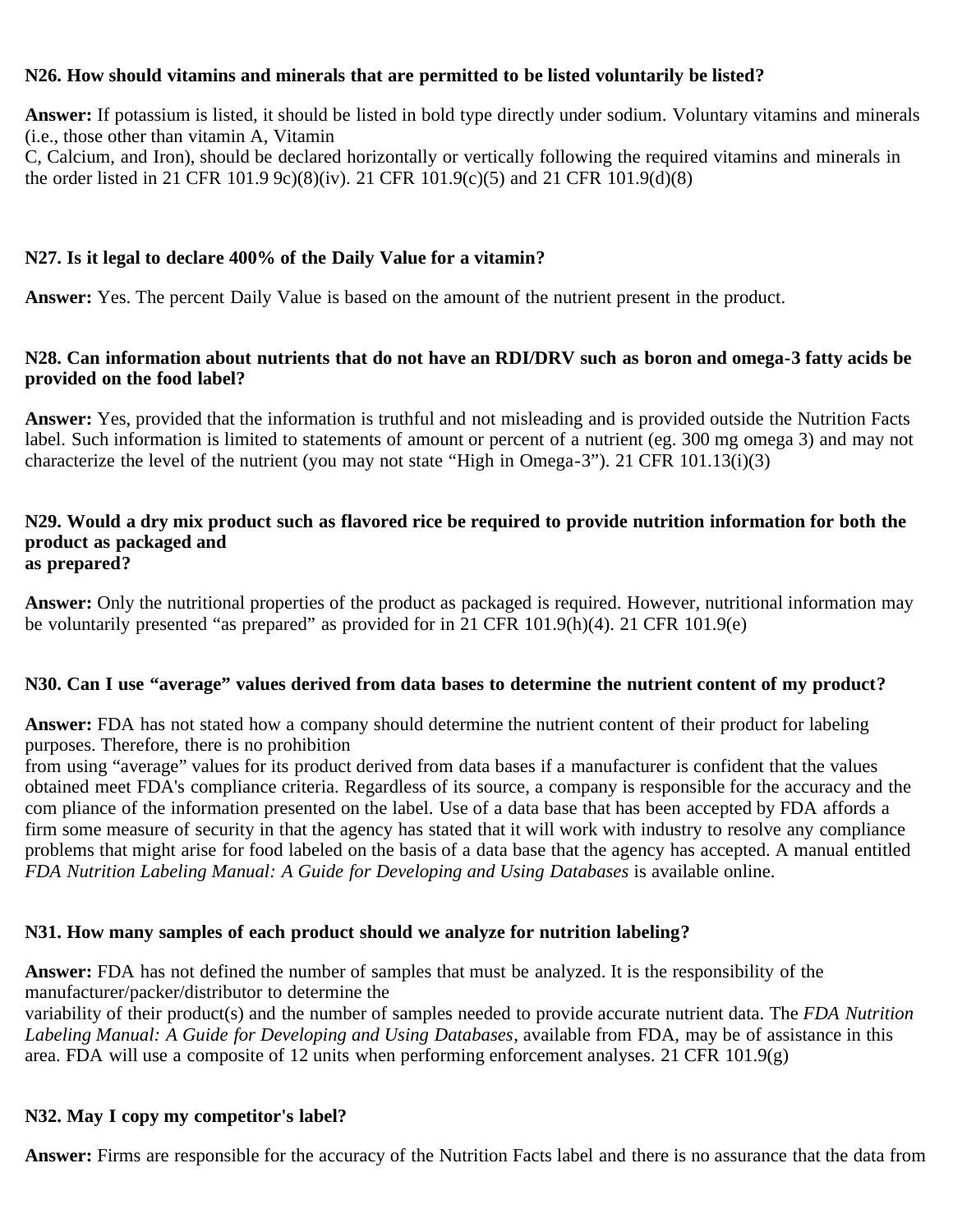a competitor's product is valid for another product. Products of a similar nature are not necessarily equivalent in ingredients and nutrient value. If FDA found a product to be out of compliance because a firm merely copied its competitor's label, the firm would be hard pressed to prove that they labeled the product "in good faith."

#### **N33. Will FDA analyze my products and send me a report to use for my nutrition label?**

**Answer:** No. FDA does not have the resources to analyze products upon request. However, FDA will collect surveillance samples to monitor the accuracy of nutrition information. The manufacturer, packer or distributor would be advised of any analytical results that are not in compliance. Additionally, depending on circumstances, FDA may initiate regulatory action.

#### **N34. Does FDA provide data base information to industry?**

**Answer:** No. FDA will review and accept industry data bases which remain the property of the organization that developed and submitted the data.

#### **N35. Can FDA recommend an analytical laboratory and must a laboratory be approved to perform nutrient analysis?**

**Answer:** FDA does not approve, and is not in a position to endorse or recommend, specific laboratories. Assistance may be available through the following

sources: trade and professional associations, trade publications, colleges and universities, and by looking in local phone books under testing or analytical laboratories. For compliance purposes FDA uses appropriate methods published by the Association of Analytical Chemists (AOAC) in Official Methods of Analysis of the AOAC International, 18th edition (2005) or other methods as needed. You may wish to ascertain if the laboratory is familiar with these methodologies when selecting a laboratory.

#### **N36. How many samples must be analyzed to determine the nutrient levels for a product?**

**Answer:** The number of samples to analyze for each nutrient is determined by the variability of each nutrient in a food. Fewer analytical samples are generally required for nutrients that are less variable. The variables that affect nutrient levels should be determined, and a sampling plan should be developed to encompass these variables.

#### **N37. Is there a problem with using ingredient composition data bases to calculate the values for nutrition labeling?**

**Answer:** If manufacturers choose to use ingredient data bases, they should be assured of the accuracy of the databases and validate the resulting calculations by comparing them with values for the same foods obtained from laboratory analyses. Manufacturers are responsible for the accuracy of the nutrition labeling values on their products. Although FDA specifies the laboratory methods that will be used to evaluate the accuracy of the labeled products, FDA does not specify acceptable sources for the labeled values.

# **Products with Separately Packaged Ingredients/Assortments of Foods/Gift Packages ([21 CFR](http://ecfr.gpoaccess.gov/cgi/t/text/text-idx?c=ecfr&sid=563f0b6235da3f4c7912a64cbceec305&rgn=div8&view=text&node=21:2.0.1.1.2.1.1.6&idno=21) [101.9\(h\)\)](http://ecfr.gpoaccess.gov/cgi/t/text/text-idx?c=ecfr&sid=563f0b6235da3f4c7912a64cbceec305&rgn=div8&view=text&node=21:2.0.1.1.2.1.1.6&idno=21)**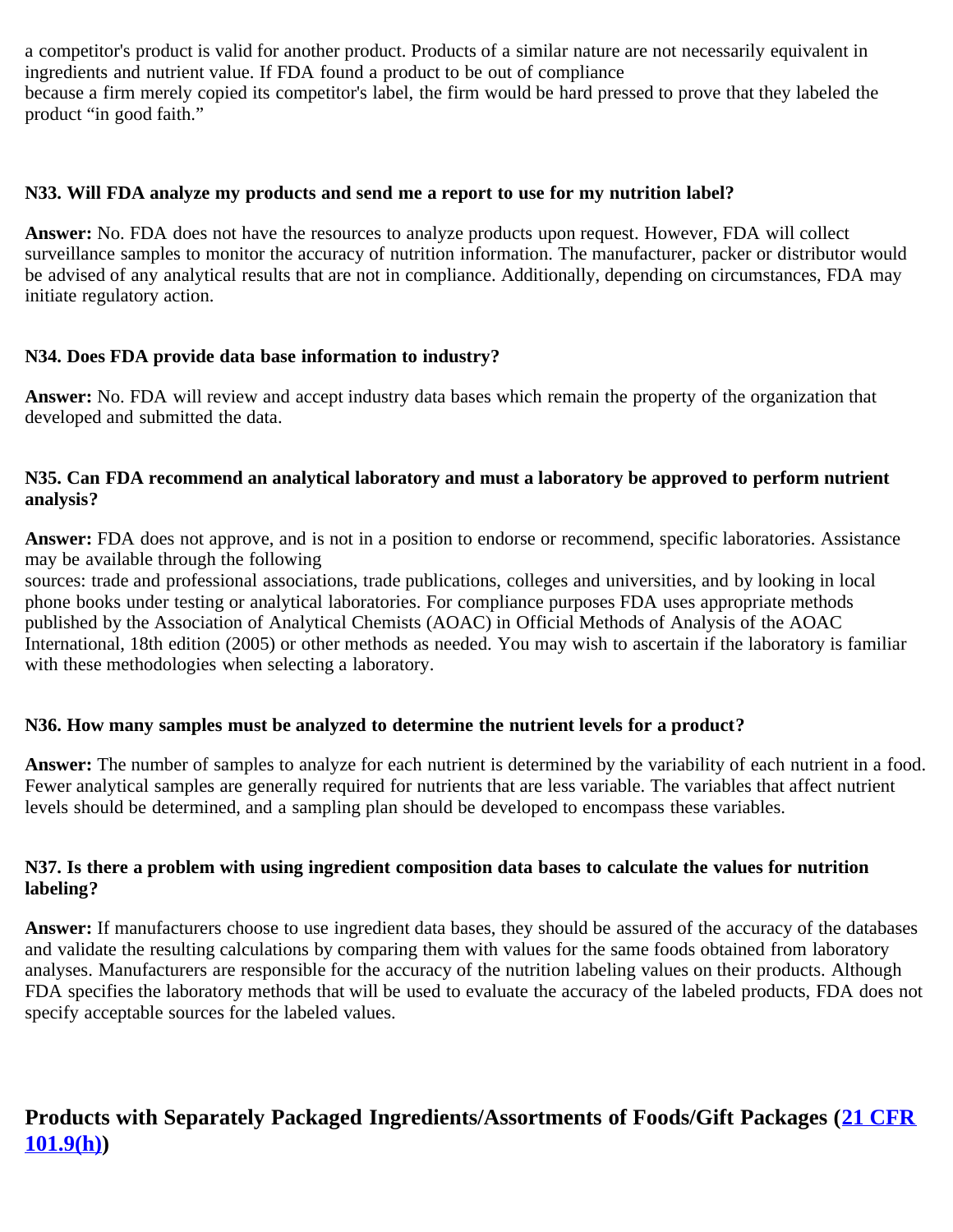#### **P1. Can the Nutrition Facts label on a box containing dry noodles and a seasoning packet list the nutrients in the noodles separately from the seasoning packet? If so, must a column be included that gives the total nutrients for the noodles and the seasoning packet?**

**Answer:** Section 101.9(h)(1) provides the option of listing nutrition information per serving for each component or as a composite value. The decision is up to the manufacturer. A column of total values is not required.

#### **P2. What are the labeling options for products packed in an assortment that are intended to be eaten at the same time? Can the nutrient analysis for a product containing a mixture of nuts or different types of dried fruit be based on a composite of the mixture blended together?**

**Answer:** Section 101.9(h)(1) allows the nutrition information for assortments of the same type of food (e.g., mixed nuts or mixed fruits) that are intended to be consumed at the same time to be specified for each component or as a composite value. Therefore, if it is reasonable to assume that a consumer would eat an assortment of the nuts or fruits offered, a single composite analysis may be used to determine the nutrient composition.

#### **P3. What is the correct way to label a gift basket that contains a variety of foods, candies, and liquors of various sizes? Does nutrition labeling have to be provided for each individually wrapped product, and are such packages considered multi-packs?**

**Answer:** Nutrition labeling of gift food packages is addressed in *21 CFR 101.9(h)(3)* which:

- 1. allows nutrition information to be placed on labeling inside the package,
- 2. provides for standardized serving sizes when there is no RACC appropriate for the variety of foods in the gift pack,
- 3. allows number of servings per container to be listed as "varied,"

4. allows nutrition information to be given as a composite for categories of foods in the gift pack that have similar dietary uses and similar nutritional characteristics (e.g., assorted chocolate candies, assorted cheeses), and

5. does not require declaration of nutrients in free promotional items or items used in small quantities to enhance the appearance of the gift package.

The required nutrition information for different foods may be put on a brochure or package insert using the aggregate display illustrated in *21 CFR 101.9(d)(13) (ii).* Listing the servings per container as "varied" allows use of the same nutrition label on packages of varied sizes.

If some individually wrapped food items in the gift pack bear nutrition labeling, that information need not be repeated with the nutrition information provided for the unlabeled foods (e.g., on the outside of the gift pack or on a package insert). Further, the labeling of all malt beverages, regardless of alcohol content, and of liquors and wines containing 7 percent or more by volume of alcohol is regulated by the Alcohol and Tobacco Tax and Trade Bureau (TTB). TTB does not require that the products it regulates bear nutrition labeling.

**P4. A retailer assembles gift packages containing a mixture of prepackaged and pre-labeled foods from the following categories: (1) Food items in packages that bear Nutrition Facts in accordance with 21 CFR 101.9, (2) packages with less than 12 square inches of available label space that contain a phone number where nutrition**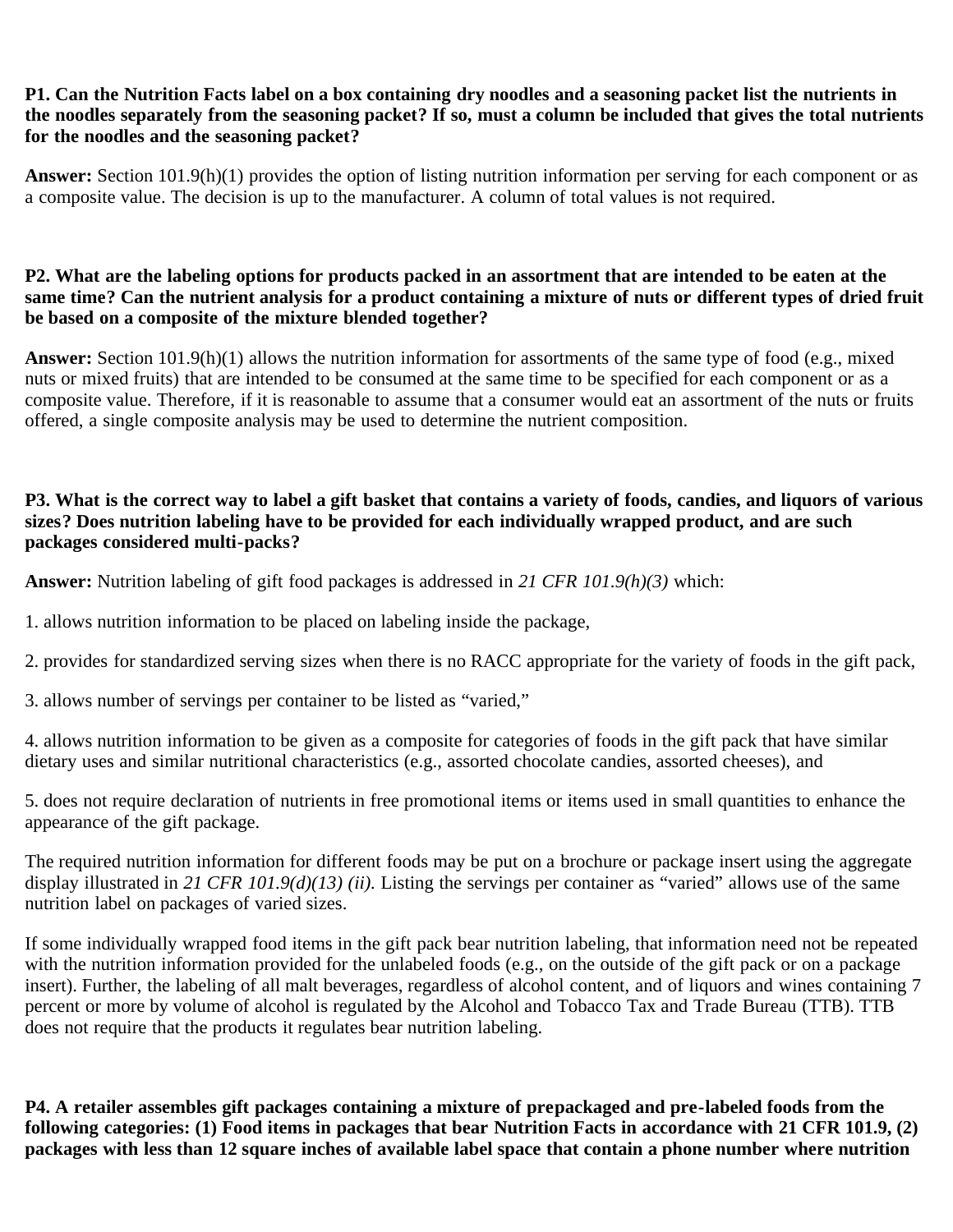#### **information may be obtained. What are the nutrition labeling requirements for gift packages containing these foods?**

**Answer:** Gift packages are required to bear nutrition labeling in accordance with current labeling regulations. The following rules apply to the above categories:

1. When individual food packages within a gift package bear complete nutrition labeling, the nutrition information need not be repeated on the outer wrapper or in a package insert, even when such means are used to convey nutrition information on other products within the gift package.

2. Available label space is not an issue for most gift packages since the required information may be placed on the larger outer wrapper or in a package insert. Therefore, when packages with less than 12 square inches of available label space are added to a gift package, the nutrition information should be obtained from the manufacturer and placed on or within the gift package. Free promotional items and items used in small quantities to enhance the appearance of the gift package are excused from this requirement  $(21 \text{ CFR } 101.9(h)(3)(v))$ .

3. Nutrition labeling must be placed on the outer wrapper or on a package insert for all foods in a gift package (except free promotional items and items used in small quantities to enhance the appearance of the gift package) that do not bear the required nutrition information on the package label.

#### **P5. Must inserts for gift packages follow the standard format? May other displays such as the tabular display be used on the insert?**

**Answer:** The full format must be used because the space available is not limited by the size of the label.

#### **P6. Is nutrition labeling required for fresh fruit included in a gift package?**

**Answer:** Nutrition labeling is not required when the entire package is made up of fresh fruits (which fall under the voluntary nutrition labeling program) or when the fruit is packed with other processed foods that are intended to be eaten separately. However, if the fruit is included as one part of a kit with more than one ingredient, and some of the other ingredients are not subject to the voluntary labeling exemption, nutrition labeling is required (e.g., apples and caramel sauce).

#### **P7. When cello pack labeling of fresh fruits or vegetables includes a claim, must nutrition information be provided on the label?**

**Answer:** Claims subject the food to nutrition labeling in accordance with 21 CFR 101.45, which means that nutrition information will have to be available at point of purchase although not necessarily on the package.

**P8. I assemble gift packs using prepackaged foods manufactured by other companies. Labeling on my part is limited to adding a "Contents List" which includes my company name and address. The gift pack is featured in the same manner in my catalogue. While some of these products have nutrition labeling, some do not because the manufacturers have a small business exemption and no claims are made. Am I responsible for providing nutrition labeling for the items that do not carry nutrition information?**

**Answer:** Nutrition labeling must be made available for all foods in a gift pack unless the individual food product qualifies for a small business exemption. Section 101.9(h)(3)(i) allows for the added nutrition information to be placed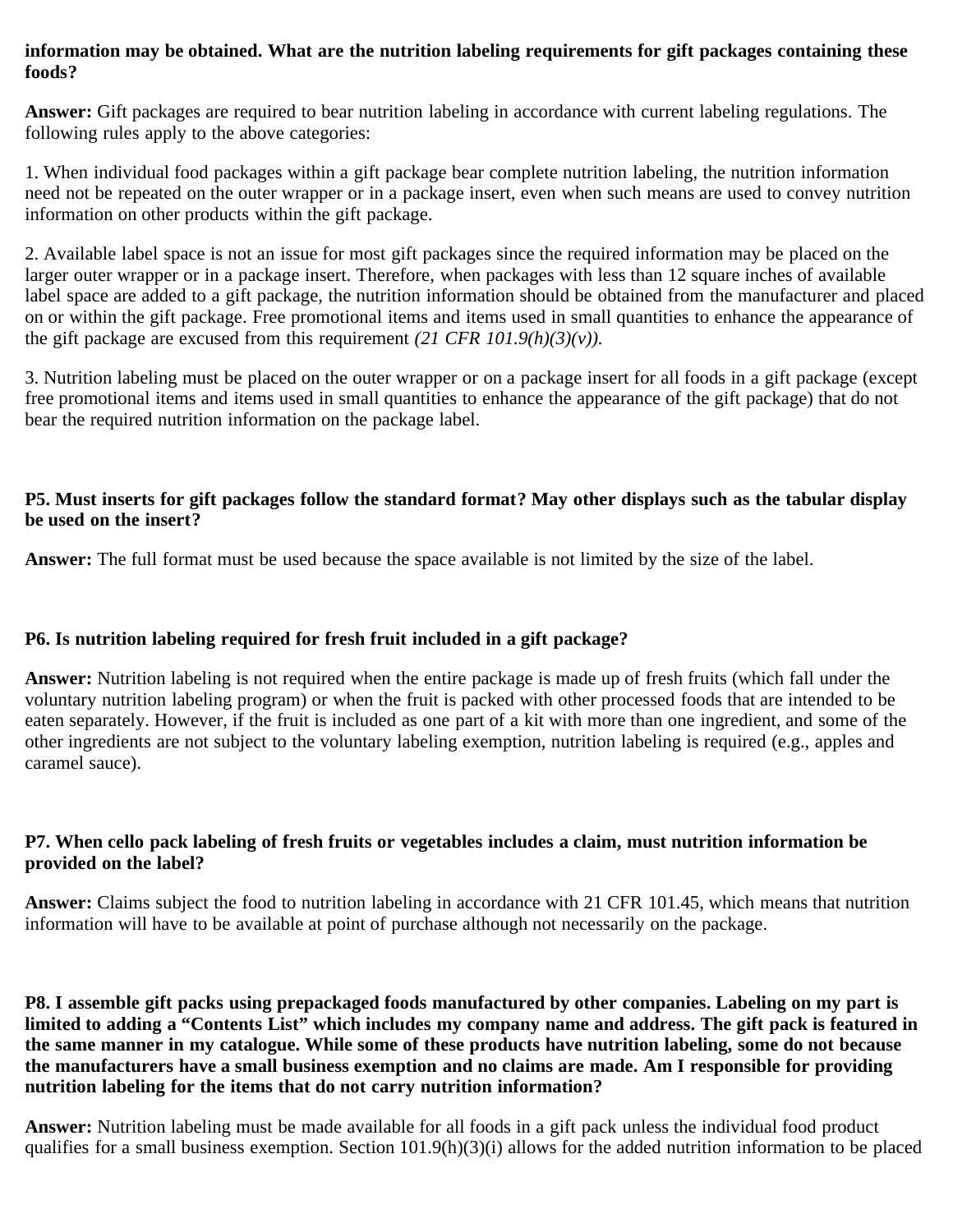on an insert in the gift pack rather than on each package label.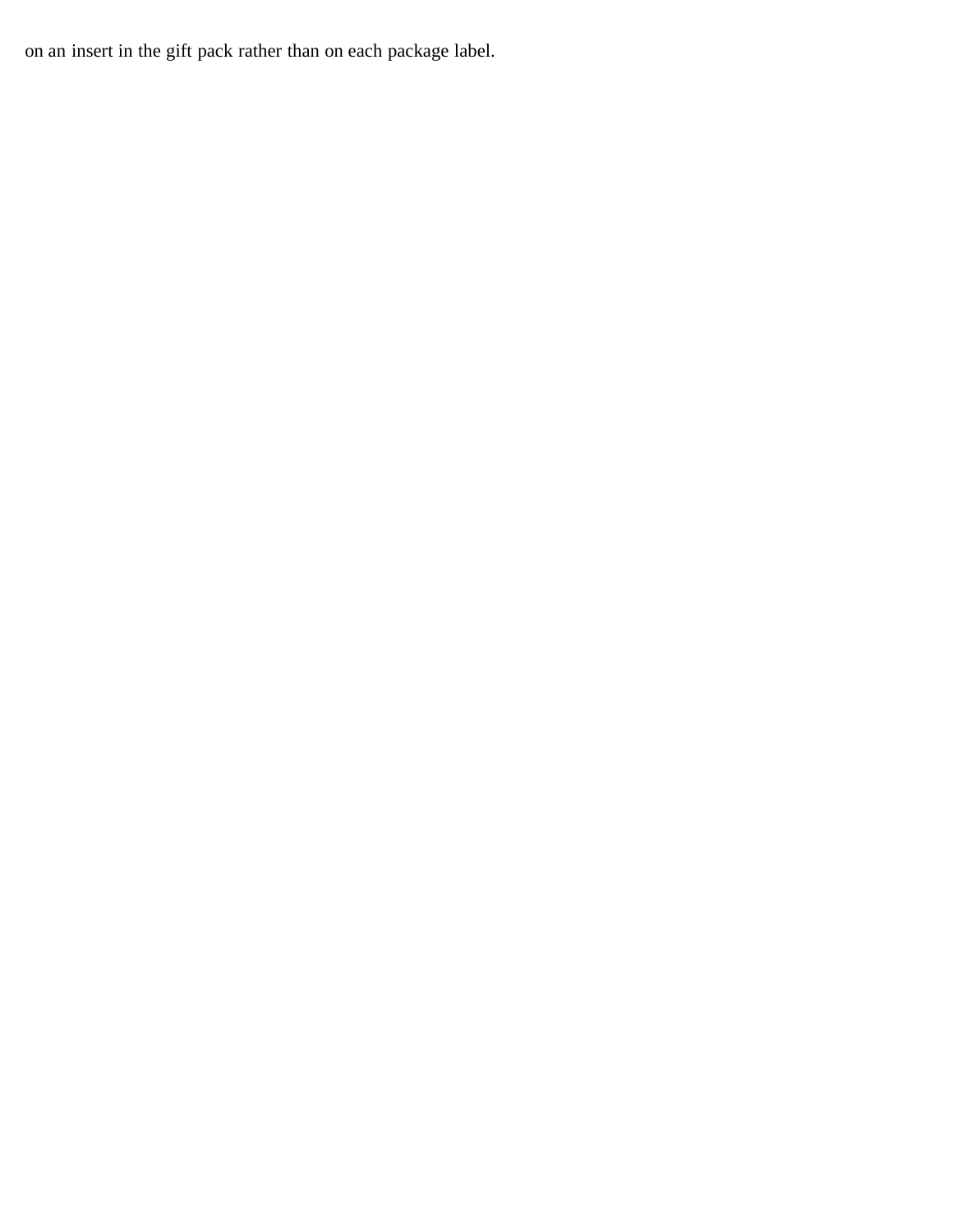# **7. Nutrition Labeling; Questions L1 through L153**

October 2009

# **Guidance for Industry: A Food Labeling Guide**

## **Contains Nonbinding Recommendations**

#### [Return to table of contents](#page-0-0)

- Label Formats/Graphics Requirements
	- o [General](#page-41-0)
	- [Specific Label Formats](#page-45-0)
		- [Bilingual Format](#page-45-1)
		- [Variety Packs/Aggregate Format](#page-46-0)
		- [As Packaged/As Prepared/Dual Column Format](#page-47-0)
		- [Simplified Format](#page-48-0)
	- *[Trans](#page-50-0)* [Fat Labeling](#page-50-0)
	- [Miscellaneous](#page-52-0)
	- o [Serving Size](#page-52-1)
		- [Serving Size/Reference Amounts Customarily Consumed](#page-52-2) [\(RACCs\) and Food Categories](#page-52-2)
		- **[Serving Size/As Packaged/As Prepared](#page-56-0)**
		- **[Serving Size/Separately Packaged Ingredients](#page-56-1)**
		- **[Serving Size/Dual Column Allowances](#page-57-0)**
		- **[Serving Size/Single Serving Containers](#page-58-0)**
		- [Serving Size/Servings Per Container](#page-59-0)
		- [Serving Size/Small Discrete Units](#page-59-1)
		- [Serving Size/Large Discrete Units](#page-60-0)
		- **[Serving Size/Bulk Products](#page-60-1)**
		- [Serving Sizes/Common Household Measures](#page-61-0)
	- **[Exemptions/Special Labeling Provisions](#page-61-1)** 
		- [General](#page-61-2)
		- [Small Business](#page-62-0)
		- **[Away-From-Home Foods](#page-63-0)**
		- [Foods of no Nutritional Significance](#page-64-0)
		- [Labels for Infants and Small Children](#page-65-0)
		- [Small Packages and Intermediate-Sized Packages](#page-66-0)
		- [Bulk Containers](#page-68-0)
		- [Exemptions/Voluntary Nutrition Labeling of Raw Fruits,](#page-68-1) [Vegetables and Fish](#page-68-1)

#### <span id="page-41-0"></span>**General**

## **L1. How large must the Nutrition Facts label be?**

**Answer:** There are no specific size requirements for the nutrition label. However, the "Nutrition Facts" heading must be in a type size larger than all other print size in the nutrition label and generally set the full width of the nutrition facts label (21 CFR 101.9(d)(2)). Minimum type sizes of 6 point and 8 point are required for the other information in the nutrition label (21 CFR 101.9(d)(1)(iii)), and there are minimum spacing requirements between lines of text (21 CFR

 $101.9(d)(1)(ii)(C)$ ).

## **L2. What are the minimum type sizes and other format requirements for the Nutrition Facts label?**

**Answer:** The illustration below indicates an example of the graphics FDA uses to display the Nutrition Facts label.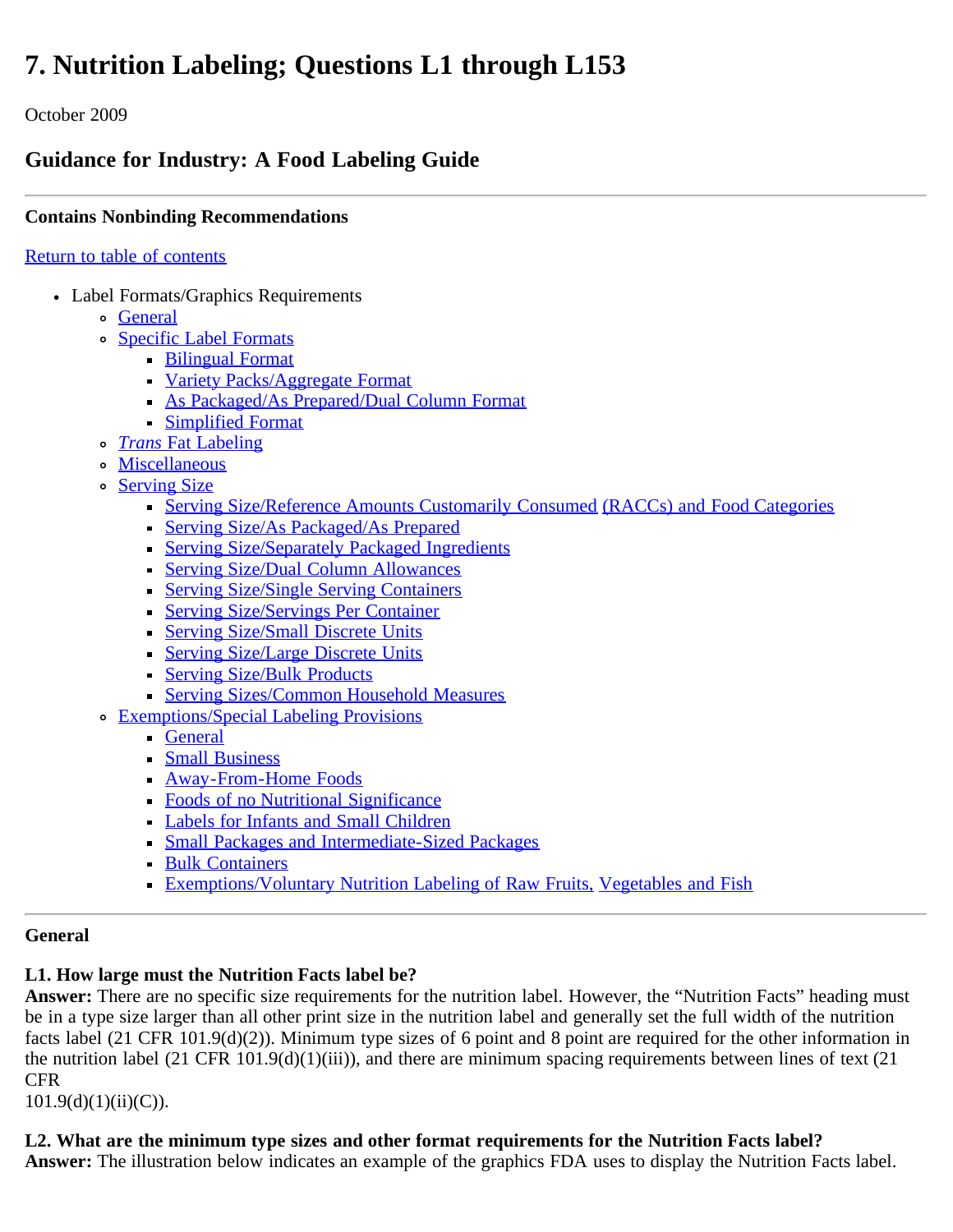

#### **Overall**

Nutrition Facts label is boxed with all black or one color type printed on a white or neutral background

#### **Typeface and Size**

- 1. The Nutrition Facts label uses 6 point or larger Helvetica Black and/or Helvetica Regular type. In order to fit some formats the typography may be kerned as much as -4 (tighter kerning reduces legibility).
- 2. Key nutrients & their % Daily Value are set in 8 point Helvetica Black (but "%" is set in Helvetica Regular).
- 3. Nutrition Facts is set in either Franklin Gothic Heavy or Helvetica Black to fit the width of the label flush left and flush right.
- 4. Serving Size and Servings per container are set in 8 point Helvetica Regular with 1 point of leading.
- 5. The table labels (for example, "Amount per Serving") are set in 6 point Helvetica Black.
- 6. Absolute measures of nutrient content (for example, "1g") and nutrient subgroups are set in 8 point Helvetica Regular with 4 points of leading.
- 7. Vitamins and minerals are set in 8 point Helvetica Regular, with 4 points of leading, separated by 10 point bullets.
- 8. All type that appears under vitamins and minerals is set in 6 point Helvetica Regular with 1 point of leading.

## **Rules**

- 1. A 7 point rule separates large groupings as shown in the example. A 3 point rule separates calorie information from the nutrient information.
- 2. A hairline rule or 1/4 point rule separates individual nutrients, as shown in the example. The top half of the label (nutrient information) has 2 points of leading between the type and the rules, the bottom half of the label (footnotes) has 1 point of leading between the type and the rules.

#### **Box**

All labels are enclosed by ½ point box rule within 3 points of text measure.

#### **L3. Must all of the type specifications shown with the nutrition format example of section 7 L2 (above) be**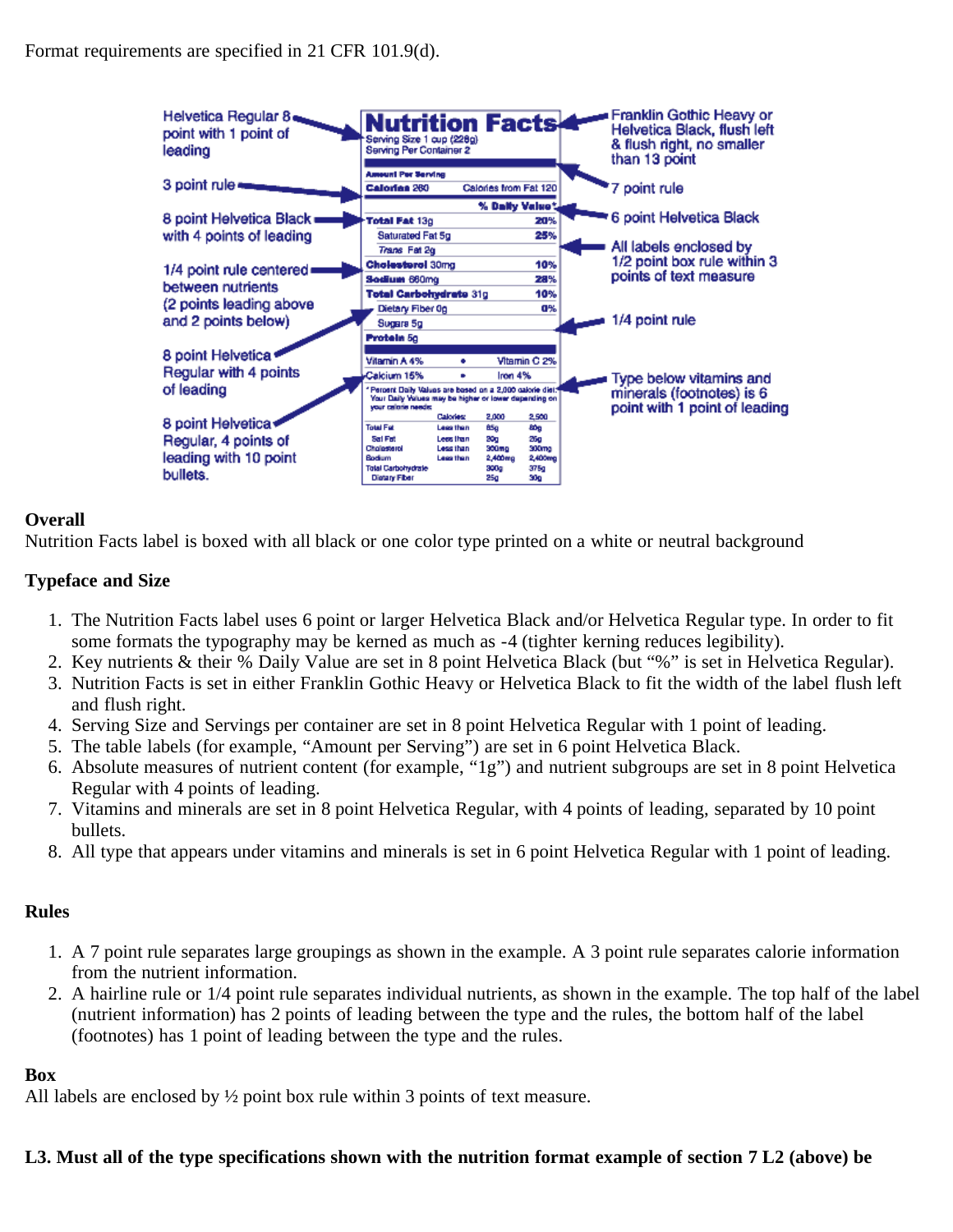## **followed?**

**Answer:** No. The mandatory type specifications are listed in 21 CFR 101.9(d). Unlike the illustrative example of section 7 L2 (above):

- 1. Any legible type style may be used, not just Helvetica.
- 2. The heading Nutrition Facts must be the largest type size in the nutrition label (i.e., it must be larger than 8 point, but does not need to be 13-point).
- 3. There is no specific thickness required for the three bars that separate the central sections of the nutrition label.

## **L4. Can I use type sizes larger than 8 point and 6 point?**

**Answer:** The requirement for 6 and 8 point type sizes are minimum requirements. Larger type sizes may be used.

## **L5. Where should the Nutrition Facts appear on the food label?**

**Answer:** Under 21 CFR 101.9(j)(13)(ii)(D) the Nutrition Facts may be presented on any label panel when the total surface available for labeling is 40 or less

square inches. Packages with more than 40 square inches of available space must place the nutrition information on either the PDP or information panel as defined in 21 CFR 101.2 unless there is insufficient space (excluding vignettes, etc.), in which case the Nutrition Facts may be placed on any panel that may be seen readily by consumers. 21 CFR 101.9(j)(17)

#### **L6. Can print be condensed?**

**Answer:** Yes, however, if condensing results in a label that does not meet minimum type size requirements, FDA would consider the label misleading. 21 CFR  $101.9(d)(1)(iii)$ 

#### **L7. What can be done if the regular Nutrition Facts label (i.e., the vertical format) does not fit the package?**

**Answer:** On packages with more than 40 square inches available to bear labeling, the "side-by-side" format may be used if the regular Nutrition Facts label does not fit. In this format, the bottom part of the Nutrition Facts label (following the vitamin and mineral information) is placed immediately to the right and separated with a line. If additional vitamins and minerals are listed after iron and the space under iron is inadequate, they may also be listed to the right with a line that sets them apart from the footnotes.

| utrition Factsl<br>Serving Size 1 cup (228g)<br>Servings Per Container 2 | "Percent Daily Values are based on a 2,000"<br>calorie diet. Your daily values may be higher<br>orlowerdepending on yourcalorie needs:<br>Calories: 2,000<br>2,500     |
|--------------------------------------------------------------------------|------------------------------------------------------------------------------------------------------------------------------------------------------------------------|
| Amount Per Serving<br><b>Calories</b> 260<br>Calories from Fat 120       | 65g<br>Total Fat<br>80g<br>25g<br>300mg<br>Less than i<br>20g<br>Sat Fat<br>Less than<br>Less than 300mg<br>Choleste rol<br>2,400mg<br>2,400mg<br>Sodium.<br>Less than |
| % Daily Value*)<br>Total Fat 13g<br>20%                                  | 375g<br>300g<br>Total Carbohydrate<br>25g<br>Dietary Fiber<br>30g                                                                                                      |
| 25%<br>Saturated Fat 5ql                                                 | Calories per gram:<br>Fat9 Carbohydrate 4 - Protein 4                                                                                                                  |
| <i>Trans</i> Fat 0q                                                      |                                                                                                                                                                        |
| 10%<br><b>Cholesterol</b> 30mg                                           |                                                                                                                                                                        |
| 28%<br>Sodium 660mg                                                      |                                                                                                                                                                        |
| 10%<br>Total Carbohydrate 31mq                                           |                                                                                                                                                                        |
| 0%<br>Dietary Fiber 0g                                                   |                                                                                                                                                                        |
| Sugars 5g                                                                |                                                                                                                                                                        |
| <b>Protein</b> 5a                                                        |                                                                                                                                                                        |
|                                                                          |                                                                                                                                                                        |
| Vitamin C 2%<br>Vitamin A 4%                                             |                                                                                                                                                                        |
| Calcium 15%<br>Iron 4%                                                   |                                                                                                                                                                        |

Also, if the package has insufficient continuous vertical space (i.e., about 3 inches) to accommodate the above format, the nutrition label may be presented in a tabular (i.e., horizontal) display.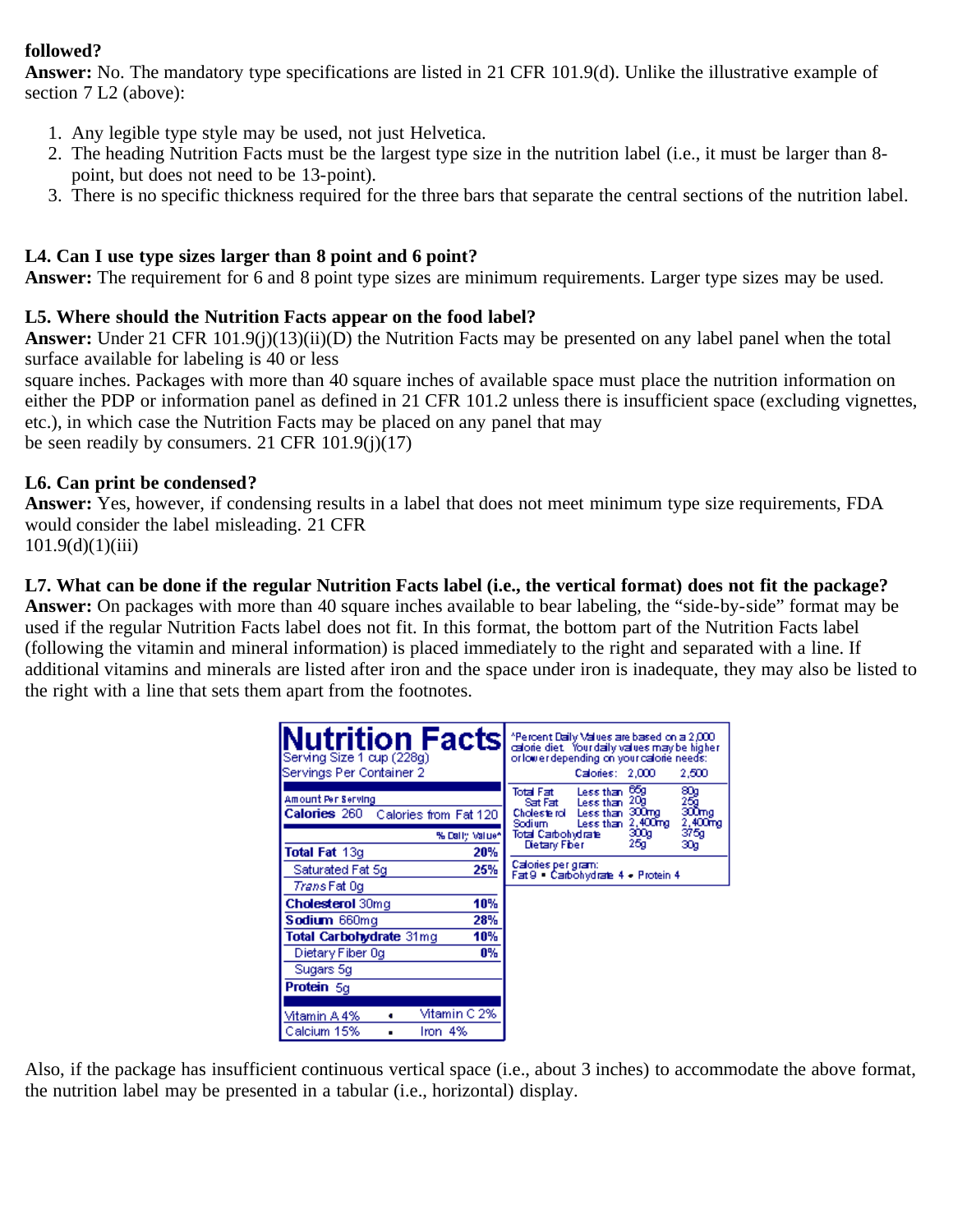| Nutrition                                                | <b>Amount Per Serving</b>   | % Daily Value*                | <b>Amount Per Serving</b>     | % Dally Value* | *Percent Daily Values are based on a 2,000 calorie diet.<br>Your Daily Values may be higher or lower depending |                        |              |                          |
|----------------------------------------------------------|-----------------------------|-------------------------------|-------------------------------|----------------|----------------------------------------------------------------------------------------------------------------|------------------------|--------------|--------------------------|
|                                                          | <b>Total Fat 1.5g</b>       | 2%                            | <b>Total Carbohydrate 26g</b> | 9%             | on your calorie needs:                                                                                         | Calories:              | 2,000        | 2,500                    |
| Facts                                                    | Saturated Fat 0.5g          | 3%                            | Dietary Fiber 2g              | 8%             | <b>Total Fat</b>                                                                                               | Less than              | 650          | 80g                      |
|                                                          | Trans Fat 0.5g              |                               | Sugars 1g                     |                | Sat Fat<br>Cholesterol                                                                                         | Less than<br>Less than | 20a<br>300mg | 25 <sub>9</sub><br>300mg |
| Serving Size 2 slices (56g)<br>Servings Per Container 10 | <b>Cholesterol Omg</b>      | O%.                           | Protein 4g                    |                | Sodium                                                                                                         | Less than              | 2.400mg      | 2,400mg                  |
|                                                          | Sodium 280mg                | 12%                           |                               |                | Total Carbohydrate<br><b>Diotary Fiber</b>                                                                     |                        | 300g<br>25g  | 375g<br>30g              |
| Calories 140<br>Calories from Fat 10                     |                             |                               |                               |                | Calories per gram:                                                                                             |                        |              |                          |
|                                                          | Vitamin A 0%<br>Thiamin 15% | Vitamin C 0%<br>Riboflavin 8% | Calcium 6%<br>٠<br>Niacin 10% | Iron 6%        | Fat 9 . Carbohydrate 4 . Protein 4                                                                             |                        |              |                          |

## [21 CFR 101.9\(d\)\(11\)](http://ecfr.gpoaccess.gov/cgi/t/text/text-idx?c=ecfr&sid=563f0b6235da3f4c7912a64cbceec305&rgn=div8&view=text&node=21:2.0.1.1.2.1.1.6&idno=21)

| Nutrition<br><b>Facts</b><br>Serving Size 1 cup (245g)<br>Servings Per Container 2                                                                                                                                                                              |
|-----------------------------------------------------------------------------------------------------------------------------------------------------------------------------------------------------------------------------------------------------------------|
| Amount Per Serving<br><b>Calories</b> 60<br>Calories from Fat 10                                                                                                                                                                                                |
| % Daily Value*<br>Total Fat 1g<br>2%                                                                                                                                                                                                                            |
| Sodium 800mg<br>33%<br>Total Carbohydrate 10g<br>3%                                                                                                                                                                                                             |
| 4%<br>Dietary Fiber Og                                                                                                                                                                                                                                          |
| Protein 2a                                                                                                                                                                                                                                                      |
| Vitamin A 20% Vitamin C 4% Iron 2%                                                                                                                                                                                                                              |
| Not a significant source of saturated fat,<br><i>trans</i> fat, cholesterol, sugars, or calcium.                                                                                                                                                                |
| *Percent Daily Values are based on a 2,000.<br>calorie diet. Your daily values may be higher.<br>or lower depending on your calorie needs:                                                                                                                      |
| Calories: 2,000<br>2.500<br>Total Fat<br>Less than 65g<br>ങ്ങ<br>Sat Fat<br>Less than 20a<br>25a<br>C holesterol :<br>Less than 300mg<br>- 300mg<br>Sadium<br>Less than 2,400mg<br>2,400mg<br>Total Carbohydrate<br>375a<br>300g<br>Dietary Fiber<br>25a<br>ടാം |
| Calories per gram:<br>Fat9 • Carbohvdrate 4 • Protein 4                                                                                                                                                                                                         |

### **L8. Are cellophane windows on bags or boxes considered as space available to bear labeling?**

**Answer:** If the window is used for any labeling, including promotional stickers, the window is considered to be available labeling space. However, if no labeling is present it is not considered to be available space.

#### **L9. If a straw is placed over the back of a juice carton, must that panel be considered space available to bear labeling?**

**Answer:** Yes, however, required label information must be presented in a manner so that it is not obscured. Firms having difficulties in presenting nutrition information on such packages may wish to request a special allowance pursuant to 21 CFR 101.9(g)(9) by writing to the Office of Nutrition, Labeling, and Dietary Supplements, HFS-800, 5100 Paint Branch Pkwy., College Park  $5 \text{MD } 20740.$ 

**L10. If the nutrients that are required to be included on the Nutrition Facts label are present at 0 grams per serving, when can they be summarized in a sentence? Can more than one nutrient be included in the sentence? Answer:** The nutrients listed below may be omitted from the list of nutrients and included in a single sentence when present at "zero" levels in a food. This is done by putting the label statement ("Not a significant source of  $\overline{\phantom{a}}$ immediately below the listing of vitamins A and C, calcium, and iron. When the statement "Not a significant source of which is used for more than statement "Not a significant source of one nutrient, nutrients must be listed in the order in which they would have been

listed in the regular format (e.g., "Not a significant source of calories from fat, saturated fat, trans fat, cholesterol, dietary fiber, sugars, vitamin A, vitamin C, calcium and iron"). The footnote can be used, with any format, to list one or more of the following nutrients: (21 CFR 101.9(c))

| <b>Nutrient</b>                                 | Level per serving                | <b>Label statement</b>                          |
|-------------------------------------------------|----------------------------------|-------------------------------------------------|
| Calories from fat<br>$21$ CFR $101.9(c)(1)(ii)$ | Less than $0.5$ g fat            | "Not a significant source of calories from fat" |
| Saturated fat<br>$21$ CFR $101.9(c)(2)(i)$      | Less than $0.5g$ of<br>total fat | "Not a significant source of saturated fat"     |
| <i>Trans</i> fat<br>$21$ CFR $101.9(c)(2)(ii)$  | Less than $0.5g$ of<br>total fat | "Not a significant source of <i>trans</i> fat"  |
| Cholesterol<br>21 CFR 101.9(c)(3)               | Less than $2 \text{ mg}$         | "Not a significant source of cholesterol"       |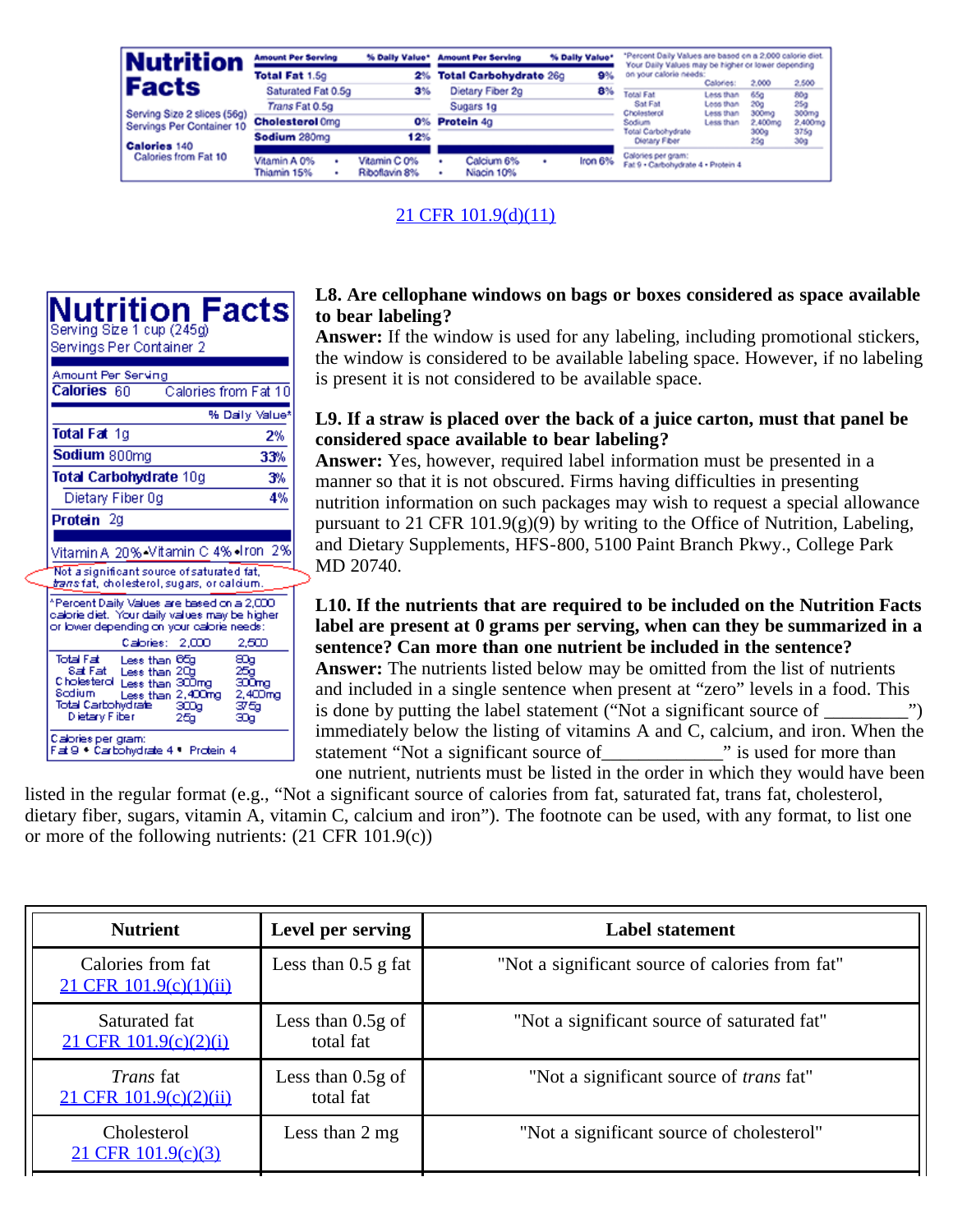| Dietary fiber<br>$21$ CFR $101.9(c)(6)(i)$                        | Less than $1g$                | "Not a significant source of dietary fiber"                                            |
|-------------------------------------------------------------------|-------------------------------|----------------------------------------------------------------------------------------|
| Sugars<br>$21$ CFR $101.9(c)(6)(ii)$                              | Less than $1g$                | "Not a significant source of sugars"                                                   |
| Vitamins A and C, calcium,<br>and iron<br>21 CFR 101.9(c)(8)(iii) | Less than 2% of<br><b>RDI</b> | "Not a significant source of __________" (listing the vitamins or<br>minerals omitted) |

#### **L11. A package design firm asked about the option of reversing the Nutrition Facts label copy as white type out of a dark colored background on the grounds that reverse copy, with the appropriate size and color contrast, can be as readable as positive type.**

**Answer:** Part 101.9(d)(1)(i) states that the nutrition information "shall be all black or one color type, printed on a white or other neutral contrasting background whenever practical." This does not prohibit reverse print or use of other colors.

However, if reverse type is used, FDA expects that any impairment in readability resulting from such a technique will be compensated for by use of other graphic techniques to improve readability, such as increased type size. Reverse printing is

not permitted as a form of highlighting under 21 CFR 101.9(d)(1)(iv) because it would interfere with the consistent look of the label.

## **L12. Is it necessary to include a calorie conversion footnote which states that fat, carbohydrate, and protein furnish 9, 4, and 4 calories per gram, respectively?**

**Answer:** No, the use of that footnote is optional. 21 CFR 101.9(d)(10)

#### **L13. Do the values under % Daily Value need to be aligned under the heading as specified in 21 CFR 101.9(d)(7)(ii) or aligned to the far right side of the column (i.e., right justified) as shown in the format examples?**

**Answer:** The listing of percent of the Daily Values needs to be in a column aligned under the heading and can be either centered or right justified.

## **L14. We make bean curd (tofu) hot dogs that are packaged in a film that conforms to the shape of the product. Can I place nutrition labeling on the film, or must I use a paper strip label?**

**Answer:** The Nutrition Facts label can be placed on the film package provided that the color contrast of the print and the indentations made by the product do not prevent consumers from being able to read the information at the point of purchase.

#### **L15. Can we use a continuous print label that would result in the Nutrition Facts label being cut off at an odd spot, with the bottom of the label at the top of the package, and the top of the label near the bottom? Answer:** No. However, if a continuous print label includes one uncut Nutrition Facts label it would be acceptable.

## **L16. Can the Nutrition Facts label be printed on a sticker and affixed to a package?**

**Answer:** Yes, as long as the sticker adheres to the product under the intended storage conditions. Some companies use generic cartons or bags and affix product specific labeling.

<span id="page-45-1"></span><span id="page-45-0"></span>**Specific Label Formats**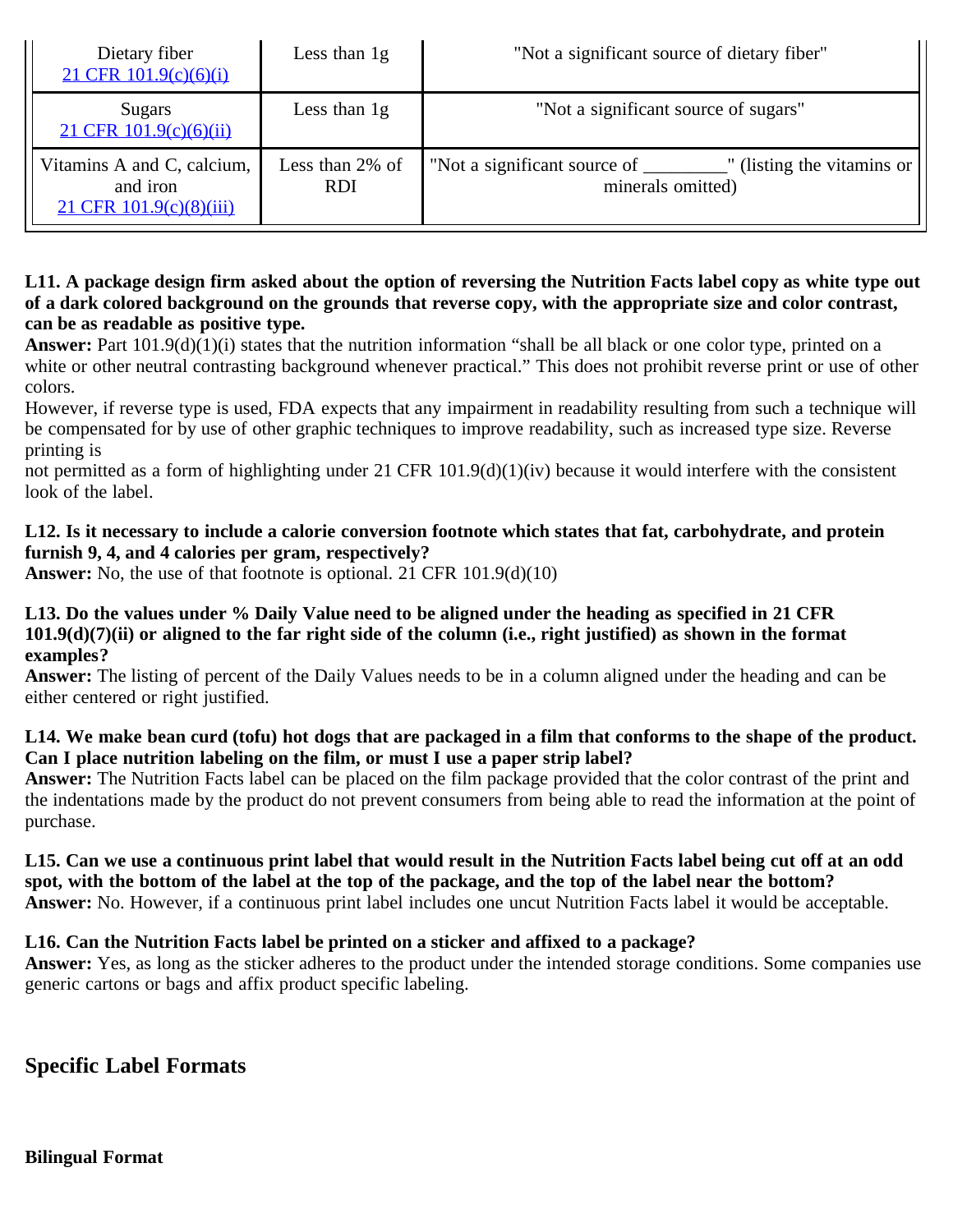### **L17. On labels that have two languages, may nutrition information be provided in one bilingual Nutrition Facts label?**

**Answer:** When nutrition labeling must be presented in a second language, the nutrition information may be presented in separate nutrition labels for each language or in one label with the second language, translating all required information, following that in English. Numeric characters that are identical in both languages need not be repeated.

| <b>Nutrition Facts/Datos de Nutrición</b><br>Serving Size/Tamaño por Ración 1 cup/1 taza (228g)<br>Servings Per Container/Raciones por Envase 2                                                    |                                                                                                                                                                                     |                                                |                                               |                                |     |
|----------------------------------------------------------------------------------------------------------------------------------------------------------------------------------------------------|-------------------------------------------------------------------------------------------------------------------------------------------------------------------------------------|------------------------------------------------|-----------------------------------------------|--------------------------------|-----|
| Amount Per Serving/Cantidad por Ración                                                                                                                                                             |                                                                                                                                                                                     |                                                |                                               |                                |     |
| Calories/Calorías 260 Calories from Fat/Calorías de Grasa 120                                                                                                                                      |                                                                                                                                                                                     |                                                |                                               |                                |     |
|                                                                                                                                                                                                    |                                                                                                                                                                                     |                                                |                                               | % Daily Value*/% Valor Diario* |     |
| Total Fat/Grasa Total 13g                                                                                                                                                                          |                                                                                                                                                                                     |                                                |                                               |                                | 20% |
| Saturated Fat/Grasa Saturada 5q                                                                                                                                                                    |                                                                                                                                                                                     |                                                |                                               |                                | 25% |
| TransFat/Grasa Trans 2g                                                                                                                                                                            |                                                                                                                                                                                     |                                                |                                               |                                |     |
| Cholesterol/Colesterol 30mg                                                                                                                                                                        |                                                                                                                                                                                     |                                                |                                               |                                | 10% |
| Sodium/Sodio 660mg                                                                                                                                                                                 |                                                                                                                                                                                     |                                                |                                               |                                | 28% |
| Total Carbohydrate/Carbohidrato Total 31g                                                                                                                                                          |                                                                                                                                                                                     |                                                |                                               |                                | 11% |
| Dietary Fiber/Fibra Dietética Og                                                                                                                                                                   |                                                                                                                                                                                     |                                                |                                               |                                | 0%  |
| Sugars/Azúcares 5g                                                                                                                                                                                 |                                                                                                                                                                                     |                                                |                                               |                                |     |
| Protein/Proteínas 5g                                                                                                                                                                               |                                                                                                                                                                                     |                                                |                                               |                                |     |
| Vitamin AVitamina A = 4%                                                                                                                                                                           | ٠                                                                                                                                                                                   |                                                |                                               | Vitamin CMitamina C            | 2%  |
| Calcium/Calcio<br>15%                                                                                                                                                                              | ×,                                                                                                                                                                                  |                                                | Iron/Hierro                                   | 4%                             |     |
| *Percent Daily Values are based on a 2,000.<br>calorie diet. Your daily values may be higher<br>or lower depending on your calorie needs:                                                          | *Los porcentajes de Valores Diario están<br>basados en una dieta de 2.000 caloñas. Sus<br>valores diarios pueden ser mayores o menores<br>dependiendo de sus necesidades calóricas: |                                                |                                               |                                |     |
|                                                                                                                                                                                                    | Calories/Calorias:                                                                                                                                                                  | 2.000                                          | 2,500                                         |                                |     |
| Total Fat/Grasa Total 13g<br>Saturated Fat/Grasa Saturada 5g<br>Cholesterol/Colesterol 30mg<br>Sodium/Sodio 660mg<br>Total Carbohydrate/Carbohidrato Total 31g<br>Dietary Fiber/Fibra Dietética Og | Less than/Menos de<br>Less than/Menos de<br>Less than/Menos de<br>Less than/Menos de                                                                                                | 651<br>20a<br>300mg<br>2,400mg<br>ാഗ്യം<br>25g | 80g<br>25g<br>300mg<br>2,400mg<br>375a<br>30g |                                |     |

[21 CFR 101.9\(d\)\(14\)](http://ecfr.gpoaccess.gov/cgi/t/text/text-idx?c=ecfr&sid=563f0b6235da3f4c7912a64cbceec305&rgn=div8&view=text&node=21:2.0.1.1.2.1.1.6&idno=21)

#### **L18. I call my product Frijoles Pintos. Is bilingual labeling required? What about salsa?**

**Answer:** When the only accepted common or usual name for a food is in a language other than English (e.g., salsa, chili con carne, croissants, rigatoni) use of this common or usual name does not necessitate dual language declaration. However, if the name of the food is intended to bring the article to the attention of a person who does not speak English (e.g., Frijoles Pintos), all required information must be presented in the foreign language. 21 CFR 101.15 c)

#### <span id="page-46-0"></span>**Variety Packs/Aggregate Format**

#### **L19. How should variety packs (e.g., breakfast cereals) display the nutrition information?**

**Answer:** When a package contains two or more packaged foods that are intended to be eaten individually, such as a variety pack of breakfast cereals or when packages may be used interchangeably for the same type of food, such as round ice cream containers, the manufacturer may choose to include separate Nutrition Facts labels for each food product, or may use an aggregate Nutrition Facts label.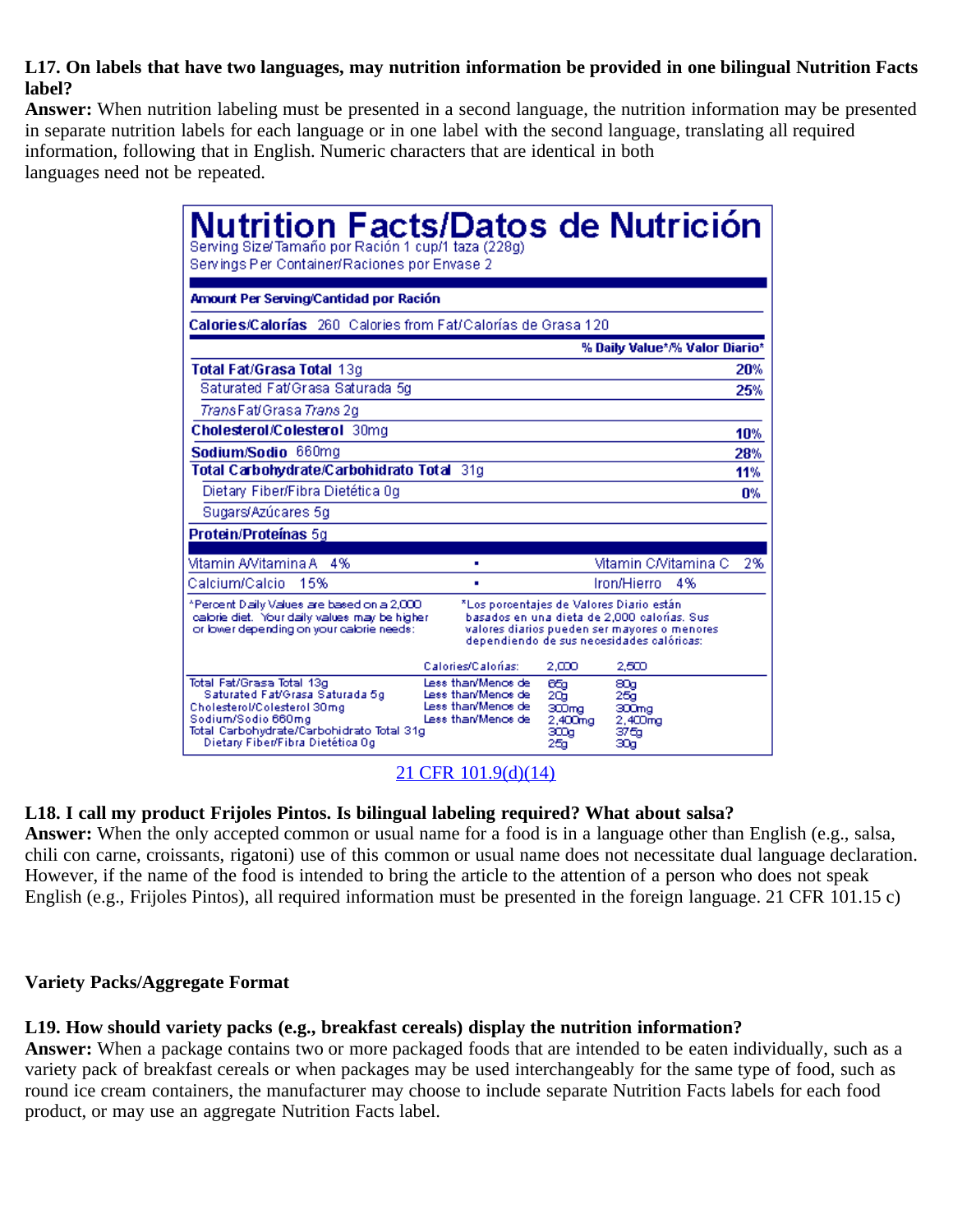| <b>Nutrition Facts</b>                                                       |                        |                 |                 | <b>Wheat Squares</b><br>Sweetened |                | Corn Flakes<br>Not Sweetened |                | <b>Mixed Grain Flakes</b><br>Sweetened |                |
|------------------------------------------------------------------------------|------------------------|-----------------|-----------------|-----------------------------------|----------------|------------------------------|----------------|----------------------------------------|----------------|
| Serving Size 1 box<br>Servings Per Container                                 |                        |                 |                 |                                   | (35q)          |                              | (19q)          |                                        | (27g)          |
| <b>Amount Per Serving</b>                                                    |                        |                 |                 |                                   |                |                              |                |                                        |                |
| <b>Calories</b>                                                              |                        |                 |                 |                                   | 130            |                              | 70             |                                        | 100            |
| Calories from Fat                                                            |                        |                 |                 |                                   | ٥              |                              | Ō              |                                        | ٥              |
|                                                                              |                        |                 |                 |                                   | % Daily Value* |                              | % Daily Value* |                                        | % Daily Value* |
| <b>Total Fat</b>                                                             |                        |                 |                 | 0g                                | 0%             | 0g                           | O%             | 0g                                     | 0%             |
| <b>Saturated Fat</b>                                                         |                        |                 |                 | 0g                                | 0%             | <b>Og</b>                    | O%             | 0a                                     | 0%             |
| <b>Trans Fat</b>                                                             |                        | 0g              |                 | Ōa                                |                | 0g                           |                |                                        |                |
| <b>Cholesterol</b>                                                           |                        |                 |                 | 0 <sub>mg</sub>                   | O%             | Oma                          | O%             | 0 <sub>mg</sub>                        | O%             |
| Sodium                                                                       |                        |                 |                 | 0 <sub>m</sub>                    | O%             | 200mg                        | 8%             | 120mg                                  | 5%             |
| Potassium                                                                    |                        |                 |                 | 125 <sub>mg</sub>                 | 4%             | 25 <sub>mg</sub>             | 1%             | 30 <sub>mg</sub>                       | 1%             |
| <b>Total Carbohydrate</b>                                                    |                        |                 |                 | 29q                               | 10%            | 17 <sub>q</sub>              | 6%             | 24 <sub>q</sub>                        | 8%             |
| <b>Dietary Fiber</b>                                                         |                        |                 |                 | 3g                                | 12%            | 1g                           | 4%             | 1 <sub>G</sub>                         | 4%             |
| Sugars                                                                       |                        |                 |                 | 8q                                |                | 6q                           |                | 13 <sub>q</sub>                        |                |
| Protein                                                                      |                        |                 |                 | 4g                                |                | 1g                           |                | 1g                                     |                |
| *Percent Daily Values are based on a 2,000 calorie diet.                     |                        |                 |                 | Vitamin A                         | O%             |                              | 10%            |                                        | 10%            |
| Your Daily Values may be higher or lower depending<br>on your calorie needs: |                        |                 |                 | Vitamin <sub>C</sub>              | O%             |                              | 15%            |                                        | 90%            |
|                                                                              | Calcries:              | 2,000           | 2.500           | Calcium                           | 0%             |                              | O%             |                                        | 0%             |
| <b>Total Fat</b>                                                             | Less than              | 650             | 80g             | Iron                              | 10%            |                              | 6%             |                                        | 20%            |
| Sat Fat<br>Cholesterol                                                       | Less than<br>Less than | 200<br>300mg    | 25q<br>300mg    | Thiamin                           | 10%            |                              | 15%            |                                        | 20%            |
| Sodium<br>Potassium                                                          | Less than              | 2.400mg         | 2,400mg         | Riboflavin                        | 30%            |                              | 15%            |                                        | 20%            |
| Total Carbohydrate                                                           | Less than              | 3.500mg<br>300g | 3,500mg<br>375g | Niacin                            | 30%            |                              | 15%            |                                        | 20%            |
| Distany Fiber                                                                |                        | 250             | 30a             | Vitamin B.                        | 30%            |                              | 15%            |                                        | 20%            |

| 21 CFR 101.9(d)(13)(i) & (ii) |  |  |  |
|-------------------------------|--|--|--|
|                               |  |  |  |

| Nutrition<br>Serving Size 1 cup (35g)<br>Servings Per Container 10                                                                                           |                                               | <b>Facts</b>                                       |
|--------------------------------------------------------------------------------------------------------------------------------------------------------------|-----------------------------------------------|----------------------------------------------------|
| Amount<br>Per Serving                                                                                                                                        | Great                                         | Careal with<br>1/2 cup<br>Skim Milk                |
| Calories                                                                                                                                                     | 130                                           | 170                                                |
| Calories from Fat                                                                                                                                            | ۵                                             | n                                                  |
|                                                                                                                                                              |                                               | % Daily Value**                                    |
| Total Fat 0a*                                                                                                                                                | 0%                                            | 0%                                                 |
| Saturated Fat 0q                                                                                                                                             | 0%                                            | 0%                                                 |
| <i>Trans</i> Fat 0 c                                                                                                                                         | 0%                                            | 0%                                                 |
| <b>Cholesterol Omg</b>                                                                                                                                       | 0%                                            | 0%                                                 |
| Sodium 200ma                                                                                                                                                 | 8%                                            | 11%                                                |
| Total<br>Carbohydrate 30mg                                                                                                                                   | 10%                                           | 12%                                                |
| Dietary Fiber 4g                                                                                                                                             | 16%                                           | 16%                                                |
| Sugars 18g                                                                                                                                                   |                                               |                                                    |
| Protein 3q                                                                                                                                                   |                                               |                                                    |
| Vitamin A                                                                                                                                                    | 25%                                           | 25%                                                |
| Vîtamin C                                                                                                                                                    |                                               |                                                    |
| Caldum                                                                                                                                                       | 25%<br>0%                                     | 25%<br>15%                                         |
| Iron                                                                                                                                                         | 10%                                           | 10%                                                |
| "Amount in Cereal. One half oup skim milk<br>contributes an additional 40 calories, 65 mg<br>sodium, 6g total carbohydrates (6 g sugars),<br>and 4g protein. |                                               |                                                    |
| "Percent Daily Values are based on a 2,000<br>calorie diet - Your daily values may be higher<br>or lower depending on your calorie needs:<br>Calories:       | 2,000                                         | 2.500                                              |
| loe Fat<br>Less than<br>Sant Fant<br>Less than<br><b>Cholesterol</b><br>less than<br>Sodium.<br>less than<br>Total Carbohydrate<br>Dietary Fiber             | 65g<br>20ã<br>300mg<br>2,400mg<br>300g<br>25g | Θħ<br>156<br>300 mg<br>2,400mg<br>.<br>375g<br>30g |
| Calories pergram:<br>Fat9 Carbohydrate 4 Protein 4                                                                                                           |                                               |                                                    |

#### **L20. We produce a cookie assortment containing various percentages of 6 different cookies. What nutrition format should be used?**

**Answer:** The manufacturer may choose to use: (1) a separate Nutrition Facts label for each variety of cookie in the package, (2) an aggregate label (i.e., a single Nutrition Facts label including nutrient content information and % DVs in separate columns for each variety), or, (3) if it is likely that one person would eat an assortment of the cookies at the same time, a composite label that provides one set of nutrition information based on a weighted average of all of the cookies in the assortment. 21 CFR 101.9(h), 21 CFR 101.9(d)(13)

**L21. I use a single box to package a variety of different products (e.g., cherry pie, apple pie, cheese cake, etc.). The box is partially prelabeled (i.e., it bears nutrition labeling in the aggregate format for all possible products). When the product is packaged, I print the identity statement for the food on the PDP. Must the Nutrition Facts label be marked or highlighted at the time of packaging to indicate which product is in the package?**

**Answer:** No, the statement of identity on the PDP along with the statement of identity above each column of nutrient values in the aggregate Nutrition Facts label will provide adequate information for the consumer to determine which nutritional values in the aggregate label apply to the contents of the package.

#### **As Packaged/As Prepared/Dual Column Format**

## **L22. What are the definitions of "as packaged" and "as prepared"?**

**Answer:** "As packaged" refers to the state of the product as it is marketed for purchase. "As prepared" refers to the product after it has been made ready for consumption (e.g., ingredients added per instructions and cooked such as a cake mix that has been prepared and baked or a condensed or dry soup that has been

<span id="page-47-0"></span>reconstituted).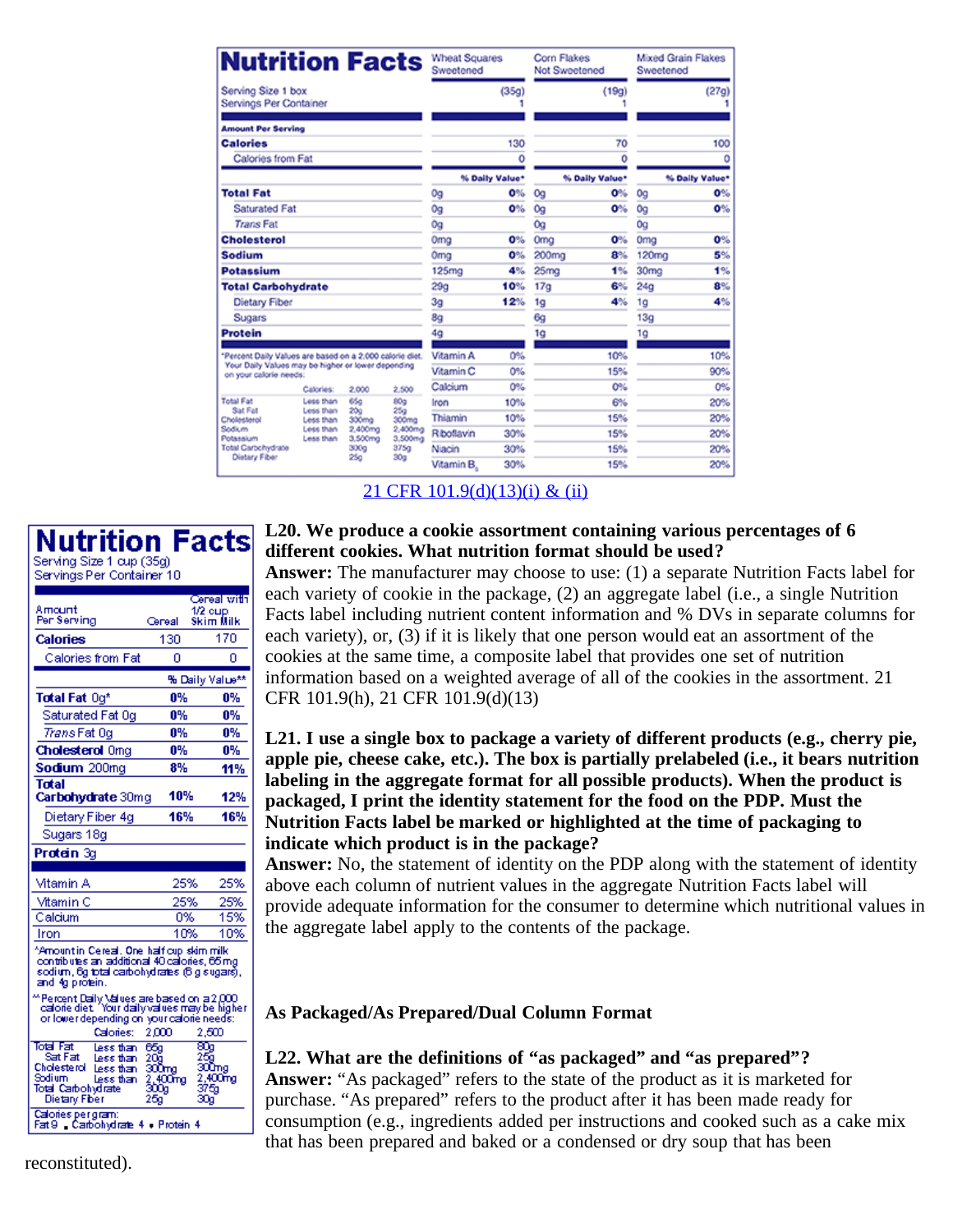### **L23. If a manufacturer chooses to do so, how may a food be labeled if the labeled food is commonly combined with another food before eating?**

**Answer:** The Nutrition Facts label must state the nutrients in the food "as packaged" (i.e., before consumer preparation). However, manufacturers are encouraged to add a second column of nutrition information showing calories, calories from fat and the % DV for the combination of foods eaten. Quantitative amounts (i.e.,  $g/mg$ ) need only be given for the packaged food. However, as shown in this example, a footnote can be added to indicate the amount of nutrients in the added food. Alternatively, the quantitative amounts of the prepared food may be included immediately adjacent to those for the packaged food (e.g., "Sodium 200 mg, 265 mg"). 21 CFR 101.9(e)

#### **L24. When a second column of nutrient information is provided, is it necessary to repeat the "serving size" and "servings per container"?**

**Answer:** The dual listing of serving size and servings per container is not required when providing a second column of nutrient information. The only requirement is to list the serving size and servings per container that are based on the Reference Amounts Customarily Consumed (RACC) for the product. 21 CFR 101.9(b)(9) and 21 CFR 101.9(e)

| Nutrition Facts                                                                                                                                             |           |             |                 |
|-------------------------------------------------------------------------------------------------------------------------------------------------------------|-----------|-------------|-----------------|
| Serving Size 1/12 package                                                                                                                                   |           |             |                 |
| (44g, about 1/4 cup dry mix)                                                                                                                                |           |             |                 |
| Servings Per Container 12                                                                                                                                   |           |             |                 |
|                                                                                                                                                             |           |             |                 |
| <b>Amount Per Serving</b>                                                                                                                                   |           | Mix         | Baked           |
| <b>Calories</b>                                                                                                                                             |           | 190         | 280             |
| Calories from Fat                                                                                                                                           |           | 45          | 140             |
|                                                                                                                                                             |           |             | % Daily Value** |
| Total Fat 5g'                                                                                                                                               |           | 8%          | 24%             |
| Saturated Fat 2g                                                                                                                                            |           | 10%         | 13%             |
| <b>Trans Fat Co</b>                                                                                                                                         |           |             |                 |
| <b>Cholesterol 0mg</b>                                                                                                                                      |           | O%          | 23%             |
| Sodium 300mg                                                                                                                                                |           | 13%         | 13%             |
| Total                                                                                                                                                       |           |             |                 |
| Carbohydrate 34g                                                                                                                                            |           | 11%         | 11%             |
| Dietary Fiber 0g                                                                                                                                            |           | O%          | O%              |
| Sugars 18g                                                                                                                                                  |           |             |                 |
| Protein <sub>20</sub>                                                                                                                                       |           |             |                 |
|                                                                                                                                                             |           |             |                 |
| Vitamin A                                                                                                                                                   |           | O%          | 0%              |
| Vitamin <sub>C</sub>                                                                                                                                        |           | O%          | ውኤ              |
| Calcium                                                                                                                                                     |           | 6%          | 8%              |
| Iron                                                                                                                                                        |           | 2%          | 4%              |
| * Amount in Mix<br>"Percent Daily Values are based on a 2,000 calorie diet.<br>Your Daily Values may be higher or lower depending on<br>your calorie needs: | Calcries: | 2,000       | 2.500           |
| <b>Total Fat</b>                                                                                                                                            | Less than | 659         | 80g             |
| <b>Sat Fat</b>                                                                                                                                              | Less than | 20a         | 250             |
| Cholesterol                                                                                                                                                 | Less than | 300mg       | 300mg           |
| Sodium<br><b>Total Carbohydrate</b>                                                                                                                         | Less than | 2,400mg     | 2.400mg         |
| Dietary Fiber                                                                                                                                               |           | 300g<br>25g | 375g<br>30a     |
| Calories per gram:<br>Fat 9 - Carbohydrate 4 - Protein 4                                                                                                    |           |             |                 |

 $-1$ 

## <span id="page-48-0"></span>CFR 101.9(b)(11)

#### **L25. I have a recipe on my package which calls for 250% of the RACC of my product for each serving of the food created using the recipe. Must I use dual declaration for the nutrition label?**

**Answer:** Yes. Section 101.9(b)(11) states that if the product is promoted on the label or labeling for a use that differs in quantity from the RACC by 200% or greater, dual declaration would be required. FDA considers recipes on the label as "promoting" a use of the food. The regulations  $(21 \text{ CFR } 101.9(b)(11))$  specifically exempt bulk products used primarily as ingredients (e.g., flour, sugar, oils) or traditionally used for multipurposes (e.g., eggs, butter) from dual declaration requirements.

**L26. We want to use dual declaration for cereals. Do we have to include the 240 mL RACC, a one cup serving, for the added milk, or can we use 1/2 or 1/4 cup? Answer:** Such a label would have two columns with a heading "Cereal" and "Cereal with 1/2 cup (or 1/4 cup) \_\_\_\_\_ milk" where the blank is filled in with the type of milk. 21 CFR 101.9(e)

L27. We have a condensed "cream of soup". Should we do dual declaration? **Answer:** Dual declaration is optional. 21 CFR 101.9(e)

## **L28. If a recipe is placed on the label of a product, does the nutrient profile of the recipe have to be included on the label?**

**Answer:** Only if the recipe calls for 200% or more of the RACC of the product for each serving of the food created by the recipe. When the recipe calls for an amount less than 200% of the RACC, such information could be voluntarily listed. However, nutrition information for a specific recipe may be presented outside of the Nutrition Facts label. 21

#### **L29. If a manufacturer chooses to do so, what is an example of the Nutrition Facts label for a food requiring further preparation by the consumer?**

**Answer:** See example to right. However, when the nutrient values in the column for the product prepared according to package directions would be identical to the column for the product as packaged (e.g., the only ingredients added during preparation are ingredients such as water), manufacturers may omit the second column and include the amount made as part of the serving size declaration. For example, a dry beverage mix could declare: "Serving Size: 1 tsp dry powder (4 g (makes cup prepared)." 21 CFR 101.9(b)(7)(v), 21 CFR 101.9(e)(5)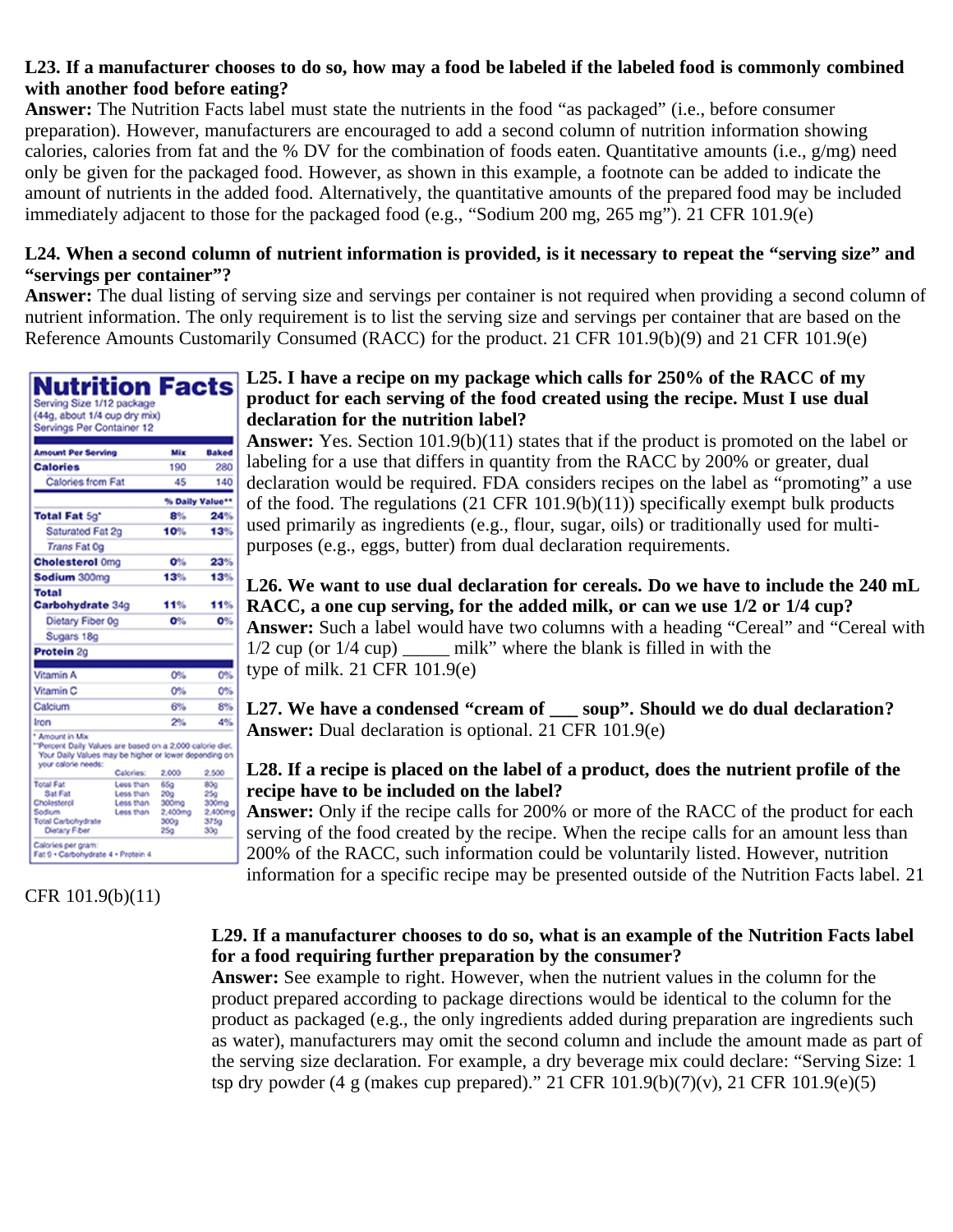#### **Simplified Format**

**L30. Is there a Nutrition Facts format for a food in which most nutrients are present in insignificant amounts? Answer:** A simplified Nutrition Facts label may be used if at least eight of the following nutrients are present in insignificant amounts: Calories, total fat, saturated fat, trans fat, cholesterol, sodium, total carbohydrate, dietary fiber, sugars, protein, vitamin A, vitamin C, calcium and iron (slightly different rules for labeling foods intended for children less than 2 years). The five core nutrients, shown in bold in the adjoining example, must always appear on all Nutrition Facts labels regardless of amounts present in the food. In addition, any of the nutrients required on the full Nutrition Facts label that are naturally present or are added to the food must be "declared on the simplified Nutrition Facts label. 21 CFR 101.9(f) - List of nutrients;  $101.9(f)(1)$  – "Insignificant" defined;  $101.9(c)$  – "Insignificant" levels listed for nutrients

## **L31. What are insignificant amounts of nutrients?**

**Answer:** These are the amounts that are permitted to be shown as zero on the Nutrition Facts label (e.g., less than 5 calories may be expressed as 0 calories) except that for total carbohydrate, dietary fiber, and protein, it is the amount that can be declared as "less than 1 g" on the Nutrition Facts label. 21 CFR 101.9(c)

#### **L32. When I use the simplified format, when is the statement "Not a significant source of required?**

**Answer:** This statement, which must list all nutrients required by the full format that are present at insignificant amounts, must be included when: (1) nutrition claims are made; or (2) vitamins and minerals are added; or (3) naturally occurring nutrients that are not required on the full format (e.g., potassium) are voluntarily declared. 21 CFR 101.9(f)(4)

## **L33. If a product qualifies for the simplified format, but the company wants to make a claim about a required or voluntary nutrient, can it still use the simplified format?**

**Answer:** Yes. However, as noted in the previous question and answer, when a claim is made, the statement "Not a significant source of  $\cdots$  (with the blank filled in with the name(s) of any nutrient(s) identified in 21 CFR 101.9(f) and calories from fat that are present in insignificant amounts) must be included at the bottom of the nutrition label. 21 CFR 101.9(f)(4)

## **L34. When should a statement be used on simplified format labels to list nutrients present at insignificant amounts?**

**Answer:** A "simplified format label" must include a statement listing "zero" level nutrients when nutrients are added to the food or voluntarily declared on the Nutrition Facts label, and when claims are made on the label. In this example, the manufacturer voluntarily lists polyunsaturated and monounsaturated fat, and therefore must add the statement "Not a significant source of \_\_\_\_\_\_\_\_\_\_\_\_" with the blank filled in by the names of nutrients present at insignificant levels. 21 CFR 101.9(f)(4)

#### **L35. When the simplified format is used, can nutrients that are not required to be listed and that are present at insignificant amounts be listed voluntarily (e.g., calories from fat, saturated fat, trans fat, cholesterol, dietary fiber, sugars, vitamin A, vitamin C, calcium and iron)?**

**Answer:** The intent of the simplified format was to minimize the amount of information required to be on the label. While the agency discourages the listing of optional nutrients, present at insignificant amounts, in the simplified format, the regulations do not prohibit such listing. When non required nutrients (e.g., calories from fat, saturated fat, trans fat, such listing. When non required nutrients (e.g., calories from fat, saturated fat, trans fat,

| such listing. When non required nutrients (e.g., calories from fat, saturated fat, trans fat,                           |  |
|-------------------------------------------------------------------------------------------------------------------------|--|
| cholesterol, dietary fiber, sugars, vitamin A, vitamin C, calcium or iron) are voluntarily listed as zero, the footnote |  |
| required by 21 CFR 101.9(f)(4) is not required.                                                                         |  |

## **L36. If a product qualifies to use the simplified format but the manufacturer elects to use the full format and list the insignificant level of nutrient(s) as zero, can the footnote still be shortened?**

**Answer:** No, since use of the simplified format is optional all required information must be presented when the full format is

| nauteno present at                                        |               |
|-----------------------------------------------------------|---------------|
| <b>Nutrition Facts</b><br>Serving Size 1 can              |               |
| <b>Amount Per Serving</b>                                 |               |
|                                                           |               |
| <b>Calories 140</b>                                       |               |
|                                                           |               |
|                                                           | % Daily Value |
| <b>Total Fat 0g</b>                                       | o٩            |
| Sodium 20mg                                               |               |
| <b>Total Carbohydrate 36g</b>                             | 12%           |
| Sugars 36g                                                |               |
| Protein 0g                                                |               |
|                                                           |               |
| * Percent Daily Values are based on a 2,000 calorie diet. |               |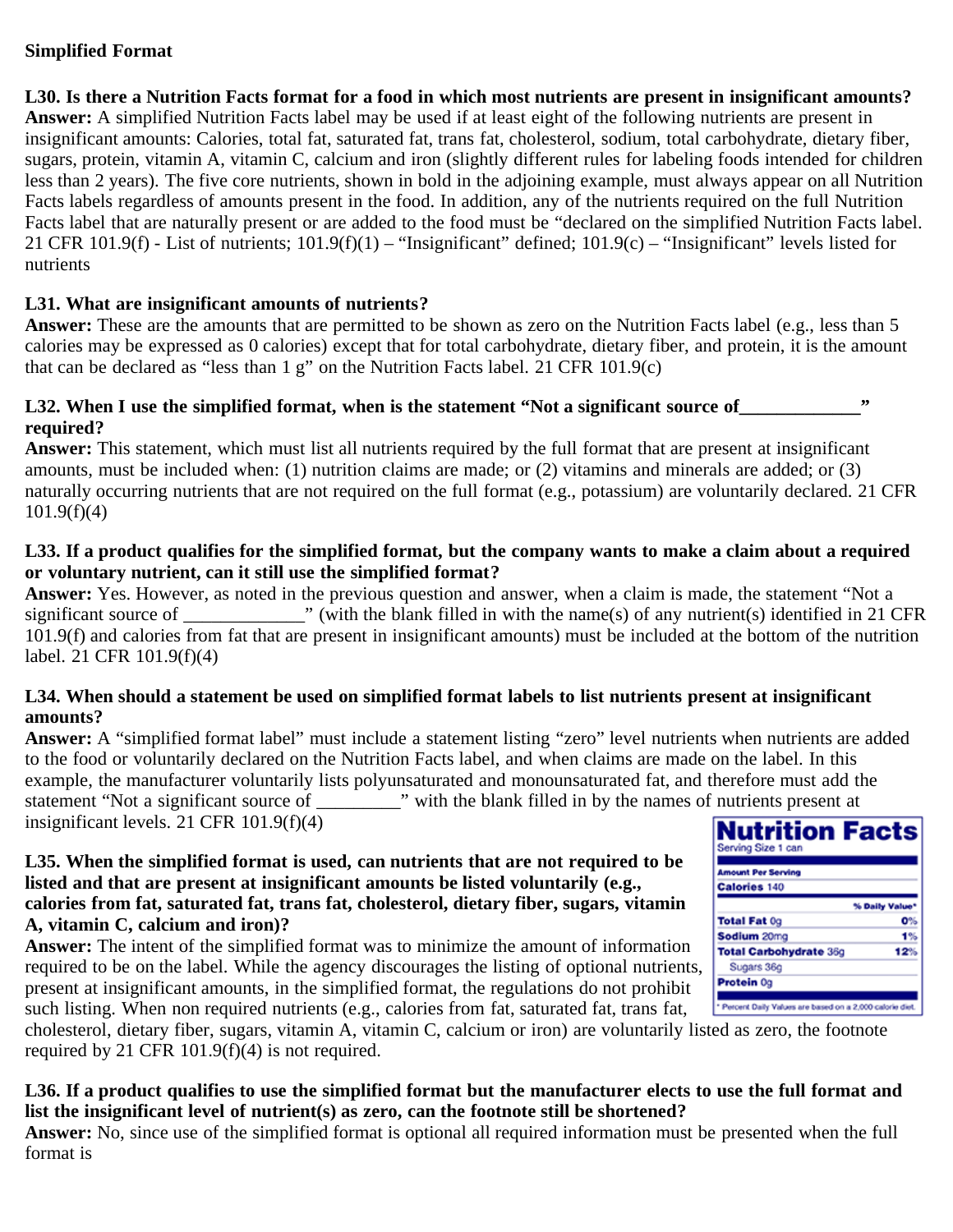#### used. 21 CFR 101.9(d)(9)

#### **L37. How do I use the "Not a significant source of \_\_\_\_\_\_\_\_\_\_\_\_" in the tabular format?**

**Answer:** When the full format is presented in a tabular display, the statement "Not a significant source of  $\blacksquare$  " should be placed beneath the vitamins and minerals and be separated by a hairline. When the simplified format is presented in a tabular display, the statement should be separated by a bar under the nutrients declared.

#### **L38. What is the correct type size for the "Not a significant source of \_\_\_\_\_\_\_\_\_\_\_\_" statement?**

**Answer:** 6 point

#### **L39. Can the simplified format be used regardless of the amount of available label space?**

**Answer:** Yes. The nutrient content of the food, not available label space, is the determining factor. 21 CFR 101.9(f)

#### **L40. When the simplified format is used, what is the required type size?**

**Answer:** The type size and layout requirements are the same as that required for the full format. 21 CFR 101.9(f)(5)

#### Nutrition Facts Serving Size 1 Tbsp (14g) Servings Per Container 64 A mount Per Serving Calories 130 Calories from Fat 130 % Dailly Value Total Fat 14g 22% Saturated Fat 2g 10% Trans Fat 2g Polyunsaturated Fat 4g Monounsaturated Fat 6g  $0\%$ Sodium Omg 0% Total Carbohydrate Og Protein 0g Nota significant source of cholesterol, dietary fiber<br>sugars, uitam in A, uitam in C, calcium, and lion.

Percent Daily Values are based on a 2,000 calorie diet.

#### **L41. Is the entire footnote used with the standard format, which lists DVs for 2,000 and 2,500 calorie diets, required to be used on the simplified format for intermediate sized packages with 40 or less square inches of available space?**

**Answer:** No. The simplified format only requires the statement "Percent Daily Vues are based on a 2,000 calorie diet" regardless of the size of the package. If the term "Daily Value" is abbreviated in the heading as "DV," the statement must indicate that "DV" means "Daily Value" (e.g., "Percent Daily Values (DV) are based on a 2,000 calorie diet"). 21 CFR 101.9(f)(5)

## <span id="page-50-0"></span>*Trans* **Fat Labeling**

#### **L42. Why is FDA requiring that trans fatty acids be listed in nutrition labeling?**

**Answer:** FDA is requiring that trans fatty acids be listed in nutrition labeling in response to a petition from the Center for Science in the Public Interest and to published human studies that show that intake of trans fatty acids, similar to the intake of saturated fatty acids, increases low density lipoprotein-cholesterol (LDLC) ("bad cholesterol") in the blood. An elevated LDL-C increases the risk of developing coronary heart disease. Reports published by the Institute of Medicine of the National Academy of Sciences (IOM/NAS) and the Federal government have recommended that Americans limit their intake of trans fat and other cholesterol-raising fats while consuming a nutritionally adequate diet. For Americans to follow these recommendations, they must know the amount of trans fatty acids in the individual foods that they eat. Therefore, FDA is requiring that this information be provided in nutrition labeling to assist consumers in maintaining healthy dietary practices. (68 FR 41434, July 11, 2003)

#### **L43. How is trans fat defined for labeling purposes?**

**Answer:** The Agency's regulatory chemical definition of trans fatty acids is "all unsaturated fatty acids that contain one or more isolated double bonds (i.e. non conjugated) in a trans configuration." Trans vaccenic acid, a trans fatty acid with a single double bond, and other trans fatty acids of ruminant origin with either a single double bond or nonconjugated double bonds are included in this definition. Trans fatty acids with conjugated bonds are not included because they do not meet the Agency's definition. Thus, trans fatty acids, regardless of origin, that meet the above definition are to be included in the label declaration of trans fat. Further, using FDA's regulatory chemical definition, the categories "trans fatty acids" and "conjugated fatty acids" are mutually exclusive. The definition of trans fatty acids, excluding fatty acids with conjugated double bonds, is consistent with the way that cis isomers of polyunsaturated fatty acids are defined. (68 FR 41434 at 41461, July 11, 2003.)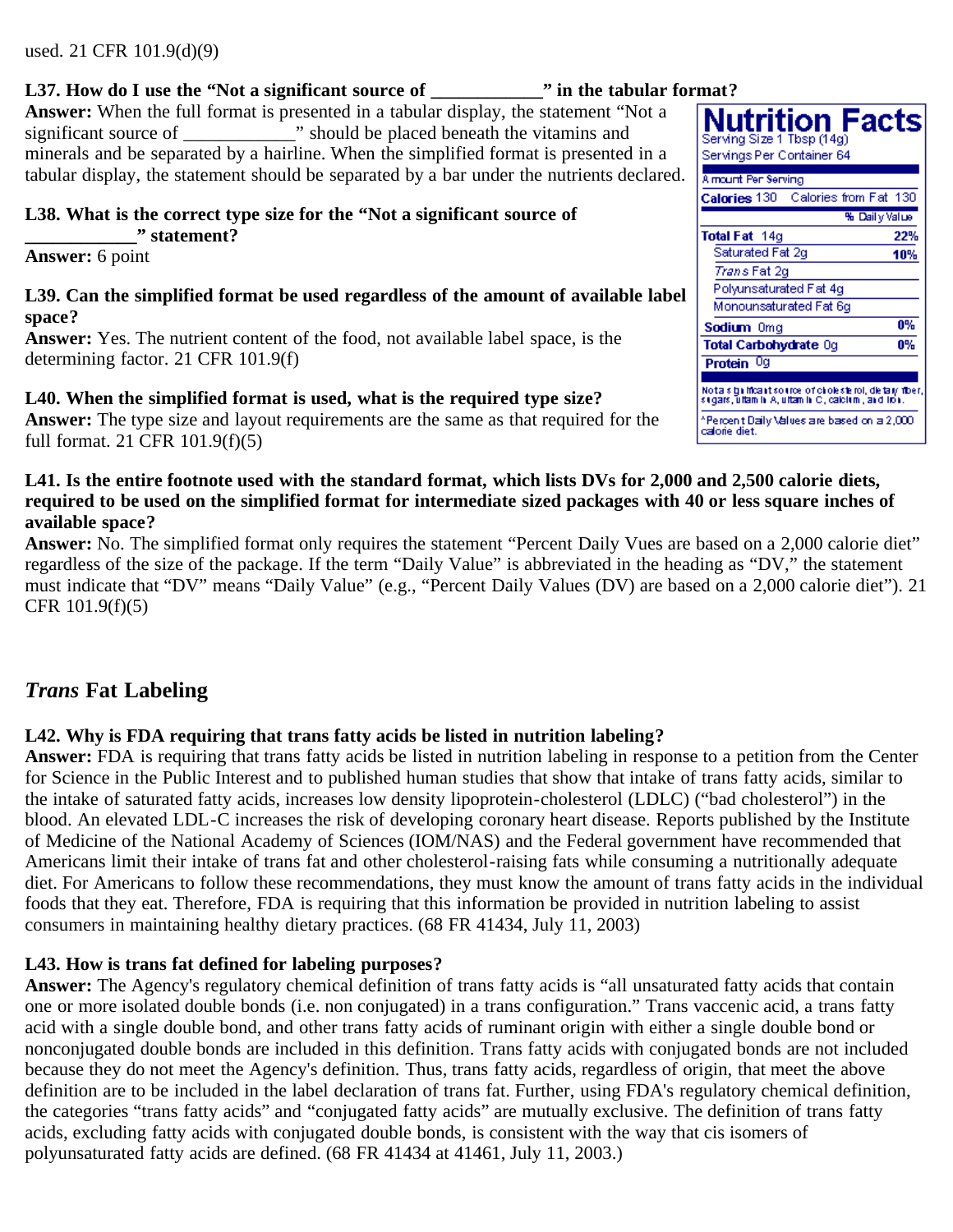rition Facts

Serving Size 1 cup (228g) Servings Per Container 2

| Amount Per Serving                                                                                                                       |                |                       |                 |
|------------------------------------------------------------------------------------------------------------------------------------------|----------------|-----------------------|-----------------|
| <b>Calories 260</b>                                                                                                                      |                | Calories from Fat 120 |                 |
|                                                                                                                                          |                |                       | % Daily Value*  |
| <b>Total Fat 13g</b>                                                                                                                     |                |                       | 20%             |
| Saturated Fat 5q                                                                                                                         |                |                       | 25%             |
| Trans Fat 2g                                                                                                                             |                |                       |                 |
| <b>Cholesterol 30mg</b>                                                                                                                  |                |                       | 10%             |
| <b>Sodium 660mg</b>                                                                                                                      |                |                       | 28%             |
| <b>Total Carbohydrate 31g</b>                                                                                                            |                |                       | 10%             |
| Dietary Fiber 0g                                                                                                                         |                |                       | О%              |
| Sugars 5g                                                                                                                                |                |                       |                 |
| Protein 5g                                                                                                                               |                |                       |                 |
|                                                                                                                                          |                |                       |                 |
| Vitamin A 4%                                                                                                                             | ٠              |                       | Vitamin C 2%    |
| Calcium 15%                                                                                                                              |                | Iron 4%               |                 |
| *Percent Daily Values are based on a 2,000 calorie diet.<br>Your Daily Values may be higher or lower depending on<br>your calorie needs: |                |                       |                 |
|                                                                                                                                          | Calories:      | 2,000                 | 2,500           |
| <b>Total Fat</b>                                                                                                                         | Less than      | 65a                   | 80a             |
| <b>Sat Fat</b>                                                                                                                           | Less than      | 20a                   | 25g             |
| Cholesterol                                                                                                                              | Leas than      | 300mg                 | 300mg           |
| Sodium                                                                                                                                   | Leas than      | 2,400mg               | 2,400mg         |
| <b>Total Carbohydrate</b>                                                                                                                |                | 300a                  | 375a            |
| <b>Dietary Fiber</b>                                                                                                                     |                | 25a                   | 30 <sub>0</sub> |
| Calories per gram:                                                                                                                       |                |                       |                 |
| Fat 9                                                                                                                                    | Carbohydrate 4 |                       | Protein 4       |

### **L44. Do trans fatty acids need to be listed when mono- and polyunsaturated fatty acids are not listed?**

**Answer:** Yes. The listing of trans fatty acids is mandatory even when mono- and polyunsaturated fatty acids are not listed. 21 CFR 101.9(c), (c)(2)(ii), (c)(2)(iii), and  $(c)(2)(iv)$ .

## **L45. How should trans fatty acids be listed?**

**Answer:** Trans fatty acids should be listed as "Trans fat" or "Trans" on a separate line under the listing of saturated fat in the Nutrition Facts label (see figure). The word "trans" may be italicized to indicate its Latin origin. Trans fat content must be expressed as grams per serving to the nearest 0.5-gram increment below 5 grams and to the nearest gram above 5 grams. If a serving contains less than 0.5 gram, the content, when declared, must be expressed as "0 g." (21 CFR  $101.9(c)(2)(ii)$ ).

#### **L46. If a serving contains less than 0.5 gram of trans fat, when would "0 g" of trans fat not have to be declared?**

**Answer:** For conventional food products (those food products other than dietary supplements), declaration of "0 g" of trans fat is not required for such products that contain less than 0.5 g of total fat in a serving and no claims are made about fat, fatty acid or cholesterol content. If trans fat is not listed, the statement "Not a significant source of trans fat" may be placed at the bottom of the table of nutrient values in lieu of declaring "0 g" of trans fat. If these claims are present, then the statement "Not a significant source of trans fat" is not an option and the declaration of "0 g" of trans fat is required. 21 CFR  $101.9(c)(2)(ii)$ 

## **L47. Why is there no % DV for trans fat?**

**Answer:** Although the updated Nutrition Facts label will now list the amount of trans fat in a product, there is no % DV for trans fat. While scientific reports have confirmed the relationship between trans fat and an increased risk of CHD,

none has recommended an amount of trans fat that FDA could use to establish a DV. Without a DV, a % DV cannot be calculated. As a result, trans fat will be listed with only a gram amount. 21 CFR 101.9(d)(7)(ii)

## **L48. Is it possible for a food product to list the amount of trans fat as 0 g on the Nutrition Facts label if the ingredient list indicates that it contains "partially hydrogenated vegetable oil?"**

**Answer:** Yes. Food manufacturers are allowed to list amounts of trans fat with less than 0.5 gram (½ g) as 0 (zero) on the Nutrition Facts label. As a result, consumers may see a few products that list 0 gram trans fat on the label, while the ingredient list will have "shortening" or "partially hydrogenated vegetable oil" on it. This means the food contains very small amounts (less than 0.5 g) of trans fat per serving.

## **L49. What about nutrient content claims for trans fat?**

**Answer:** Nutrient content claims are statements that are made on the food label package that indicate that the product contains a range from free to high of the amount of a specific nutrient. Examples: "Low Fat" and "High in Fiber." At this time, FDA has insufficient scientific information to establish NCCs for trans fat. Such claims are permitted, however, for saturated fat and cholesterol.

## **L50. What other regulations about nutrition labeling of trans fatty acids is FDA considering?**

**Answer:** The Food and Drug Administration (FDA) issued an advance notice of proposed rulemaking (ANPRM) in the Federal Register Register (Food Labeling: Trans Fatty acids in Nutrition Labeling; Consumer Research to Consider Nutrient Content and Health Claims and Possible Footnote or Disclosure Statements; 68 FR 41507; July 11, 2003) to solicit information and data that potentially could be used to establish new NCCs about trans fat, to establish qualifying criteria for trans fat in current NCCs for saturated fat and cholesterol, lean and extra lean claims, and health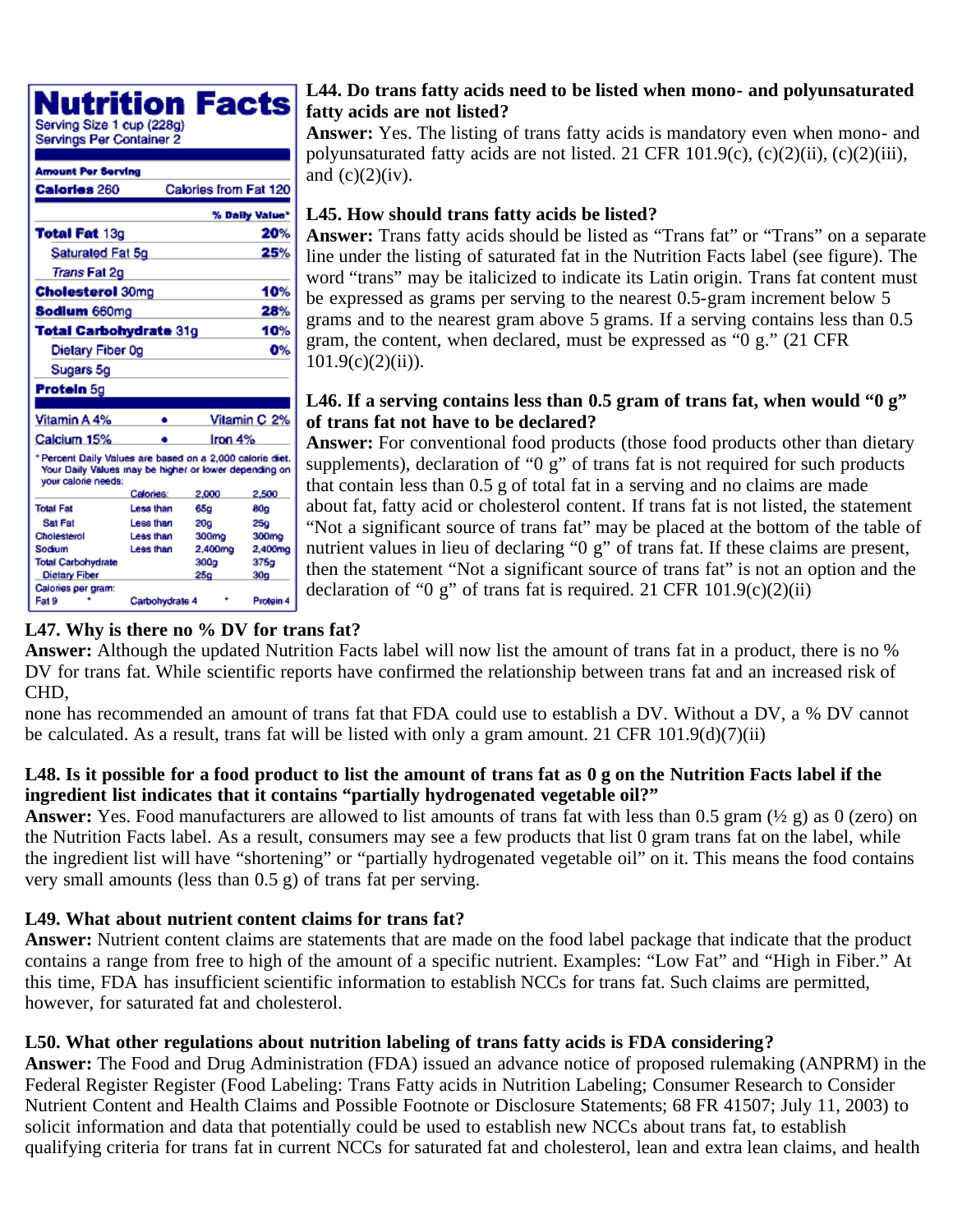claims that contain a message about cholesterol raising fats, and, in addition, as disclosure and disqualifying criteria to help consumers make heart-healthy food choices. The agency also requested comments on whether to consider statements about trans fat, either alone or in combination with saturated fat and cholesterol, as a footnote in the Nutrition Facts label or as a disclosure statement in conjunction with claims to enhance consumers' understanding about such cholesterol-raising lipids and how to use the information to make healthy food choices. Information and data obtained from comments and from consumer studies conducted by FDA may be used to help draft a proposed rule that would establish criteria for certain nutrient content or health claims or require the use of a footnote, or other labeling approach, about one or more cholesterol-raising lipids in the Nutrition Facts label to assist consumers in maintaining healthy dietary practices.

## <span id="page-52-0"></span>**Miscellaneous**

## **L51. If we nutrition label in good faith, will FDA take legal action involving small mistakes?**

**Answer:** FDA is unlikely to take regulatory action for minor errors. However, such errors should be corrected during the next printing of labels.

#### **L52. When are point-of-purchase materials considered labeling?**

**Answer:** Always.

#### **L53. I have tried all the available format options, but without some modification I can not make them work on my label, what can I do?**

**Answer:** Under 21 CFR 101.9(g)(9), FDA may permit alternative means of compliance or additional exemptions to deal with special situations. Firms in need of special allowances should make their request in writing to the Office of Nutrition, Labeling, and Dietary Supplements, HFS-800, 5100 Paint Branch Pkwy., College Park, MD 20740. The letter should: (1) specify that you are requesting an exemption or special provision under 21 CFR 101.9(g)(9), (2) identify the particular product(s) that are the subject of the request, (3) state the reason(s) why it is technologically infeasible or impracticable to adhere to the regulations for such products, and (4) identify the proposed alternative procedure. If possible, include an example of the proposed label(s).

#### **L54. Are mail order sales covered by the food labeling laws?**

**Answer:** The same labeling laws apply to all categories of retail sale, including mail orders. Foods sold by mail order must be fully labeled.

#### **L55. Is it permissible to use stickers to make changes in labeling?**

**Answer:** Correcting label mistakes in any manner is acceptable if the final label is correct and complies with all regulations at the time of retail sale. The stickers should not cover other mandatory labeling, and should adhere tightly.

#### **L56. Does FDA approve labels before printing?**

**Answer:** No, it is the responsibility of the manufacturer or importer of a food to comply with current food labeling regulations.

<span id="page-52-1"></span>**Serving Size**

<span id="page-52-2"></span>**Serving Size/Reference Amounts Customarily Consumed (RACCs) and Food Categories**

**L57. I am trying to determine the appropriate serving size and number of servings to list on the label of my food product. How do I start, and what steps should I follow?**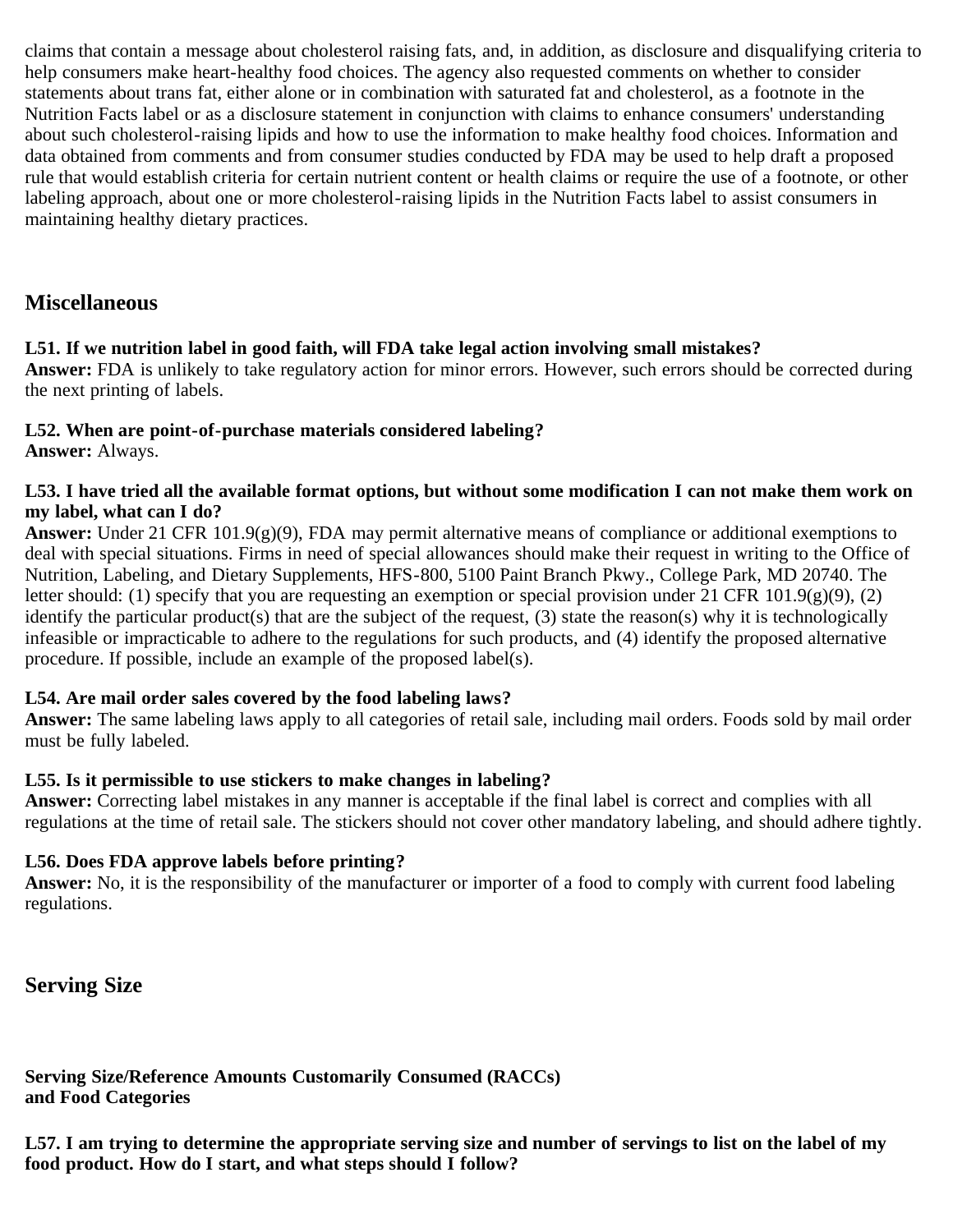**Answer:** Manufacturers must use the information provided in the regulation to determine a specific serving size for their products. The process consists of three steps:

1. (1) Locate the appropriate food category and Reference Amount Customarily Consumed (RACC) for your product in the two tables in Section 101.12(b) of the food labeling regulations. Table 1 is for infant and toddler foods. Table 2 is foods for the general population. FDA established RACCs for 139 food product categories, and these values represent the amount of food customarily consumed at one eating occasion. Most of the RACCs are for foods in a ready-to-eat form. If your product in the form in which it is sold (i.e., "as packaged"), does not have a RACC in the tables, then you must generate an appropriate RACC for your product using 21 CFR 101.12(c) for products that require further preparation, (d) for imitation foods, (e) for aerated foods, and (f) for products that represent two or more foods packaged and presented to be consumed together.

The first important step in establishing an appropriate serving size is to determine if your product is in a single serving container. Products packaged and sold in small units are required to be labeled as single-serving containers; the specifications for these products are described in 21 CFR 101.9(b)(6). If your product is a single serving, it must be labeled in accordance with the labeling requirements for single-serving containers in 21 CFR 101.9(b)(6).

2. (2) Determine the serving size for your multi-serving product using the RACC for the product (21 CFR  $101.9(b)(2),(3)$ , and  $(4)$ ).

The serving size is expressed as a common household measure followed by the equivalent metric quantity in parenthesis (e.g., "1/2 cup (112 g)"). Acceptable household measures are listed in order of appropriate use in 21 CFR 101.9(b)(5). Rounding rules for metric quantities and a few additional format options are included in 21 CFR 101.9(b)(7).

3. (3) Use the information in 21 CFR 101.9(b)(8) to determine the number of servings and the appropriate rounding rules for numbers of servings.

#### **L58. The RACC for a food product is 50 grams, but a single serving of the product weighs 54 grams. Is the nutrition information based on the 50 gram RACC or the actual metric unit?**

**Answer:** The nutrition information on the label is based on the household unit closest to the RACC. In this case it would be based on 54 grams, which would be declared as the weight of the label serving size. The RACC is used as the starting point to determine the serving size for the foods in each product category and to govern claims.

## **L59. What is the RACC for partially cooked, packaged pasta products? Table 2 only gives RACCs for prepared and dry pasta.**

**Answer:** The RACC for a partially cooked pasta product is the amount of partially cooked pasta that makes one RACC of cooked pasta (140 grams). 21 CFR 101.12(c)

#### **L60. To what category do pickled vegetables belong?**

**Answer:** Pickled vegetables are categorized with "pickles, all types" with a RACC of 30 grams. 21 CFR 101.12(b)

## **L61. What if my product does not have an appropriate food category listing or RACC?**

**Answer:** The agency realizes that the categories in Table 2 "Reference Amounts Customarily Consumed" may not include all foods marketed in the U.S. Therefore, in order to allow manufacturers to provide nutrition information on currently marketed product labels, the manufacturer should write the agency and send in information regarding the primary usage, amount customarily consumed, and any other information as requested for a petition as discussed in section 21 CFR 101.12(h). FDA will provide a "suggested RACC" for the product that may be used to meet the manufacturer's immediate needs to nutrition label its products. While the agency will provide a "suggested RACC" so as to allow the manufacturer to nutrition label its products at this time, FDA believes that it will be necessary at a later date to undertake notice and comment rulemaking to formally establish a RACC. Alternatively, the manufacturer or any other interested party may petition FDA at any time to establish a RACC as specified in 21 CFR 101.12(h).

## **L62. What "suggested RACCs" have been provided to date?**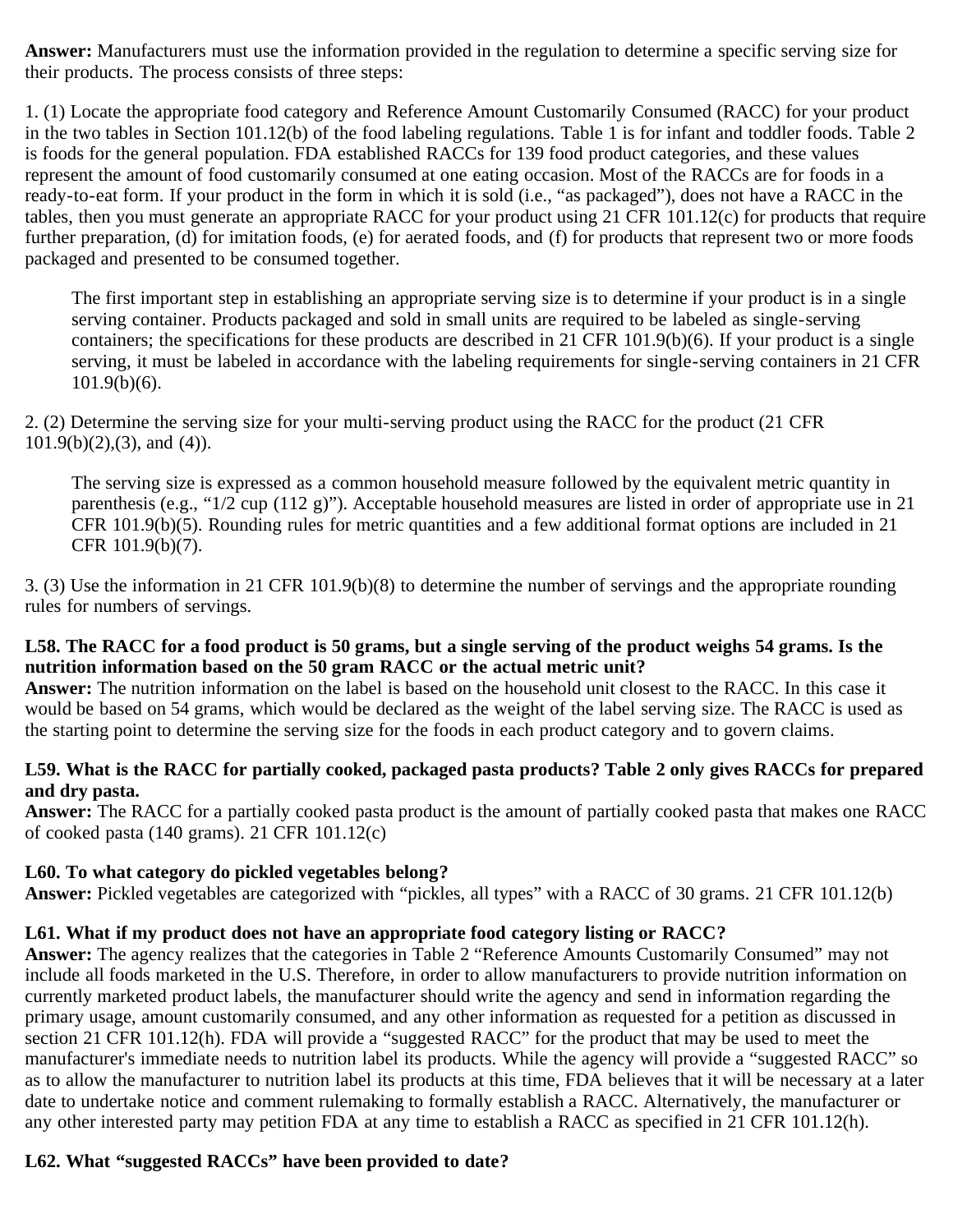**Answer:** The "suggested RACCs" to date are shown below. The labeled serving size for these products would be expressed in a household unit followed by the metric equivalent in parentheses.

| Powdered, flavored candy                                        | 15 <sub>g</sub>    |
|-----------------------------------------------------------------|--------------------|
| Colored, flavored syrup-filled wax candy                        | $15$ mL            |
| Ice                                                             | 4 ounces           |
| Dried tomatoes (halved, sliced, minced, bits)                   | 5g                 |
| Dried tomatoes in oil (halved, sliced, minced, bits)            | 10 <sub>g</sub>    |
| Eggroll, dumpling, wonton or potsticker wrappers                | 60 g               |
| Egg whites (fresh, frozen, dried)                               | $\sim$ 1 large egg |
| Sugared eggs, sugared egg yolks                                 | $\sim$ 1 large egg |
| Flavoring oils                                                  | 1 <sub>t</sub>     |
| Fruit chutney                                                   | 1T                 |
| Dried yeast                                                     | 0.5 g              |
| Baking cocoa, carob powder                                      | 2T                 |
| Coconut milk                                                    | $1/3$ cup          |
| Dried, e.g., sun-dried tomatoes, dried mushrooms, dried seaweed | 10 <sub>g</sub>    |
| Dried seaweed sheets                                            | 3g                 |
| Vegetable spreads (eggplant caponata, olive spread)             | 2T                 |
| Sprouts                                                         | 10 <sub>g</sub>    |
|                                                                 |                    |

## **L63. What terms must be used for the serving size?**

**Answer:** The serving size declaration is made up of two parts: a "household measure term" followed by its metric equivalent in grams (g). For beverages, the household measures may be declared as either fluid ounces, cups, or fractions of a cup with the metric equivalent in milliliters (mL). The examples below show permitted declarations.

| Food                         | <b>Examples</b>                                                                                                                        |
|------------------------------|----------------------------------------------------------------------------------------------------------------------------------------|
| Cookies                      | "1 cookie $(28 \text{ g})$ " or "1 cookie $(28 \text{ g}/1 \text{ oz})$ "                                                              |
| Milk, juices, soft<br>drinks | "8 fl oz (240 mL)," or "1 cup (240 mL)" for multiserving containers, or the container (e.g., "1<br>can") for single serving containers |
| Grated cheese                | "1 tablespoon $(5 g)$ " or "1 tablespoon $(5 g/0.2 oz)$                                                                                |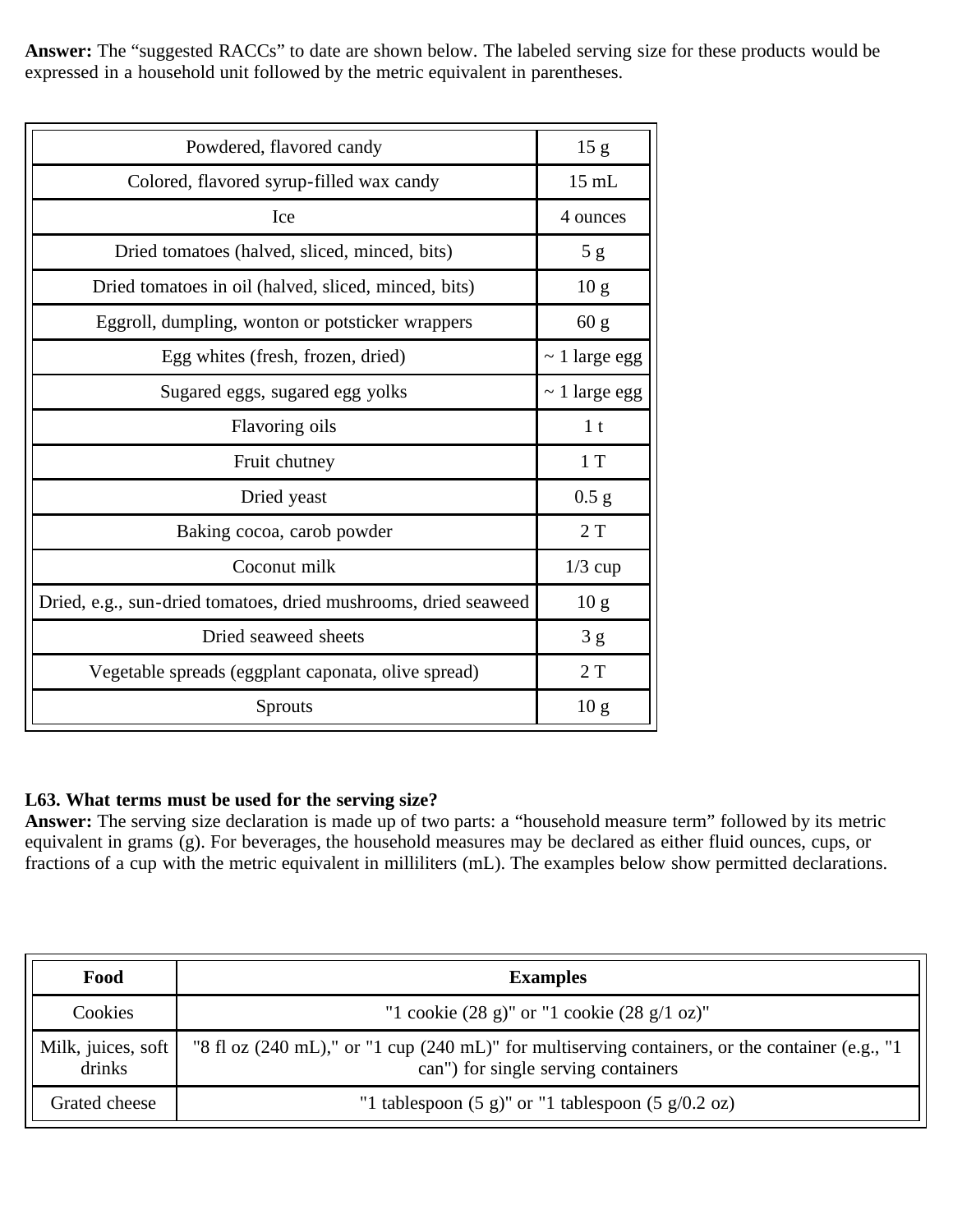#### **L64. Is a RACC different from a serving size?**

**Answer:** Yes, the RACC is used to derive a serving size for a particular product. The following example shows how to use the RACC to determine the serving size for a 16 oz (454g) pizza:

1. 1st step: From the RACCs table (21 CFR 101.12(b)), you determine that the RACC for pizza is 140g.

2. 2nd step: Calculate the fraction of the pizza that is closest to the RACC of 140g (calculations shown for a pie of net weight 16oz/454g pizza):  $1/3$  X  $454g = 151g$  $1/4$  X  $454g = 113g$ Note that 151g is closer than 113g to the RACC for pizza (140g)

3. 3rd step: The serving size is the fraction closest to the RACC together with the actual gram weight for that fraction of the pizza: Example: "Serving Size 1/3 pie (151g)"

Therefore, the serving size is " 1/3 pizza (151g)" for this example, whereas the RACC is 140g for all pizzas. Note: Sections 101.9(b)(2)(i) (discrete units), 21 CFR 101.9.(b)(2)(ii) (large discrete units), and 21 CFR 101.9(b)(2)(iii) (bulk products) describe how to use the RACC to derive a serving size. 21 CFR 101.12(b)

#### **L65. The table for RACCs in the regulation contains a column of label statements. What are these and must I use them in declaring a serving size for my food product?**

**Answer:** FDA added a label statement column to the RACC tables to provide manufacturers with examples of how serving sizes could appear on product labels. Exact values were initially provided as part of these statements, but have since been removed because some manufacturers incorrectly believed that the exact label statements were required even if the values were inaccurate for their specific products. Manufacturers should realize that the label statement column is not all inclusive and merely provides a few examples of possible label statements. Manufacturers should use an appropriate household measure and the corresponding metric weight or volume actually measured for their specific product. 21 CFR 101.12(b)

**L66. If the number of units closest to the RACC is midway between two numbers, which should be chosen? Answer:** For serving sizes halfway between two numbers of units, the serving size should be rounded up to the higher value (21 CFR 101.9(b)(5)(ix)). For example, the RACC for cookies is 30 g. If the product is a bag of 12 g cookies, then 2 units weigh 24 g, and 3 units weigh 36 g. Thus, 2.5 cookies would weigh exactly 30 g, and the serving size would be rounded to the next incremental value: "3 cookies (36 g)."

#### **L67. How is the serving size calculated for the Nutrition Facts label on a biscuit mix product?**

**Answer:** The following example shows how to calculate the serving size for a biscuit mix product and similar products that require further preparation:

1. *1st step:* From the RACC table (21 CFR 101.12(b)), determine that the RACC for biscuits is 55g.

2. *2nd step:* Determine amount of mix needed to make a 55g biscuit.

3. *3rd step:* Determine closest permitted fraction of tablespoon or cup that

contains the amount of mix closest to the amount determined in step 2.

4. *4th step:* The serving size is the fraction of a tablespoon or cup of biscuit

mix determined in step 3 together with the actual gram weight of that measure of biscuit mix as the serving size.

Use the form "Serving Size  $\_\text{cup}$  cup  $\_\text{in}$  g)," the blanks filled in with correct values for the product. 21 CFR  $101.12(b)$ &(c)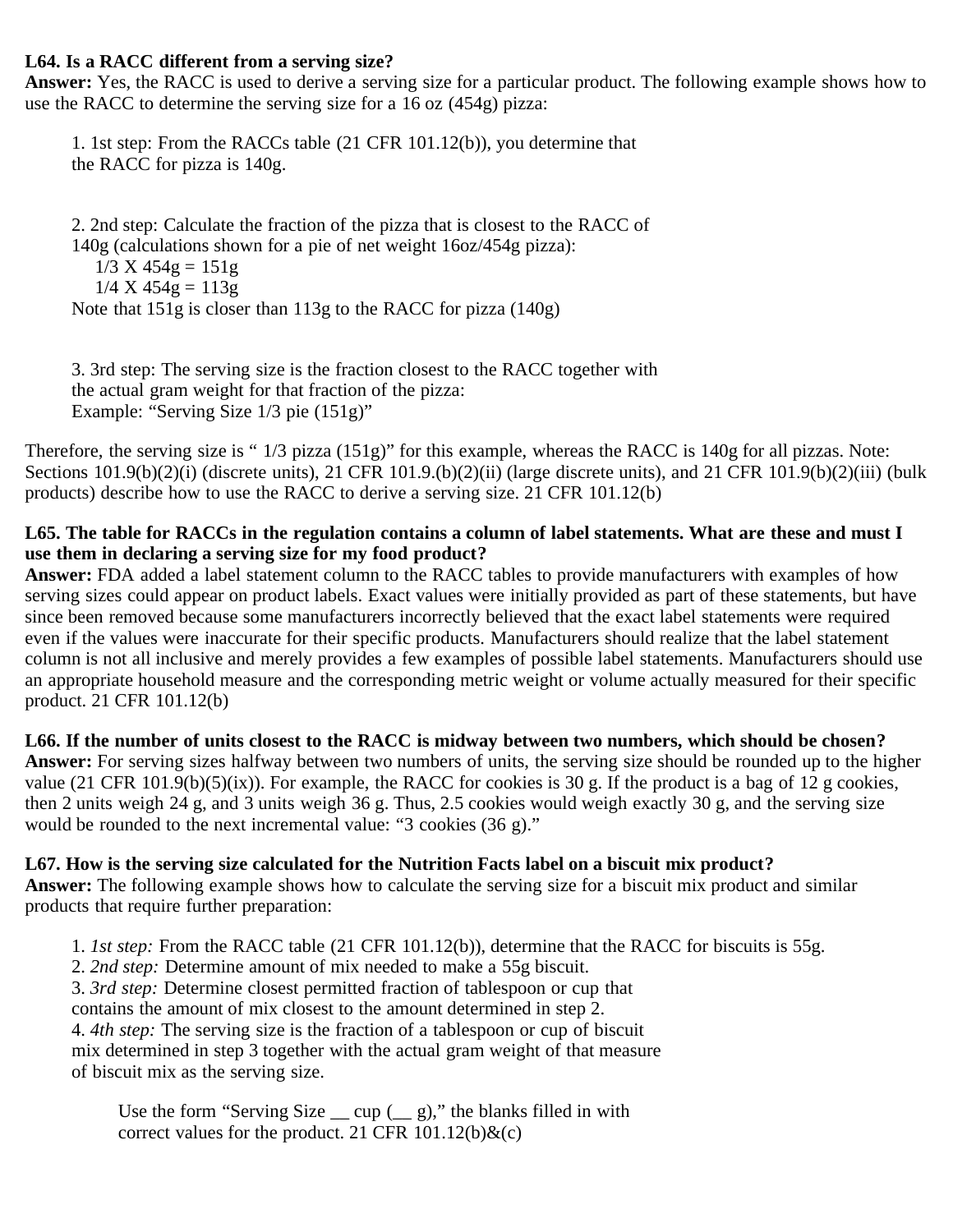#### **L68. Is it necessary to reformulate the size of a product such as cookies so that the serving size weighs exactly the RACC (i.e., 30g)?**

**Answer:** It is not necessary to adjust the size of your cookies to fit the RACC. For example, if four cookies weigh 28 grams (and five cookies weigh 35 grams), declare the number of cookies nearest the RACC and label with the exact weight of that number of cookies for the serving size: "Serving size 4 cookies (28g)" or "4 cookies (28g/1 oz)." 21 CFR 101.12(b)

#### **L69. What fractions must be used to express serving sizes in common household measures?**

**Answer:** For cups, these fractions of a cup are allowed household measures: 1/4 cup, 1/3 cup, 1/2 cup, 2/3 cup, 3/4 cup, 1 cup, 1 1/4 cup, etc. If serving sizes are declared in fluid ounces, declare the serving size in whole numbers (such as 4 fl oz, 5 fl oz, 6 fl oz, etc). For tablespoons, the following fractions of a tablespoon are allowed: 1, 1 1/3, 1  $1/2$ ,  $1 \, 2/3$ ,  $2$ , and 3 tablespoons. For teaspoons, the fractions of a teaspoon shall be expressed as  $1/8$ ,  $1/4$ ,  $1/2$ ,  $3/4$ ,  $1$ , or 2 teaspoons. 21 CFR 101.9(b)(5)(i)

#### **L70. For foods that are usually cut into pieces before serving, what fractions must be used in the serving size declaration?**

**Answer:** These fractions must be used in serving sizes for foods such as cakes or pies: "1/2", " 1/3", "1/4", "1/5", " $1/6$ ", " $1/8$ ", " $1/9$ ", " $1/10$ ", " $1/12$ " and smaller fractions that can be arrived at by further division by 2 or 3. 21 CFR  $101.9(b)(2)(ii)$ 

#### **L71. For a multi-serving package, what is the serving size for a product that is sliced thinner or thicker than the RACC?**

**Answer:** The slices are treated as "discrete units." One slice is a single serving if it weighs from 67% to less than 200% of the RACC. Larger slices (weighing more than 200% of RACC) may be declared as a serving if the whole slice can reasonably be eaten at a single-eating occasion. For slices weighing between 50%-67% of the RACC, the serving size may be declared as either one or two slices. For slices weighing less than 50% of the RACC, the serving size is the number of slices closest to the RACC. 21 CFR 101.9(b)(2)(i) 21 CFR 101.12

#### **L72. Should a label show "2 1/2 servings"?**

**Answer:** For packages containing from two to five servings, round the number of servings to the nearest 0.5 serving. Examples: "2 servings," "2.5 servings," "3 servings," "3.5 servings," "4 servings," "4.5 servings," and "5 servings." For packages containing five or more servings, round the number of servings to the nearest whole serving. Examples: "5 servings," "6 servings," "7 servings." Rounding should be indicated by the term "about" (e.g., "about 6 servings"). 21 CFR 101.9(b)(8)

#### <span id="page-56-0"></span>**Serving Size/As Packaged/As Prepared**

#### **L73. My dehydrated mixed dish product has a RACC of 1 cup. Do I declare the serving size as 1 cup or the amount of my product to make 1 cup?**

**Answer:** Although the RACC for mixed dish products is one cup, this amount is for the prepared product. The serving size, however, must represent the product as packaged. This will be the amount of the product, expressed in a household measure, that will make one cup when prepared according to package directions. For example, the serving size for a dry seasoned rice mix will be less than one cup since rice expands during cooking. The gram weight in the parenthetical expression will be the weight of the household measure of dry mix. 21 CFR 101.9(b)(9)

#### **L74. Should the serving size and number of servings per container for unpopped popcorn be based on the prepared product?**

<span id="page-56-1"></span>**Answer:** The serving size and servings per container for unpopped popcorn is based on the amount of the product as packaged or purchased needed to make the RACC of the prepared product. A second column of nutrition information based on the as prepared basis may also be presented. 21 CFR  $101.9(b)(10)(iii)$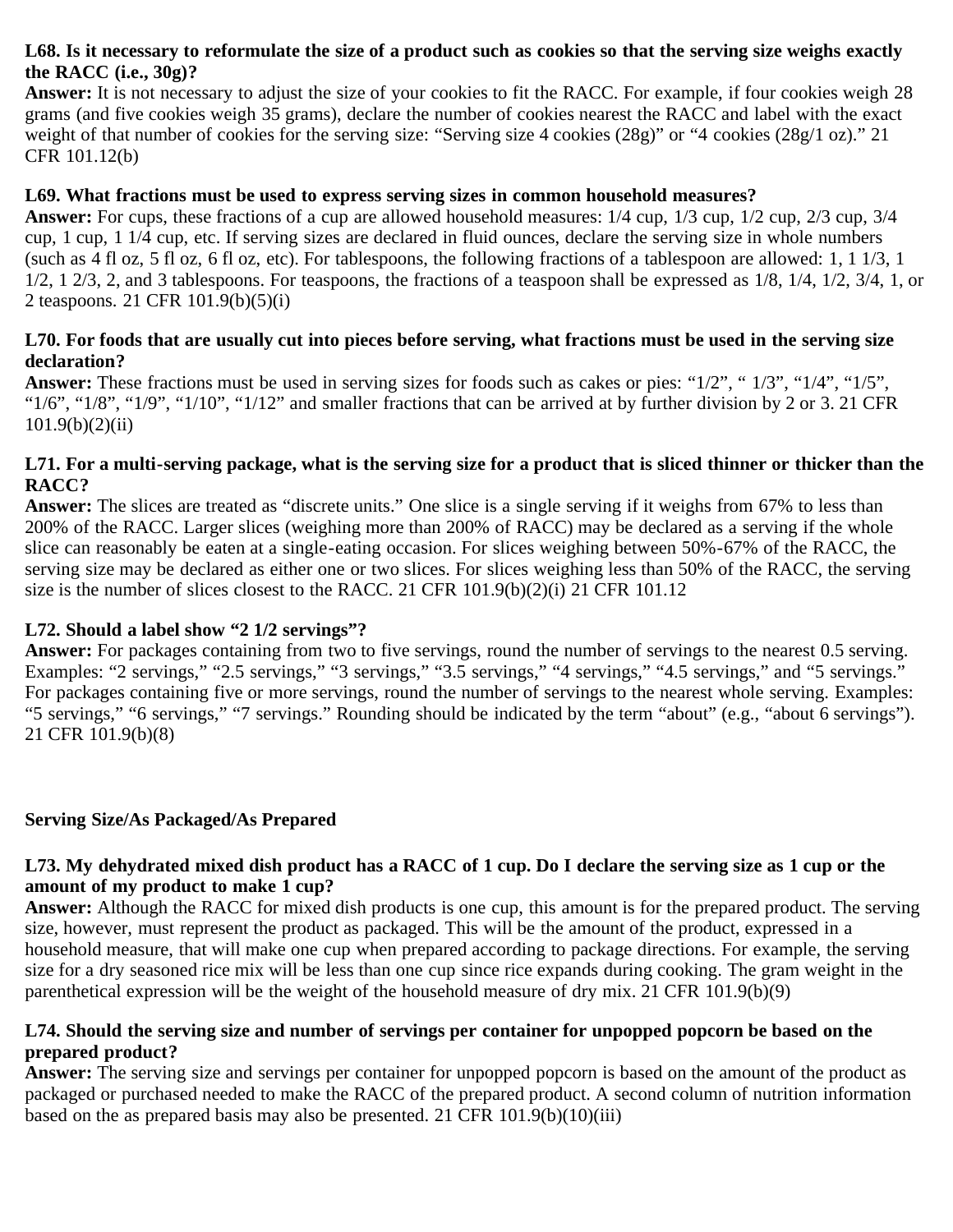#### **Serving Size/Separately Packaged Ingredients**

#### **L75. What about the use of fractions of a package to declare serving sizes, such as a 1/8 package of dry mix? Answer:** Generally, serving sizes cannot be declared on the basis of fractions of a package. The exception is for unprepared products where the entire contents of the package mix is used to prepare one large discrete unit that is usually divided for consumption (e.g., cake mix, pizza kit)  $(21 \text{ CFR } 101.9(b)(5)(v))$ . For example, a mix for a sheet cake may declare: "1/12 package (40 g/about 1/3 cup mix)." This option is not allowed for other dry mixes or other products. However, a fraction of the package may be used as part of the visual unit of measure when ounces is used as the primary household measure (21 CFR 101.9(b)(5)(iii)). For example, the serving size listed on a 1 lb (16 oz) box of spaghetti could be: " $2 \text{ oz } (56 \text{ g} / 1/8 \text{ box})$ ."

## **L76. Are there special provisions for individually packaged products?**

**Answer:** Single serving containers and individually packaged products within multi-serving containers must use a description of the individual container or package  $(21 \text{ CFR } 101.9(b)(5)(iv))$ : "1 can  $(360 \text{ mL})$ " or "2 boxes  $(38 \text{ g})$ ," and products in discrete units must use a description of the individual unit (21 CFR 101.9(b)(5)(iv)): "2 candies (22 g)" or "1 slice (45 g)."

#### **L77. What are the options for products consisting of several inner packaged components and intended to be mixed together?**

**Answer:** Products consisting of two or more distinct ingredients or components packaged and presented to be consumed together (e.g., dry macaroni and cheese mix, cake and muffin mixes with separate ingredient packages, pancakes and syrup) may declare serving size and nutrition information either: (a) for each component or (b) as a composite. For products where one of the components is represented as the main ingredient, there are provisions for representing the amount of the main ingredient and proportioned minor ingredients (21 CFR 101.9(b) (5)(i)-(iii), CFR 21 101.9(b)(2)(i)(H)): "2 pancakes with syrup (160 g)" or alternatively "2 pancakes (110 g)" and either "syrup for 2 pancakes (50 g)" or "2 tbsp syrup (50 g)" if 50 g of syrup makes 2 tbsp. In addition, these products may also use ounces (21 CFR 101.9(b)(5)(vii)): "4 oz (112 g/about 2/3 cup macaroni and 2 tbsp dry cheese mix)" or alternatively "3 oz dry macaroni (84 g/about 2/3 cup)" and "1 oz dry cheese mix (28 g/about 2 tbsp)."

## **L78. How do we state the serving size for peanuts with shells?**

**Answer:** The RACC for nuts is 30 grams edible portion. The serving size for peanuts with shells would be the household measure closest to 30 grams of nuts without shells. In order to reduce consumer confusion regarding the serving size, a clarifying statement can be used. For example, the serving size statement for your product might read: " $1/2$  cup nuts without shells  $(30 \text{ g}/ \text{ about } 1 \text{ c}$  up nuts with shells )."

#### **L79. Is the serving size for all pickled vegetables based on a drained weight basis? Is it the same for canned vegetables?**

**Answer:** The serving size for pickled vegetables is based on the drained weight of the product because the liquid is not usually consumed with these type products. For canned vegetables, the liquid is included in the determination of serving size. 21 CFR 101.9(b)(8)(ii), 21 CFR 101.9(b)(9)

## <span id="page-57-0"></span>**Serving Size/Dual Column Allowances**

**L80. If a product is sold both in the U.S. and exported, can the nutrition information also be declared "per 100 grams" or "per 100 mL" in order to meet certain international requirements?**

**Answer:** Yes. Section 21 CFR 101.9(b)(10) permits the voluntary listing of nutrition information per 100 grams or 100 mL of the food as packaged or purchased. A column may also be presented with nutrition information "per 1 oz" or "per 1 fl oz" as packaged or prepared.

**L81. Products such as mini egg rolls, pizza rolls, and stuffed pastry are categorized as mixed dishes. However, on the label of these products, they are promoted as appetizers, as well as side dishes. How can the products be**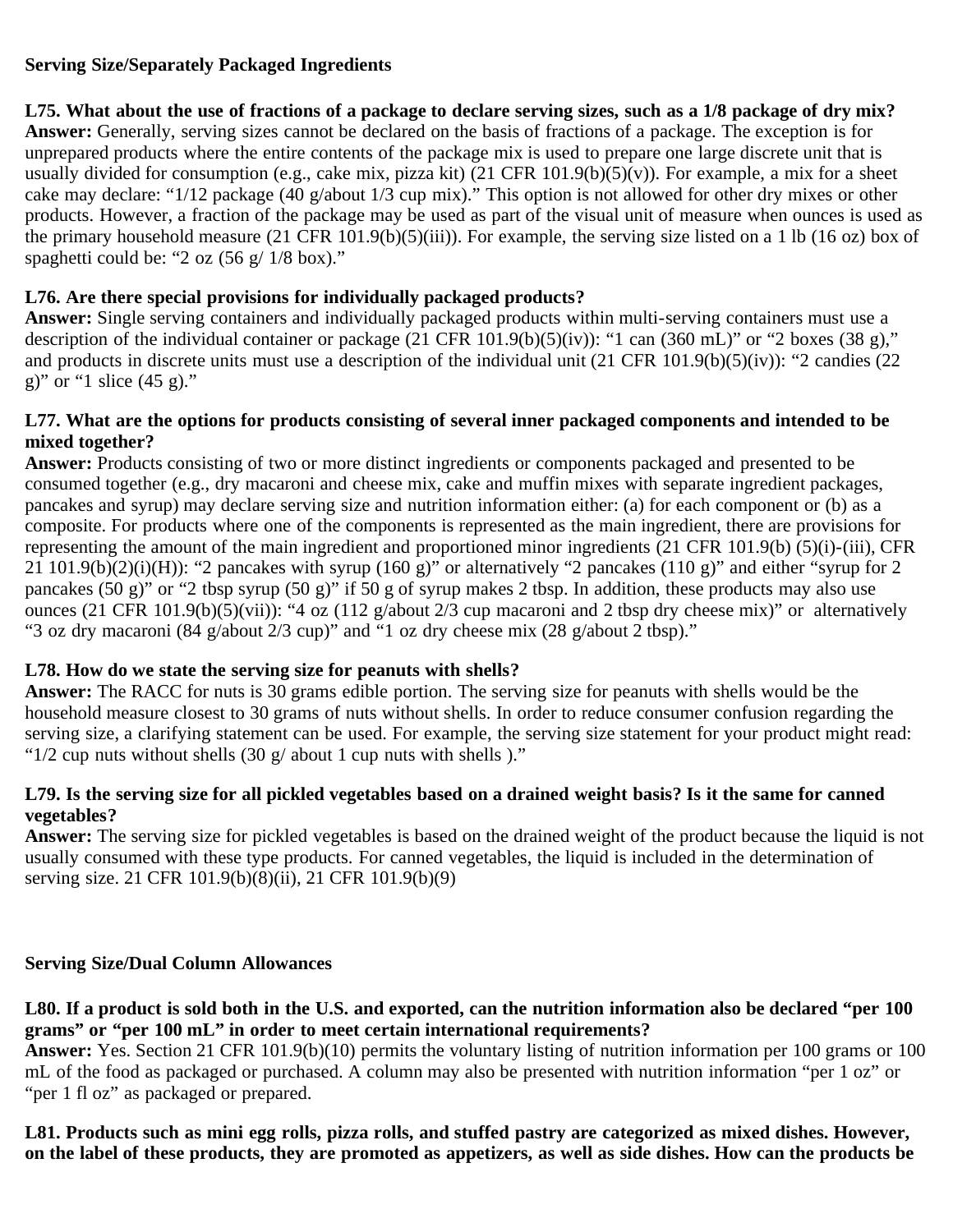## **labeled to show their use as appetizers with a smaller serving size than as a side dish?**

**Answer:** The regulations allow a second column of nutrition information to be declared for a food provided that it is not misleading to consumers. The serving size and first column of nutrition information for these products would be based on their use as a mixed dish, but the second column could be based on their use as an appetizer. 21 CFR 101.9(b)(11), 21 CFR 101.9(e)

#### **L82. Although sauerkraut and pickled beets are categorized under "pickles, all types" with a RACC of 30 grams, can they also be labeled as a vegetable side dish with a RACC of 130 grams?**

**Answer:** Yes, manufacturers may use a second column to declare information based on a different serving size. The first column under the Nutrition Facts label would show the serving size, servings per container, and nutrition information based on a 30 gram RACC for the pickled vegetable and the second column could show nutrition information based on the RACC for the product used as a vegetable side dish. 21 CFR 101.9(b)(11); 21 CFR 101.9(e)

#### <span id="page-58-0"></span>**Serving Size/Single Serving Containers**

| <b>Nutrition Facts</b>                                  |                |
|---------------------------------------------------------|----------------|
| Serving Size 1 can                                      |                |
| <b>Amount Per Serving</b>                               |                |
| <b>Calories 140</b>                                     |                |
|                                                         | % Daily Value* |
| <b>Total Fat 0g</b>                                     | o٩             |
| Sodium 20mg                                             |                |
| <b>Total Carbohydrate 36g</b>                           | 12%            |
| Sugars 36g                                              |                |
| Protein <sub>0g</sub>                                   |                |
| Percent Daily Values are based on a 2,000 calorie diet. |                |

#### **L83. What are the exemptions for single-serving containers?**

**Answer:** Single serving containers may omit the "servings per container" declaration. In addition, most single serving containers may omit the metric equivalent portion of the serving size declaration. However, if it is voluntarily included, it must be consistent with the net quantity of contents value. The serving size for single-serving containers must be a description of the container such as: "Serving Size: 1 package" for food in bags, "Serving Size: 1 container" for foods in plastic containers, or "Serving Size: 1 can" as appropriate. Only those few foods that are required to declare drained weights must include the metric equivalent as part of the serving size declaration (e.g., "Serving size: 1 can drained (\_\_g)"). 21 CFR 101.9(b)(5)(iv), 21 CFR 101.9(b)(7)(i) and 21 CFR

 $101.9(d)(3)(ii)$ 

#### **L84. How do I know if my product is a single-serving container?**

**Answer:** Single-serving containers are discussed in 21 CFR 101.9(b)(6). Products that are packaged and sold individually are considered to be single servings if they contain less than 200% of the RACC for the product category. Above 200% of the RACC, it is the manufacturer's option to label the product as a multi-serving container or as a single-serving container if it can reasonably be consumed at a single eating occasion. For example, the RACC for brownies is 40 g. All brownies that are packaged and sold individually and that weigh less than 80 g must be labeled as a single serving. If the manufacturer believes it is reasonable for an individually packaged brownie that weighs more than 80 g to be consumed at one time, such a brownie may also be labeled as one serving.

## **L85 What about single-serving containers for products that have larger RACCs, such as soup?**

**Answer:** If a product has a RACC of 100 g or 100 mL or larger and is packaged and sold individually, it must be labeled as a single-serving if it contains 150% or less of the RACC. However, packages for such products containing between 150% and 200% of the RACC may be labeled as one or two servings at the manufacturer's option. For example, the RACC for potato salad is 140 g. Containers of potato salad that are packaged and sold individually and that weigh 210 g or less must be labeled as a single serving. Containers weighing between 210 g and 280 g may be labeled as 1 or 2 servings. However, the serving size for a product labeled as two servings is based on the household measure and not on the weight of 1/2 package. 21 CFR 101.9(b)(6)

## **L86. What are the differences between labeling for single-serving containers and multi-serving containers?**

**Answer:** The serving size statement for multi-serving containers must use the hierarchy of common household measures (21 CFR 101.9(b)(5)(i)-(iii)), whereas single-serving containers are required to use a description of the individual container or package (21 CFR 101.9(b)(5)(iv)). Multi-serving packages must list the metric equivalent to the household measure and the number of servings in the container; however this is optional information on single-serving containers. If the metric equivalent is listed on single-serving containers, it must match the net contents declaration for the product. An example of a single-serving container would be a 360 mL can of soda that is packaged and sold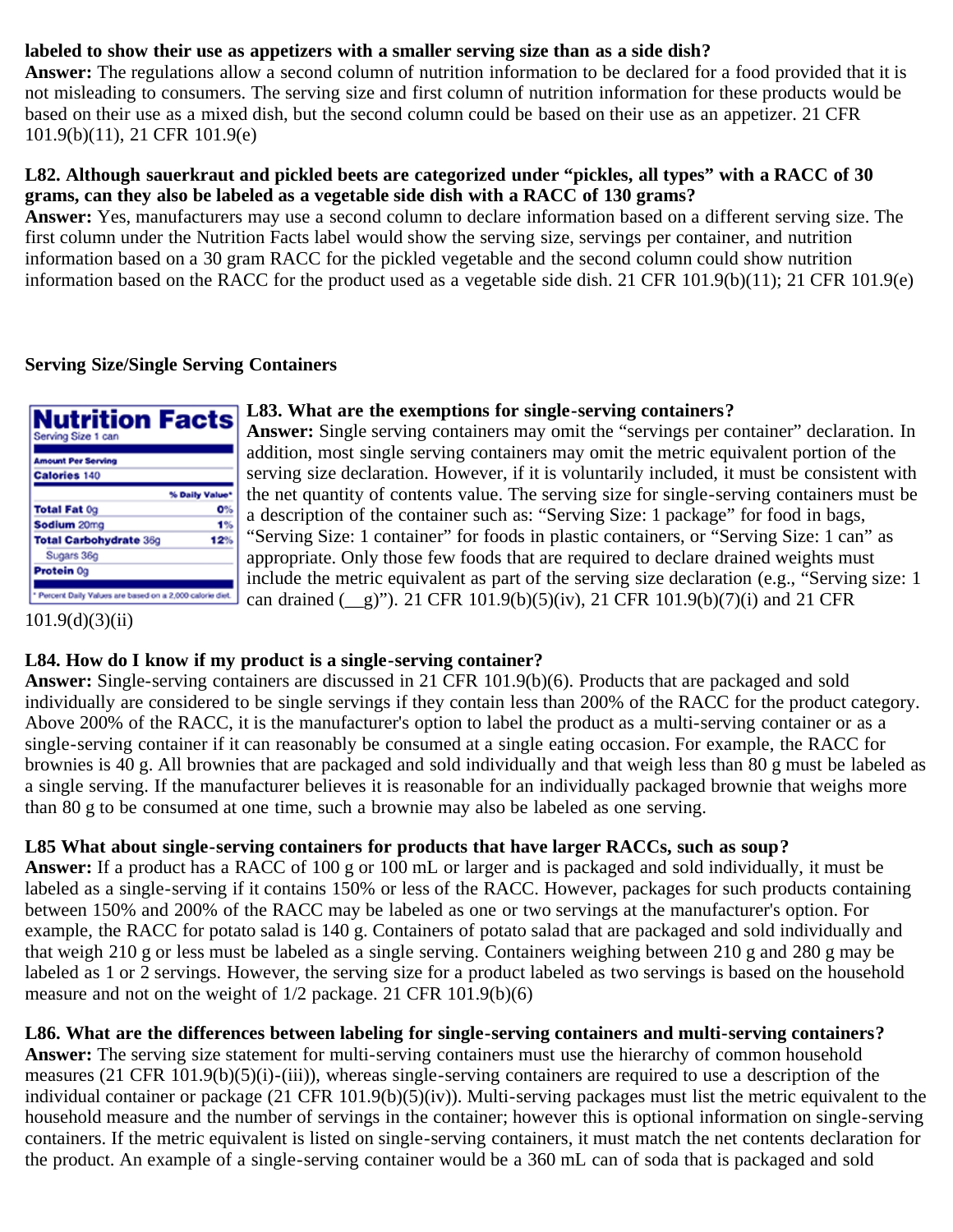individually. The serving size for this product would be "1 can" or "1 can (360 mL)," and the number of servings would be "1" or not listed at all. By contrast, the serving size for a one liter soda bottle (1000 mL) would be "8 fl oz (240 mL) or "1 cup (240 mL)," and the number of servings would be listed as "about 4."

#### **L87. Won't the serving sizes vary for products, such as soft drinks, that are packaged in different size singleserving containers and in larger bulk containers?**

**Answer:** Yes. The serving size for beverages in single-serving containers is the total contents of the container. Thus, the serving size would be listed as "1 bottle," but the contents could vary greatly (e.g., 8 fl oz, 12 fl oz, 16 fl oz, etc.). Since the RACC for beverages is 240 mL, the serving size for multi-serving beverage containers such as the commonly available one-liter bottle would be either "1 cup (240 mL)" or "8 fl oz (240 mL)."

#### **L88. The RACC for muffins is 55 grams. If a single, large muffin weighs 130 grams, can it be labeled as one serving?**

**Answer:** A 130 gram muffin weighs 236% of the RACC for muffins. Products that weigh more than 200% of the RACC may be labeled as one serving if the entire contents of the package can reasonably be consumed at a single eating occasion. Therefore, there are two options for the serving size declaration for this large muffin: "1 muffin (130 g)" or " $1/2$  muffin (65 g)." 21 CFR 101.9(b)(6)

#### **L89. Are there limits on the size of a package that may be labeled as a "single serving"?**

**Answer:** Products that are packaged and sold individually are considered to be single servings if they contain less than 200% of the RACC shown in 21 CFR 101.12. For packages that contain 200% or more of the RACC, it is the manufacturer's option to label the product as a single serving if the entire contents can reasonably be eaten at one time. 21 CFR 101.9(b)(6)

#### **L90. What is the smallest amount of food that may be labeled as two servings?**

**Answer:** The answer depends on the size of the RACC. For foods with RACC less than 100g (solid foods) or 100mL (liquids), packages must contain at least 200% of the RACC to be labeled as 2 servings. For foods with RACCs of 100g or 100mL or more, you may choose to label packages containing more than 150% but less than 200% of the RACC as either one or two servings. 21 CFR 101.9(b)(6) and 21 CFR 101.12(b)

#### <span id="page-59-0"></span>**Serving Size/Servings Per Container**

## **L91. Can the number of servings be listed as "1.5" or "about 1.5"?**

**Answer:** No. Rounding to the nearest 0.5 servings is allowed between 2 and 5 servings. Below 2 servings, the number of servings must be listed as "1" or "about 2." For example, the RACC for egg rolls is 140 g. Since the RACC is greater than 100 g, a package of egg rolls containing more than 150% but less than 200% of the RACC can be labeled as 1 or 2 servings. For example, a package of egg rolls weighs 225 g and contains 3 egg rolls (75 g each). The manufacturer may choose to label the product as 1 serving (3 egg rolls (225 g)). Alternatively, if the manufacturer chooses to label the product as more than 1 serving, the serving size would be "2 egg rolls (150 g)." The number of servings, determined as the total contents divided by the serving size, would be 1.5 and would be rounded to "about 2." 21 CFR 101.9(b)(8)

## <span id="page-59-1"></span>**Serving Size/Small Discrete Units ([21 CFR 101.9\(b\)\(2\)\(i\)](http://ecfr.gpoaccess.gov/cgi/t/text/text-idx?c=ecfr&sid=563f0b6235da3f4c7912a64cbceec305&rgn=div8&view=text&node=21:2.0.1.1.2.1.1.6&idno=21))**

#### **L92. What are the key considerations when determining a serving size for a product that consists of small discrete units?**

**Answer:** Serving sizes for products in discrete units (e.g., muffins, sliced bread, and individually-packaged products in multi-serving packages) are discussed in 21 CFR 101.9(b)(2)(i). The serving size options depend on the RACC for the product and the weight of a single discrete unit.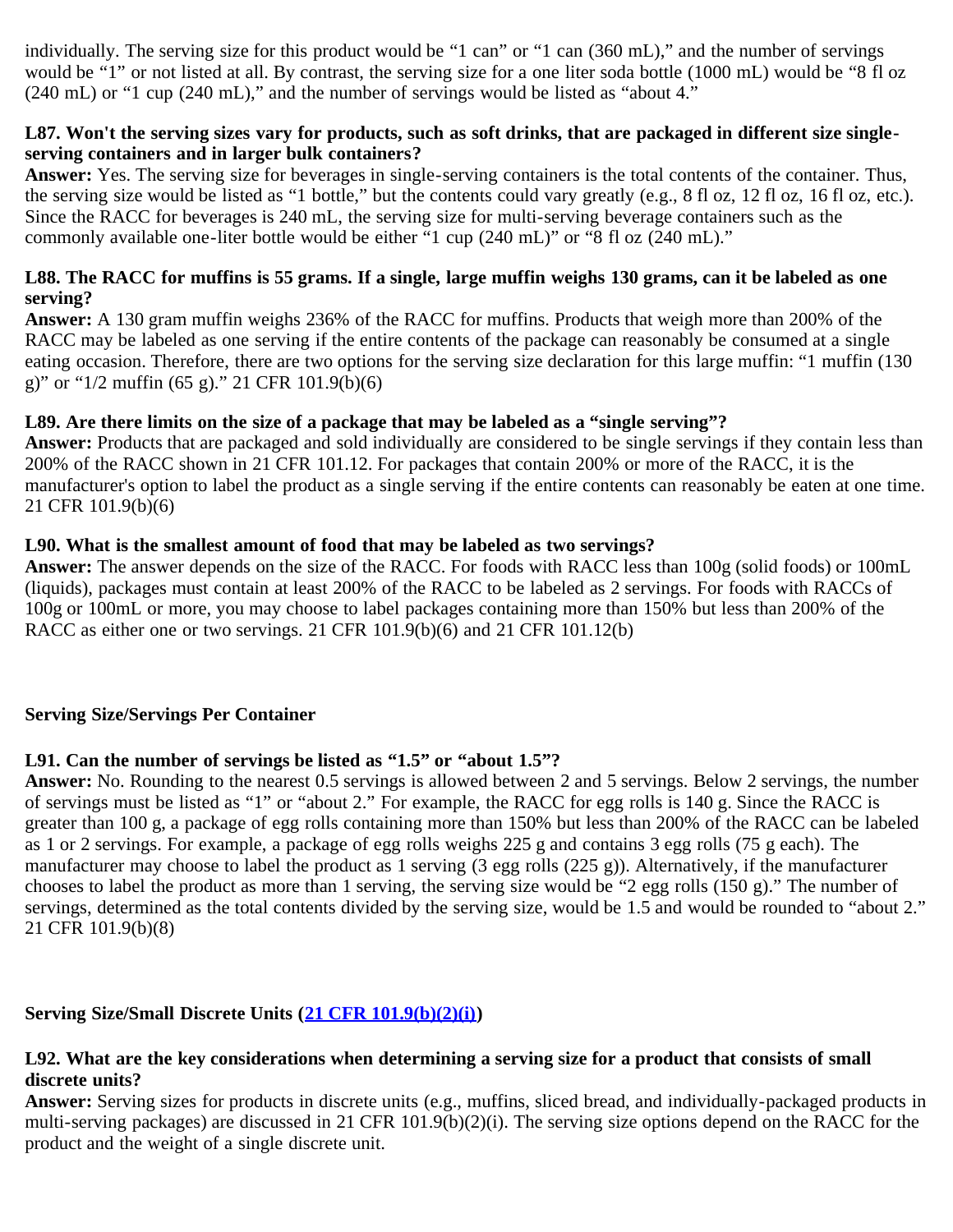- If a single unit weighs 50% or less of the RACC, the serving size will be the number of whole units closest to the RACC. For example, the RACC for hard candy is 15 g; therefore, 50% of the RACC is 7.5 g. For a bag of candy where the individual candies weigh 4 g (less than 7.5 g), the serving size would be "4 candies (16 g)."
- If a single unit weighs more than 50% but less than 67% of the RACC, there are two options for declaring  $\bullet$ serving size, either 1 or 2 units. For example, the RACC for snack crackers is 30 g; thus 50% of the RACC is 15 g, and 67% of the RACC is 20.1 g. For a box of crackers where the individual crackers weigh 17 g, (15 g < 17 g  $<$  20.1 g), the serving size would be either "1 cracker (17 g)" or "2 crackers (34 g)."
- If a single unit weighs 67% or more but less than 200% of the RACC, then the serving size must be declared as 1 unit. For example, the RACC for bread is 50 g; therefore 67% of the RACC is 33.5 g, and 200% of the RACC is 100 g. One slice of bread would be used as the serving size for breads: "1 slice (45 g)." However, if the RACC is 100 g, or 100 mL for liquids, or larger, and the product weighs more than 150% but less than 200% of the RACC, the manufacturer may decide whether the individual unit is 1 or 2 servings (also, see questions for single-serving containers).
- If the single unit weighs 200% or more of the RACC, there are two options. The serving size can either be declared as one unit if the entire unit can reasonably be eaten on one occasion or can be declared as a portion of the unit. For example, the RACC for candy bars is 40 g, and 200% of the RACC is 80 g. For a 90 g candy bar, the serving size could be either "1 candy bar (90 g)" or "½ candy bar (45 g)." FDA also provides additional specific provisions for (1) products (such as pickles) that naturally vary in size 21 CFR 101.9(b)(8)(ii); (2) products made up of two or more foods, ackaged and intended to be consumed together 21 CFR 101.9(b)(5)(vii); and (3) products containing several, fully labeled, single serving units. 21 FR 101.9(b)(5)(iv)

#### **L93. The RACC for beverages is 240 mL (8 fl oz). If a product is packaged as a group of 6 fl oz bottles (discrete units), should the serving size for this product be declared as "8 fl oz (240 mL)"?**

**Answer:** For products with RACCs of 100 mL or larger, the serving size for discrete units that contain 67% or more but less than or equal to 150% of the RACC is 1 unit. For beverages, this range is 160.8 mL to 360 mL. Thus, "1 bottle" would be the serving size for beverages packaged in 6 fl oz (180 mL) bottles.

#### **L94. The RACC for "cakes, heavy weight" is 125 grams. If the individual portions of a pre-sliced cake weigh 55 grams, what would be the serving size declaration?**

**Answer:** The pre-portioned slices are treated like all other discrete units. The 55 g piece of cake is less than 50% of the RACC for heavy weight cakes (50% of 125 g = 62.5 g); therefore the serving size will be the number of units closest to the RACC. Two pieces weigh 110 g, and 3 pieces weigh 165 g; therefore, the serving size would be "2 pieces (110 g)". 21 CFR 101.9(b)(2)(i)(A)

#### <span id="page-60-0"></span>**Serving Size/Large Discrete Units ([21 CFR 101.9\(b\)\(2\)\(ii\)](http://ecfr.gpoaccess.gov/cgi/t/text/text-idx?c=ecfr&sid=563f0b6235da3f4c7912a64cbceec305&rgn=div8&view=text&node=21:2.0.1.1.2.1.1.6&idno=21))**

#### **L95. What are the steps for determining a serving size for a product that is a large discrete unit?**

**Answer:** Serving sizes for products in large discrete units usually divided for consumption (e.g., cake, pie, pizza, melon, cabbage) are discussed in 21 CFR 101.9(b)(2)(ii). The serving size depends on the RACC for the product and on the fraction of the large discrete unit. The serving size is expressed using the allowed fraction ("friendly fraction") that is closest to the RACC. For example, the RACC for pizza is 140 g. A 16 oz (454 g) pizza can be divided in half (one piece  $= 227$  g), thirds (one piece  $= 151$  g), fourths (one piece  $= 113$  g), etc. The closest fraction is 1/3; therefore the serving size would be " $1/3$  pizza (151 g)." Allowable fractions include  $1/2$ ,  $1/3$ ,  $1/4$ ,  $1/5$ ,  $1/6$ , or smaller fractions that can be generated by further division by 2 or 3. An additional example would be: 1/8 (i.e., 1/4 divided by 2). Thus, fractions such as  $1/7$ ,  $1/11$ ,  $1/13$ , and  $1/14$  are not allowed.

#### <span id="page-60-1"></span>**Serving Size/Bulk Products ([21 CFR 101.9\(b\)\(2\)\(iii\)\)](http://ecfr.gpoaccess.gov/cgi/t/text/text-idx?c=ecfr&sid=563f0b6235da3f4c7912a64cbceec305&rgn=div8&view=text&node=21:2.0.1.1.2.1.1.6&idno=21)**

**L96. I have several products that are bulk products and I want to know the appropriate serving size to list on**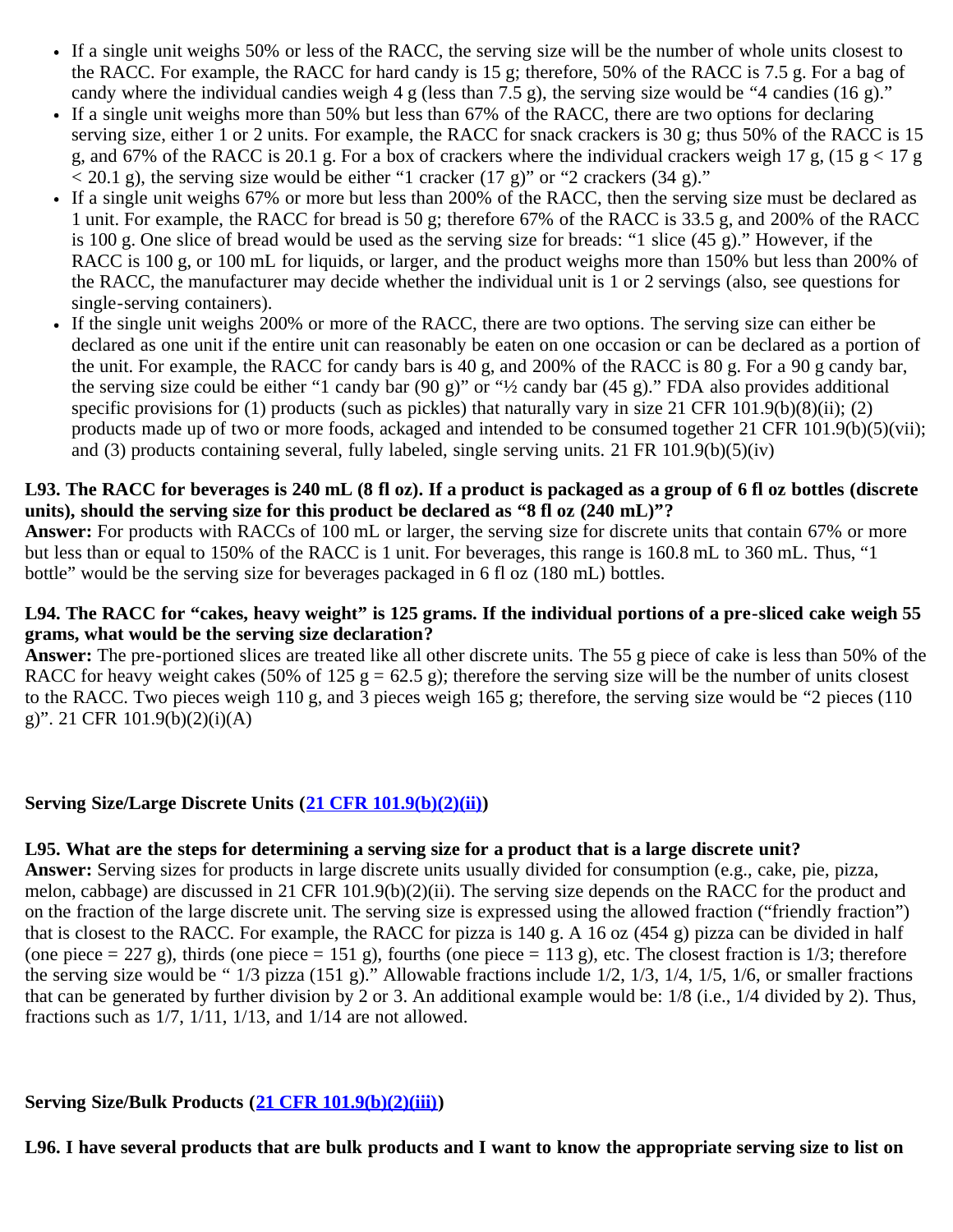## **the label. How do I start, and what steps should I follow?**

**Answer:** Serving sizes for non-discrete bulk products (e.g., breakfast cereal, flour, sugar, dry mixes, concentrates, pancake mixes, macaroni and cheese kits) are discussed in 21 CFR 101.9(b)(2)(iii). The serving size depends on the RACC for the product and on the household measure. The serving size is expressed using the allowed household measure that is closest to the RACC. For example, the RACC for snacks is 30 g. If a bag contains a mixture of nuts and caramel popcorn that weighs 23 g per cup, then 1 1/4 cup weighs 28.75 g and 1 1/3 cup weighs 30.7 g. The closest household measure is 1 1/3 cup; therefore the serving size would be "1 1/3 cup (31 g)." Allowable household measures include (a) cups as  $1/4$ ,  $1/3$ ,  $1/2$ ,  $2/3$ ,  $3/4$ ,  $1$ ,  $11/4$ ,  $11/3$ , etc, (b) tablespoons as  $1$ ,  $11/3$ ,  $11/2$ ,  $12/3$ ,  $2$ , and  $3$ , and (c) teaspoons as 1/8, 1/4, 1/2, 3/4, 1, and 2. In addition, piece, slice, tray, jar, fraction, and ounce may be used in accordance with the provisions of 21 CFR 101.9(b)(5).

#### **L97. What if the dehydrated mixed dish product contains several inner packages of ingredients intended to be mixed together to prepare a bulk product, such as macaroni and cheese?**

**Answer:** In these cases, manufacturers may use an ounce declaration (21 CFR 101.9(b)(5)(vii)). For example, the RACC for prepared macaroni and cheese is 1 cup. If a 12 oz package (9 oz dry macaroni and 3 oz dry cheese mix) makes 3 cups of prepared macaroni and cheese, then the serving size for the composite product could be expressed as "4 oz (112 g/about 2/3 cup macaroni and 2 tbsp dry cheese mix)." Alternatively, the manufacturer may provide nutrition information separately for each component. Thus, the serving size could also be expressed as "3 oz dry macaroni (84 g/about 2/3 cup)" and "1 oz dry cheese mix (28 g/about 2 tbsp)."

#### **L98. What is the serving size for products such as a cake mix?**

**Answer:** For products that require further preparation, where the entire contents of the package are used to prepare a large discrete unit usually divided for consumption, the serving size is the amount of the unprepared product used to make one "RACC for the prepared product." The "RACC for the unprepared product" is the amount of the unprepared product that is required to make the fraction of the prepared product closest to the RACC of the prepared product. For example, a prepared medium-weight cake has a RACC of 80 grams. If 480 grams of cake mix makes 900 grams of prepared cake, then 1/12 of the prepared cake (75 g) is the closest fraction to the 80 gram RACC for medium weight cakes. Therefore, the RACC for the unprepared cake is 1/12 of 480 g, or 40 g. The serving size could be listed as "1/12 package (40 g/about 1/3 cup mix)."

## <span id="page-61-0"></span>**Serving Sizes/Common Household Measures ([21 CFR 101.9\(b\)\(5\)](http://ecfr.gpoaccess.gov/cgi/t/text/text-idx?c=ecfr&sid=563f0b6235da3f4c7912a64cbceec305&rgn=div8&view=text&node=21:2.0.1.1.2.1.1.6&idno=21))**

## **L99. How do I choose appropriate household measures for declaring the serving sizes for products?**

**Answer:** Common household measures are discussed in 21 CFR 101.9(b)(5). Manufacturers should first try to express serving sizes for their products using cups, tablespoons, or teaspoons  $(21 \text{ CFR } 101.9(b)(5)(i))$ . Second, if cups, tablespoons, and teaspoons are not appropriate, then whole units and fractions of large whole units should be used, such as pieces, slices, tray, or jar  $(21 \text{ CFR } 101.9(b)(5)(ii))$ . Finally, if other options fail (usually because the product size naturally varies to a considerable degree), manufacturers should use ounces with an appropriate visual unit of measure (21 CFR 101.9(b)(5)(iii)). For example, small pastas, such as macaroni, can be measured by cup: " $\gamma$  cup ( g)." Larger discrete pastas, such as lasagna, can be measured by the piece: "\_\_lasagna noodles (\_\_ g)". A few pastas, such as spaghetti, may need to use ounces: "\_\_ oz (\_\_ g/visual unit of measure)." Visual units of measure could include descriptive phrases such as "1/8 box " or "about 1 1/4-inch circle of spaghetti."

## <span id="page-61-2"></span><span id="page-61-1"></span>**Exemptions/Special Labeling Provisions ([21 CFR 101.9\(j\)](http://ecfr.gpoaccess.gov/cgi/t/text/text-idx?c=ecfr&sid=563f0b6235da3f4c7912a64cbceec305&rgn=div8&view=text&node=21:2.0.1.1.2.1.1.6&idno=21))**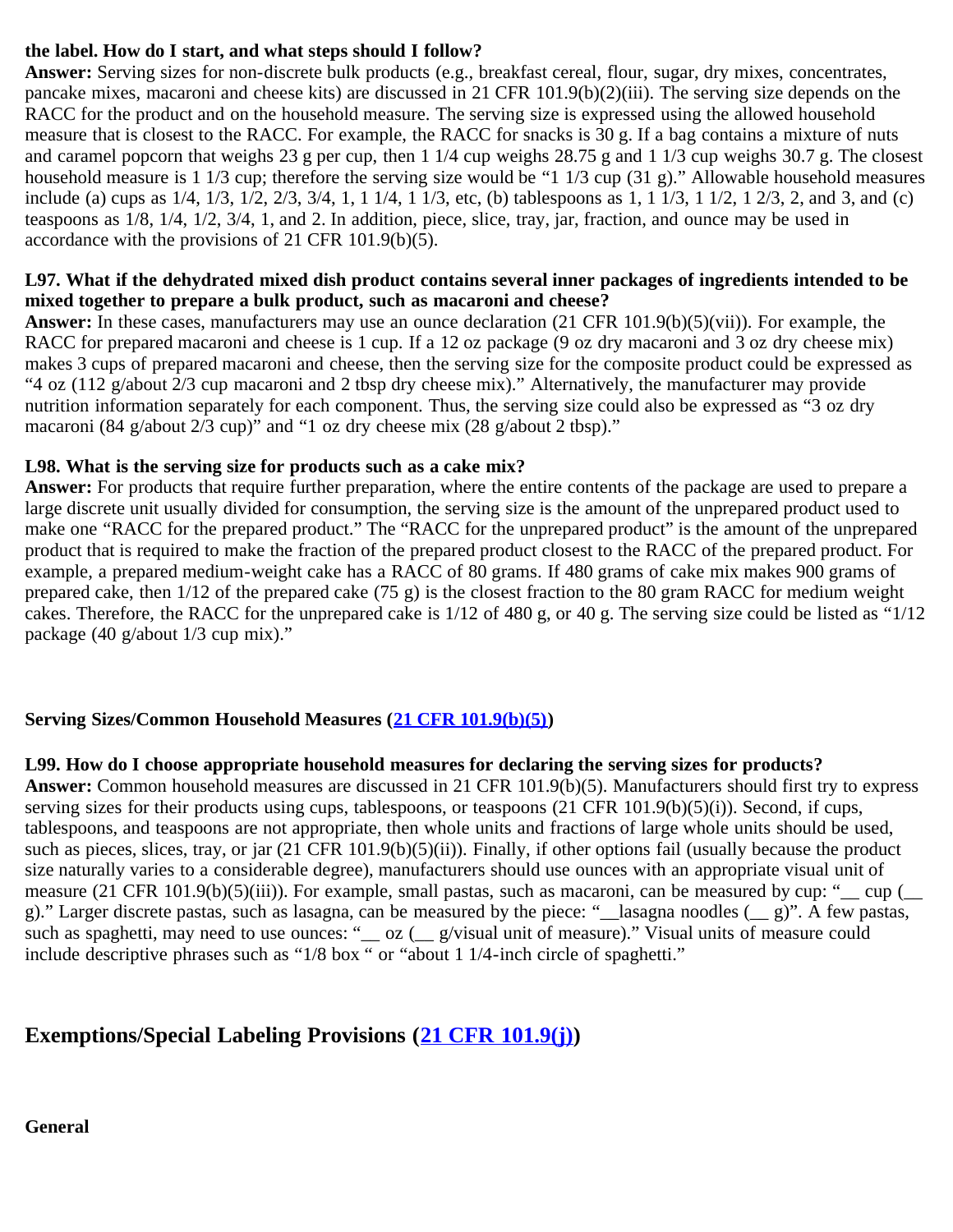#### **L100. If a manufacturer chooses to nutrition label voluntarily a food that is otherwise exempt, must the manufacturer follow the labeling regulations?**

**Answer:** Yes, if a manufacturer, packer, distributor or retailer chooses to nutrition label a product that is exempt under section 21 CFR 101.9(j), all applicable labeling regulations must be followed.

#### **L101. If a nutrient content claim is made for only one size package, are packages that do not include the claim, and that are otherwise exempt, required to also bear nutrition labeling?**

**Answer:** No, only the package that bears the claim is required to provide nutrition labeling.

#### **L102. If a product is produced and sold in the same state (i.e., not shipped in interstate commerce), is it exempt from these regulations?**

**Answer:** Generally speaking, a food that involves no interstate commerce (i.e., it is not manufactured from ingredients that have moved in interstate commerce or itself is not distributed in interstate commerce) would not be subject to FDA regulation. However, FDA notes that interstate commerce is interpreted very broadly and, additionally, many states model their requirements after FDA's.

## **L103. Is nutrition labeling required for imported products?**

**Answer:** All imported products are required to have nutrition labeling unless the product qualifies for an exemption. 21 CFR 101.9(j)

#### **L104. Would foods that are exempt from nutrition labeling under 21 CFR 101.9(j) also be exempt from other labeling requirements?**

**Answer:** The exemptions in 21 CFR 101.9(j) apply only to nutrition labeling requirements when the food bears no claim or other nutrition information.

## <span id="page-62-0"></span>**Small Business ([21 CFR 101.9\(j\)\(1\) and 101.9\(j\)\(18\)\)](http://ecfr.gpoaccess.gov/cgi/t/text/text-idx?c=ecfr&sid=563f0b6235da3f4c7912a64cbceec305&rgn=div8&view=text&node=21:2.0.1.1.2.1.1.6&idno=21)**

#### **L105. If a company produces \$51,000 worth of food, but had a total gross sales for all products, food and nonfood, of \$490,000, do they have to nutrition label?**

**Answer:** No. The firm is exempt provided that no claims are made. A firm whose total gross sales for all products, food and non-food, is \$501,000, with only \$49,000 of this figure representing sales of food, is also exempt. Under the NLEA, firms who have an annual gross sales made or business done in sales to consumers that is not more than \$500,000 or have annual gross sales made or business done in sales of food to consumers of not more than \$50,000 are exempt 21 CFR  $101.9(i)(1)(i)$ . The following chart illustrates the exemption:

|                  | SALES IN FOOD   TOTAL SALES (FOOD & NON-FOOD) | <b>STATUS</b>     |
|------------------|-----------------------------------------------|-------------------|
| \$50,000 or less | \$500,000 or less                             | <b>EXEMPT</b>     |
| \$50,000 or less | \$500,001 or more                             | <b>EXEMPT</b>     |
| \$50,001 or more | \$500,000 or less                             | <b>EXEMPT</b>     |
| \$50,001 or more | \$500,001 or more                             | <b>NOT EXEMPT</b> |

#### **L106. Company "X" is a multimillion dollar firm that produces only private label products for other companies using the other companies trade name and logo. Are products produced by company "X" required to bear nutrition labeling?**

**Answer:** Products manufactured for a company that is not exempt must bear nutrition labeling. The company whose name appears on the label is responsible for providing nutrition information. Company "X" is not required by law to provide the nutrition information to the private labeler. However, company "X" may wish to develop nutrition information for their product line and provide it to their customers for use on the label.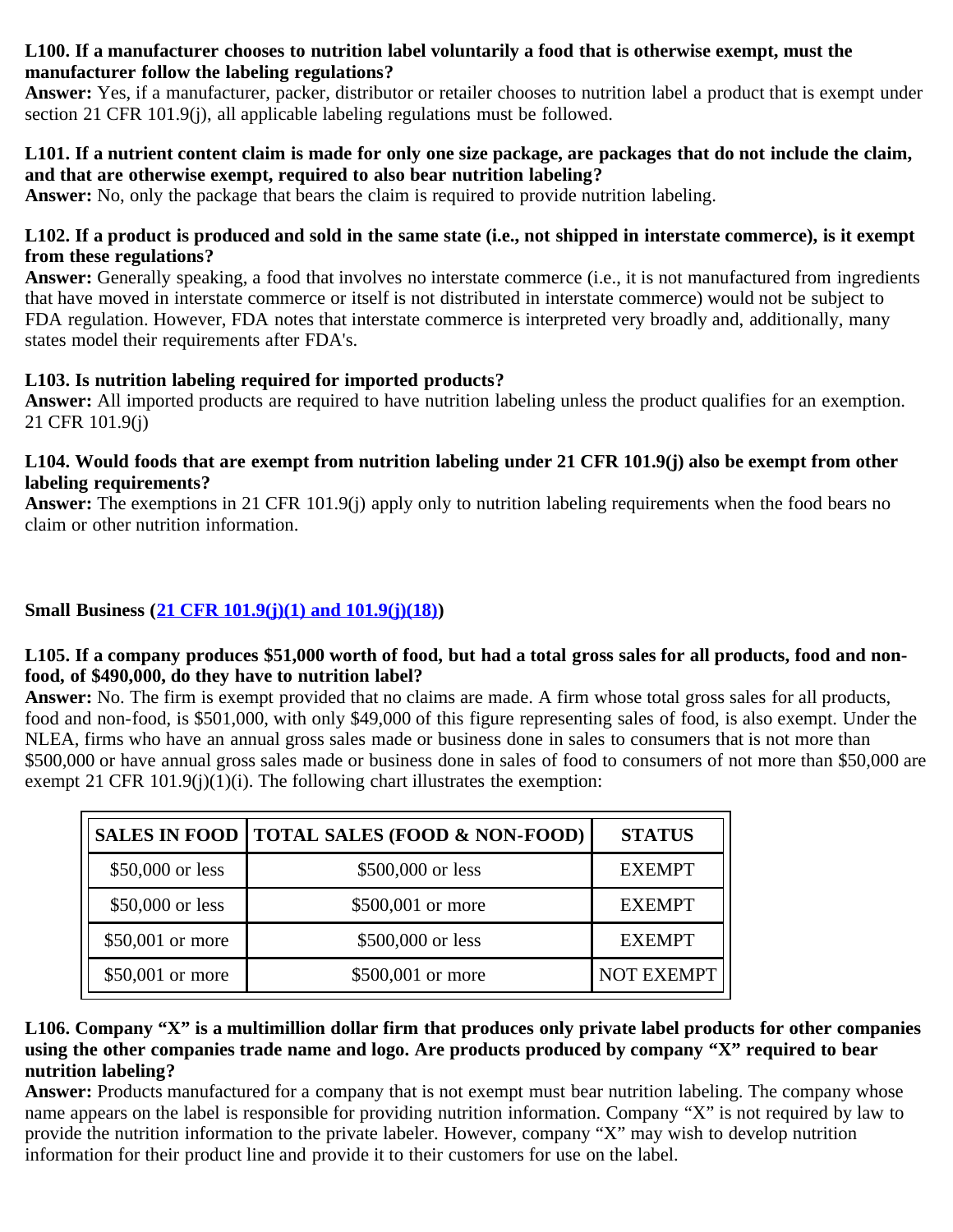#### **L107. What type of records need to be kept to substantiate a small business exemption, and will FDA be maintaining copies of any records for this exemption?**

**Answer:** It is up to each company to maintain records, such as tax returns, to support such an exemption. FDA will not maintain such records.

#### **L108. When determining whether or not there is a small business exemption, is it required that "brokered sales" of foods be included in determining gross sales for the business?**

**Answer:** The agency defines "brokered sales" as the sale of foods shipped in bulk form that are not for distribution to consumers but are for use solely in the manufacture of other foods or that are to be processed, labeled, or repackaged at a site other than where originally processed or packed. Accordingly, any brokered sale would not need to be considered in determining eligibility for the small business exemption.

#### **L109. A manufacturer who qualifies for a small business exemption sells his product to a large retailer who then repacks it in the deli and places it on self-service shelves. Is the product exempt from nutrition labeling if the retailer puts the small manufacturer's name on the product?**

**Answer:** Yes. As long as the retailer is simply repacking the food into smaller containers and placing the small business's name and address on the packaged food (i.e., the package label bears no name or logo that would tie the product to the larger retailer), the food would retain any exemption it was eligible for under 21 CFR 101.9(j)(1) or (18).

### **L110. A small retailer purchases a bulk product from a large manufacturer and repacks the product for retail sale using the retailer's name and logo. Is the product exempt from nutrition labeling?**

**Answer:** If the retailer is eligible for the exemption in 21 CFR 101.9(j)(1) (based on gross sales), product purchased from a large manufacturer but repacked by the retailer would be exempt from nutrition labeling, as long as the package label bears no name or logo that would tie the product to the manufacturer. However, to be eligible for the exemption in 21 CFR 101.9(j)(18), the product must meet the definition of low volume products (based on the total number of units of the product sold by the large manufacturer in the United States).

## **L111. What are the requirements for the exemption from nutrition labeling for a low volume food product?**

**Answer:** The exemption for low volume food products is based on the average number of full time equivalent employees (FTE's) and the number of units of product sold in the United States.

## **L112. Do all firms need to file with FDA for a small business exemption?**

**Answer:** No. Firms eligible for the exemption based on gross sales and firms with less than 10 FTE's and less than 10,000 units do not have to file with the FDA. However, such firms can choose to do so voluntarily in order to establish a record that they are claiming an exemption. Also, all importers must file. FD&C Act  $403(q)(5)(E)(iii)$ ; 21 U.S.C. 343(q)(5)(E))iii); 21 CFR 101.9(j)(1) & (j)(18)

## **L113. Do the small business exemptions apply to restaurants?**

**Answer:** There is a separate exemption from nutrition labeling for foods sold in restaurants of any size, provided the food does not bear a claim (21 CFR 101.9(j)(2)). These foods do not need the small business exemptions. However, to the extent that a restaurant distributes food products for sale outside the restaurant (e.g., through grocery stores), such products may be eligible for an exemption from nutrition labeling under the small business exemptions.

#### <span id="page-63-0"></span>**Away-From-Home Foods**

#### **L114. Is a manufacturer that produces institutional and restaurant foods required to provide nutrition information?**

**Answer:** Foods which are served or sold for use only in restaurants and other establishments in which food is served for immediate consumption are exempt from nutrition labeling. However, if there is a reasonable possibility that the product will be purchased directly by consumers (e.g., club stores), nutrition information is required. 21 CFR 101.9(j)(2)(iii) and 21 CFR 101.9(j)(2)(iv)(B)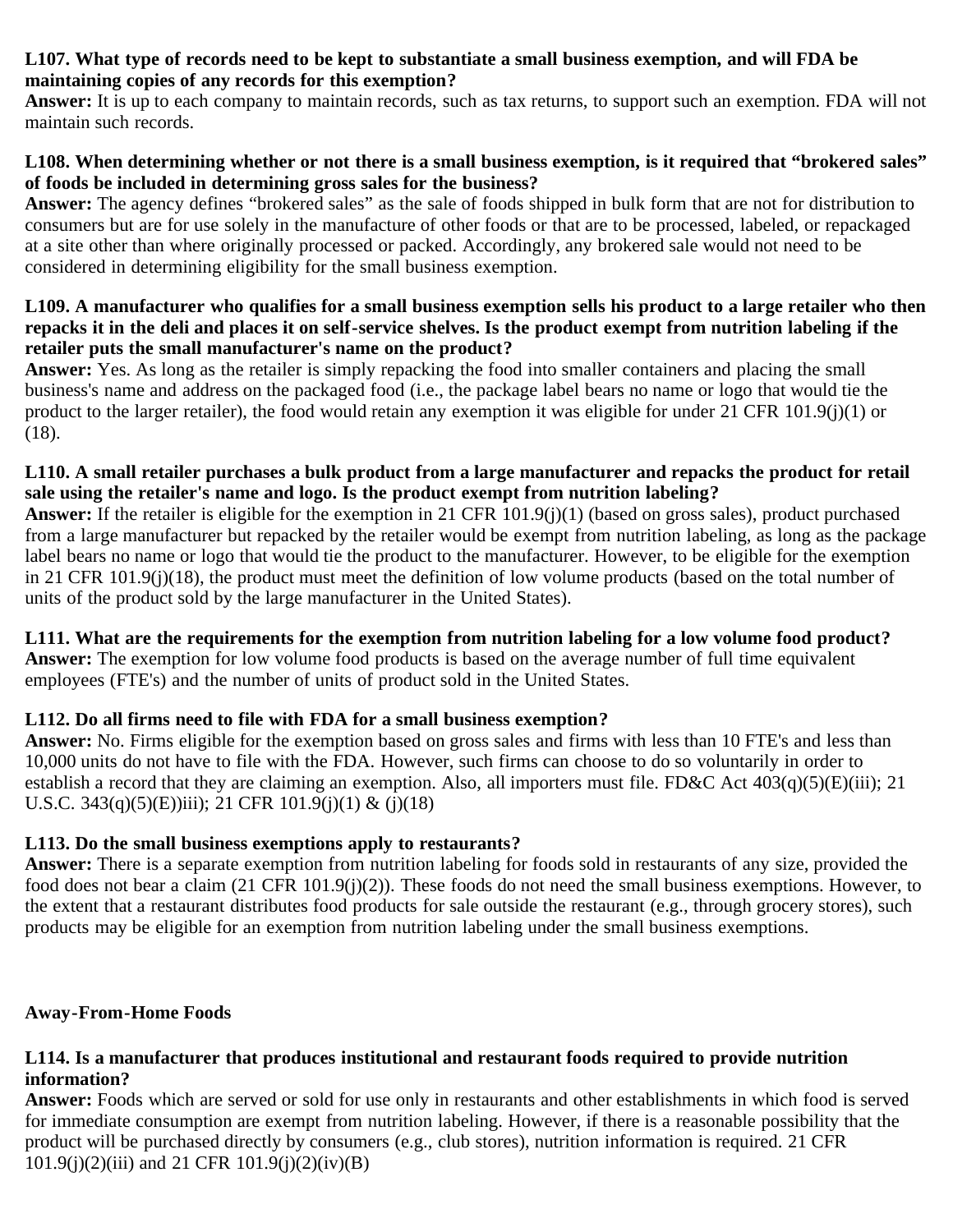#### **L115. Must nutrition information be presented on individual packets intended for use in restaurants and institutions (e.g., catsup, mayonnaise, soy sauce) if claims are made?**

**Answer:** Individual serving size packages that are served to consumers and make a claim are required to have nutrition labeling (e.g., light salad dressing). 21 CFR  $101.9(i)(2)(i)$ 

#### **L116. Would it be useful for labels of products that are exempt to carry a disclaimer such as "not intended for retail sale" or "for further processing"?**

**Answer:** It is up to the manufacturer to determine its own exemption status, and such a statement can not be used to avoid compliance with the regulations.

#### **L117. Would food served or sold in carry-out boxes, doggie bags, or sanitary wrappers be considered "packaged food?"**

**Answer:** Food sold in a restaurant or other retail establishment (e.g., a bakery or delicatessen) that is sold from behind a counter and placed in a wrapper, carryout box, or other non-durable container whose sole purpose is to facilitate handling would not be considered "packaged food" and would not need to bear a net weight statement, ingredient declaration, or the other labeling required of packaged foods. However, if consumers make their selections based on the food in its packaged form (e.g., the food is wrapped or boxed by the retailer and sold from a self-service case in a corner of a restaurant, or across the aisle from an in-store deli), the food must bear all required information.

#### **L118. Could FDA provide additional guidance on what foods sold in delis and bakeries are exempt?**

**Answer:** This exemption is based on 3 primary criteria: 1) when the food is consumed, 2) the location in which the food is processed and prepared, and 3) the extent to which the food is processed and prepared (i.e., must be ready-toeat and of the type served in restaurants). Bakeries and delis that sell foods for immediate consumption (e.g., where the deli or bakery has facilities for customers to sit and consume the food on the premises) are considered analogous to restaurants and all foods sold in such establishments are exempt under 21 CFR 101.9(j)(2)provided no claims are made. When foods are not for immediate consumption, they may be exempt if they meet all of the criteria listed in 21 CFR  $101.9(i)(3)$ . That is, when the food is ready-to-eat and is processed and prepared primarily on the premises of the establishment from which it is sold, it is exempt - regardless of how it is sold (i.e., from behind a counter or in preportioned packages from a self-service shelf). However, if the food is not primarily processed and prepared on-site, nutrition labeling is required. To meet the criteria for being "primarily processed and prepared on-site", the food must be augmented on site in a manner that changes the nutrient profile of the food (i.e., filling, icing, enrobing). Washing and garnishing with nuts, onions or seeds would fall under the definition of "primarily processed and prepared" if the added foods change the nutrition profile of the finished product. Custom cakes are exempt. If pre-formed dough, pre scaled/molded and par baked dough are merely proofed and baked or simply thawed, the product is considered to be "standardized" and nutrition labeling is required. Foods which are not prepared on premises and that are portioned to consumer specifications on-site are not required to have nutrition labeling (e.g., 1 lb of potato salad; 2 lb cheese, 1 lb assorted cookies, 5 rolls). However, if these items are packaged and offered for sale in another section of the store (e.g., refrigerator case; self service bins), nutrition labeling is mandatory. 21 CFR 101.9(j)(3)(iv)

#### **L119. I manufacture candy for sale on premises and at my two satellite stores. The total dollar volume of my firm is over \$500,000. Am I required to nutrition label my products?**

**Answer:** Candy sold at the manufacturing site is not required to have nutrition labeling. Also, individual candies offered from behind a counter for consumer selection (i.e., packaged to consumer specification) are not required to have nutrition labeling. However, consumer packages of candy offered for sale at the satellite stores must have nutrition labeling. The same applies to bakeries that sell product at satellite stores. 21 CFR 101.9(j)(3)

<span id="page-64-0"></span>**Foods of no Nutritional Significance ([21 CFR 101.9\(j\)\(4\)\)](http://ecfr.gpoaccess.gov/cgi/t/text/text-idx?c=ecfr&sid=563f0b6235da3f4c7912a64cbceec305&rgn=div8&view=text&node=21:2.0.1.1.2.1.1.6&idno=21)**

## **L120. Are spices, coffee, and tea required to be nutrition labeled?**

**Answer:** The regulations provide for an exemption for foods that contain insignificant amounts, as defined in 21 CFR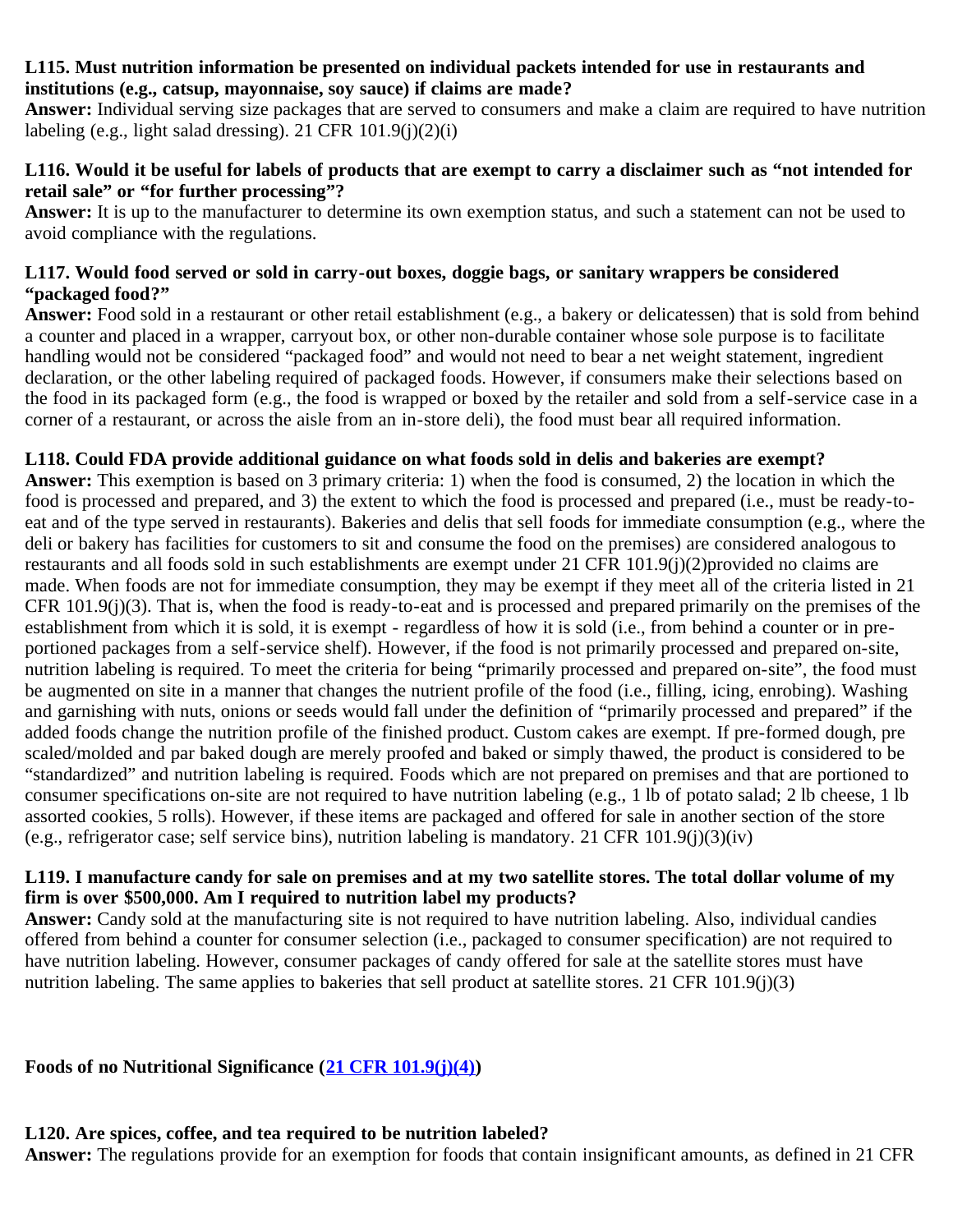101.9(j)(4), of all of the nutrients and food components required to be included in the nutrition label. Exempted foods include coffee beans (whole or ground), tea leaves, plain instant unsweetened instant coffee and tea, condiment-type dehydrated vegetables, flavor extracts, and food colors. Some spices contain levels of nutrients that would not meet the criteria of "insignificant" and would require nutrition labeling.

#### **L121. Must aerosol oil sprays have nutrition labeling? The serving size is so small and all nutrient values are zero.**

**Answer:** A product would be exempt from nutrition labeling if it contains insignificant amounts of all the nutrients required to be on the label, so long as no nutrient content or health claims are made for the product.

#### **L122. When labeling mineral water, is nutrition labeling required if the label does not reference any specific minerals?**

**Answer:** Under FDA labeling regulations the term Mineral Water is a statement of identity and does not trigger mandatory nutrition labeling if there is no nutrient content claims about a particular mineral and if all required nutrients are present at insignificant levels.

## **L123. Does FDA require nutrition labeling if minerals are declared on bottled water to meet state regulations?**

**Answer:** If a nutrient for which there is an RDI or DRV is referenced on the label, nutrition information is required. However, if state regulations require declaration of nutrients which are not provided for on the nutrition label (e.g., fluoride, arsenic), nutrition labeling cannot accommodate such nutrients and nutrition labeling is therefore not required.

## <span id="page-65-0"></span>**Labels for Infants and Small Children ([21 CFR 101.9\(j\)\(5\)\)](http://ecfr.gpoaccess.gov/cgi/t/text/text-idx?c=ecfr&sid=563f0b6235da3f4c7912a64cbceec305&rgn=div8&view=text&node=21:2.0.1.1.2.1.1.6&idno=21)**

#### **L124. What are the special aspects of the Nutrition Facts labels for products intended for infants and small children?**

**Answer:** Nutrition Facts labels for foods specifically for children less than 4 years do not provide % Daily Values for the macronutrients or footnotes as required in 21 CFR 101.9(d)(9). Also, foods specifically for children less than 2 years of age must not present information on calories from fat and calories from saturated fat and quantitative amounts for saturated fat, polyunsaturated fat, monounsaturated fat and cholesterol. In both cases, % Daily Value is declared only for protein, vitamins, and minerals.

| <b>Fruit dessert for children</b><br>less than 2 years old |                  | <b>Fruit dessert for children</b><br>ages 2 years to 4 years |
|------------------------------------------------------------|------------------|--------------------------------------------------------------|
| <b>Nutrition Facts</b><br>Serving Size 1 jar (140g)        |                  |                                                              |
| <b>Amount Per Serving</b>                                  |                  |                                                              |
| Calories 110                                               |                  |                                                              |
| <b>Total Fat</b>                                           | 0g               |                                                              |
| <b>Trans Fat</b>                                           | 0g               |                                                              |
| <b>Sodium</b>                                              | 10 <sub>mg</sub> |                                                              |
| <b>Total Carbohydrate</b>                                  | 27a              |                                                              |
| <b>Dietary Fiber</b>                                       | 40               |                                                              |
| Sugars                                                     | 0a               |                                                              |
| <b>Protein</b>                                             | 0g               |                                                              |
| % Daily Value                                              |                  |                                                              |
| Protein 0%<br>٠                                            | Vitamin A 6%     |                                                              |
| Vitamin C 45%<br>٠                                         | Calcium 2%       |                                                              |
| Iron 2%                                                    |                  |                                                              |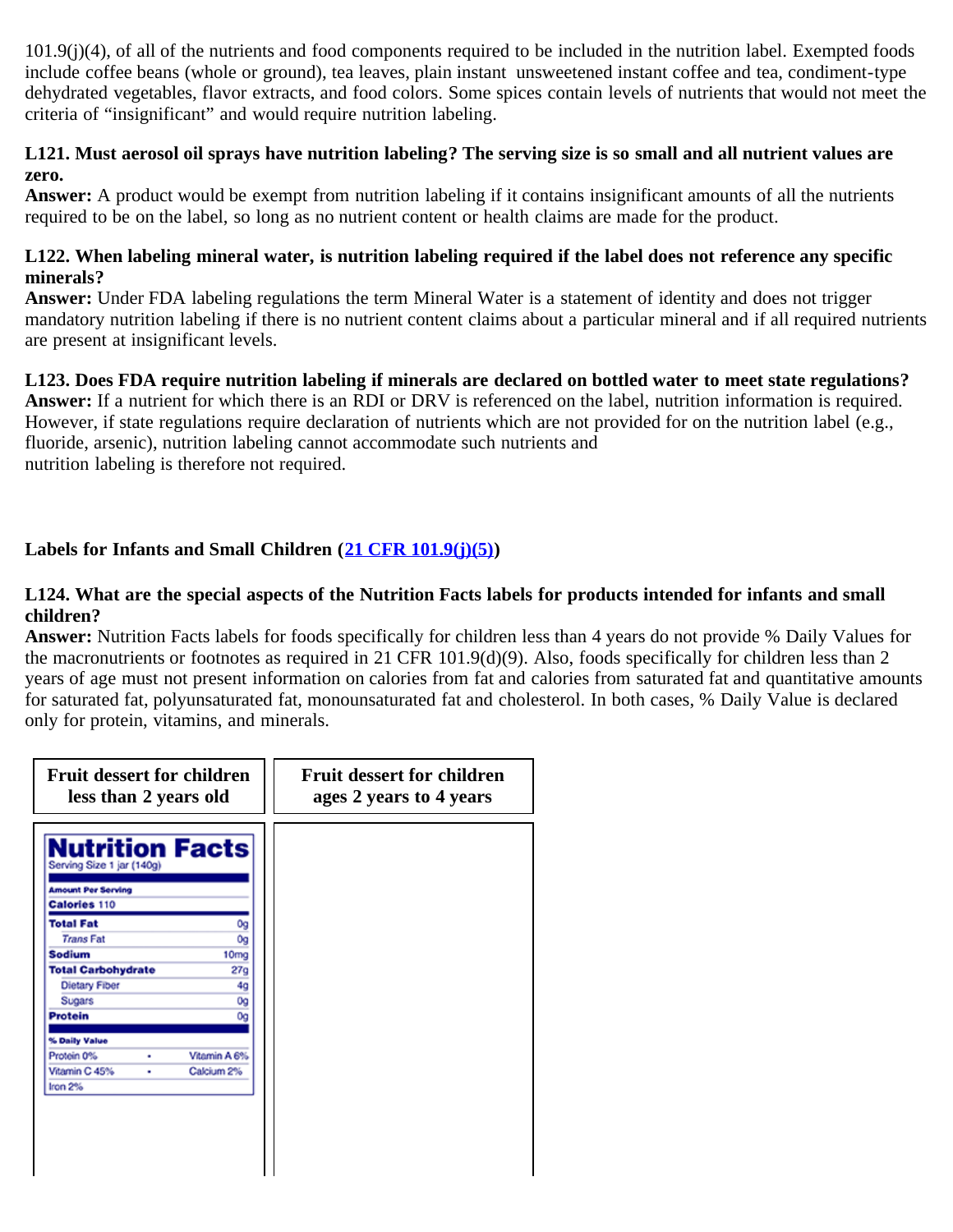|                              | <b>Nutrition Facts</b><br>Serving Size 1 jar (140g)<br>Amount Per Serving<br>Calories 110<br>Calories from Fat 0 |
|------------------------------|------------------------------------------------------------------------------------------------------------------|
|                              | <b>Total Fat</b><br>0g                                                                                           |
|                              | Og<br>Saturated Fat                                                                                              |
|                              | 0g<br><i>Trans</i> Fat                                                                                           |
|                              | <b>Cholesterol</b><br>Omg                                                                                        |
|                              | <b>Sodium</b><br>10mg                                                                                            |
|                              | <b>Total Carbohydrate</b><br>27mg                                                                                |
|                              | Dietary Fiber<br>4g                                                                                              |
|                              | 0g<br>Sugars                                                                                                     |
|                              | 0g<br><b>Protein</b>                                                                                             |
|                              | % Daily Value                                                                                                    |
|                              | Protein 0%<br>Vitamin A 6%<br>٠                                                                                  |
|                              | Vitamin C 45%<br>Calcium 2%<br>۸                                                                                 |
|                              | Iron $2%$                                                                                                        |
| <u>21 CFR 101.9(j)(5)(j)</u> | 21 CFR 101.9(j)(5)(ii)                                                                                           |

#### <span id="page-66-0"></span>**Small Packages and Intermediate-Sized Packages ([21 CFR 101.9\(j\)\(13\)](http://ecfr.gpoaccess.gov/cgi/t/text/text-idx?c=ecfr&sid=563f0b6235da3f4c7912a64cbceec305&rgn=div8&view=text&node=21:2.0.1.1.2.1.1.6&idno=21))**

#### **L125. What are the special labeling provisions for small and intermediate-sized packages?**

**Answer:** Food packages with a surface area of 40 sq. in. or less available for labeling may place the Nutrition Facts label on any label panel (not limited to the information panel), may omit the footnote required in 21 CFR 101.9(d)(9) if an asterisk is placed at the bottom of the label with the statement "Percent Daily Values are based on a 2,000 calorie diet," and, may also use the tabular display label format.

| <b>Nutrition</b>                                                 | Amount/Serving                           | % DV* | Amount/Serving | % DV*   |
|------------------------------------------------------------------|------------------------------------------|-------|----------------|---------|
|                                                                  | <b>Total Fat 2g</b>                      | 3%    | Total Carb. 0g | 0%      |
| <b>Facts</b>                                                     | Sat. Fat 1g                              | 5%    | Fiber 0a       | $O\%$   |
| Serv. Size 1/3 cup (56g)                                         | Trans Fat 0.5g                           |       | Sugars Og      |         |
| Servings about 3                                                 | Cholest. 10mg                            | 3%    | Protein 17g    |         |
| <b>Calories 90</b><br>Fat Cal. 20                                | Sodium 200mg                             | 8%    |                |         |
| *Percent Daily Values (DV) are<br>based on a 2,000 calorie diet. | Vitamin A 0% · Vitamin C 0% · Calcium 6% |       |                | Iron 6% |

#### **L126. Is there another special labeling provision if the tabular display label does not fit on small and intermediate-sized packages?**

**Answer:** A linear (string) format may be used on food packages with 40 sq. in. For less total surface area available for labeling if the package shape or size cannot accommodate the nutrition information placed in columns on any label panel. 21 CFR 101.9(j)(13)(ii)(A)(2)

#### **L127. Are abbreviations permitted in Nutrition Facts labels for small and intermediate-sized packages?**

**Answer:** Food packages with a surface area of 40 sq. in. or less available for labeling may use the following abbreviations in the Nutrition Facts label:

| <b>Label Term</b>      | <b>Abbreviation</b> | <b>Label Term</b>  | <b>Abbreviation</b> |
|------------------------|---------------------|--------------------|---------------------|
| Serving size           | Serv size           | Cholesterol        | Cholest             |
| Servings per container | Servings            | Total carbohydrate | Total carb          |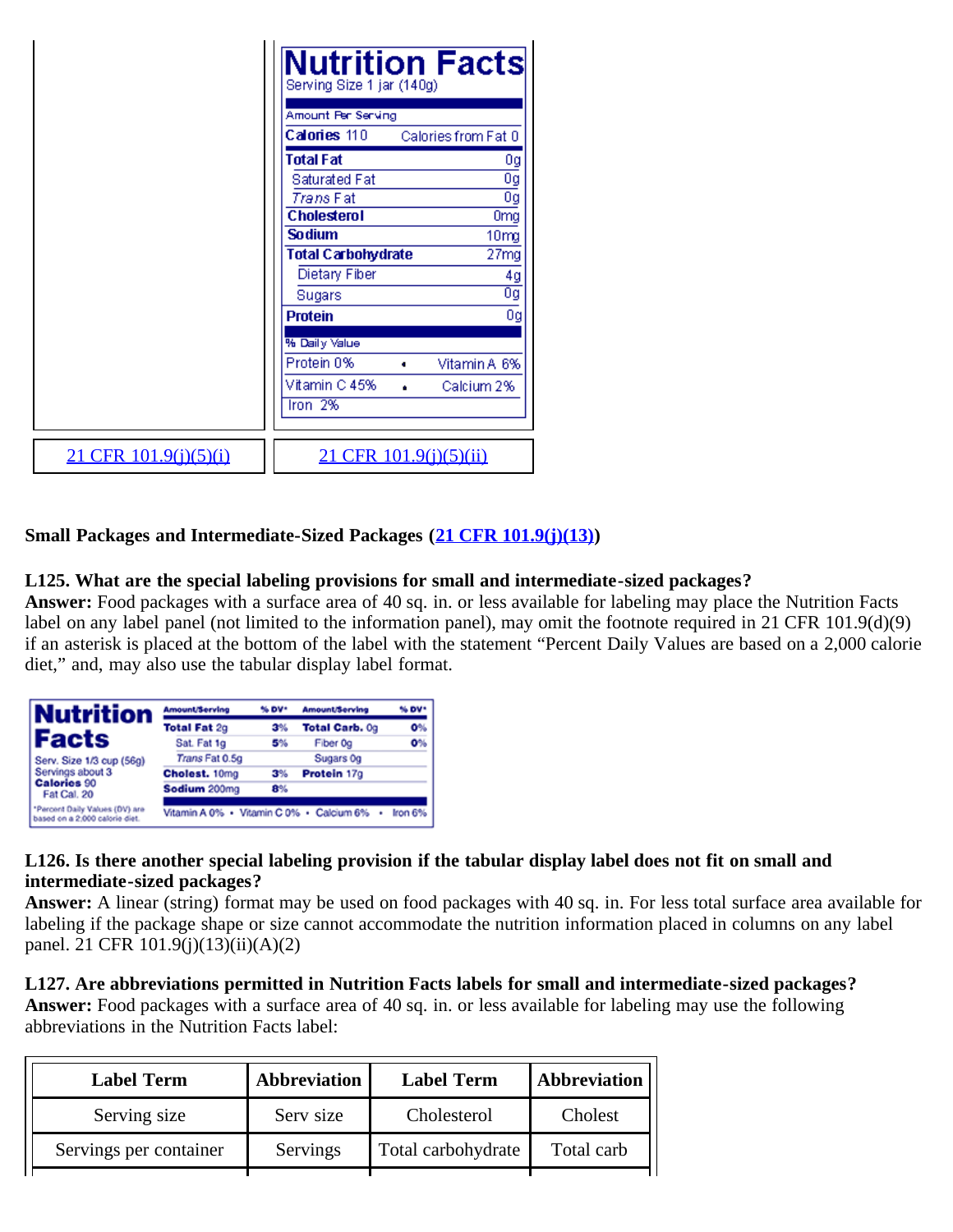| Calories from fat           | Fat cal       | Dietary fiber      | Fiber       |
|-----------------------------|---------------|--------------------|-------------|
| Calories from saturated fat | Sat fat cal   | Soluble fiber      | Sol fiber   |
| Saturated fat               | Sat fat       | Insoluble fiber    | Insol fiber |
| Monounsaturated fat         | Monounsat fat | Sugar alcohol      | Sugar alc   |
| Polyunsaturated fat         | Polyunsat fat | Other carbohydrate | Other carb  |

21 CFR 101.9(j)(13)(ii)(B)

## **L128. What is the exemption for small food packages?**

**Answer:** Small packages (less than 12 sq. in. total surface area available to bear labeling) may be printed with a telephone number or an address to obtain nutrition information. This exemption (using a telephone number or address in place of the Nutrition Facts label) is permitted only if there are no nutrient content claims or other nutrition information on the product label or in labeling and advertising. 21 CFR 101.9(j)(13)(i) IMAGE 153397

## **L129. What is the minimum type size for the Nutrition Facts label on small packages?**

**Answer:** Small packages (less than 12 sq. in. total surface area available to bear labeling) may use type sizes no smaller than 6 point or all uppercase type of not less than 1/16 inch for all required nutrition information. 21 CFR  $101.9(i)(13)(i)(B)$ 

#### **L130. Is it acceptable to "downsize" the graphic elements of the Nutrition Facts label because of space constraints on a label?**

**Answer:** If space is limited on the label, there is flexibility to adjust non-required graphic elements to help fit the nutrition label to the available space. The required graphic elements are those that are specified in 21 CFR 101.9(d).

## **L131. How is "total space available to bear labeling" calculated?**

**Answer:** In determining the total surface area available to bear labeling, flanges and ends (tops and bottoms) of cans, shoulders and necks and caps of bottles and jars, and folded flaps and other unusable area may be excluded; as provided for in 21 CFR 101.1(c) and 21 CFR 101.2(a)(1). However, packages that provide label information on tops, bottoms, or necks should include those areas when calculating available label space. The available label space includes the principal display panel and is not limited to currently labeled areas.

#### **L132. When should the bottoms of packages be included in calculating space available to bear labeling?**

Answer: When normal handling by the consumer would result in the bottom of the box being easily seen, such as frozen food boxes. The bottom of boxes stored end up would not be considered "available to bear labeling" since consumers do not look at these areas during normal handling. Likewise, the bottoms of cans and jars are not normally seen and would not be calculated when determining "space available to bear labeling."

#### **L133. Is the criteria for exemption of "less than 12 square inches" applied to the total labeling area or only to the principal display and information panels?**

**Answer:** Section 101.9(j)(13)(i) states clearly that the area available for labeling is based on the total surface area available to bear a label.

#### **L134. Can we use the linear display on a small package that does not have room for the tabular display because of the space required by the UPC code?**

**Answer:** No. When determining what format is required, space occupied by vignettes, design and other non-mandatory label information must be considered as available label space. 21 CFR 101.9(j)(17)

**L135. How can nutrition labeling be put on novel packages such as a jar in the shape of an animal? Answer:** If the package has less than 12 square inches of space available to bear labeling because of the irregular container surface and no claims are made, nutrition labeling requirements may be met by providing an address or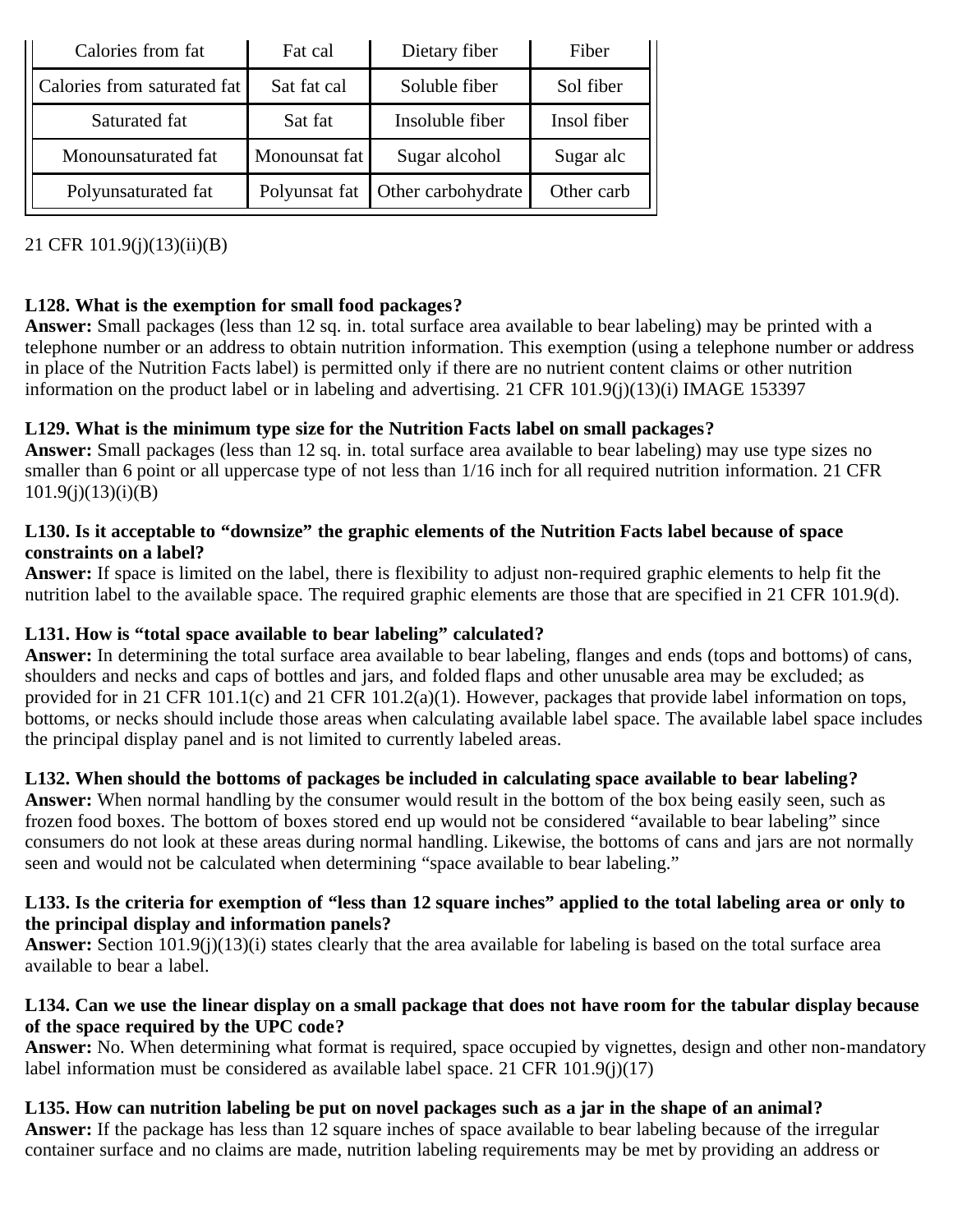### <span id="page-68-0"></span>**Bulk Containers ([21 CFR 101.9\(j\)\(16\)](http://ecfr.gpoaccess.gov/cgi/t/text/text-idx?c=ecfr&sid=563f0b6235da3f4c7912a64cbceec305&rgn=div8&view=text&node=21:2.0.1.1.2.1.1.6&idno=21))**

#### **L136. How should nutrition labeling be accomplished for foods sold from bulk containers?**

**Answer:** Section 101.9(j)(16) allows foods sold from bulk containers to display the required nutrition information on the outside of the container or on posters, counter cards, tags, or similar measures. The containers these foods are put into when sold to the consumer do not need to bear nutrition labeling as long as the required nutrition information is displayed at point-of-purchase (i.e., plainly in view by the bulk containers).

#### **L137. When nutrition information is provided on the outside of bulk containers in grocery stores, must the information be presented in the format specified in 21 CFR 101.9(d)? Answer:** Yes.

#### **L138. Is the inside of the lid an acceptable location for placing nutrition labeling on bulk containers?**

**Answer:** The regulations require that nutrition information be displayed to consumers on the labeling of the container plainly in view. Therefore, this method of labeling would be acceptable if the underside of the lid were displayed at all times and another means is used to protect the contents of the drum.

#### **L139. If a bulk food is repacked at the retail level and sold in packaged form instead of from the bulk container, do the individual packages have to carry nutrition labeling?**

**Answer:** Yes. When foods are received by a retail store in bulk form and repacked for sale to consumers as a packaged food, the package must meet all mandatory labeling requirements.

#### **L140. When placing nutrition labeling on bulk foods, how should the number of servings per bulk container be declared?**

**Answer:** The number of servings in a bulk container will vary according to the fill of the container, and such a number is of little or no usefulness to consumers. FDA would be unlikely to object to a statement that the "Servings per container" are "varied" on bulk food containers or on random weight portions of foods repackaged by the retailer.

#### **L141. Who is responsible for providing nutrition information for bulk foods?**

**Answer:** The retailer is responsible for displaying the nutrition information in the required format on or adjacent to the bulk container. The information may be obtained/provided by either the supplier or retailer. The decision as to who actually develops the information is up to those parties involved.

#### **L142. If a co-op sells bulk foods directly to consumers or consumer groups, must the bulk container bear nutrition labeling?**

Answer: Yes. Subject, of course, to the exemptions for small businesses.

## <span id="page-68-1"></span>**Exemptions/Voluntary Nutrition Labeling of Raw Fruits, Vegetables and Fish (21 CFR 101.9(j)(10) and 21 CFR 101.42 – 101.45)**

#### **L143. What are the 20 most frequently consumed raw fruits, vegetables, and fish? Are they determined on a regional basis?**

**Answer:** On July 25, 2006 (71 FR 42031), (corrected August 17, 2006 (71 FR 47439), FDA published a final rule to update the names and nutrition values of the top 20 raw fruits, vegetables, and fish. The 20 foods for each group are identified in 21 CFR 101.44. The same list is to be used nationwide. The 20 most frequently consumed raw fruits are: Apple, avocado (California), banana, cantaloupe, grapefruit, grapes, honeydew melon, kiwifruit, lemon, lime,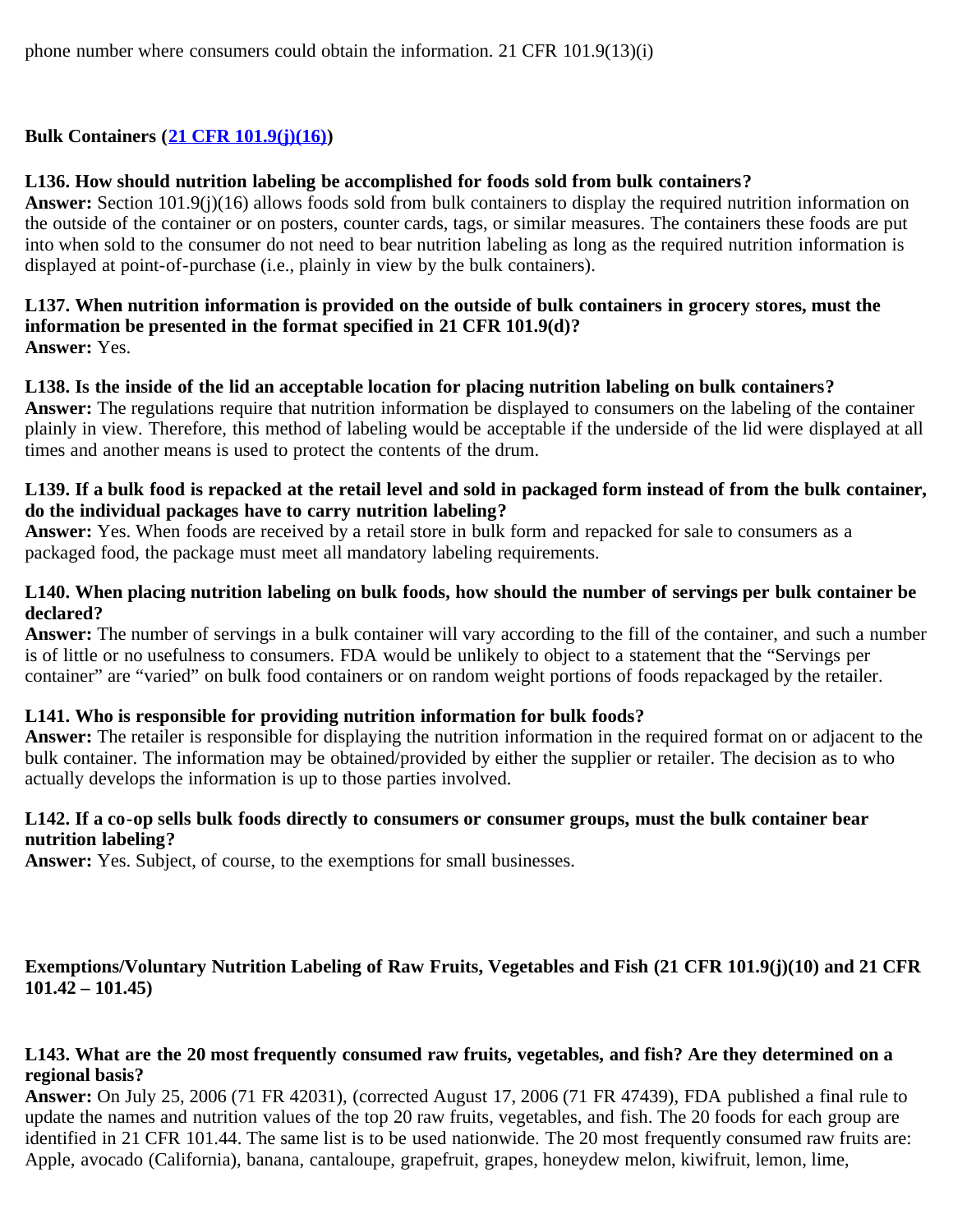nectarine, orange, peach, pear, pineapple, plums, strawberries, sweet cherries, tangerine, and watermelon. The 20 most frequently consumed raw vegetables are: As para gus, bell pepper, broccoli, carrot, cauliflower, celery, cucumber, green (snap) beans, green cabbage, green onion, iceberg lettuce, leaf lettuce, mushrooms, onion, potato, radishes, summer squash, sweet corn, sweet potato, and tomato. The 20 most frequently consumed raw fish are: Blue crab, catfish, clams, cod, flounder/sole, haddock, halibut, lobster, ocean perch, orange roughy, oysters, pollock, rainbow trout, rockfish, salmon (Atlantic/coho/Chinook/sockeye, chum/pink), scallops, shrimp, swordfish, tilapia, and tuna.

#### **L144. Can retailers provide nutrition labeling for raw fruit, vegetables, and fish that are not among the top 20 items?**

**Answer:** Yes. The names and descriptions of these foods should clearly identify them as distinct from the foods among the most frequently consumed list for which FDA has provided data (21 CFR 101.45(c)(1)). Nutrition labeling values for foods not on FDA's lists are subject to the compliance provisions of 21 CFR 101.9(g).

#### **L145. We package fresh tomatoes and want to put nutrition labeling on the package. Should we follow the guidelines for the voluntary program for raw fruit, vegetables, and fish (21 CFR 101.45) or the nutrition labeling format required by 21 CFR 101.9?**

**Answer:** When providing nutrition information on the package, even when nutrition labeling is otherwise voluntary, the information must be presented in a format that is consistent with the format requirements in 21 CFR 101.9(d).

#### **L146. How does FDA define "raw fruit and vegetables" for the voluntary nutrition labeling program? Are fresh herbs and nuts included under the voluntary nutrition labeling program if they are sold in the produce section of retail stores?**

**Answer:** The NLEA provides for voluntary nutrition labeling of "raw agricultural commodities and raw fish." The FD&C Act defines "raw agricultural commodities" as any food in its raw or natural state, including all fruits that are washed, colored, or otherwise treated in their unpeeled natural form prior to marketing. Therefore, fruit and vegetables that receive little or no processing and no heat treatment, regardless of whether the fruit and vegetables are waxed, are subject to the voluntary program. In addition, for ease of administration the agency has chosen to draw a practical line in terms of retail selling practices and program implementation by including raw fruit and vegetables that are sold in the produce section and that are peeled, trimmed, cut and/or packaged with no added ingredients (e.g., carrot sticks, mixed salad greens) in the voluntary program when no claims are made for the product. When claims are made, nutrition labeling is required on the package unless the required nutrition information is provided on a poster or other means as specified in 21 CFR 101.45. Accordingly, fresh herbs and nuts (e.g., walnuts, peanuts) that have no added ingredients, such as salt, and that are sold in the produce section would be exempt from nutrition labeling under the voluntary program. However, when shelled or unshelled nuts or produce are processed in a manner other than mixing with other raw produce items, peeling, trimming, or cutting, (e.g., dried fruit, roasted nuts, frozen melon balls), nutrition labeling is required under 21 CFR 101.9.

#### **L147. Is nutrition labeling still voluntary on packages of raw vegetables or fruits when processed foods, such as salad dressings and croutons, are added to the package?**

**Answer:** When processed foods, such as salad dressings or croutons, are added to packages of raw vegetables or fruits, the product is considered to be a multi-ingredient processed packaged food and is no longer part of the voluntary program. Therefore, nutrition labeling is mandatory for the entire contents of the package. (Subject, of course, to the exemption for ready-to-eat food that is primarily processed or prepared at the retail location and the small business exemptions.)

#### **L148. Would the packaged salad with dressing be considered ready-toeat if consumers have to open the package of dressing and add it to the salad greens themselves?**

**Answer:** Because restaurant salads may be served with the dressing on the side or the croutons in a side package, packages of salads prepared in the retail establishment would be considered ready-to-eat when the only preparation needed by the consumer is adding the dressing or croutons. In contrast, products that require a significant amount of assembly or preparation (e.g., a pizza kit) would generally not be considered ready-to-eat.

#### **L149. I understand that adding salad dressing to a package of greens makes the food a multi-ingredient processed food and nutrition labeling is required for the entire contents of the package. Does the requirement**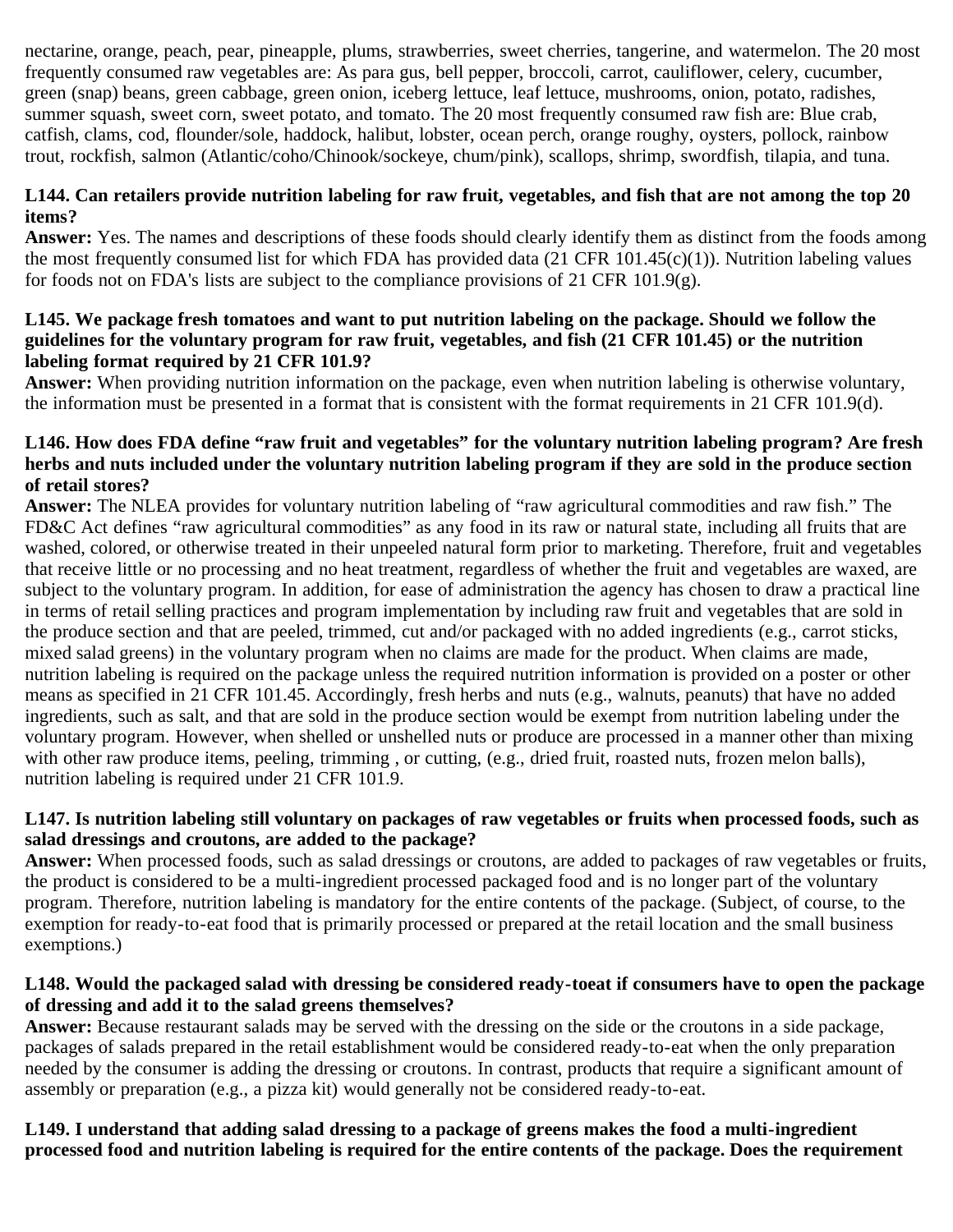## **change if the packaged salad contains a packet of salad dressing that already bears nutrition labeling?**

**Answer:** No. Nutrition labeling is still required for both the greens and the salad dressing. However, 21 CFR 101.9(h)(1) allows separately packaged ingredients that are intended to be eaten at the same time to be labeled individually or with a composite value. Therefore, the greens and salad dressing can be labeled individually. If the nutrition label on the packet is visible at the point of purchase, the information on the dressing need not be reprinted on the outer bag.

**L150. Is nutrition labeling required for candied or caramel apples sold in the produce department? Answer:** Yes. These products are multi-ingredient processed food products. Therefore, nutrition labeling is mandatory.

#### **L151. Is nutrition labeling required for raw, frozen fish that are packed or repacked by the retailer and sold in the frozen food section of the retail store?**

**Answer:** Raw single-ingredient fish that are packaged by the retailer, whether fresh or frozen, fall under the voluntary nutrition labeling program. However, for the retail store to be in compliance with the voluntary program, the nutrition labeling information must be available at point of purchase (i.e., be displayed in close proximity to the product) of both the fresh and frozen fish. It may be necessary for some retail stores to display signs/brochures with the nutrient data for fish in the frozen food section as well as the fresh fish section of the store. In contrast, raw frozen fish that are packaged by a manufacturer (e.g., packaged in a box with a printed label and brand name) come under the mandatory nutrition labeling program. 21 CFR 101.45

**L152. Is nutrition labeling required for crab meat that is canned and pasteurized, but not shelf-stable? Answer:** Pasteurized crab meat that is not shelf-stable and is sold on ice or refrigerated is included under the voluntary nutrition labeling program, whereas canned crab meat that is shelf-stable must bear nutrition labeling.

**L153. Are steamed shrimp exempt from nutrition labeling if they are purchased from a manufacturer and repacked in the retail store for sale from either the fresh fish or deli counters? Would it make a difference if the retailer adds a seasoning mix when steaming the shrimp or if a cocktail sauce is added to the package? Answer:** Plain, thermally processed shelled or unshelled lobster, crab, and shrimp are included in the voluntary nutrition labeling program when sold in either the fresh fish or deli sections of the store. However, consistent with earlier answers for fruit and vegetable products, when a food is composed of more than one ingredient, some of which are not included in the voluntary program (such as a seasoning mix or cocktail sauce), it must bear nutrition labeling. These added ingredients would generally alter the nutrient content of the product so that the nutrient values posted for the voluntary program would no longer accurately represent the finished product. However, if the finished product meets the criteria for a ready-to-eat food, primarily processed and prepared at the location from which it is sold (e.g., steamed, spiced shrimp prepared in-house), it may be exempt from nutrition labeling under 21 CFR101.9(j)(3).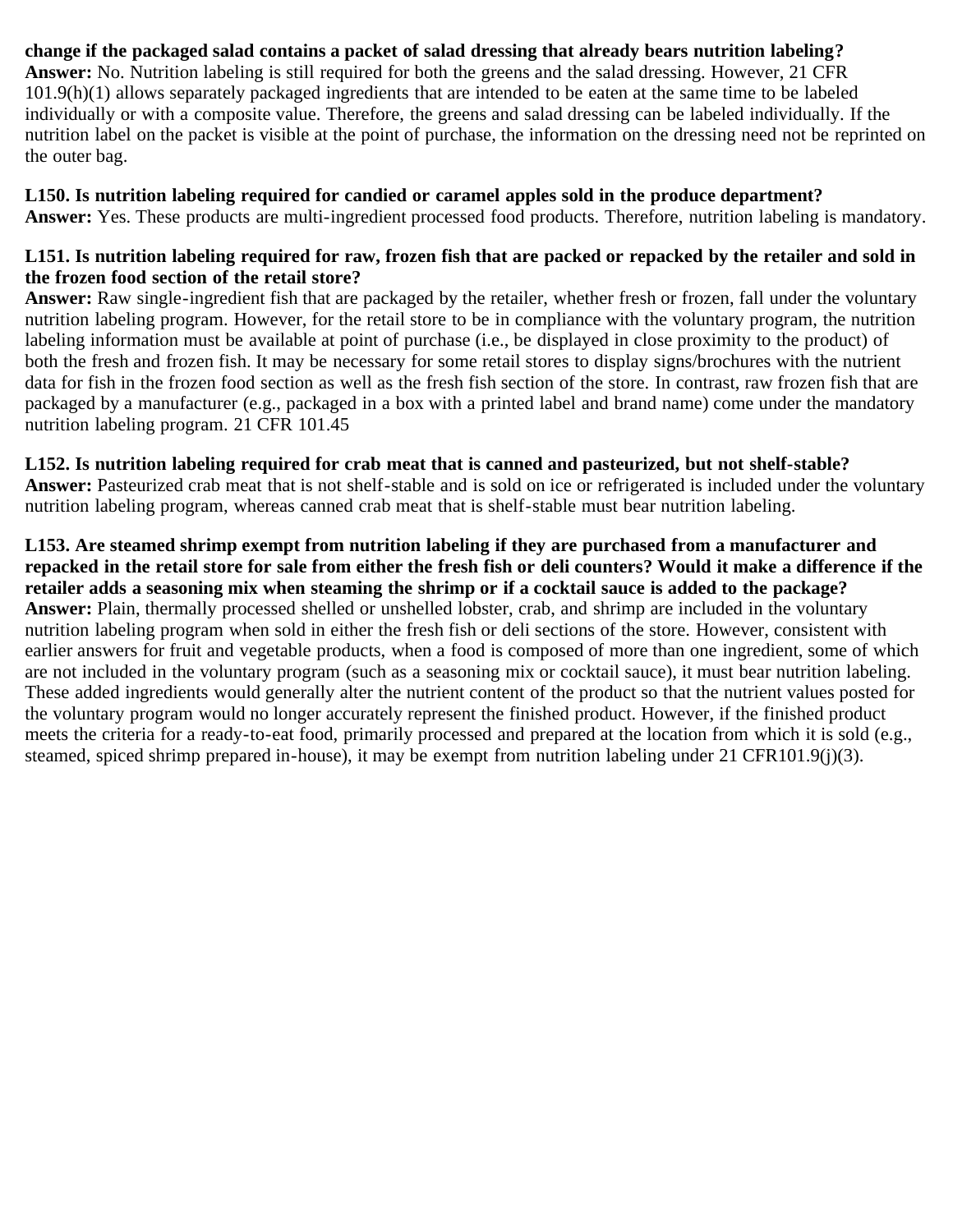# **8. Claims**

October 2009

## **Guidance for Industry: A Food Labeling Guide**

#### **Contains Nonbinding Recommendations**

#### [Return to table of contents](#page-0-0)

- [Nutrient Content Claims](#page-71-0)
- [Health Claims](#page-77-0)
- Oualified Health Claims
- [Structure/Function Claims](#page-80-0)

## <span id="page-71-0"></span>**Nutrient Content Claims**

#### **N1. What is a nutrient content claim (NCC)?**

**Answer:** It is a claim on a food product that directly or by implication characterizes the level of a nutrient in the food (e.g., "low fat," "high in oat bran," or "contains 100 calories"). 21 CFR 101.13(b), 21 CFR 101.13(a)

#### **N2. What nutrient levels must be present in a food to use NCCs on food labels?**

**Answer:** The nutrient levels needed to use NCCs are shown in Appendices A and B of this guidance.

#### **N3. If a NCC is not included in FDA's regulations can it be used on a label?**

**Answer:** No. Only those claims, or their synonyms, that are specifically defined in the regulations may be used. All other claims are prohibited. 21 CFR 101.13(b)

#### **N4. Where are NCCs specifically defined by the agency?**

**Answer:** In 21 CFR 101.13, Subpart D of part 101, and parts 105 and 107. 21 CFR 101.13(b).

#### **N5. Are there any requirements for NCCs regarding the size or style of type?**

**Answer:** Yes. A NCC may be no more than twice as prominent as the statement of identity (the name of the food). Specifically, the type size of the claim may be no more than two times the type size of the statement of identity. If the style of the type makes the claim unduly prominent compared to the statement of identity, it will be in violation of the regulations (even if the size of the type is appropriate). 21 CFR 101.13(f)

#### **N6. Is there any additional information that is required when a claim is made?**

**Answer:** Yes. A variety of information is required depending on the claim and what information is needed to prevent the claim from being misleading. Nutrition labeling is required for virtually all claims. 21 CFR 101.13(n).

#### **N7. What is a disclosure statement?**

**Answer:** It is a statement that calls the consumer's attention to one or more nutrients in the food that may increase the risk of a disease or health-related condition that is diet related. The disclosure statement is required when a nutrient content claim is made and when a nutrient in that food exceeds certain prescribed levels. The disclosure statement identifies that nutrient (e.g. "See nutrition information for sodium content"). 21 CFR 101.13(h)(1)-(3)

#### **N8. When is a disclosure statement required?**

Answer: It is a requirement when a NCC is made and the food contains one or more of the following nutrients in excess of the levels listed below per Reference Amount Customarily Consumed (RACC), per labeled serving, or, for foods with small serving sizes, per 50 grams. (Different levels apply to main dish and meal products (see section 8 N18):

Total Fat 13.0 grams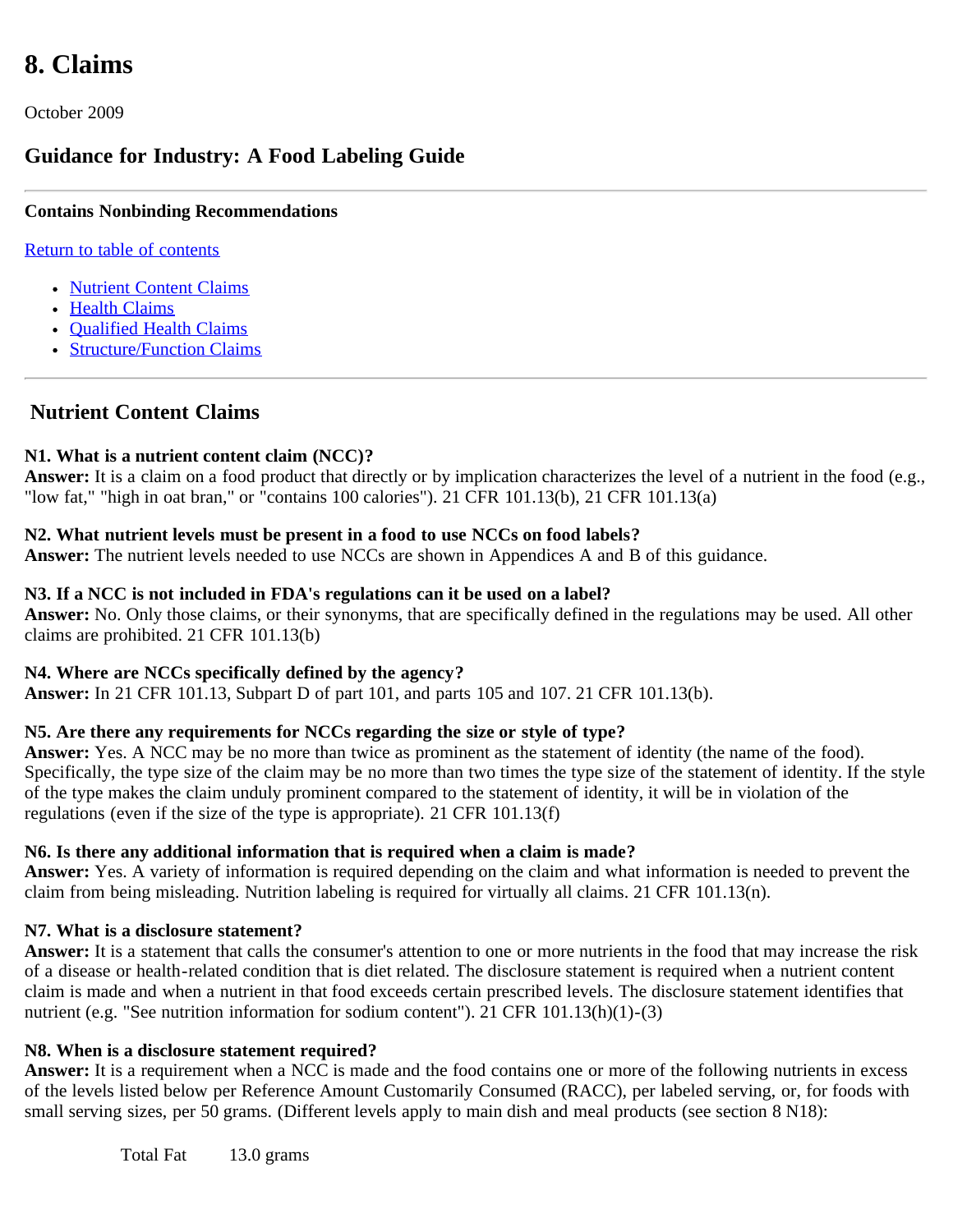Saturated Fat 4.0 grams Cholesterol 60 milligrams Sodium 480 milligrams

## **N9. What is a food with a small serving size?**

Answer: It is a food with a RACC of 30 g or less or 2 tablespoons or less. 21 CFR 101.13(h)(1)

# **N10. How must the disclosure statement be presented on the label?**

**Answer:** It must be in legible boldface type, in distinct contrast to other printed or graphic matter, and generally in a type size at least as large as the net quantity of contents declaration. It must also be placed immediately adjacent to the claim. 21 CFR 101.13(h)(4)(i)-(ii)

## **N11. What is meant by "immediately adjacent to"?**

**Answer:** "Immediately adjacent to" means just that, right next to the claim. There may be no intervening material, such as vignettes or other art work or graphics. However, other required information such as the statement of identity (when the claim is part of the statement of identity such as "low fat cheddar cheese") and special disclosure statements (those required by section  $403(r)(2)(A)(iii)-(v)$ , are permitted between the claim and the disclosure statement. 21 CFR 101.13(h)(4)(ii).

## **N12. Could a statement of identity ever be considered intervening material?**

**Answer:** Yes, the claim and the statement of identity can be separate pieces of information on the label. If the statement of identity and the claim were printed in noticeably different type styles, sizes, colors or locations, for example, if the phrase "low fat" were in a star-burst, the claim and the statement of identity would be considered separate pieces of information. In such cases the disclosure statement would have to be adjacent to the claim, not separated from it by the statement of identity.

#### **N13. How is the type size for the disclosure statement determined?**

**Answer:** The type size for the disclosure statement is the same as that required for the net quantity of contents statement in 21 CFR 101.105(i); for example, for packages with a PDP of five square inches or less, the disclosure statement must be at least 1/16 inch in height; for packages with a PDP of 5-25 square inches, not less than 1/8 inch; for PDPs 25-100 square inches, not less than 3/16 inch; for packages with a PDP greater than 100 square inches, not less than 1/4 inch; and for packages 1/2 inch over 400 square inches. 21 CFR 101.13(h)(4)(i)

#### **N14. Are there any exceptions to the disclosure statement type size requirements?**

**Answer:** Yes. If a claim is less than two times the required size of the net quantity of contents statement, the disclosure statement may be half the size of the claim but not less than  $1/16$  inch. 21 CFR  $101.13(h)(4)(i)$ .

#### **N15. What are the disclosure statement type size requirements for extremely small packages?**

**Answer:** If a package has three square inches or less of available label space and is an individual serving-size package served with meals in restaurants, the disclosure statement may be no less than  $1/32$  inch in height. 21 CFR  $101.13(h)(4)(i)$ 

**N16. If several claims are made on one panel, is a disclosure statement required each time a claim is made? Answer:** No. If multiple claims are made on a panel, only one disclosure statement per panel is required and it must be adjacent to the claim printed in the largest type on that panel. 21 CFR 101.13(h)(4)(iii)

#### **N17. If two claims are made on one panel, both in the same size print, where is the disclosure statement placed? Answer:** The disclosure statement may be next to either claim.

# **N18. When are disclosure statements required on meal-type products?**

**Answer:** A meal product (see 21 CFR 101.13(l) for definition of a "meal product") must be labeled with a disclosure statement if it contains (per labeled serving) more than: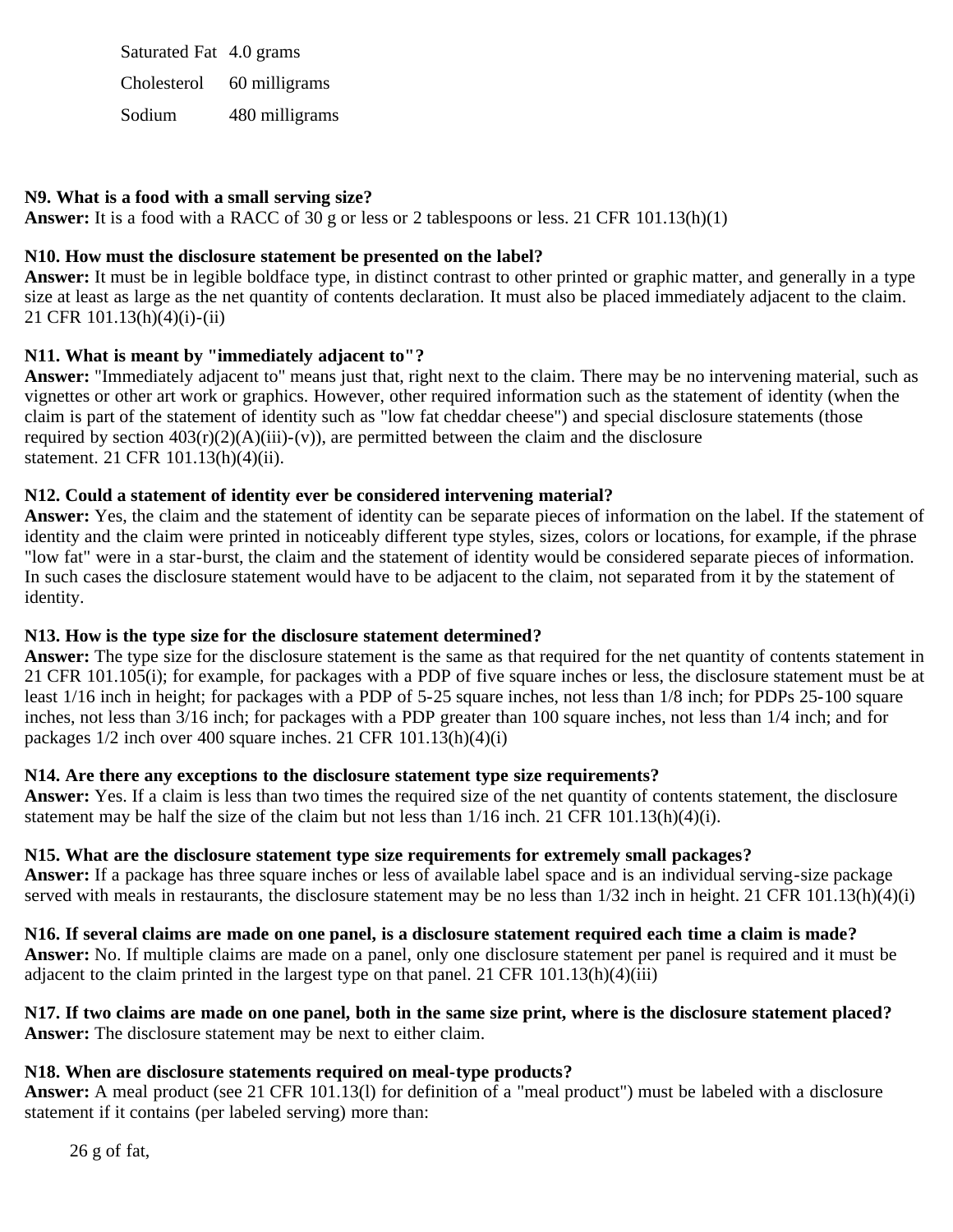8 g of saturated fat, 120 mg of cholesterol, or 960 mg of sodium 21 CFR 101.13(h)(2)

Likewise, a main dish product (see 21 CFR 101.13(m) for the definition of a "main dish product") must be labeled with a disclosure statement if it contains (per labeled serving) more than:

19.5 g of fat, 6.0 g of saturated fat, 90 mg of cholesterol, or 720 mg of sodium 21 CFR 101.13(h)(3)

#### **N19. When may a "high" or a "good source" claim be made?**

**Answer:** A "good source" claim may be made when a food contains 10-19% of the RDI or DRV (both declared on the label as the DV). A "high" claim may be made when a food contains at least 20% of the DV. 21 CFR 101.54(b)-(c)

**N20. May a "high" or a "good source" claim be made for a nutrient that does not have an established daily value? Answer:** No. "High" and "good source" claims are defined as a percentage of the DV. Therefore, nutrients that do not have an established DV are not covered by the definition and may not make "high" or "good source" claims. 21 CFR 101.54(a)

#### **N21. Is there any way that a manufacturer can let consumers know that a product contains nutrients without DVs, such as omega-3 fatty acids?**

**Answer:** A manufacturer may make a statement about a nutrient for which there is no established daily value as long as the claim specifies only the amount of the nutrient per serving and does not implicitly characterize the level of the nutrient in the product. Such a claim might be "x grams of omega-3 fatty acids." Such claims must be outside the Nutrition Facts label. 21 CFR 101.13(i)(3)

#### **N22. May a label make statements using the words "contains" and "provides" (e.g., "Contains x grams of omega-3 fatty acids") for nutrients without DVs?**

**Answer:** To use the words "contains" or "provides" for nutrients without DVs, the specific amount of the nutrient must be stated. The statements "Contains x grams of omega-3 fatty acids per serving" or "Provides x g of omega-3 fatty acids" are permitted. However, "Contains omega-3 fatty acids" or "Provides omega-3 fatty acids" (without the specific amount statement) would not be permitted. Such claims would be synonyms for a "good source" claim which is not permitted for nutrients that do not have established daily values. 21 CFR 101.54(c)

#### **N23. Is a statement that describes the percentage of the RDI of a vitamin or mineral in a food outside the nutrition panel a NCC?**

**Answer:** Yes, while labels bearing these claims are exempt from certain labeling requirements, they are not exempt from bearing a disclosure statement when required and nutrition information. 21 CFR 101.13(q)(3)(i), 21 CFR 101.13(n), 21 CFR 101.13(h)

#### **N24. May a food that is normally low in or free of a nutrient bear a "Low" or "Free" claim if it has an appropriate disclaimer (e.g., fat free broccoli)?**

**Answer:** No. Only foods that have been specially processed, altered, formulated, or reformulated so as to lower the amount of nutrient in the food, remove the nutrient from the food, or not include the nutrient in the food may bear such a claim (e.g., "low sodium potato chips"). Other foods may only make a statement that refers to all foods of that type (e.g., "corn oil, a sodium-free food" or "broccoli, a fat-free food"). 21 CFR 101.13(e)(1)-(2)

#### **N25. When is a formulated food considered to be specially processed and permitted to bear a "low" or "free" claim?**

**Answer:** If a similar food would normally be expected to contain a nutrient, such as sodium in canned peas, and the labeled food is made in such a manner that it has little or none of the nutrient, then the food is considered specially processed and may bear a "free" or a "low" claim. 21 CFR 101.13(e)(1)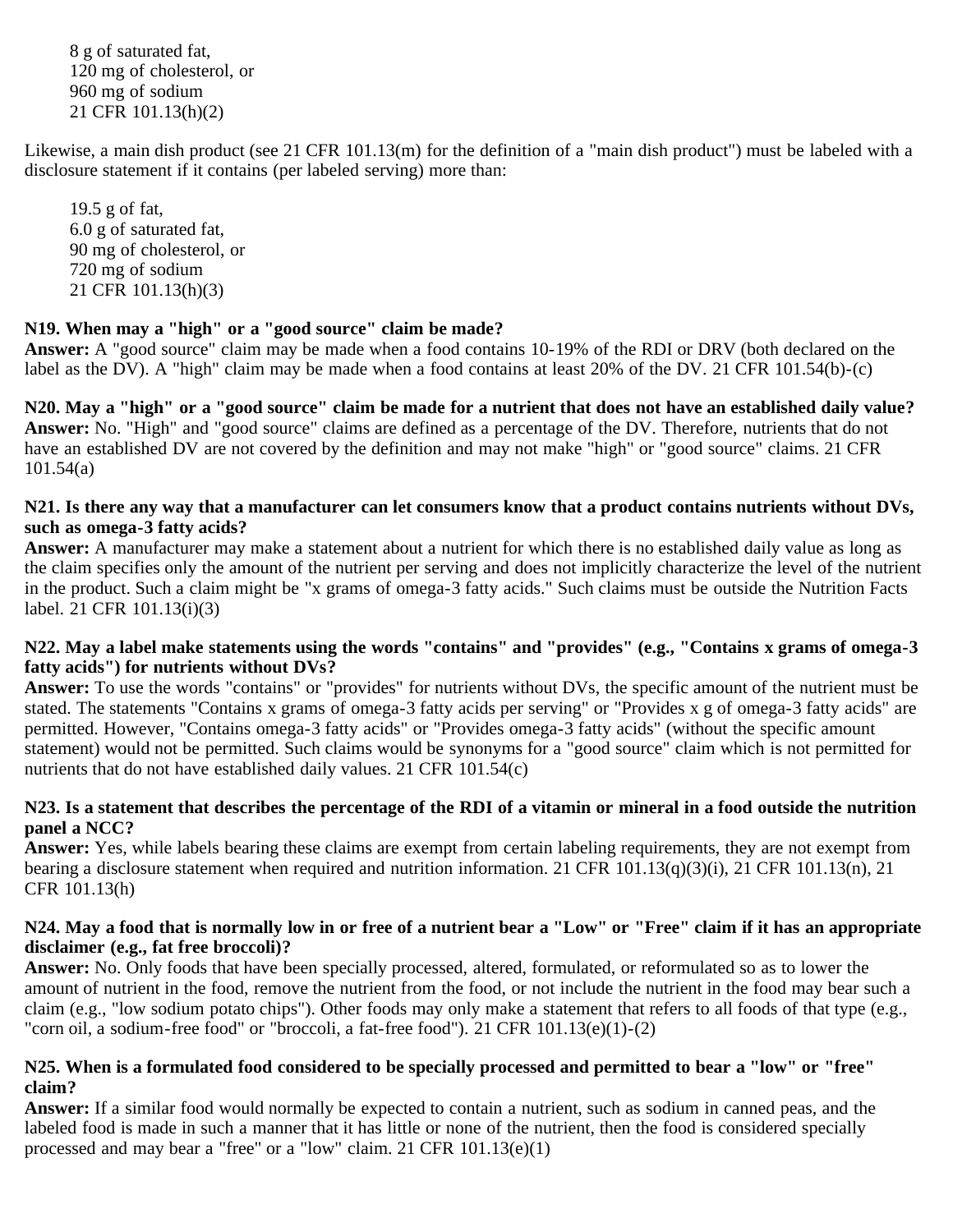#### **N26. If a product is made that does not have a regular version, such as a spice mix, and salt is not included in it, may the product be labeled "sodium free?"**

**Answer:** Yes. FDA would consider that the food was formulated so as not to include the nutrient in the food and therefore it would be eligible to bear a "sodium free" claim if the product otherwise meets the criteria for the term "sodium free."

## **N27. May a "fat free" claim be made even though the product is essentially 100% fat, for example, a cooking oil spray that has a very small serving size?**

**Answer:** Although the food has less than 0.5 grams of fat per RACC and technically qualifies to make a "fat free" claim, such a claim on a product that is essentially 100% fat would be misleading. Under section  $403(a)(1)$  and  $201(n)$  of the FD&C Act, the label would have to disclose that the product is 100% fat. However, the terms "fat free" and "100% fat" or "all fat" are contradictory and the statement seems confusing. FDA believes a claim such as "for fat free cooking" is more appropriate, so long as it was not made in a misleading manner and the words "fat free" were not highlighted, printed in a more prominent type, or otherwise set off from the rest of the statement.

#### **N28. What is meant by "product category" when the regulation say that for "less," "fewer" and "more" claims, the reference food may be a dissimilar food within a product category that can generally be substituted for one another in the diet. Are these product category the same as the 139 product categories used to describe the RACCs for serving sizes?**

**Answer:** These are not the same as the product categories established for serving sizes. The agency intentionally did not define "product category" in the final rule in order to allow for the use of a flexible standard. It intended that comparisons be made for foods that are interchangeable in the diet, recognizing that sometimes these foods would be dissimilar, for example "apples have less fat than potato chips").

# **N29. When would such a claim as described in section 8 N28 (above) be considered misleading?**

**Answer:** A claim would be misleading if it compared two foods that are not reasonably likely to be used as alternative food choices for a specified eating occasion, for example, "apples have less fat than sour cream."

## **N30. May a "Less" or "Fewer" claim be made that compares ready-to-eat cereals to other breakfast options such as sausages or Danish pastries?**

**Answer:** The agency would not object to such a claim if it were properly framed in the context of an eating occasion such as "Try a change for breakfast. A serving of this cereal has \_\_% less fat than a serving of Danish pastry". 21 CFR  $101.13(j)(1)(i)(A)$ 

#### **N31. Will I have to similarly frame, in the context of an eating occasion, comparisons between foods that are normally considered to be alternatives for one another such as pretzels for potato chips or one cookie for another cookie?**

**Answer:** No. Such substitutions would be generally understood by the consumer and would not have to be specified.

# **N32. What is an appropriate reference food for a food bearing a "Light" claim?**

**Answer:** The reference food must be a food or group of foods that are representative of the same type as the food bearing the claim. For example, a chocolate ice cream would use as its reference food other chocolate ice creams. 21 CFR  $101.13(i)(1)(i)(B)$ 

The nutrient value for fat or calories in a reference food that is used as a basis for a "light" claim may be determined in several ways. It may be a value in a representative, valid data base; an average value determined from the top three national (or regional) brands of the food, a market basket norm; or where its nutrient value is representative of the food type, a market leader. 21 CFR  $101.13(i)(1)(ii)(A)$ 

The nutrient value used as a basis for a 'light' claim should be similar to that calculated by averaging the nutrient values of many of the foods of the type. It should not be the value of a single food or group of foods at the high end of the range of nutrient values for the food. When compared to an appropriate reference food, a "light" food should be a food that the consumer would generally recognize as a food that is improved in its nutrient value compared to other average products of its type. 21 CFR  $101.13(j)(1)(ii)(A)$ 

# **N33. What is considered to be an "average nutrient value"?**

**Answer:** It might be a value in a data base that is appropriate for the food, or an average of nutrient levels in several of the leading brands of that type of food. It might also be a market basket norm. In determining an average nutrient value for a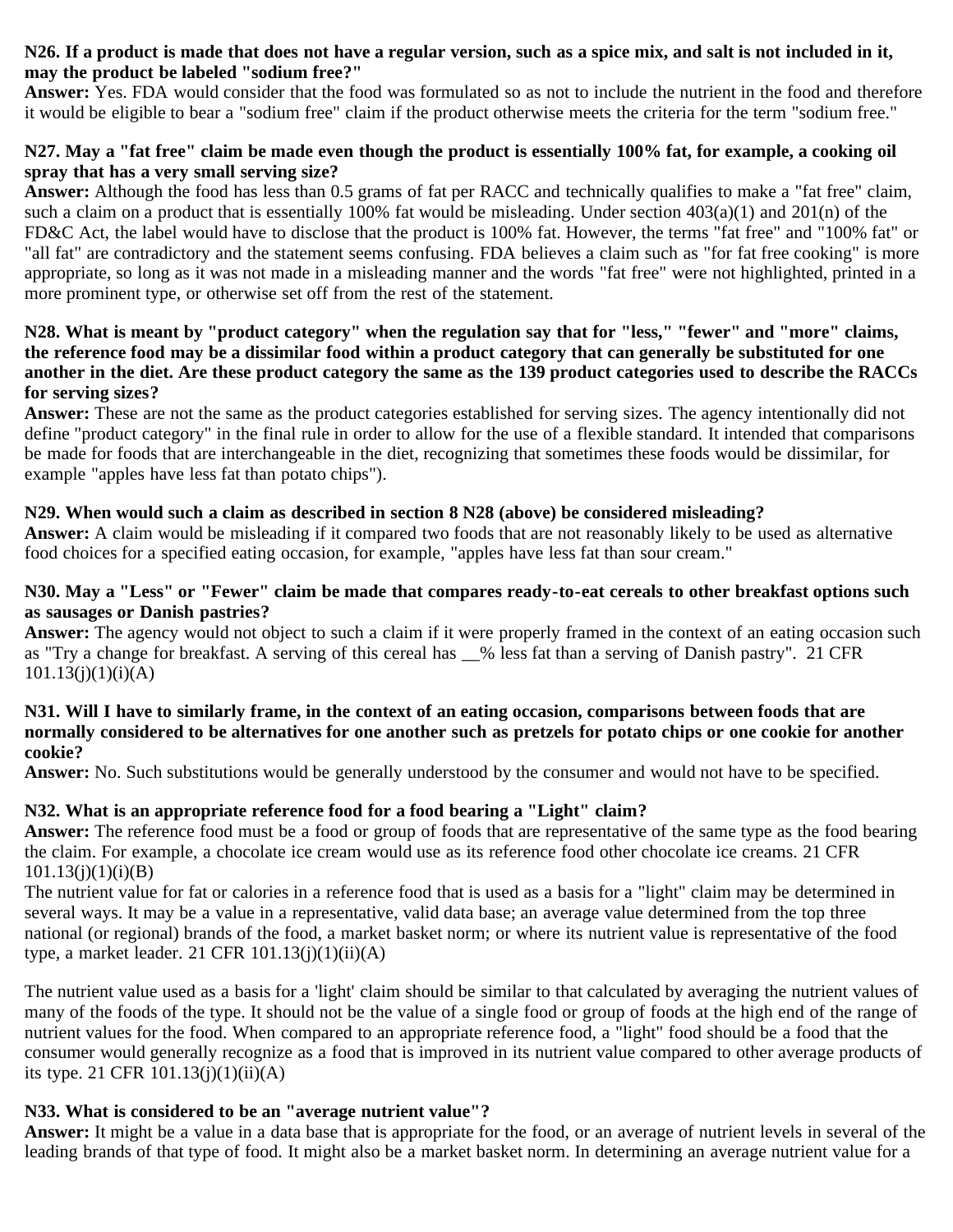particular type of food, a manufacturer should take into account the nutrient variability of the product. 21 CFR  $101.13(i)(1)(i)(A)$ 

Some types of products are fairly uniform; others, such as chocolate chip cookies, are not. Obviously, in products in which there is wide variability among different versions of the same food type, more products should be considered in arriving at an accurate nutrient level.

#### **N34. How will anyone know what the reference food is and how it was derived?**

**Answer:** The type of food used as a reference food must be identified on the label as part of the accompanying information. 21 CFR 101.13(j)(2)(i)

In addition, the regulation requires that manufacturers using calculated nutrient values (averages, norms, etc.) as the basis for a claim be able to provide specific information on how the nutrient values were derived. This information must be available on request to consumers and to appropriate regulatory officials. 21 CFR 101.13(j)(1)(ii)(A)

#### **N35. How would a label state the identity of a reference food when the nutrient value used as a reference for the claim was from a data base or was an average of several foods?**

**Answer:** The label might state "50% less fat than regular Italian salad dressing" (on a light Italian dressing) or "half the fat of the average creamy Italian salad dressing" (on a light creamy Italian salad dressing). The label is not required to state that the reference value came from a data base. 21 CFR  $101.13(i)(2)(i)$ .

#### **N36. Can a reference food for a "light" product be an average of regional brands?**

**Answer:** Yes, so long as the regional brands are available in the same area in which the "light" product is sold.

## **N37. Are there any circumstances in which the reference food for a "light" claim may be a single food?**

**Answer:** Yes. The agency has stated that if the nutrient levels in a food, such as the leading national or regional brand, were accurately reflective of the average of foods of that type, that food might be an appropriate reference food for a "light" product.

#### **N38. Is a market leader always an appropriate reference food?**

**Answer:** No. For example, if there are two market leaders with widely different nutrient profiles, selecting the one with the slightly higher market share for the reference food could be misleading. In that case the nutrient values for the two market leaders should be averaged together to determine a nutrient value for the basis of the "light" claim.

## **N39. What if my product is a unique product and the only one of its kind on the market? Can I make a "light" version using the regular product as the reference food?**

**Answer:** Products that are truly unique may make the "light" comparisons to the regular version of the product.

#### **N40. What happens if the "light" version or other improved versions of the product become so popular that the regular version is no longer marketed?**

**Answer:** The agency believes that it would be misleading for comparisons to

be made to products that are no longer marketed. Therefore, especially for products that are nontraditional or unique, the agency would find claims which are based on products that have been discontinued for more than 6 months to be misleading.

#### **N41. What if the product is not discontinued but has an extremely small market share? Would those products still be considered appropriate reference foods for "light" products?**

**Answer:** The agency would not consider any food to be an appropriate reference food for any relative claim if it did not have a significant market share. Just as

it does not want foods to be specially created to be reference foods for relative claims, neither would it expect foods that can no longer be purchased by the consumer to be appropriate reference foods.

# **N42. Is this always the case?**

**Answer:** There are conceivably some circumstances in which a traditional food (hypothetically, full-fat yogurt) might no longer be marketed and only the nutritionally improved food would be available. The agency would not generally consider comparisons of the nutritionally improved food to the traditional food to be misleading, as long as consumers are likely to have a knowledge of the traditional food and the term "light" signals that the product was improved relative to the traditional food.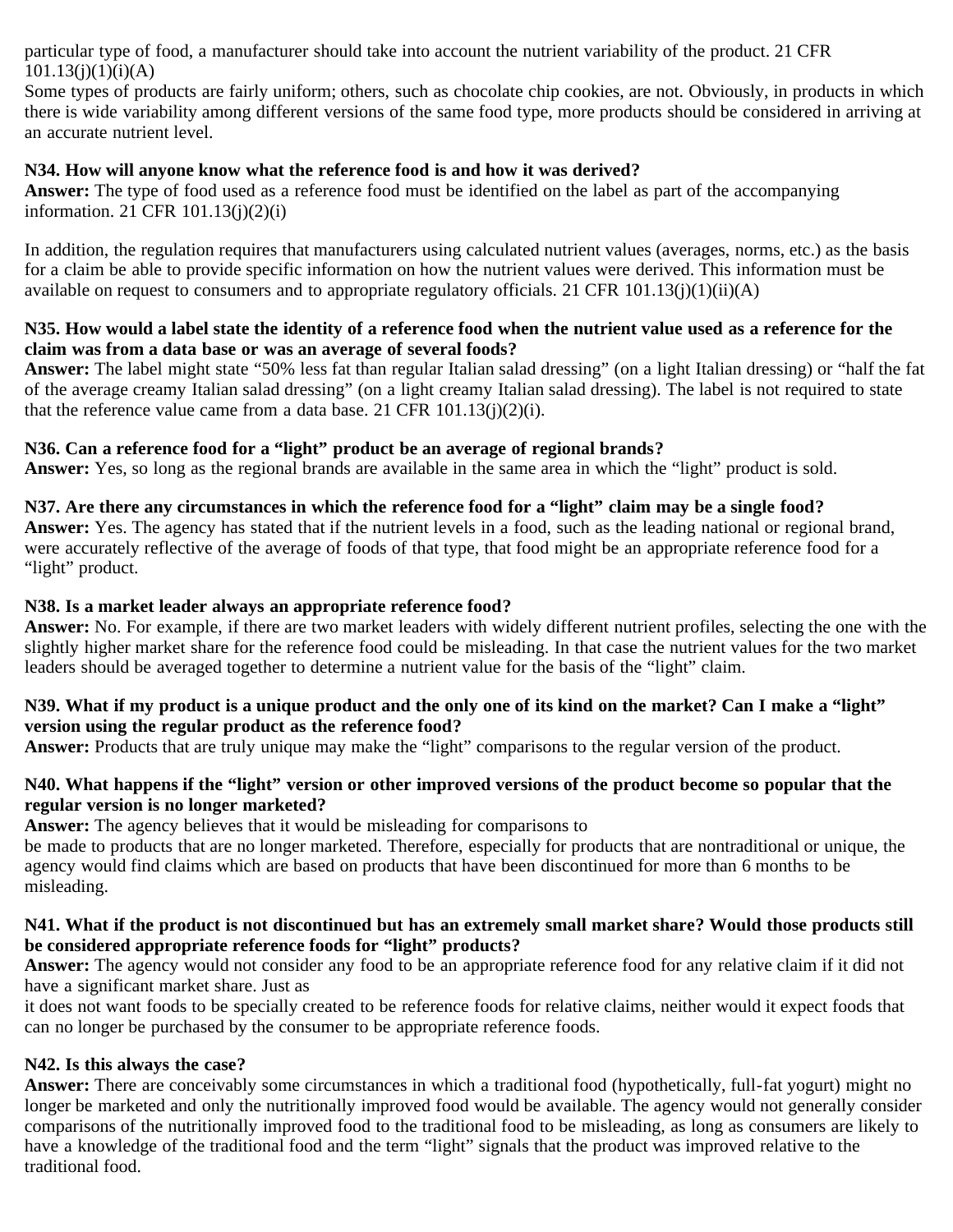**N43. Is there any information that must be placed on the label when making relative claims such as "Light"? Answer:** When making "light" claims, as with other relative claims such as "reduced," "less," "fewer," "more," or "added," the label must state each of the following (these are called "accompanying information"):

- The percentage or fraction by which the food has been modified,
- The reference food, and
- The amount of nutrient (that is the subject of the claim) that is in the labeled food and in the reference food.

Example: 1/3 fewer calories and 50% less fat than our regular cheese cake. Lite cheese cake--200 calories, 4g fat; Regular cheese cake--300 calories, 8g fat per serving. 21 CFR 101.56(b)(3)(i)-(ii) and 21 CFR 101.13(j)(2)

### **N44. Where must the accompanying information be placed?**

**Answer:** The percentage or fraction by which the food is modified and the identity of the reference food must be immediately adjacent to the most prominent claim on the label. 21 CFR 101.13(j)(2)(ii) The actual amount of the nutrient in the labeled food and the reference food may be adjacent to the most prominent claim or on the same panel as the nutrition label. 21 CFR  $101.13(j)(2)(iv)(B)$ 

#### **N45. What is the appropriate reference food for a NCC on a product that substitutes for a food and bears a name that is significantly different from that food?**

**Answer:** Examples are vegetable oil spreads that substitute for margarine or butter, and mayonnaise spreads that substitute for mayonnaise. To bear a claim, the labeled food, for example, vegetable oil spread, must be "not nutritionally inferior" to the food that it resembles and for which it substitutes (e.g., margarine). The reference food on which the claim is based should be the food that it resembles and for which it substitutes (e.g., margarine). Definition of "substitute food" is found in 21 CFR 101.13(d)

#### **N46. What is the most prominent claim?**

**Answer:** In order, the most prominent claims are:

1. (1) A claim on the PDP as a part of or adjacent to the statement of identity;

- 2. (2) A claim elsewhere on the PDP;
- 3. (3) A claim on the information panel;
- 4. (4) A claim elsewhere on the label or in labeling.

21 CFR 101.13(j)(2)(iii)

#### **N47. How large must the accompanying information be?**

**Answer:** Generally the type size must be at least 1/16 of an inch in height. However, there are certain exemptions from this type size requirement for packaged foods that meet certain size requirements. Generally, the minimum type size is  $1/32$  inch for products with a total surface area available to bear labeling of less than 12 square inches. 21 CFR 101.2(c)

#### **N48. Implied NCCs in brand names have to be authorized by the FDA. Does a petition have to be submitted before a claim may be used in any brand name?**

**Answer:** No. Implied claims that are specifically identified either in 21 CFR 101.65 may be used in a brand name without submission of a petition under 21 CFR 101.69(o).

#### **N49. What are the requirements to use the word "Healthy"?**

**Answer:** You may use the term "healthy" or related terms as an implied nutrient content claim on the label or in labeling of a food that is useful in creating a diet that is consistent with dietary recommendations if the food meets the conditions for total fat, saturated fat, cholesterol, and other nutrients (See table in Appendix B of this guidance). In addition, the food must comply with definitions and declaration requirements for any specific NCCs. 21 CFR 101.65(d)(2)

## **N50. What does "Fresh" mean?**

**Answer:** When used in a manner which suggests that a food is unprocessed, the term "fresh" means that the food is in a raw state and has not been frozen or subjected to any form of thermal processing or preservation, except:

The addition of approved waxes or coatings;

The post-harvest use of approved pesticides;

The application of a mild chlorine wash or mild acid wash on produce;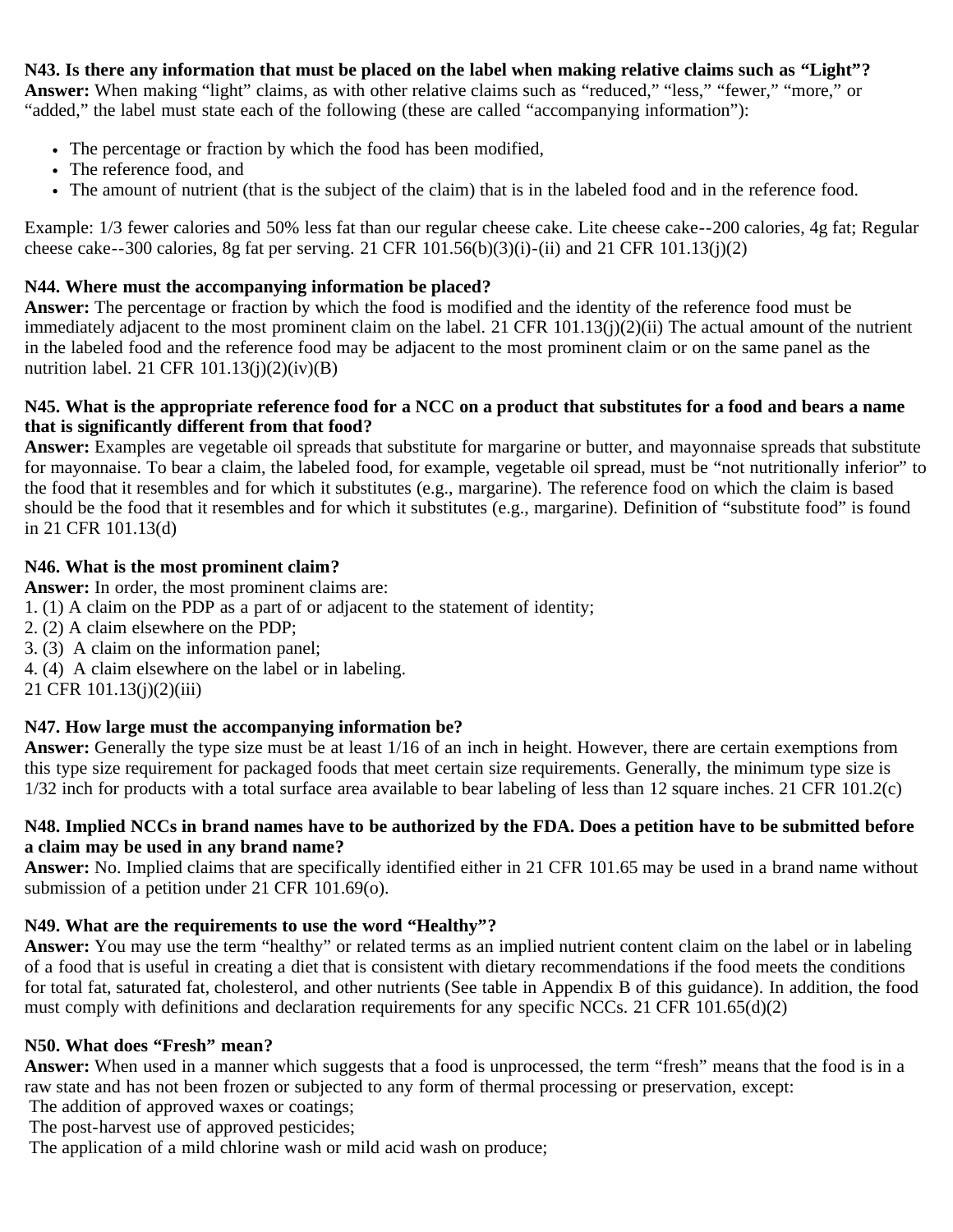The treatment of raw foods with ionizing radiation not to exceed the maximum dose of 1 kiloGray in accordance with 21 CFR 179.26, 21 CFR 101.95(a) and 21 CFR 101.95(c)

# **N51. What do the terms "Fresh Frozen" and "Quickly Frozen" mean?**

**Answer:** FDA's regulation specifies that "fresh frozen" or "frozen fresh" means the food has been quickly frozen while still fresh (i.e., recently harvested when frozen). Appropriate blanching before freezing is permitted. "Quickly frozen" means freezing using a system such as blast-freezing (i.e., sub-zero Fahrenheit temperature with fast moving air directed at the food) for a sufficient length of time to freeze quickly to the center of the food with virtually no deterioration. 21 CFR 101.95(b)

# **Health Claims**

# **H1. What is a Health Claim?**

**Answer:** Health claim means any claim made on the label or in labeling of a food, including a dietary supplement, that expressly or by implication, including "third party" references, written statements (e.g., a brand name including a term such as "heart"), symbols (e.g., a heart symbol), or vignettes, characterizes the relationship of any substance to a disease or health-related condition. Implied health claims include those statements, symbols, vignettes, or other forms of communication that suggest, within the context in which they are presented, that a relationship exists between the presence or level of a substance in the food and a disease or health-related condition (see 21 CFR 101.14(a)(1)).

Further, health claims are limited to claims about disease risk reduction, and cannot be claims about the diagnosis, cure, mitigation, or treatment of disease. Health claims are required to be reviewed and evaluated by FDA prior to use. An example of an authorized health claim, is: "Three grams of soluble fiber from oatmeal daily in a diet low in saturated fat and cholesterol may reduce the risk of heart disease. This cereal has 2 grams per serving."

# **H2. What health claims are permitted on food labels?**

**Answer:** If a claim is provided for in a FDA regulation, then it may be used in accordance with that regulation. A firm may also submit a health claim based on an authoritative statement by a U.S. government scientific body under section  $403(r)(3)(c)$  of the FD&C Act. The criteria necessary to use health claims provided for by FDA are summarized in Appendix C of this guidance. 21 CFR 101.9(k)(1), 101.14(c)-(d) & 21 CFR 101.70

# **H3. How are health claims different from structure/function claims?**

**Answer:** Both health claims that meet the Significant Scientific Agreement (SSA) standard and Qualified Health Claims (QHCs) characterize the relationship between a substance and its ability to reduce the risk of a disease or health-related condition (see 21 CFR 101.14). Structure/function (S/F) claims describe the effect that a substance has on the structure or function of the body and do not make reference to a disease. Both S/F and health claims can be used on the label and in the labeling of conventional foods and dietary supplements. An example of a S/F claim is "Calcium builds strong bones." S/F claims must be truthful and not misleading and are not pre-reviewed or authorized by FDA. [21 U.S.C. 343(r)(6); 21 CFR 101.93]

# **H4. How are health claims different from statements about dietary guidance?**

**Answer:** Both health claims that meet the SSA standard and QHCs characterize a relationship between a substance and a disease or health-related condition (see 21 CFR 101.14). Both elements of 1) a substance and 2) a disease are present in a health claim. Dietary guidance does not contain both elements (and therefore does not constitute a health claim, but may contain one element or another. Typically, dietary guidance statements make reference to a category of foods (i.e., a grouping that is not readily characterized compositionally) and not to a specific substance. The following illustrations may be helpful:

Two examples of an authorized health claim, which by definition must contain the elements of a substance and a disease or health-related condition, are: "Three grams of soluble fiber from oatmeal daily in a diet low in saturated fat and cholesterol may reduce the risk of heart disease. This cereal has 2 grams per serving." and "Diets low in saturated fat and cholesterol that include 25 grams of soy protein a day may reduce the risk of heart disease".

An example of dietary guidance, which does not refer to a specific substance but rather refers to a broad class of foods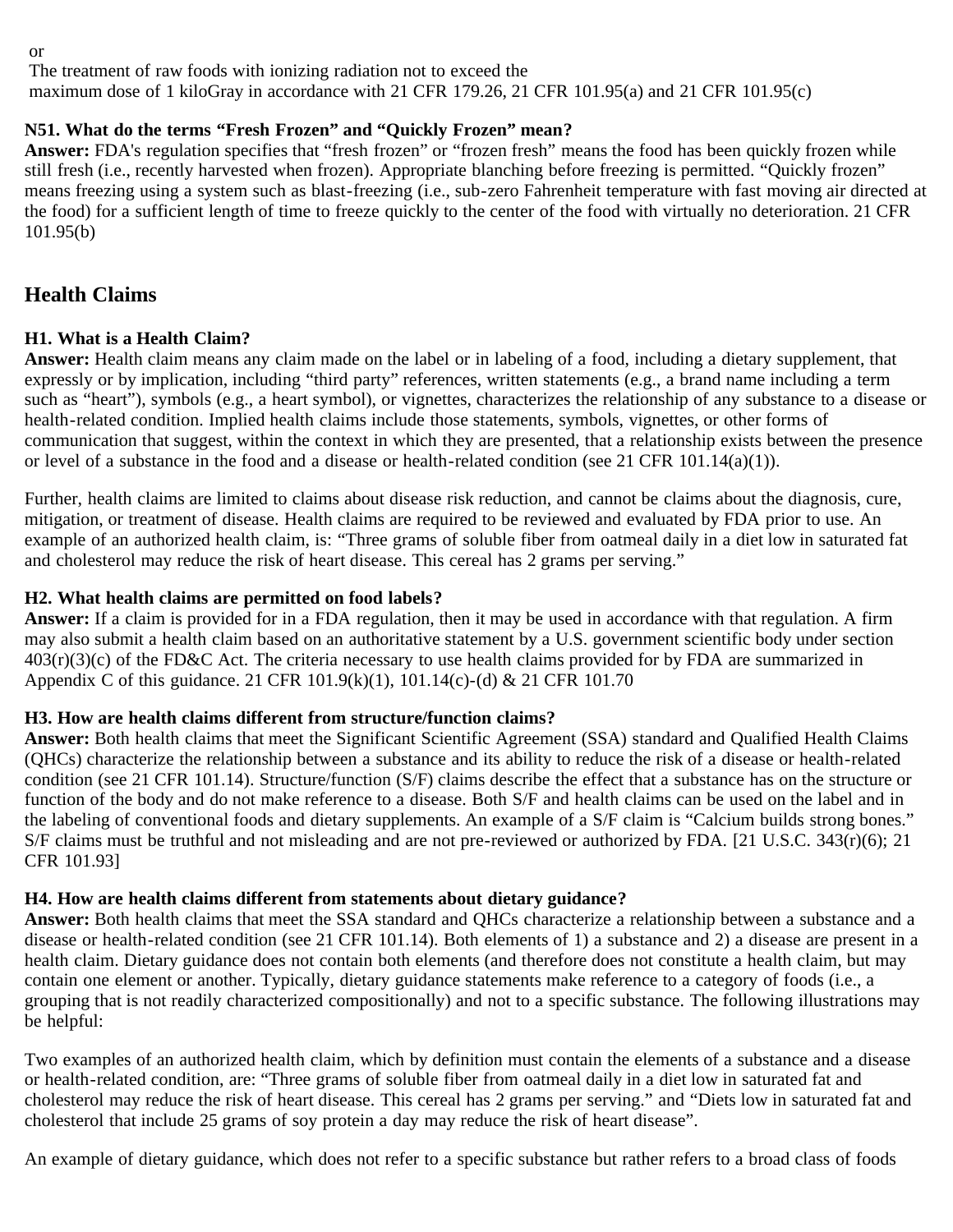without an expressed or implied connection to a specific substance that is present the class of foods is: "Consuming at least 3 or more ounce-equivalents of whole grains per day can reduce the risk of several chronic diseases". One element is present, but not both. It is not a health claim because it cannot reasonably be understood to be about a specific substance.

A dietary guidance statement that refers to a specific food or food component but not a disease or health-related condition is: "Carrots are good for your health," or "Calcium is good for you." Again, one element is present, but not both.

## **H5. How is dietary guidance provided for on food labels?**

**Answer:** Truthful, non-misleading dietary guidance statements may be used on food labels, and do not undergo pre-review by FDA. However, once the food is marketed with the statement, FDA can consider whether the statement meets the requirement to be truthful and not misleading. (21 CFR 101.93)

FDA, as part of its recent Better Nutrition Information for Consumer Health Initiative, recognized that scientifically sound and non-misleading dietary guidance statements may be useful to consumers when placed on food labels.

#### **H6. What are the similarities and differences between health claims established under the 1993 regulations and QHCs?**

**Answer:** Both types of health claims characterize a relationship between a substance (specific food component or a specific food) and a disease (e.g., lung cancer or heart disease) or health-related condition (e.g., high blood pressure), and are supported by scientific evidence (see 21 CFR 101.14). Health claims generally undergo review by FDA through a petition process. All health claims as provided for by Congress in 1990 were evaluated under the SSA standard. Past court decisions resulting in QHCs on dietary supplements focused on whether a manufacturer could make statements about diet/disease relationships when the science supporting the claim did not meet the SSA standard, provided that the claim about the relationship was stated or "qualified" in such a way as to not mislead consumers. Thus, QHCs differ from health claims in that they must be accompanied by a disclaimer or otherwise qualified. See the next section of this guidance for more information on QHCs.

# **Qualified Health Claims**

# **Q1. Why is FDA providing for "qualified" health claims (QHCs)?**

**Answer:** Through the Consumer Health Information for Better Nutrition Initiative, FDA acknowledged that consumers benefit from more information on food labels concerning diet and health. As part of this initiative, the agency established interim procedures whereby QHCs can be made not only for dietary supplements but for conventional foods as well. Moreover, past court decisions have clarified the need to provide for health claims based on less scientific evidence rather than just on the standard of Significant Scientific Agreement (SSA) as long as the claims do not mislead the consumers. FDA began considering QHCs under its interim procedures on September 1, 2003.

# **Q2. Why are the procedures for QHCs "interim"?**

**Answer:** FDA believes that more information is needed before the agency can establish final procedures to provide for QHCs, and therefore issued an Advanced Notice of Proposed Rulemaking (ANPRM) to solicit comments on the agency's options. FDA has and continues to conduct research in order to obtain information about appropriate qualifying language for use with the claims and the extent to which consumers can understand different levels of supporting science. The agency is also interested in knowing if there are better formats for presenting the supporting science than through the use of words alone.

#### **Q3. What is a letter of enforcement discretion?**

**Answer:** A letter of enforcement discretion is a letter issued by FDA to the petitioner specifying the nature of the QHC for which FDA intends to consider the exercise of its enforcement discretion. If a letter of enforcement discretion has been issued, FDA does not intend to object to the use of the claim as specified in the letter, provided that the products that bear the claim are consistent with the stated criteria. All letters of enforcement discretion are posted on the Center for Food Safety and applied Nutrition's website so manufacturers know how the agency intends to exercise its enforcement discretion on the use of the QHC.

# **Q4. How is the science supporting a QHC different from that for a health claim?**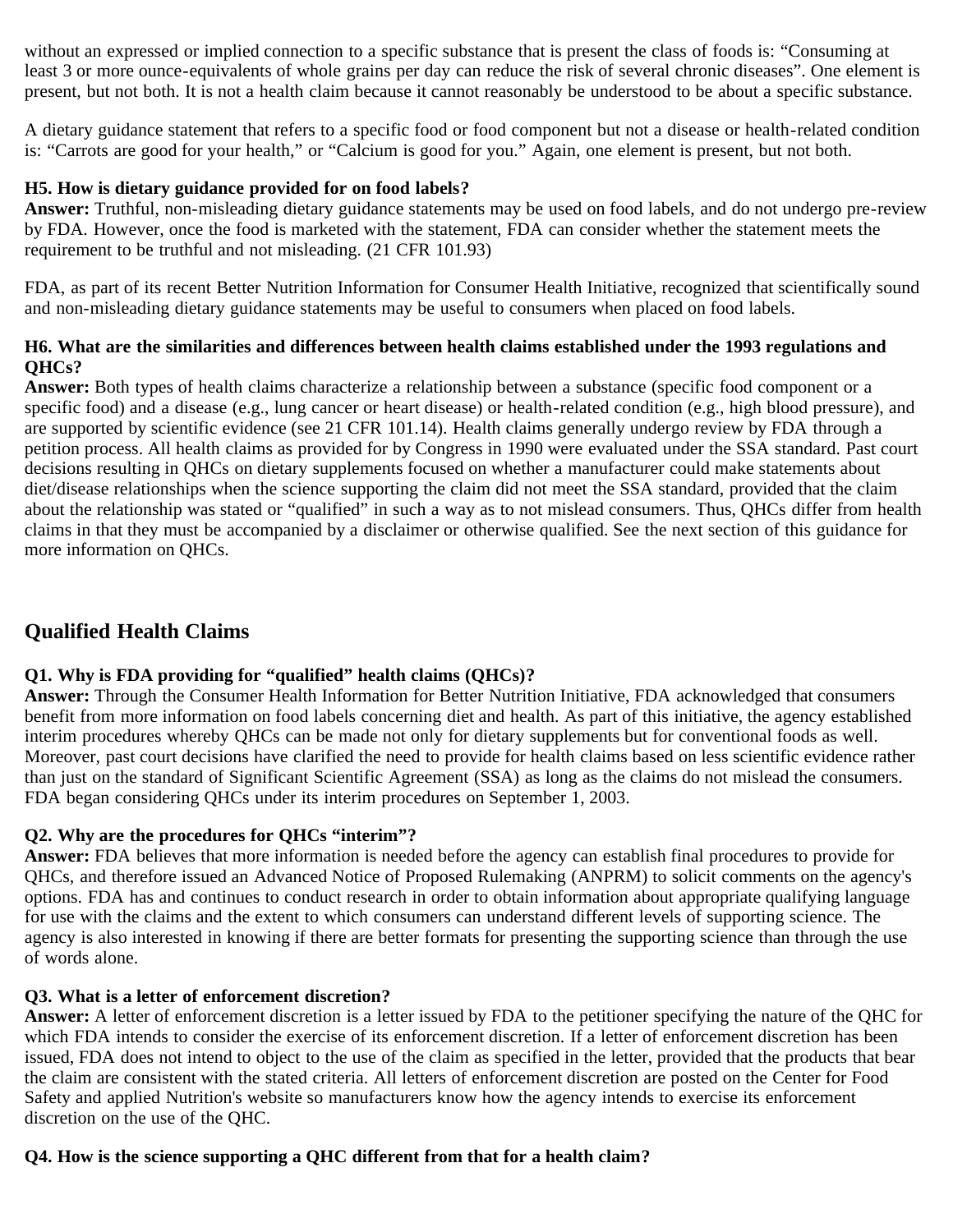**Answer:** Health claims require Significant Scientific Agreement (SSA) based on the totality of publicly available scientific evidence (see 21 CFR 101.14). QHCs are still based on the totality of publicly available evidence but the scientific support does not have to be as strong as that for SSA. (See also H7)

# **Q5. What is the procedural timeline for QHCs?**

**Answer:** Within 15 days of receipt, FDA will acknowledge the petition. Within 45 days of receipt, FDA will file the petition and a docket number will be assigned. Note: Petitions that do not meet content requirements as specified in 21 CFR 101.70 will not be filed and will be returned to the petitioner. At the time of filing, FDA will post the petition on the FDA webpage for a 60-day public comment period. During this time, written comments may be submitted to the docket. On or before 270 days after receipt of the petition, a final decision will be sent to the petitioner in the form of a letter as to whether FDA intends to exercise enforcement discretion with respect to a QHC or deny the petition. The letter will be posted on FDA's website. Extensions beyond 270 days can be granted upon mutual agreement between the petitioner and the agency.

### **Q6. How will FDA know that I wish to have my petition reviewed under the standards for a QHC rather than those for an SSA health claim (i.e., under the SSA standard)?**

**Answer:** The petitioner may indicate within the petition's cover letter that he/she is waiving the right to a review under the SSA standard and request that the petition be reviewed under the interim procedures for a QHC. This request will result in FDA proceeding directly to the QHC procedures and its 270-day timeline (see next question). In the absence of such a request, FDA contacts the petitioner to determine if they are petitioning for a SSA or QHC.

## **Q7. What information is required to be included in the petition?**

**Answer:** The requirements of 21 CFR 101.70 apply. A general summary of these requirements follows. 1. Preliminary Requirements (see 21 CFR 101.70(f)(A)) Explanation of how substance conforms to the requirements of 21 CFR 101.14(b):

- Relationship between substance and disease or health-related condition;
- Substance contributes taste, aroma, nutritive value, or a technical effect listed in 21 CFR 170.3(o);
- Substance is a food, food ingredient, or component that has been shown to be safe and lawful at levels necessary to justify a claim (21 CFR 101.14(b)(3)(ii)).
- 2. Summary of Scientific data (see 21 CFR 101.70(f)(B))
- 3. Analytical data to show amount of substance that is present in representative foods (see 21 CFR 101.70(f)(C))
- 4. Proposed model health claim(s) (see 21 CFR 101.70(f)(D))
- 5. Attachments (see 21 CFR 101.70(f)(E))
	- Scientific data supporting a claim:
	- Copies of computer literature searches;
	- Copy of all research articles relied upon for support of petition -- English only;
	- Information concerning adverse consequences pertinent to any segment of the U.S. population.

6. A claim for categorical exclusion or an environmental assessment (see 21 CFR  $101.70(f)(F)$ ) NOTE: FDA encourages petitioners to specify whether they are requesting that their petition be reviewed as a QHC, and that they waive review under the SSA standard.

#### **Q8. Where should I send the petition?**

**Answer:** Mail the original and one copy of the petition (or a computer readable disk containing the petition) to the following address:

Food and Drug Administration Office of Nutrition, Labeling and Dietary Supplements (HFS-800) 5100 Paint Branch Parkway College Park, MD 20740

# **Q9. Are there circumstances when FDA will not file a petition?**

**Answer:** Yes, if the petition is incomplete in that it does not provide the required information that is summarized above.

#### **Q10. How can I find out what letters FDA has issued for QHC?**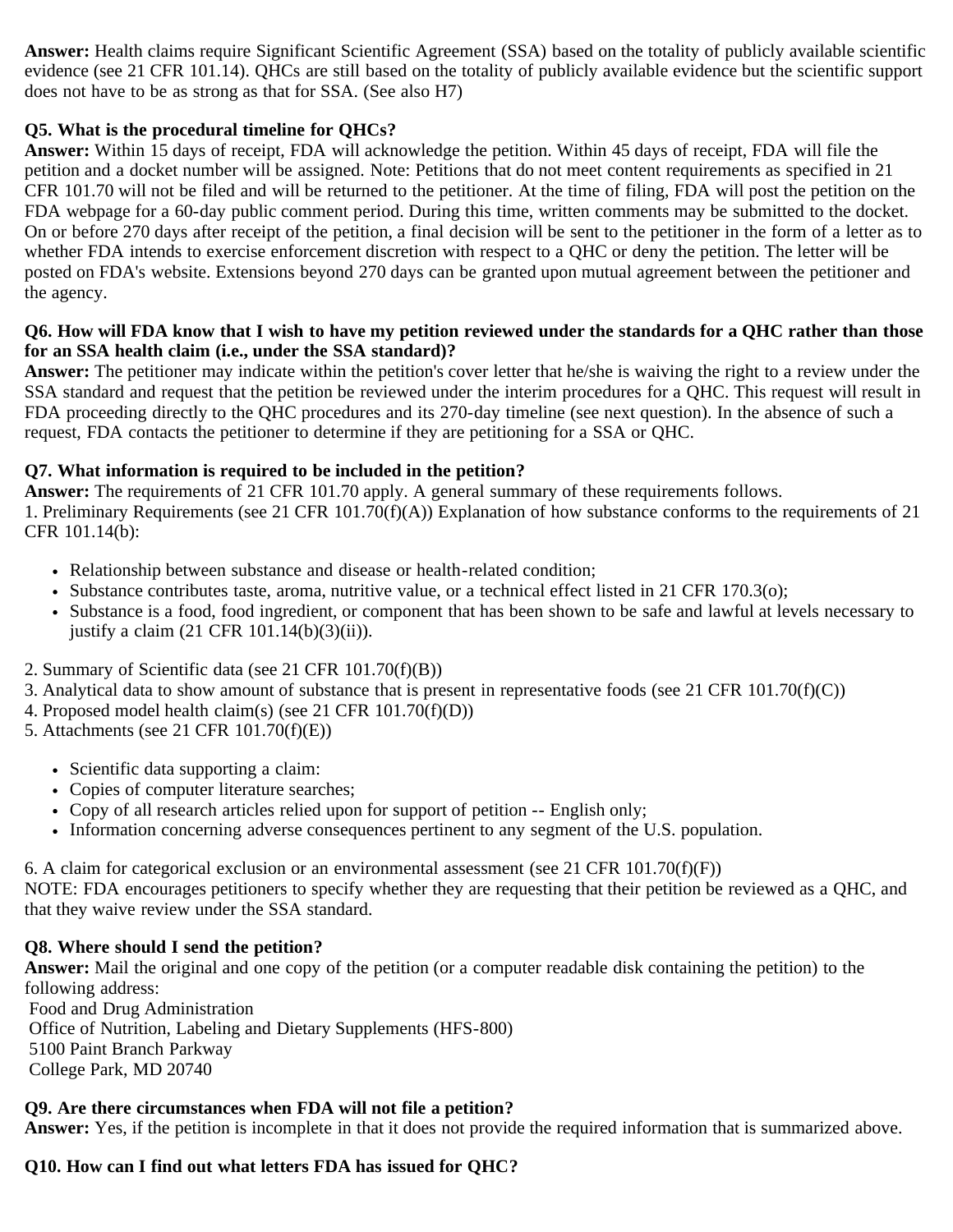**Answer:** See Qualified Health Claims: Letters of Enforcement Discretion. Alternately, you can go to Appendix D of this guidance for a listing of the QHCs available at the time this guidance was issued.

# **Structure/Function Claims**

### **S1. What are structure/function (S/F) claims?**

**Answer:** The Dietary Supplement Health and Education Act of 1994 (DSHEA) added Section 403(r)(6) to the FD&C Act. This section of the law states that a dietary supplement may bear certain statements on its label or in its labeling if the claim meets certain requirements. Section 101.93(f) simply restates part of the definition of the types of claims that may be made under Section 403(r)(6) of the FD&C Act. Section 101.93(f) reads:

(f) Permitted structure/function statements. Dietary supplement labels or labeling may, subject to the requirements in paragraphs (a) through (e) of this section, bear statements that describe the role of a nutrient or dietary ingredient intended to affect the structure or function in humans or that characterize the documented mechanism by which a nutrient or dietary ingredient acts to maintain such structure or function, provided that such statements are not disease claims under paragraph (g) (21 CFR 101.93). If the label or labeling of a product marketed as a dietary supplement bears a disease claim as defined in paragraph (g) of this section, the product will be subject to regulation as a drug unless the claim is an authorized health claim for which the product qualifies. Section  $403(r)(6)$  of the FD&C Act does not apply to conventional foods, however structure/function claims may be made on a conventional food provided the effects are derived from the nutritive value of the food.

<http://www.fda.gov/Food/LabelingNutrition/LabelClaims/StructureFunctionClaims/default.htm> and [http://www.fda.gov/Food/LabelingNutrition/LabelClaims/ucm111447.](http://www.fda.gov/Food/LabelingNutrition/LabelClaims/ucm111447)

## **S2. Are there other claims that can be made for dietary supplements under this section of the law?**

**Answer:** Yes. Section 403(r)(6) also states that dietary supplements can use claims about nutrient deficiency diseases (for example, vitamin C and scurvy) or that describe the effect of the dietary supplement on general well-being

#### **S3. What requirements must I meet to make any of these types of claims for my dietary supplement?**

**Answer:** There are three requirements you must meet. First, the law says you can make these claims if you have substantiation that the claims are truthful and not misleading. You must have this substantiation before you make the claims. Second, you must notify FDA that you are using the claim within 30 days of first marketing your product. Third, the claim must include a mandatory disclaimer statement that is provided for in the law. Section 403(r)(6) of the FD&C Act.

# **S4. Where can I find information on the mandatory disclaimer and the notification I need to send in?**

**Answer:** We have published regulations that describe exactly what the disclaimer must say and what you must include in your notification to us and where you must send it in the September 23, 1997 Federal Register (62 FR 49859 and 49883, respectively). These requirements can be found in 21 CFR 101.93(b) through (e) and 21 CFR 101.93(a), respectively.

#### **S5. How do I determine if a claim is a structure/function claim or a disease claim?**

**Answer:** It may not be possible always to draw a bright line between structure/ function and disease claims. You should look at the objective evidence in your labeling to assess whether a claim explicitly or implicitly is a disease claim. For example, a statement may not mention a disease but may refer to identifiable characteristic signs or symptoms of a disease such that the intended use of the product to treat or prevent the disease may be inferred. It is important that you keep in mind two things. First, the context of the statement, decided from information on the label and in other labeling, will determine if the statement is considered to be a disease claim. Second, foods may not bear disease claims, explicit or implied, unless the claim has undergone premarket review by FDA and has been authorized or approved under the rules for health claims or drugs, as appropriate. To assist you in deciding whether a claim is or is not a disease claim, the new regulation contains a definition for disease, and then includes 10 criteria intended to help clarify the types of claims that may be made for dietary supplements without prior authorization or approval by FDA. We are providing that disease definition and a link to the 10 criteria in S7 below.

#### **S6. What is the definition of a disease?**

**Answer:** Section 101.93(g) defines disease as: ...damage to an organ, part, structure, or system of the body such that it does not function properly (e.g., cardiovascular disease), or a state of health leading to such dysfunctioning (e.g.,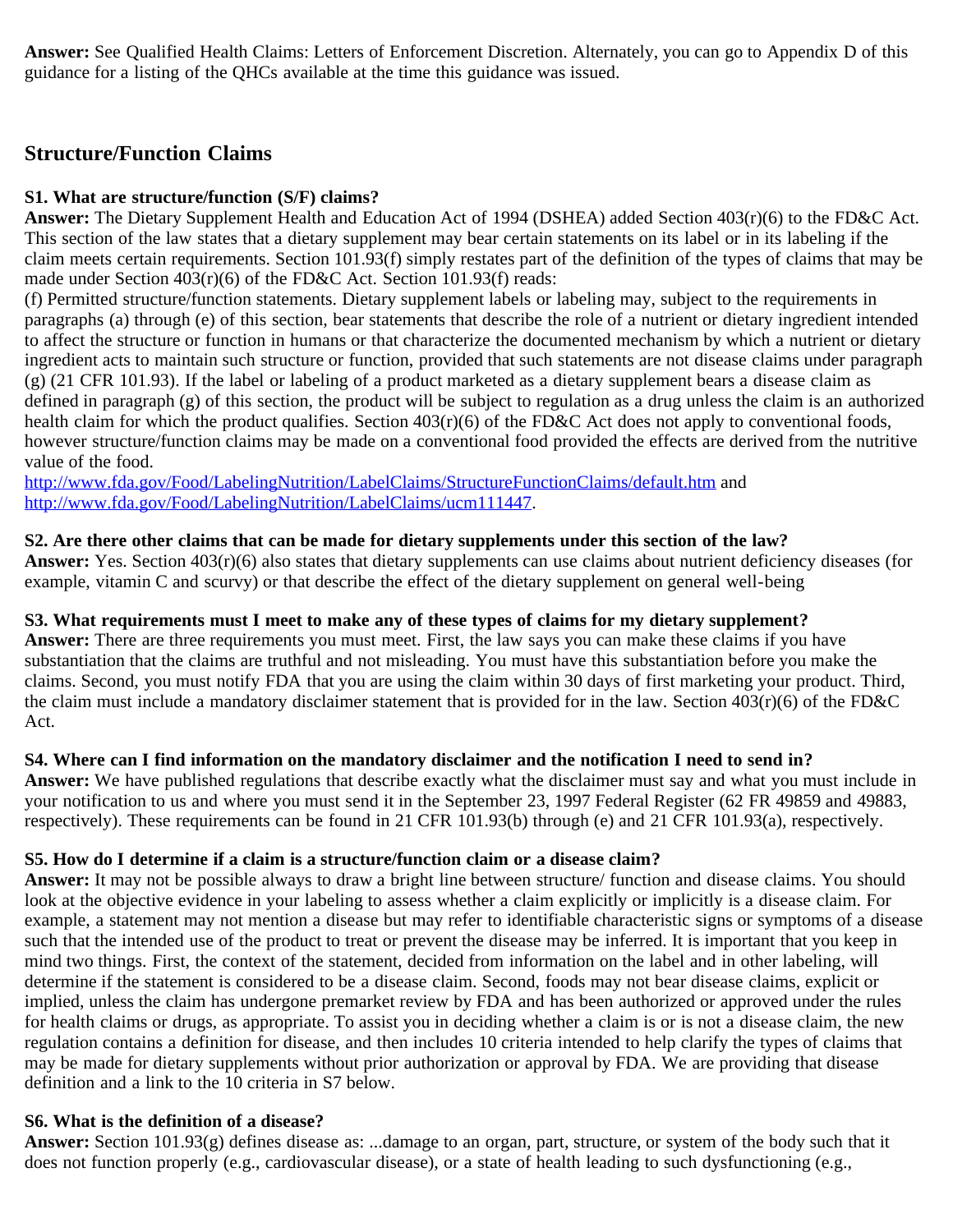hypertension); except that diseases resulting from essential nutrient deficiencies (e.g., scurvy, pellagra) are not included in this definition.

## **S7. What are the criteria for determining if a statement is a disease claim?**

.

**Answer:** There are 10 criteria in the final rule entitled "Regulations on Statements Made for Dietary Supplements Concerning the Effect of the Product on the Structure or Function of the Body", published on January 6, 2000 in the Federal Register (65 FR 1000-1050), that are useful in determining if a statement is a disease claim. These 10 criteria can be found in the Structure/Function Claims Small Entity Compliance Guide.

<http://www.fda.gov/Food/GuidanceComplianceRegulatoryInformation/GuidanceDocuments/DietarySupplements/ucm103340>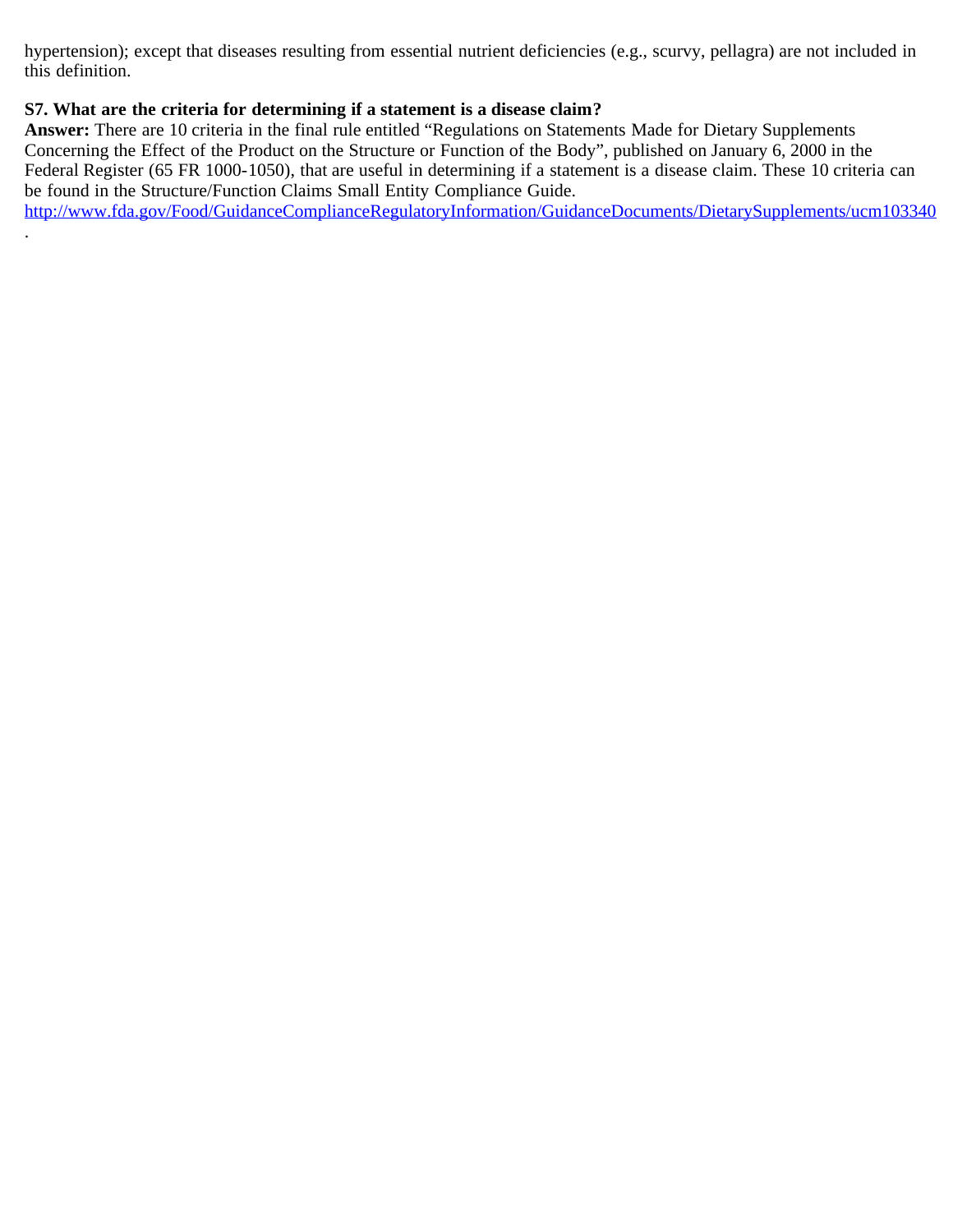# **9. Appendix A: Definitions of Nutrient Content Claims**

October 2009

# **Guidance for Industry: A Food Labeling Guide**

# **Contains Nonbinding Recommendations**

## [Return to table of contents](#page-0-0)

| <b>Free</b>                                      | Low                              | <b>Reduced/Less</b>             | <b>Comments</b>                                                                       |
|--------------------------------------------------|----------------------------------|---------------------------------|---------------------------------------------------------------------------------------|
| Synonyms for "Free":<br>"Zero", "No", "Without", | Synonyms for<br>"Low": "Little", | Synonyms for<br>"Reduced/Less": | For "Free", "Very Low", or "Low", must<br>indicate if food meets a definition without |
| "Trivial Source of",                             | ("Few" for                       | "Lower" ("Fewer"                | benefit of special processing, alteration,                                            |
| "Negligible Source of",                          | Calories), "Contains             | for Calories)                   | formulation or reformulation; e.g., "broccoli,                                        |
| "Dietarily Insignificant                         | a Small Amount                   |                                 | a fat-free food" or "celery, a low calorie"                                           |
| Source of"                                       | of", "Low Source"                | "Modified" may                  | food"                                                                                 |
|                                                  | of"                              | be used in                      |                                                                                       |
| Definitions for "Free" for                       |                                  | statement of                    |                                                                                       |
| meals and main dishes are                        |                                  | identity                        |                                                                                       |
| the stated values per                            |                                  |                                 |                                                                                       |
| labeled serving                                  |                                  | Definitions for                 |                                                                                       |
|                                                  |                                  | meals and main                  |                                                                                       |
|                                                  |                                  | dishes are same as              |                                                                                       |
|                                                  |                                  | for individual                  |                                                                                       |
|                                                  |                                  | foods on a per                  |                                                                                       |
|                                                  |                                  | $100$ g basis                   |                                                                                       |

# **Content Claims ("Free," "Low," "Reduced/Less")**

| <b>Nutrient</b>                          | <b>Free</b>                                                   | Low                                                                                                                       | <b>Reduced/Less</b>                                                                                                                                 | <b>Comments</b>                                                                                                                                                                                                                                                             |
|------------------------------------------|---------------------------------------------------------------|---------------------------------------------------------------------------------------------------------------------------|-----------------------------------------------------------------------------------------------------------------------------------------------------|-----------------------------------------------------------------------------------------------------------------------------------------------------------------------------------------------------------------------------------------------------------------------------|
| <b>Calories</b><br>$21$ CFR<br>101.60(b) | Less than 5 cal per RACC<br>and per labeled serving<br>(b)(1) | 40 cal or less<br>per RACC (and<br>per $50 \text{ g if}$<br>RACC is small)<br>(b)(2)<br>Meals and main<br>dishes: 120 cal | At least 25%<br>fewer calories per<br>RACC than an<br>appropriate<br>reference food (for $\vert$<br>meals and main<br>dishes, at least<br>25% fewer | "Light" or "Lite": if 50% or more<br>of the calories are from fat, fat<br>must be reduced by at least 50%<br>per RACC. If less than 50% of<br>calories are from fat, fat must be<br>reduced at least 50% or calories<br>reduced at least 1/3 per RACC 21<br>$CFR$ 101.56(b) |

# **Definitions of Nutrient Content Claims**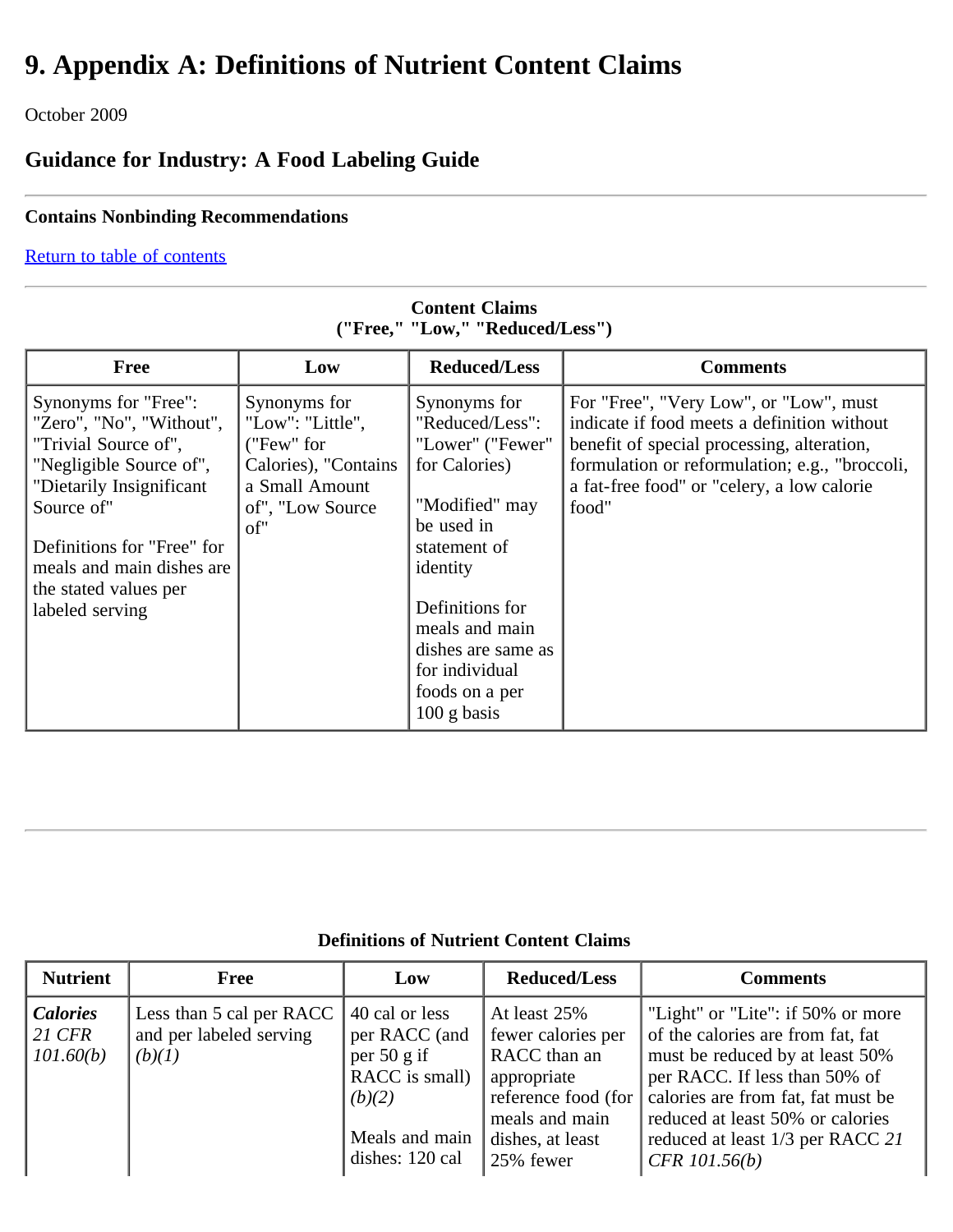|                                                       |                                                                                                                                                                                                                                                                                                                                                                                           | or less per $100 g$<br>(b)(3)                                                                                                                                                                                                     | calories per 100g)<br>Reference food<br>may not be "Low<br>Calorie"<br>Uses term<br>"Fewer" rather<br>than "Less" $(b)(4)$<br>$\&(5)$                                                                                                                   | "Light" or "Lite" meal or main dish<br>product meets definition for "Low<br>Calorie" or "Low Fat" meal and is<br>labeled to indicate which definition<br>is met 21 CFR $101.56(d)$<br>For dietary supplements: Calorie<br>claims can only be made when the<br>reference product is greater than 40<br>calories per serving 21 CFR<br>101.60(a)(4)                                                                                                                                  |
|-------------------------------------------------------|-------------------------------------------------------------------------------------------------------------------------------------------------------------------------------------------------------------------------------------------------------------------------------------------------------------------------------------------------------------------------------------------|-----------------------------------------------------------------------------------------------------------------------------------------------------------------------------------------------------------------------------------|---------------------------------------------------------------------------------------------------------------------------------------------------------------------------------------------------------------------------------------------------------|------------------------------------------------------------------------------------------------------------------------------------------------------------------------------------------------------------------------------------------------------------------------------------------------------------------------------------------------------------------------------------------------------------------------------------------------------------------------------------|
| <b>Total Fat</b><br><b>21 CFR</b><br>101.62(b)        | Less than 0.5 g per RACC<br>and per labeled serving<br>(or for meals and main<br>dishes, less than $0.5$ g per<br>labeled serving) $(b)(1)$<br>Contains no ingredient<br>that is fat or understood to<br>contain fat, except noted<br>below $(\frac{*}{s})$ .                                                                                                                             | 3 g or less per<br>RACC (and per<br>50 g if RACC is<br>small) $(b)(2)$<br>Meals and main<br>dishes: $3 \text{ g}$ or<br>less per $100 g$<br>and not more<br>than 30% of<br>calories from fat<br>(b)(3)                            | At least 25% less<br>fat per RACC than<br>an appropriate<br>reference food (or<br>for meals and<br>main dishes, at<br>least 25% less fat<br>per 100g) $(b)(4)$ &<br>(5)<br>Reference food<br>may not be "Low<br>Fat"                                    | "\[[[[[[[[\] % Fat Free": may be used if<br>food meets the requirements for<br>"Low Fat" 21 CFR 101.62(b)(6)<br>100% Fat Free: food must be "Fat<br>Free" $(b)(6)(iii)$<br>"Light"--see previous Calorie<br>comments<br>For dietary supplements: total fat<br>claims cannot be made for products<br>that are 40 calories or less per<br>serving 21 CFR 101.62(a)(4)                                                                                                                |
| <b>Saturated</b><br>Fat<br><b>21 CFR</b><br>101.62(c) | Less than $0.5$ g saturated<br>fat and less than 0.5 g<br>trans fatty acids per<br>RACC and per labeled<br>serving (or for meals and<br>main dishes, less than 0.5<br>g saturated fat and less<br>than 0.5 g trans fatty acids<br>per labeled serving) $(c)(1)$<br>Contains no ingredient<br>that is understood to<br>contain saturated fat<br>except as noted below $(\underline{\ast})$ | 1 g or less per<br>RACC and 15%<br>or less of<br>calories from<br>saturated fat<br>(c)(2)<br>Meals and main<br>dishes: $1 \text{ g}$ or<br>less per $100 g$<br>and less than<br>10% of calories<br>from saturated<br>fat $(c)(3)$ | At least 25% less<br>saturated fat per<br>RACC than an<br>appropriate<br>reference food (or<br>for meals and<br>main dishes, at<br>least 25% less<br>saturated fat per<br>100g) $(c)(4)$ & $(5)$<br>Reference food<br>may not be "Low<br>Saturated Fat" | Next to all saturated fat claims,<br>must declare the amount of<br>cholesterol if 2 mg or more per<br>RACC; and the amount of total fat<br>if more than $3$ g per RACC (or $0.5$ )<br>g or more of total fat per RACC for<br>"Saturated Fat Free") (or for meals<br>and main dishes, per labeled<br>serving) 21 CFR $101.62(c)$<br>For dietary supplements: saturated<br>fat claims cannot be made for<br>products that are 40 calories or less<br>per serving 21 CFR 101.62(a)(4) |
| <b>Cholesterol</b><br><b>21 CFR</b><br>101.62(d)      | Less than 2 mg per RACC<br>and per labeled serving<br>(or for meals and main<br>dishes, less than 2 mg per<br>labeled serving)<br>Contains no ingredient<br>that contains cholesterol<br>except as noted below $(\triangle)$<br>(d)(1)                                                                                                                                                    | 20 mg or less<br>per RACC (and<br>per 50 g of food<br>if RACC is<br>small) $(d)(2)$<br>Meals and main<br>dishes: 20 mg or<br>less per $100 g$<br>(d)(3)                                                                           | At least 25% less<br>cholesterol per<br>RACC than an<br>appropriate<br>reference food (or<br>for meals and<br>main dishes, at<br>least 25% less<br>cholesterol per<br>$100g$ ) $(d)(4)$ & $(5)$                                                         | Cholesterol claims only allowed<br>when food contains 2 g or less<br>saturated fat per RACC; or for<br>meals and main dish products, per<br>labeled serving size for "Free"<br>claims or per 100 g for "Low" and<br>"Reduced/Less" claims<br>Must declare the amount of total fat<br>next to cholesterol claim when fat<br>exceeds 13 g per RACC and                                                                                                                               |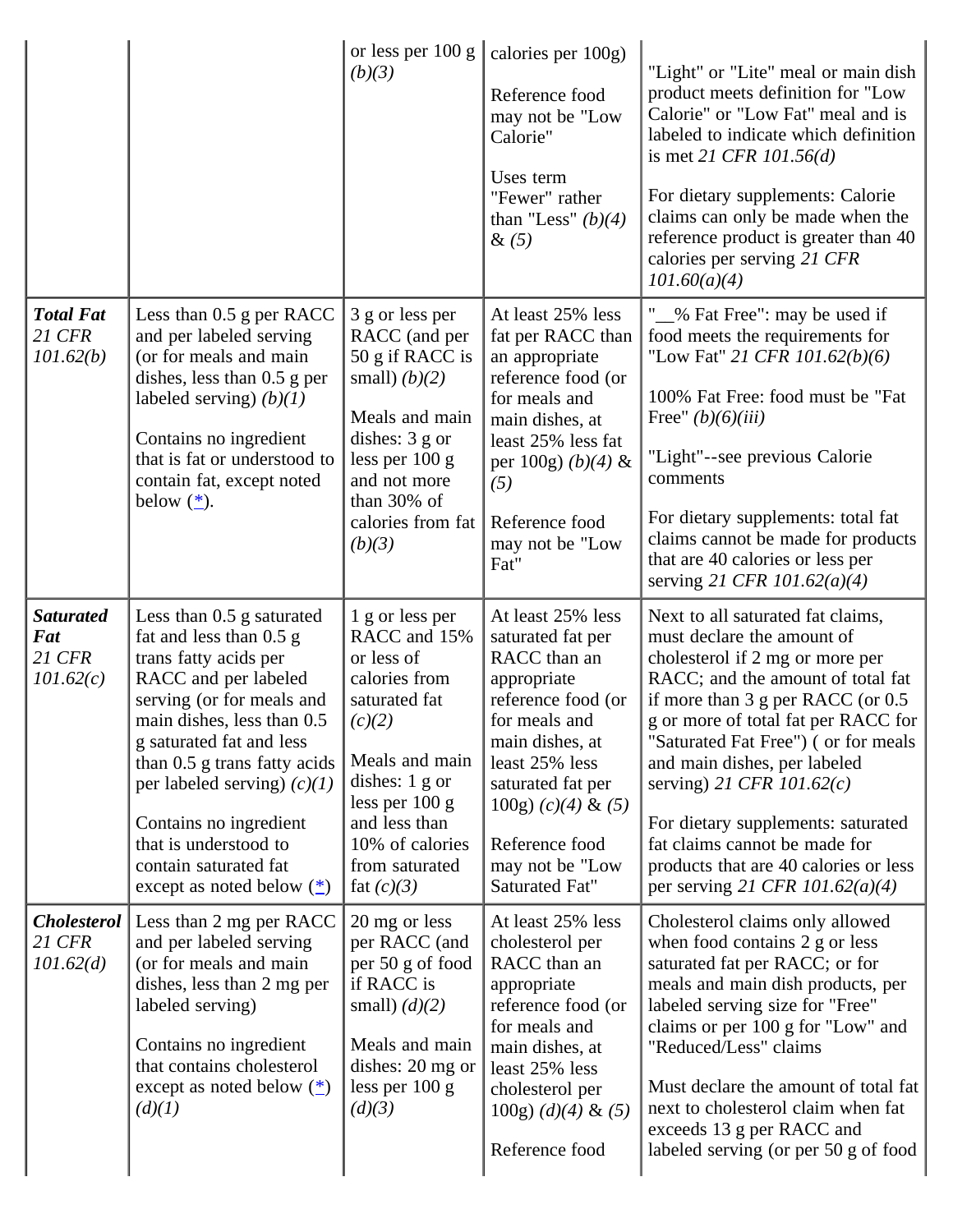|                                             |                                                                                                                                                                                                                                                                                                                                                            |                                                                                                                                                                                                                                                                                                                                 | may not be "Low<br>Cholesterol"                                                                                                                                                                                                                                          | if RACC is small), or when the fat<br>exceeds 19.5 g per labeled serving<br>for main dishes or 26 g for meal<br>products<br>For dietary supplements:<br>cholesterol claims cannot be made<br>for products that are 40 calories or<br>less per serving                                                                                                                                                                                                                                                                                                                                                                                                                                                                   |
|---------------------------------------------|------------------------------------------------------------------------------------------------------------------------------------------------------------------------------------------------------------------------------------------------------------------------------------------------------------------------------------------------------------|---------------------------------------------------------------------------------------------------------------------------------------------------------------------------------------------------------------------------------------------------------------------------------------------------------------------------------|--------------------------------------------------------------------------------------------------------------------------------------------------------------------------------------------------------------------------------------------------------------------------|-------------------------------------------------------------------------------------------------------------------------------------------------------------------------------------------------------------------------------------------------------------------------------------------------------------------------------------------------------------------------------------------------------------------------------------------------------------------------------------------------------------------------------------------------------------------------------------------------------------------------------------------------------------------------------------------------------------------------|
| Sodium<br><b>21 CFR</b><br>101.61           | Less than 5 mg per RACC<br>and per labeled serving<br>(or for meals and main<br>dishes, less than 5 mg per<br>labeled serving) $(b)(1)$<br>Contains no ingredient<br>that is sodium chloride or<br>generally understood to<br>contain sodium except as<br>noted below $(\frac{*}{s})$<br>"Salt Free" must meet<br>criterion for "Sodium<br>Free" $(c)(1)$  | 140 mg or less<br>per RACC (and<br>per 50 g if<br>RACC is small)<br>(b)(4)<br>Meals and main<br>dishes: 140 mg<br>or less per 100g<br>(b)(5)<br>"Very Low<br>Sodium": $35 \text{ mg}$<br>or less per<br>RACC (and per<br>50g if RACC is<br>small). For<br>meals and main<br>dishes: 35mg or<br>less per 100g<br>$(b)(2) \& (3)$ | At least 25% less<br>sodium per RACC<br>than an<br>appropriate<br>reference food (or<br>for meals and<br>main dishes, at<br>least 25% less<br>sodium per 100g)<br>Reference food<br>may not be "Low<br>Sodium" $(b)(6)$ &<br>(7)                                         | "Light" (for sodium reduced 21<br>CFR products): if food is "Low<br>Calorie" and "Low Fat" and<br>sodium is reduced by at least 50%.<br>21 CFR $101.56(c)(1)$<br>"Light in Sodium": if sodium is<br>reduced by at least 50% per RACC.<br>21 CFR $101.56(c)(2)$<br>For meals and main dishes, "Light<br>in Sodium" meets definition for<br>"Low in Sodium" 21 CFR<br>101.56(d)(2)<br>"No Salt Added" and "Unsalted"<br>must declare "This is Not A<br>Sodium Free Food" on information<br>panel if food is not "Sodium Free"<br>21 CFR $101.61(c)(2)$<br>"Lightly Salted": 50% less sodium<br>than normally added to reference<br>food and if not "Low Sodium", so<br>labeled on information panel 21<br>$CFR$ 101.56(g) |
| <b>Sugars</b><br><b>21 CFR</b><br>101.60(c) | "Sugar Free": Less than<br>0.5 g sugars per RACC<br>and per labeled serving<br>(or for meals and main<br>dishes, less than 0.5 g per<br>labeled serving) $(c)(1)$<br>Contains no ingredient<br>that is a sugar or generally<br>understood to contain<br>sugars except as noted<br>below $(\triangle)$<br>Disclose calorie profile<br>(e.g., "Low Calorie") | Not Defined.<br>May not be<br>used                                                                                                                                                                                                                                                                                              | At least 25% less<br>sugars per RACC<br>than an<br>appropriate<br>reference food (or<br>for meals and<br>main dishes, at<br>least 25% less<br>sugar per $100g$ )<br>May not use this<br>claim on dietary<br>supplements of<br>vitamins and<br>minerals $(c)(5)$ &<br>(6) | "No Added Sugars" and "Without<br>Added Sugars" are allowed if no<br>sugar or sugar containing<br>ingredient is added during<br>processing. State if food is not<br>"Low" or "Reduced Calorie" $(c)(2)$<br>The terms "Unsweetened" and "No<br>Added Sweeteners" remain as<br>factual statements $(c)(3)$<br>Does not include sugar alcohols<br>For dietary supplements: "Sugar<br>Free" and "No Added Sugar" may<br>be used for vitamins and minerals<br>intended to be used by infants and<br>children less than 2 years of age.                                                                                                                                                                                       |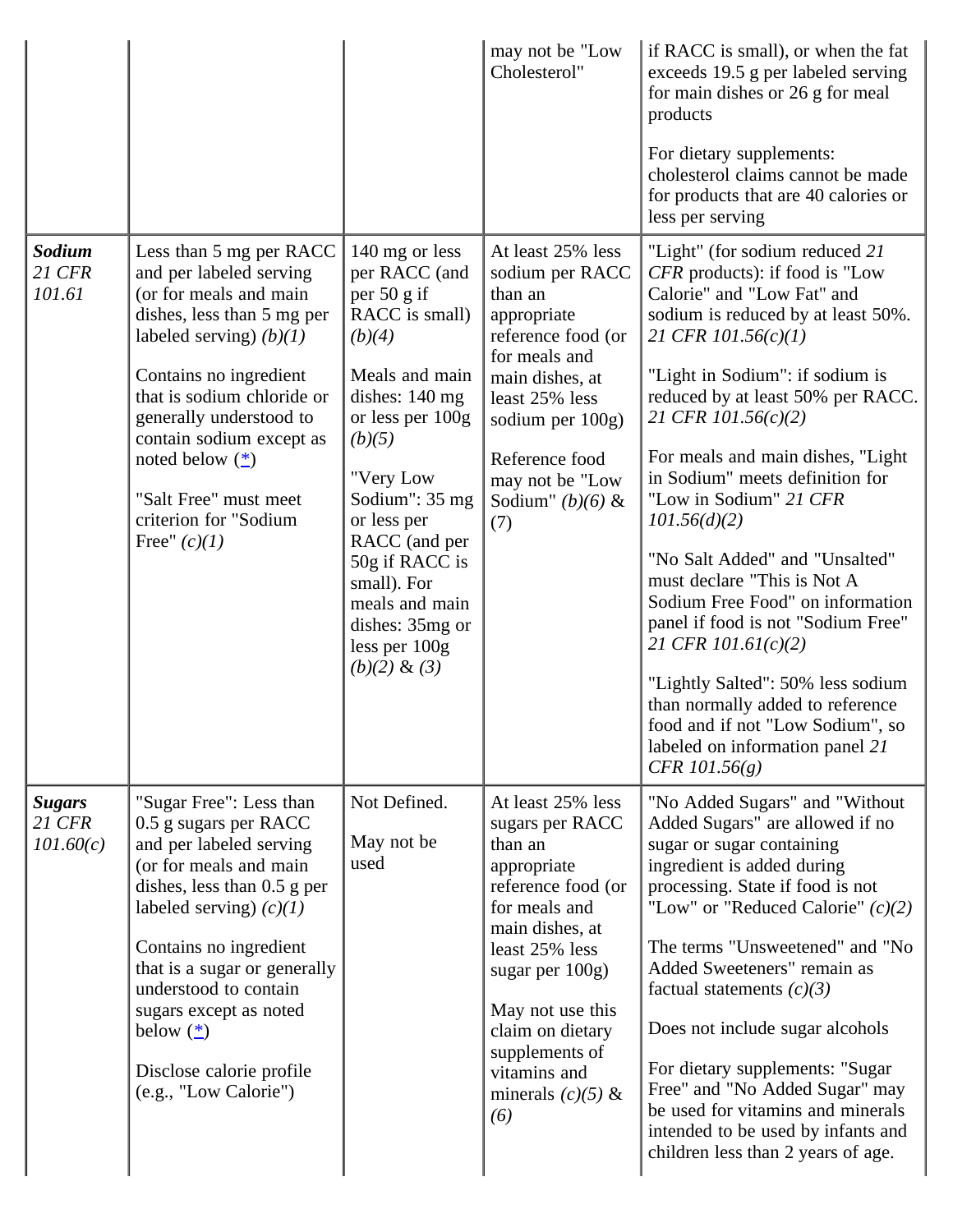|  | (c)(4) |  |
|--|--------|--|
|--|--------|--|

*Notes:* \* Except if the ingredient listed in the ingredient statement has an asterisk that refers to footnote (e.g., "\* adds a trivial amount of fat").

- RACC = Reference Amounts Customarily Consumed.
- Small RACC = Reference Amounts Customarily Consumed of 30 g or less or 2 tablespoons or less (for dehydrated foods that are typically consumed when rehydrated with water or a diluent containing an insignificant amount, as defined in *21 CFR 101.9(f)(1)*, of all nutrients per RACC, the per 50 g criterion refers to the prepared form of the food).
- When levels exceed: 13 g Total Fat, 4 g Saturated Fat, 60 mg Cholesterol, and 480 mg Sodium per RACC, per labeled serving or, for foods with small RACC, per 50 g, a disclosure statement is required as part of claim (e.g., "See nutrition information for\_\_\_content" with the blank filled in with nutrient(s) that exceed the prescribed levels).
- The term "light" may be used to describe a physical or organoleptic attribute of the food if it clearly conveys the nature of the product, e.g., "light in color," "light intexture." *21 CFR 101.56(e)*
- If there has been a long history of use of the term "light" associated with a product it may continue to be used, e.g., "light corn syrup," "light brown sugar." *21 CFR 101.56(f)*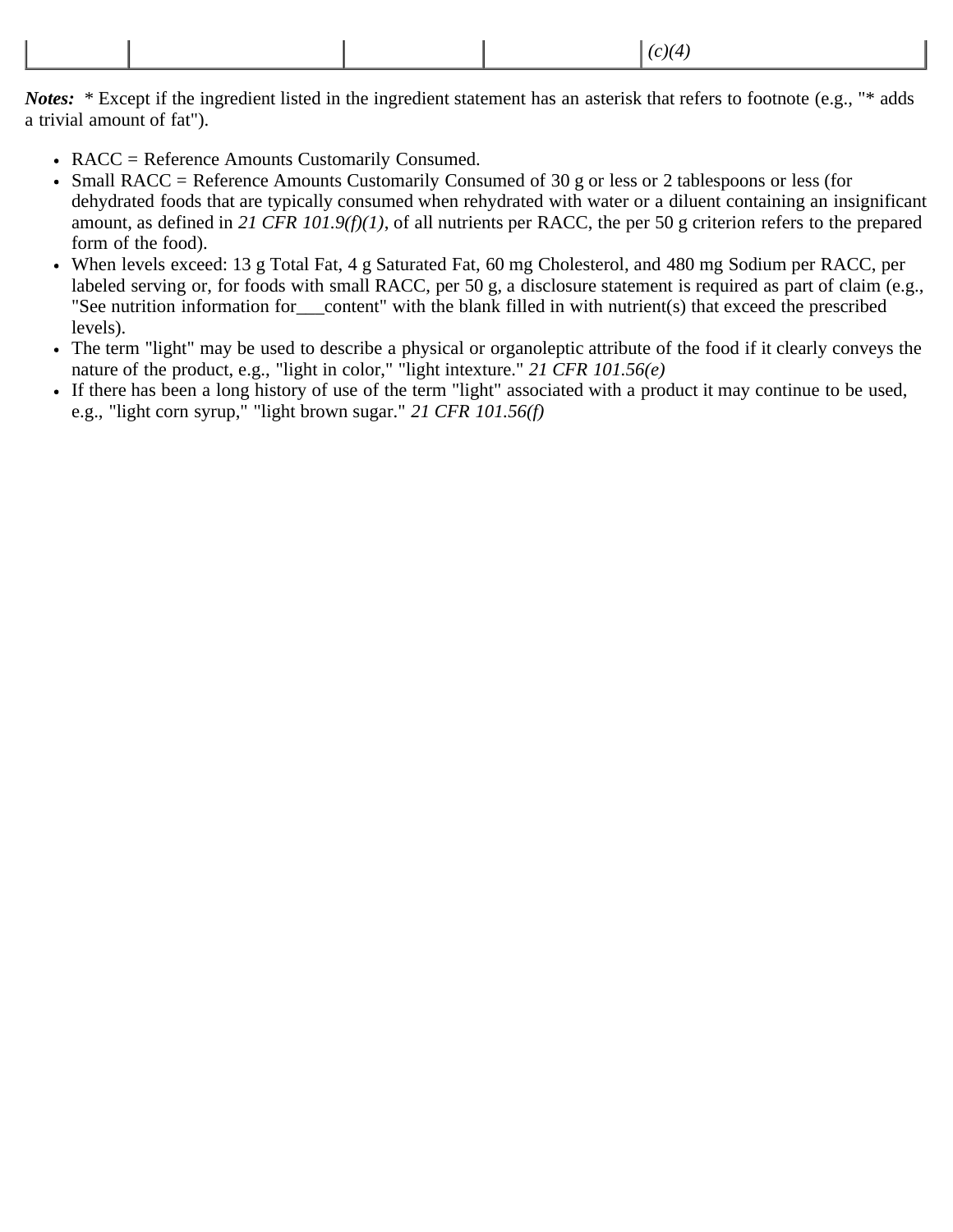# **10. Appendix B: Additional Requirements for Nutrient Content Claims**

October 2009

# **Guidance for Industry: A Food Labeling Guide**

# **Contains Nonbinding Recommendations**

[Return to table of contents](#page-0-0)

- [Relative Claims](#page-86-0)
- [Other Nutrient Content Claims](#page-86-1)
- [Implied Claims](#page-87-0)
- [Claims on Foods for Infants and Children Less than 2 Years of Age](#page-89-0)

# <span id="page-86-0"></span>**Relative Claims**

To bear a relative claim about the level of a nutrient, the amount of that nutrient in the food must be compared to an amount of nutrient in an appropriate reference food as specified below *(21 CFR 101.13(j)(1))*:

| "Light"                                                                          | $(1)$ A food representative of the type of food bearing the claim (e.g., average value of<br>top three brands or representative value from valid data base), and (2) Similar food<br>(e.g., potato chips for potato chips)                      |
|----------------------------------------------------------------------------------|-------------------------------------------------------------------------------------------------------------------------------------------------------------------------------------------------------------------------------------------------|
| "Reduced" and "Added"<br>(or "Extra," "Plus,"<br>"Fortified," and<br>"Enriched") | (1) An established regular product or average representative product, and (2) Similar<br>food.                                                                                                                                                  |
| "More" and "Less" (or<br>"Fewer"                                                 | (1) An established regular product or average representative product, and (2) A<br>dissimilar food in the same product category which may be generally substituted for<br>the labeled food (e.g., potato chips for pretzels) or a similar food. |

For all relative claims, the percent (or fraction) of change and identity of reference food must be declared immediately adjacent to the most prominent claim. *21 CFR 101.13(j)(2)(i)* and *21 CFR 101.13(j)(2)(ii)*

Quantitative comparison of the amount of the nutrient in the product per labeled serving with that in the reference food must be declared on information panel. *21 CFR 101.13(j)(2)(iv)(A)*

A relative claim for decreased levels of a nutrient may not be made if the nutrient content of the reference food meets the requirement for a "low" claim for that nutrient (e.g., 3 g fat or less). *21 CFR 101.13(j)(3)*

# <span id="page-86-1"></span>**Other Nutrient Content Claims**

| <b>Claim</b>  | <b>Requirements</b>                                                                                 |
|---------------|-----------------------------------------------------------------------------------------------------|
| "High,"       | Contains 20% or more of the DV per RACC. May be used on meals or main dishes to indicate that       |
| "Rich In," or | the product contains a food that meets the definition, but may not be used to describe the meal. 21 |
| "Excellent    | $CFR$ 101.54(b)                                                                                     |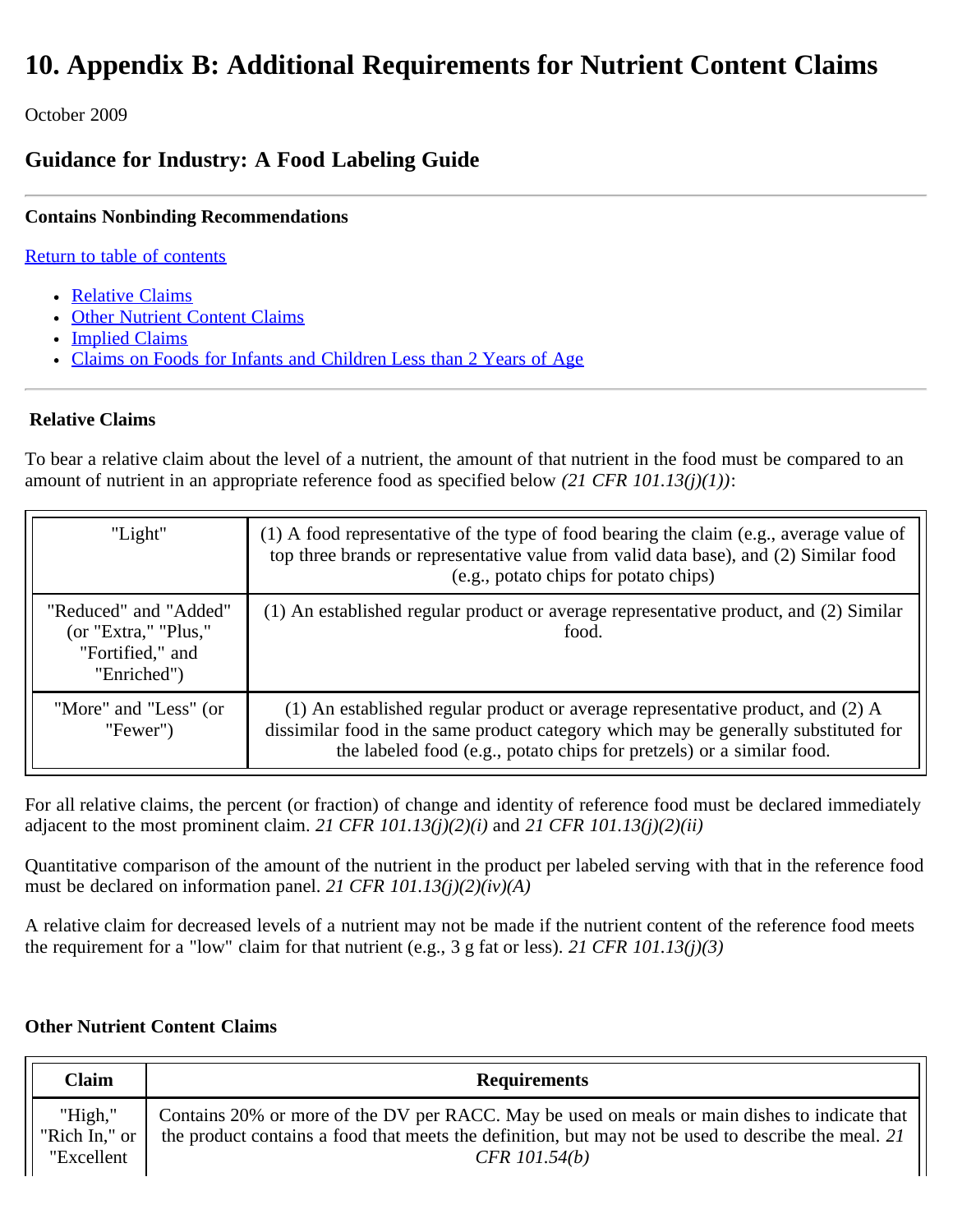<span id="page-87-0"></span>

| Source Of"                                                                  |                                                                                                                                                                                                                                                                                                                                                                                                                                                                             |
|-----------------------------------------------------------------------------|-----------------------------------------------------------------------------------------------------------------------------------------------------------------------------------------------------------------------------------------------------------------------------------------------------------------------------------------------------------------------------------------------------------------------------------------------------------------------------|
| "Good<br>Source,"<br>"Contains,"<br>or<br>"Provides"                        | 10%-19% of the DV per RACC. These terms may be used on meals or main dishes to indicate that<br>the product contains a food that meets the definition but may not be used to describe the meal. 21<br>$CFR$ 101.54(e)                                                                                                                                                                                                                                                       |
| "More,"<br>"Fortified,"<br>"Enriched,"<br>"Added,"<br>"Extra," or<br>"Plus" | 10% or more of the DV per RACC. May only be used for vitamins, minerals, protein, dietary fiber,<br>and potassium. 21 CFR $101.54(e)$                                                                                                                                                                                                                                                                                                                                       |
| "Lean"                                                                      | On seafood or game meat products that contain less than 10g total fat, 4.5g or less saturated fat, and<br>less than 95mg cholesterol per RACC and per 100g (for meals & main dishes, meets criteria per<br>100g and per labeled serving). On mixed dishes not measurable with a cup (as defined in 21 CFR<br>$101.12(b)$ in table 2) that contain less than 8g total fat, 3.5g or less saturated fat and less than 80 mg<br>cholesterol per RACC. 21 CFR $101.62(e)(1)-(3)$ |
| "Extra Lean"                                                                | On seafood or game meat products that contains less than 5g total fat, less than 2g saturated fat and<br>less than 95mg cholesterol per RACC and per 100g (for meals and main dishes, meets criteria per<br>100g and per labeled serving). 21 CFR 101.62(e)(4) & (5)                                                                                                                                                                                                        |
| "High<br>Potency"                                                           | May be used on foods to describe individual vitamins or minerals that are present at 100% or more<br>of the RDI per RACC or on a multi-ingredient food product that contains 100% or more of the RDI<br>for at least 2/3 of the vitamins and minerals with RDIs and that are present in the product at 2% or<br>more of the RDI (e.g., "High potency multivitamin, multimineral dietary supplement tablets"). 21<br>CFR101.54(f)                                            |
| "Modified"                                                                  | May be used in statement of identity of a food that bears a relative claim (e.g., "Modified fat<br>cheesecake, contains 35% less fat than our regular cheesecake.") 21 CFR 101.13(k)                                                                                                                                                                                                                                                                                        |
| "Fiber"<br>Claims                                                           | If a fiber claim is made and the food is not low in total fat, then the label must disclose the level of<br>total fat per labeled serving. 21 CFR $101.54(d)(1)$                                                                                                                                                                                                                                                                                                            |
| Claims using                                                                | For claims characterizing the level of antioxidant nutrients in a food:                                                                                                                                                                                                                                                                                                                                                                                                     |
| the term<br>"antioxidant"                                                   | an RDI must be established for each of the nutrients that are the subject of the claim;<br>1.                                                                                                                                                                                                                                                                                                                                                                               |
|                                                                             | 2.<br>each nutrient must have existing scientific evidence of antioxidant activity;                                                                                                                                                                                                                                                                                                                                                                                         |
|                                                                             | the level of each nutrient must be sufficient to meet the definition for "high," "good<br>3.<br>source," or "more";                                                                                                                                                                                                                                                                                                                                                         |
|                                                                             | Beta-carotene may be the subject of an antioxidant claim when the level of vitamin A<br>present as beta-carotene in the food is sufficient to qualify for the claim.                                                                                                                                                                                                                                                                                                        |
|                                                                             | 4. Name(s) of nutrient(s) that is (are) the subject of the claim is (are) included as part of<br>the claim. (e.g., high in antioxident vitamins C & E) 21 CFR 101.54(g)                                                                                                                                                                                                                                                                                                     |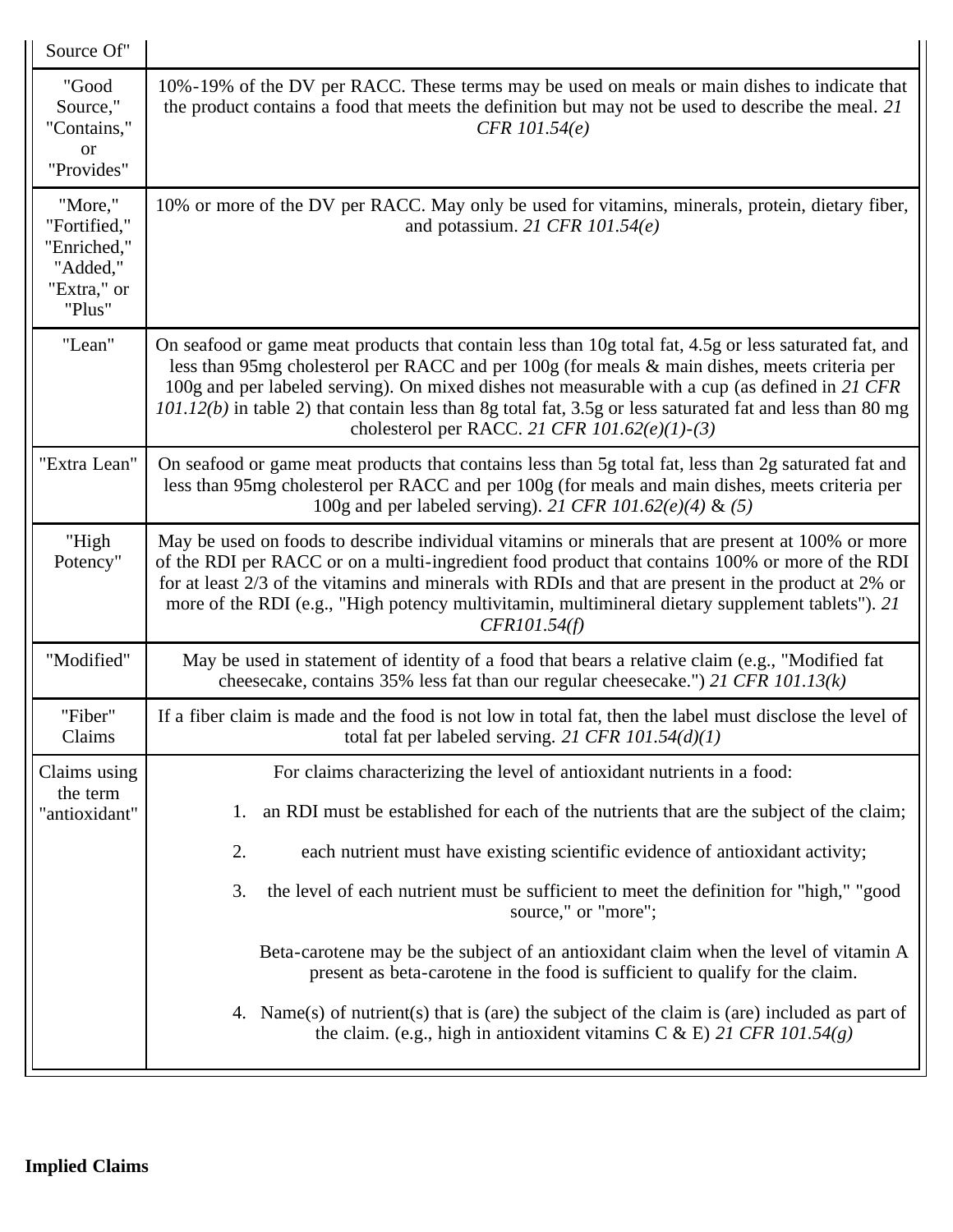- Claims about a food or ingredient that suggests that the nutrient or ingredient are absent or present in a certain amount or claims about a food that suggests a food may be useful in maintaining healthy dietary practices and which are made with an explicit claim (e.g. "healthy, contains 3 grams of fat") are implied claims.
- Claims that a food contains or is made with an ingredient that is known to contain a particular nutrient may be made if product is "Low" in or a "Good Source" of the nutrient associated with the claim (e.g. "good source of oat bran").
- Equivalence claims: "contains as much [nutrient] as a [food]" may be made if both reference food and labeled food are a "Good Source" of a nutrient on a per serving basis. (e.g. "Contains as much vitamin C as an 8 ounce glass of orange juice"). *21 CFR 101.65(c)(2)*
- The following label statements are generally not considered implied claims unless they are made in a nutrition context: 1) avoidance claims for religious, food intolerance, or other non-nutrition related reasons (e.g. "100% milk free"); 2) statements about non-nutritive substances (e.g. "no artificial colors"); 3) added value statements (e.g. "made with real butter"); 4) statements of identity (e.g. "corn oil" or "corn oil margarine"); and 5) special dietary statements made in compliance with a specific Part 105 provision.
- The term "healthy" and related terms ("health," "healthful," "healthfully," "healthfulness," "healthier," "healthiest," "healthily" and "healthiness") may be used if the food meets the following requirements: *21 CFR 101.65(d)(2)*

| <b>Individual Food</b>                                                                                                                                                                                                                                                                                                                                                                                                                             | Seafood/Game<br><b>Meat</b>                                                                                                                   | <b>Meal/Main Dish</b>                                                                                                                                                                                    |
|----------------------------------------------------------------------------------------------------------------------------------------------------------------------------------------------------------------------------------------------------------------------------------------------------------------------------------------------------------------------------------------------------------------------------------------------------|-----------------------------------------------------------------------------------------------------------------------------------------------|----------------------------------------------------------------------------------------------------------------------------------------------------------------------------------------------------------|
| low fat                                                                                                                                                                                                                                                                                                                                                                                                                                            | <b>TOTAL FAT</b><br>$<$ 5 g fat /RACC &<br>/100g                                                                                              | low fat                                                                                                                                                                                                  |
| low sat fat                                                                                                                                                                                                                                                                                                                                                                                                                                        | <b>SATURATED</b><br><b>FAT</b><br>$<$ 2 g sat fat<br>/RACC & /100g                                                                            | low sat fat                                                                                                                                                                                              |
| $\leq$ 480 mg /RACC and /l.s.; or /50 g, if RACC is small                                                                                                                                                                                                                                                                                                                                                                                          | <b>SODIUM</b><br>$\leq$ 480 mg /RACC<br>and $\Lambda$ s.; or $\prime$ 50 g,<br>if RACC is small                                               | $\leq 600$ mg /l.s.                                                                                                                                                                                      |
| $\leq$ disclosure level                                                                                                                                                                                                                                                                                                                                                                                                                            | <b>CHOLESTEROL</b><br>$<$ 95 mg /RA &<br>$/100$ g                                                                                             | $\leq 90$ mg /l.s.                                                                                                                                                                                       |
| Contains at least 10% of DV/RACC for vitamins A, C, calcium, iron,<br>protein, or fiber except: raw fruits and vegetables; or a single<br>ingredient or mixture of frozen or canned single ingredient fruits and<br>vegetables (may include ingredients whose addition does not change<br>the nutrient profile of the fruit or vegetable); enriched cereal-grain<br>products that conform to a standard of identity in 21 CFR 136, 137, or<br>139. | <b>BENEFICIAL</b><br><b>NUTRIENTS</b><br>Contains at least<br>10% of DV<br>/RACC for<br>vitamins A, C,<br>calcium, iron,<br>protein, or fiber | Contains at least 10%<br>of the DV $/1$ .s. of two<br>nutrients (for a main<br>dish product) or of<br>three nutrients (for a<br>meal product) of vit.<br>A, vit. C, calcium,<br>iron, protein, or fiber. |

#### **Conditions for the Use of "Healthy"**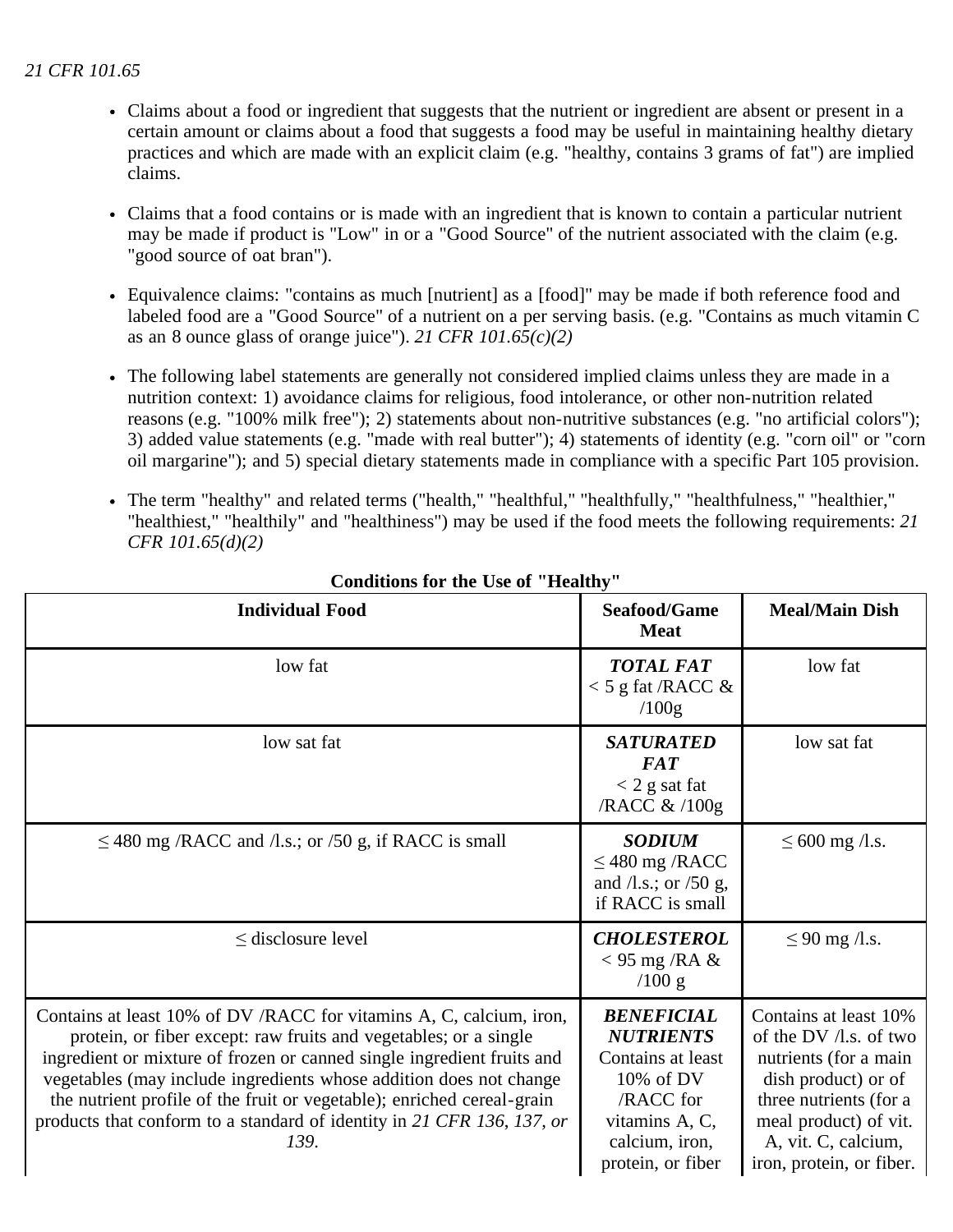| Per 21 CFR 104.20 | Per 21 CFR 104.20 | <i>FORTIFICATION</i> | Per 21 CFR 104.20 |
|-------------------|-------------------|----------------------|-------------------|

*NOTE:* 1.s. = labeled serving; RACC = Reference Amount Customarily Consumed per Eating Occasion; small  $RACC = 30$  g or less, or 2 tablespoons or less

## <span id="page-89-0"></span>**Claims on Foods for Infants and Children Less than 2 Years of Age**

Nutrient content claims are not permitted on foods intended specifically for infants and children less than 2 years of age except:

- 1. Claims describing the percentage of vitamins and minerals in a food in relation to a daily value. *21 CFR 101.13(q)(3)(i)*
- 2. Claims on infant formulas provided for in Part 107. *21 CFR 101.13(b)*
- 3. The terms "Unsweetened" and "Unsalted" as taste claims. *21 CFR 101.60(c)(3)*
- 4. "Sugar Free" and "No Added Sugar" claims on dietary supplements only. *21 CFR 101.60(c)(4)*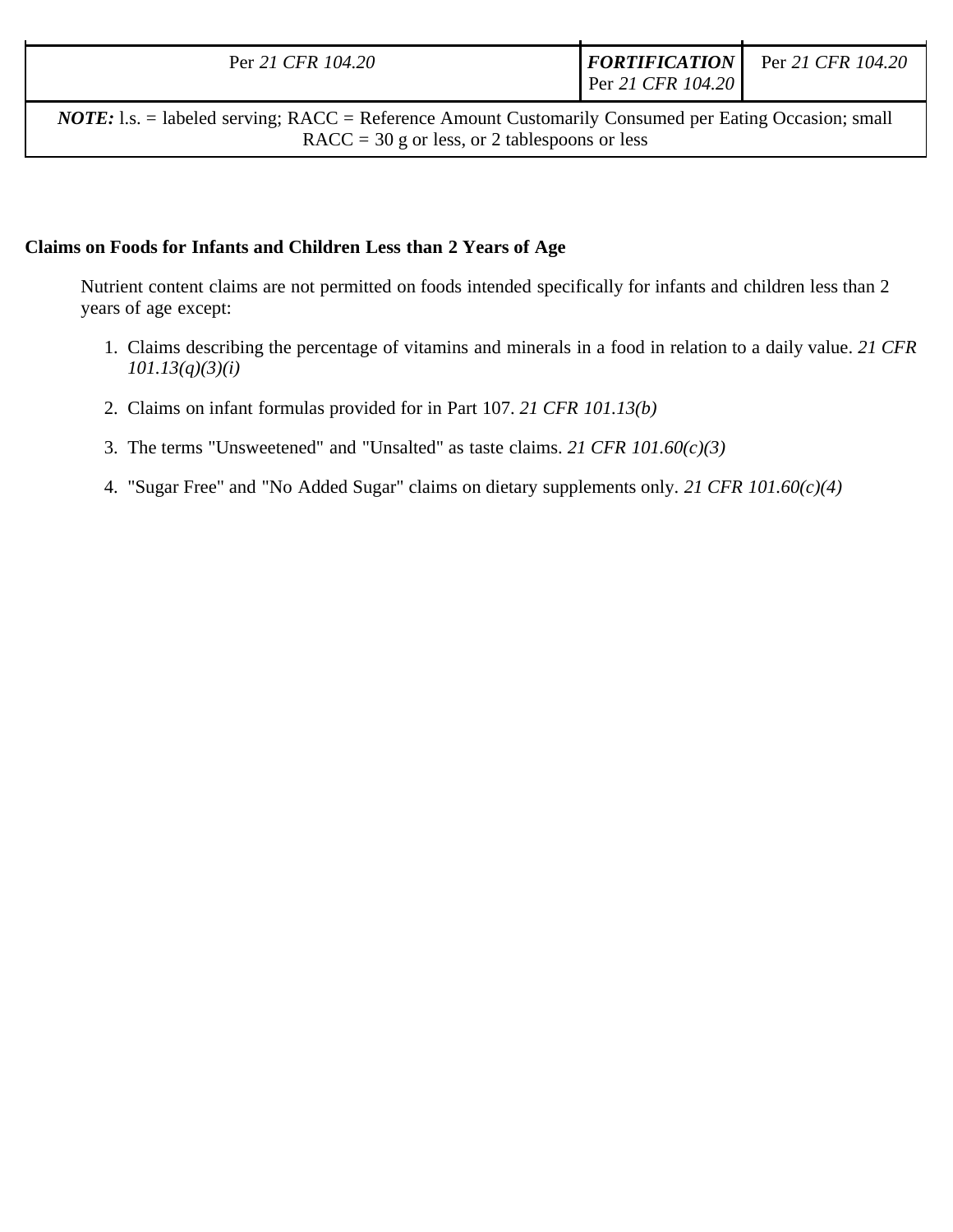# **11. Appendix C: Health Claims**

October 2009

# **Guidance for Industry: A Food Labeling Guide**

# **Contains Nonbinding Recommendations**

[Return to table of contents](#page-0-0)

| <b>Approved</b><br><b>Claims</b>                                                                                  | <b>Requirements for the</b><br>Food                                                                                                                                                                                                                                                                    | <b>Claim Requirements</b>                                                                                                                                                                                                                                                                                                          | <b>Model Claim, Statements</b>                                                                                                                                                                                                                                                                                                                                                                                                                                                                                                                                                                                                                                                        |
|-------------------------------------------------------------------------------------------------------------------|--------------------------------------------------------------------------------------------------------------------------------------------------------------------------------------------------------------------------------------------------------------------------------------------------------|------------------------------------------------------------------------------------------------------------------------------------------------------------------------------------------------------------------------------------------------------------------------------------------------------------------------------------|---------------------------------------------------------------------------------------------------------------------------------------------------------------------------------------------------------------------------------------------------------------------------------------------------------------------------------------------------------------------------------------------------------------------------------------------------------------------------------------------------------------------------------------------------------------------------------------------------------------------------------------------------------------------------------------|
| Calcium and<br>Osteoporosis<br>and calcium,<br>vitamin D,<br>and<br>osteoporosis<br>$(21 \text{ CFR})$<br>101.72) | For calcium and<br>osteoporosis claim-high<br>in calcium<br>For calcium, vitamin D<br>and osteoporosis claim-<br>high in calcium and<br>vitamin D<br>-assimilable<br>(Bioavailable)<br>Supplements must<br>disintegrate and<br>dissolve, and<br>Phosphorus content<br>cannot exceed calcium<br>content | Calcium and Osteoporosis: Adequate<br>calcium throughout life, as part of a<br>well-balanced diet, may reduce the<br>risk of osteoporosis.<br>Calcium, vitamin D and osteoporosis:<br>Adequate calcium and vitamin D, as<br>part of a well balanced diet, along with<br>physical activity, may reduce the risk<br>of osteoporosis. | The claim makes clear the<br>importance of adequate calcium<br>intake, or when appropraite,<br>adequate calcium and vitamin D<br>intake, thoughout life, in<br>healthful diet, are essential to<br>reduce osteoporosis risk. The<br>claim does not imply that<br>adequate calcium intake, or when<br>appropriate, adequate calcium<br>and vitamin D intake, is the only<br>recognized risk factor for the<br>development of osteoporosis.<br>The claim does not attribute any<br>degree of reduction in risk of<br>osteoporosis to maintaining an<br>adequate dietary calcium intake,<br>or when appropraite, an adequate<br>dietary calcium and vitamin D<br>intake, thoughout life. |
| Dietary Fat<br>and Cancer<br>$(21 \text{ CFR})$<br>101.73)                                                        | Low fat<br>(Fish & game meats:<br>"Extra lean")                                                                                                                                                                                                                                                        | <b>Required terms:</b><br>"Total fat" or "Fat"<br>"Some types of cancers" or "Some<br>cancers"<br>Does not specify types of fats or fatty<br>acids that may be realted to risk of<br>cancer.                                                                                                                                       | Development of cancer depends<br>on many factors. A diet low in<br>total fat may reduce the risk of<br>some cancers.                                                                                                                                                                                                                                                                                                                                                                                                                                                                                                                                                                  |
| Sodium and<br>Hypertension                                                                                        | Low sodium                                                                                                                                                                                                                                                                                             | <b>Required terms:</b>                                                                                                                                                                                                                                                                                                             | Diets low in sodium may reduce<br>the risk of high blood pressure, a                                                                                                                                                                                                                                                                                                                                                                                                                                                                                                                                                                                                                  |

# **Requirements for Health Claims Made in Labeling**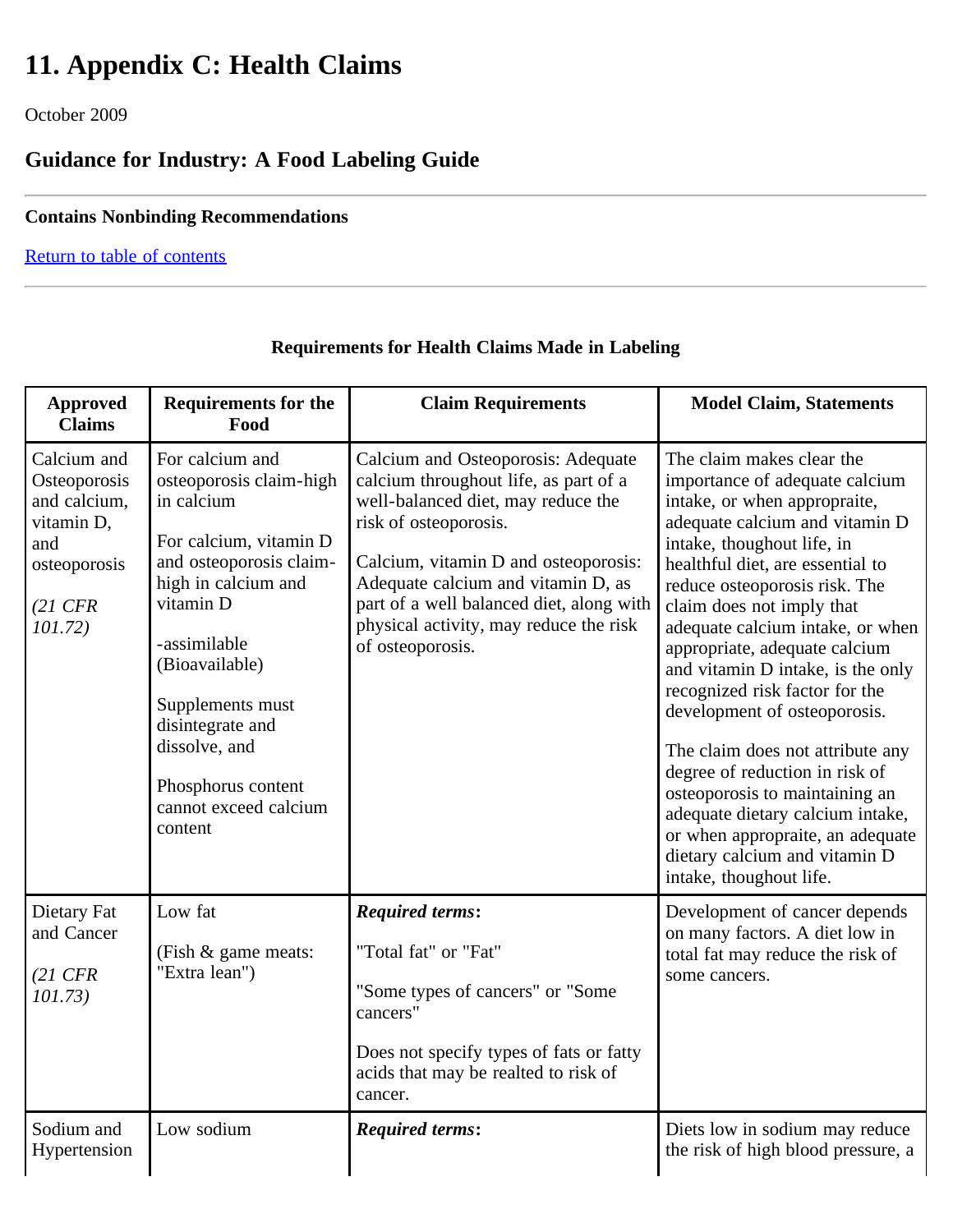| $(21 \text{ CFR})$<br>101.74)                                                                                                                                                                 |                                                                                                                                                                                                                                                            | "Sodium", "High blood pressure"<br>Includes physician statement<br>(Individuals with high blood pressure<br>should consult their physicians) if<br>claim defines high or normal blood<br>pressure                                                                                                                                                                                                                                         | disease associated with many<br>factors.                                                                                                                                                                                                                               |
|-----------------------------------------------------------------------------------------------------------------------------------------------------------------------------------------------|------------------------------------------------------------------------------------------------------------------------------------------------------------------------------------------------------------------------------------------------------------|-------------------------------------------------------------------------------------------------------------------------------------------------------------------------------------------------------------------------------------------------------------------------------------------------------------------------------------------------------------------------------------------------------------------------------------------|------------------------------------------------------------------------------------------------------------------------------------------------------------------------------------------------------------------------------------------------------------------------|
| Dietary<br><b>Saturated Fat</b><br>and<br>Cholesterol,<br>and risk of<br>Coronary<br><b>Heart Disease</b><br>$(21 \text{ CFR})$<br>101.75)                                                    | Low saturated fat,<br>Low cholesterol, and<br>Low fat                                                                                                                                                                                                      | <b>Required terms:</b><br>Saturated fat and cholesterol,<br>"Coronary heart disease" or heart<br>disease<br>Includes physician statement<br>(individuals with elevated blood total-<br>-or LDL--cholesterol should consult<br>their physicians) if claim defines high<br>or normal blood total--and LDL--<br>cholesterol.                                                                                                                 | While many factors affect heart<br>disease, diets low in saturated fat<br>and cholesterol may reduce the<br>risk of this disease.                                                                                                                                      |
| Fiber-<br>Containing<br>Grain<br>Products,<br>Fruits, and<br>Vegetables<br>and Cancer<br>$(21 \text{ CFR})$<br>101.76)                                                                        | A grain product, fruit,<br>or vegetable that<br>contains dietary fiber;<br>Low fat, and<br>Good source of dietary<br>fiber (without<br>fortification)                                                                                                      | <b>Required terms:</b><br>"Fiber", "Dietary fiber", or "Total<br>dietary fiber"<br>"Some types of cancer" or "Some<br>cancers"<br>Does not specify types of dietary fiber<br>that may be related to risk of cancer.                                                                                                                                                                                                                       | Low fat diets rich in fiber-<br>containing grain products, fruits,<br>and vegetables may reduce the<br>risk of some types of cancer, a<br>disease associated with many<br>factors.                                                                                     |
| Fruits,<br>Vegetables<br>and Grain<br>Products that<br>contain Fiber,<br>particularly<br>Soluble Fiber,<br>and Risk of V<br>Coronary<br><b>Heart Disease</b><br>$(21 \text{ CFR})$<br>101.77) | A fruit, vegetable, or<br>grain product that<br>contains fiber;<br>Low saturated fat,<br>Low cholesterol,<br>Low fat,<br>At least 0.6 grams of<br>soluble fiber per RACC<br>(without fortification),<br>and,<br>Soluble fiber content<br>provided on label | <b>Required terms:</b><br>"Fiber", "Dietary fiber", "Some types<br>of dietary fiber", "Some dietary<br>fibers", or "Some fibers"<br>"Saturated fat" and "Cholesterol"<br>"Heart disease" or "Coronary heart<br>disease"<br>Includes physician statement<br>("Individuals with elevated blood<br>total--or LDL--cholesterol should<br>consult their physicians") if claim<br>defines high or normal blood total--<br>and LDL--cholesterol. | Diets low in saturated fat and<br>cholesterol and rich in fruits,<br>vegetables, and grain products<br>that contain some types of<br>dietary fiber, particularly soluble<br>fiber, may reduce the risk of<br>heart disease, a disease<br>associated with many factors. |
| Fruits and<br>Vegetables<br>and Cancer<br>$(21 \text{ CFR})$                                                                                                                                  | A fruit or vegetable,<br>Low fat, and<br>Good source (without                                                                                                                                                                                              | <b>Required terms:</b><br>"Fiber", "Dietary fiber", or "Total<br>dietary fiber";                                                                                                                                                                                                                                                                                                                                                          | Low fat diets rich in fruits and<br>vegetables (foods that are low in<br>fat and may contain dietary fiber,<br>Vitamin A, or Vitamin C) may<br>reduce the risk of some types of                                                                                        |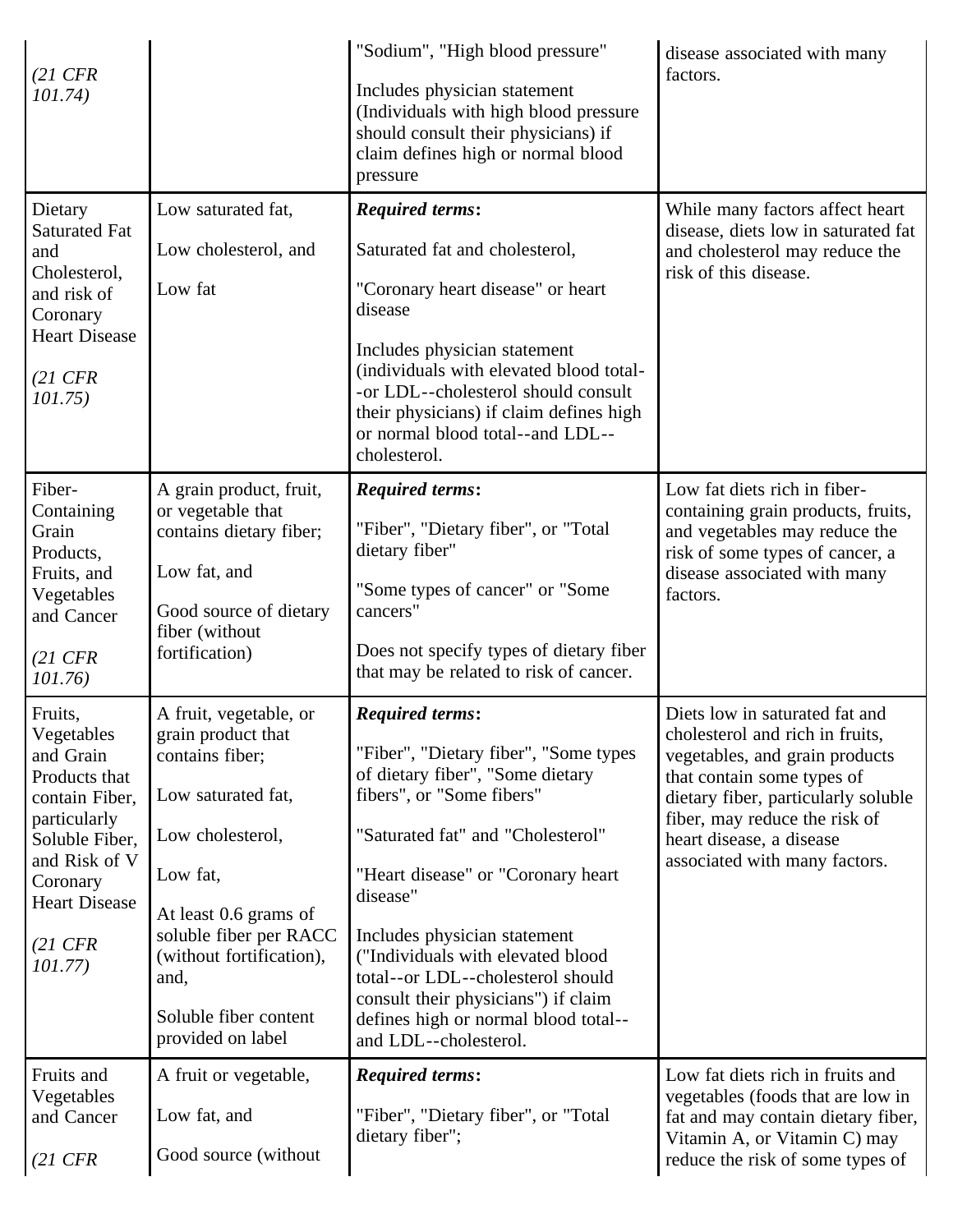| 101.78                                                                | fortification) of at least<br>one of the following<br>• Vitamin A,<br>Vitamin C, or<br>• Dietary fiber                                                                                                                                                                                                                                                                                                                                                                                                                                                                                                  | "Total fat" or "Fat",<br>"Some types of cancer" or "Some<br>cancers"<br>Characterizes fruits and vegetables as<br>"Foods that are low in fat and may<br>contain Vitamin A, Vitamin C, and<br>dietary fiber."<br>Characterizes specific food as a "Good<br>source" of one or more of the<br>following: Dietary fiber, Vitamin A, or<br>Vitamin C.<br>Does not specify types of fats or fatty<br>acids or types of dietary fiber that may<br>be related to risk of cancer.                                                                                                                                                                                                                 | cancer, a disease associated with<br>many factors. Broccoli is high in<br>vitamin A and C, and it is a good<br>source of ditary fiber.                                    |
|-----------------------------------------------------------------------|---------------------------------------------------------------------------------------------------------------------------------------------------------------------------------------------------------------------------------------------------------------------------------------------------------------------------------------------------------------------------------------------------------------------------------------------------------------------------------------------------------------------------------------------------------------------------------------------------------|------------------------------------------------------------------------------------------------------------------------------------------------------------------------------------------------------------------------------------------------------------------------------------------------------------------------------------------------------------------------------------------------------------------------------------------------------------------------------------------------------------------------------------------------------------------------------------------------------------------------------------------------------------------------------------------|---------------------------------------------------------------------------------------------------------------------------------------------------------------------------|
| Folate and<br>Neural Tube<br>Defects<br>$(21 \text{ CFR})$<br>101.79) | "Good source" of folate<br>(at least 40 mcg folate<br>per serving)<br>Dietary supplements, or<br>foods in conventional<br>food form that are<br>naturally good sources<br>of folate (i.e., only non-<br>fortified food in<br>conventional food form)<br>The claim shall not be<br>made on products that<br>contain more than 100%<br>of the RDI for vitamin<br>A as retinol or<br>preformed vitamin A or<br>vitamin D<br>Dietary supplements<br>shall meet USP<br>standards for<br>disintegration and<br>dissolution or otherwise<br>bioavailable<br>Amount of folate<br>required in Nutrition<br>Label | <b>Required terms:</b><br>Terms that specify the relationship<br>(e.g., women who are capable of<br>becoming pregnant and who consume<br>adequate amounts of folate) "Folate",<br>"folic acid", "folacin", "folate a B<br>vitamin", "folic acid, a B vitamin,"<br>"folacin, a B vitamin," "neural tube<br>defects", "birth defects, spinal bifida,<br>or an<br>encephaly", "birth defects of the<br>brain or spinal cord -- anencephaly or<br>spinal bifida", "spinal bifida or<br>an encephaly, birth defects of the brain<br>or spinal cord".<br>Must also include information on the<br>multifactorial nature of neural tube<br>defects, and the safe upper limit of<br>daily intake. | Healthful diets with adequate<br>folate may reduce a woman's risk<br>of having a child with a brain or<br>spinal cord defect.                                             |
| Dietary<br>Noncariogenic<br>Carbohydrate<br>Sweeteners<br>and Dental  | Sugar free, and<br>When a fermentable<br>carbohydrate is present,<br>the food must not lower                                                                                                                                                                                                                                                                                                                                                                                                                                                                                                            | <b>Required terms:</b><br>"does not promote," "may reduce the<br>risk of," "useful [or is useful] in not<br>promoting" or "expressly [or is                                                                                                                                                                                                                                                                                                                                                                                                                                                                                                                                              | Full claim: Frequent between-<br>meal consumption of foods high<br>in sugars and starches promotes<br>tooth decay. The sugar alcohols<br>in [name of food] do not promote |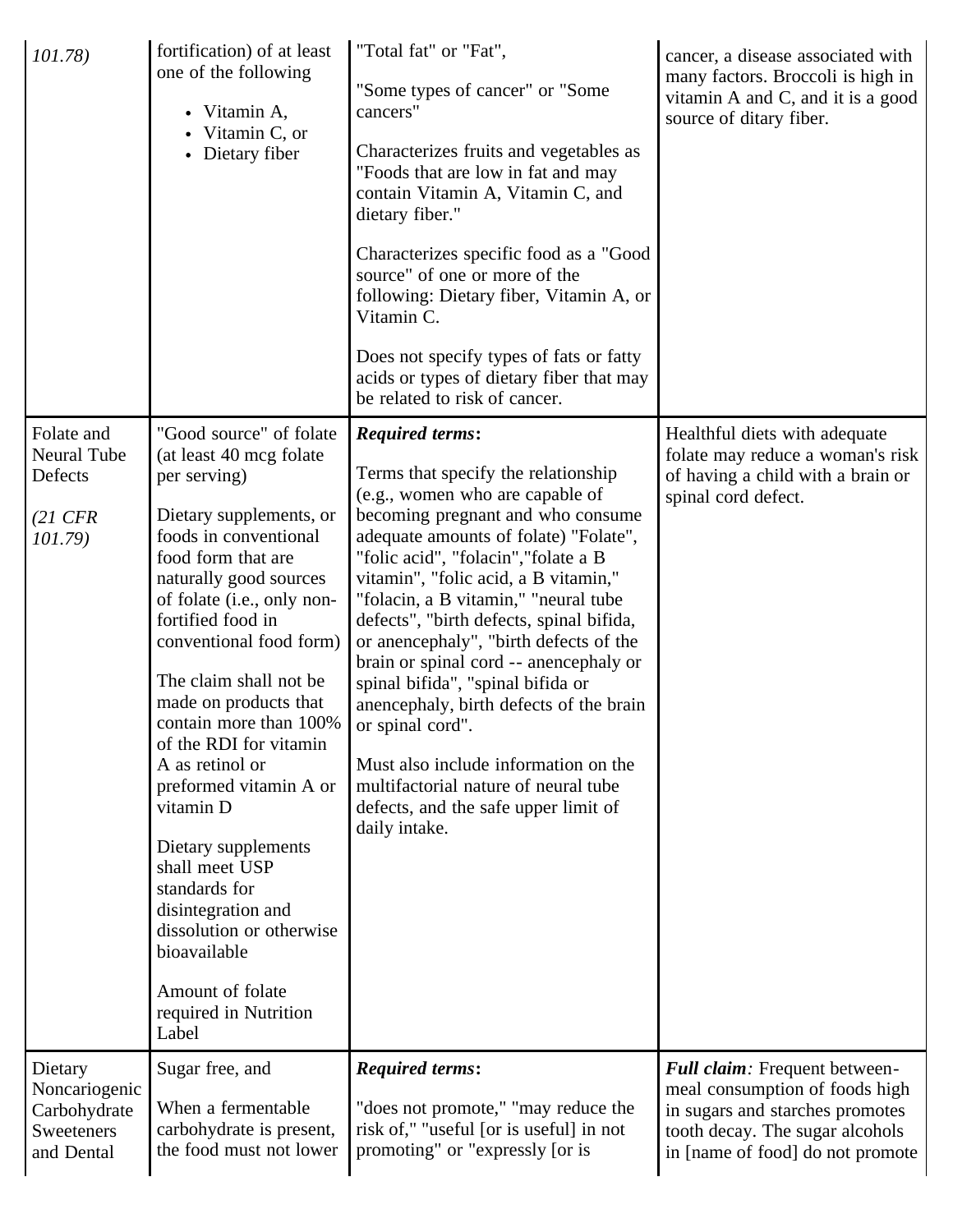| Caries<br>$(21 \text{ CFR})$<br>101.80)                                                                                    | plaque pH below 5.7.<br>Eligible substances<br>1) The following sugar<br>alcohols:xylitol,<br>sorbitol, mannitol,<br>maltitol, isomalt,<br>lactitol, hydrogenated<br>starch hydrolysates,<br>hydrogenated glucose<br>syrups, erythritol, or a<br>combination of these.<br>2) The following<br>sugar:D-tagatose<br>3) The following non-<br>nutritive<br>sweetener:sucralose                                                                                                                                                          | expressly] for not promoting" dental<br>caries;<br>"dental caries" or "tooth decay."<br>"sugar alcohol" or "sugar alcohols" or<br>the name or names of the sugar<br>alcohols; or D-tagatose, or sucralose<br>Note: D-tagatose may be identified as<br>"tagatose"<br>When the substance that is the subject<br>of the claim is a noncariogenic sugar<br>(i.e., D-tagatose) the claim shall<br>identify the substance as a sugar that,<br>unlike other sugars, does not promote<br>the development of dental caries.<br>Includes statement that frequent<br>between meal consumption of foods<br>high in sugars and starches can<br>promote tooth decay.<br>Packages with less than 15 square<br>inches of surface area available for<br>labeling may use a shortened claim. | tooth decay.<br>Shortened claim(on small<br><i>packages only):</i> Does not<br>promote tooth decay.                                                                                                                                                                                                                                                                                                                                              |
|----------------------------------------------------------------------------------------------------------------------------|--------------------------------------------------------------------------------------------------------------------------------------------------------------------------------------------------------------------------------------------------------------------------------------------------------------------------------------------------------------------------------------------------------------------------------------------------------------------------------------------------------------------------------------|----------------------------------------------------------------------------------------------------------------------------------------------------------------------------------------------------------------------------------------------------------------------------------------------------------------------------------------------------------------------------------------------------------------------------------------------------------------------------------------------------------------------------------------------------------------------------------------------------------------------------------------------------------------------------------------------------------------------------------------------------------------------------|--------------------------------------------------------------------------------------------------------------------------------------------------------------------------------------------------------------------------------------------------------------------------------------------------------------------------------------------------------------------------------------------------------------------------------------------------|
| Soluble Fiber<br>from Certain<br>Foods and<br>Risk of<br>Coronary<br><b>Heart Disease</b><br>$(21 \text{ CFR})$<br>101.81) | Low saturated fat<br>Low cholesterol<br>Low fat, and<br>The food product must<br>include one or more of<br>the following whole oat<br>or barley foods: 1) oat<br>bran, 2) rolled oats, 3)<br>whole oat flour, 4)<br>whole grain barley or<br>dry milled barley, and<br>the whole oat or barley<br>foods must contain at<br>least $0.75$ g of soluble<br>fiber per RACC of the<br>food product; or<br>Oatrim that contains at<br>least 0.75 g of beta-<br>glucan soluble per<br>RACC of the food<br>product; or<br>Psyllium husk that | <b>Required terms:</b><br>"Heart disease" or "coronary heart"<br>disease."<br>"Saturated fat" and "cholesterol."<br>In specifying the substance the claim<br>uses the term "soluble fiber" qualified<br>by the name of the eligible source of<br>the soluble fiber, which is either<br>whole oat or barley or psyllium seed<br>husk.<br>Claim specifies the daily dietary intake<br>of the soluble fiber source necessary<br>to reduce the risk of CHD<br>Claim specifies the amount of soluble<br>fiber in one serving of the product.<br><b>Additional Required Label Statement</b><br>Foods bearing a psyllium seed husk<br>health claim must also bear a label<br>statement concerning the need to<br>consume them with adequate amounts                               | Soluble fiber from foods such as<br>[name of soluble fiber source,<br>and, if desired, name of food<br>product], as part of a diet low in<br>saturated fat and cholesterol, may<br>reduce the risk of heart disease.<br>A serving of [name of food]<br>product] supplies _ grams of the<br>[necessary daily dietary intake<br>for the benefit] soluble fiber<br>from [name of soluble fiber<br>source] necessary per day to<br>have this effect. |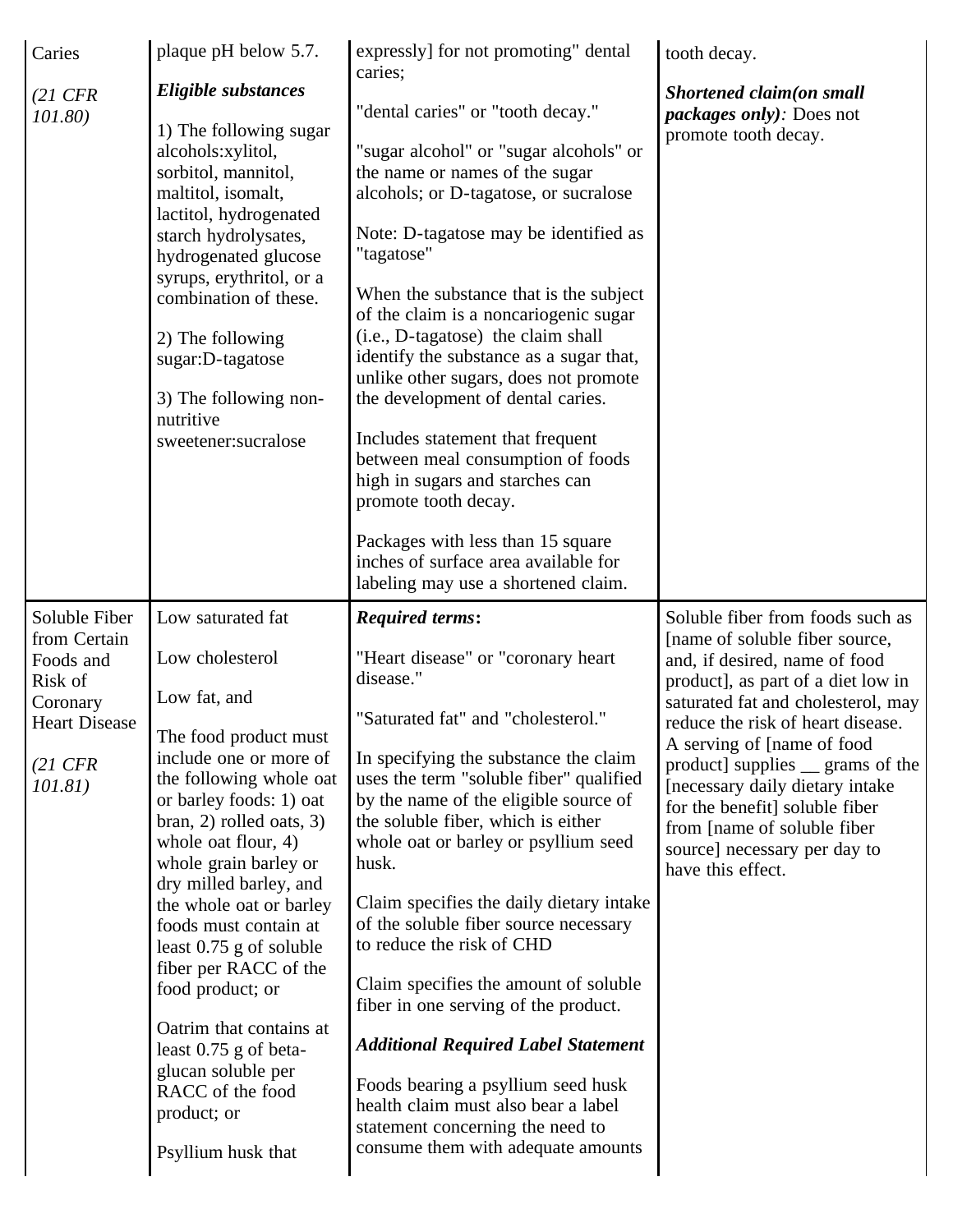| Plant                                                                                           | At least 0.65 g plant                                                                                                                                                                                                                                                              | <b>Required terms:</b>                                                                                                                                                                                                                                                                           | $(1)$ Foods containing at least 0.65                                                                                                                                                                                                                                                                                                                                                                                                      |
|-------------------------------------------------------------------------------------------------|------------------------------------------------------------------------------------------------------------------------------------------------------------------------------------------------------------------------------------------------------------------------------------|--------------------------------------------------------------------------------------------------------------------------------------------------------------------------------------------------------------------------------------------------------------------------------------------------|-------------------------------------------------------------------------------------------------------------------------------------------------------------------------------------------------------------------------------------------------------------------------------------------------------------------------------------------------------------------------------------------------------------------------------------------|
| Soy Protein<br>and Risk of<br>Coronary<br><b>Heart Disease</b><br>$(21 \text{ CFR})$<br>101.82) | At least 6.25 g soy<br>protein per RACC<br>Low saturated fat,<br>Low cholesterol, and<br>Low fat (except that<br>foods made from whole<br>soybeans that contain no<br>fat in addition to that<br>inherent in the whole<br>soybean are exempt<br>from the "low fat"<br>requirement) | <b>Required terms:</b><br>"Heart disease" or "coronary heart<br>disease"<br>"Soy protein"<br>"Saturated fat" and "cholesterol"<br>Claim specifies daily dietary intake<br>levels of soy protein associated with<br>reduced risk<br>Claim specifies amount of soy protein<br>in a serving of food | $(1)$ 25 grams of soy protein a<br>day, as part of a low in saturated<br>fat and cholesterol, may reduce<br>the risk of heart disease. A<br>serving of [name of food]<br>supplies <u>e</u> grams of soy protein.<br>(2) Diets low in saturated fat and<br>cholesterol that include 25 grams<br>of soy protein a day may reduce<br>the risk of heart disease. One<br>serving of [name of food]<br>provides <u>grams</u> of soy<br>protein. |
|                                                                                                 | The amount of soluble<br>fiber per RACC must<br>be declared in nutrition<br>label.                                                                                                                                                                                                 |                                                                                                                                                                                                                                                                                                  |                                                                                                                                                                                                                                                                                                                                                                                                                                           |
|                                                                                                 | Fiber<br>7) Soluble fiber<br>from psyllium<br>husk with purity<br>of no less than<br>95%                                                                                                                                                                                           |                                                                                                                                                                                                                                                                                                  |                                                                                                                                                                                                                                                                                                                                                                                                                                           |
|                                                                                                 | 6) Barley Beta                                                                                                                                                                                                                                                                     |                                                                                                                                                                                                                                                                                                  |                                                                                                                                                                                                                                                                                                                                                                                                                                           |
|                                                                                                 | 5) Whole Grain<br>Barley and Dry<br><b>Milled Barley</b>                                                                                                                                                                                                                           |                                                                                                                                                                                                                                                                                                  |                                                                                                                                                                                                                                                                                                                                                                                                                                           |
|                                                                                                 | 4) Oatrim                                                                                                                                                                                                                                                                          |                                                                                                                                                                                                                                                                                                  |                                                                                                                                                                                                                                                                                                                                                                                                                                           |
|                                                                                                 | 3) Whole Oat<br>Flour                                                                                                                                                                                                                                                              |                                                                                                                                                                                                                                                                                                  |                                                                                                                                                                                                                                                                                                                                                                                                                                           |
|                                                                                                 | 2) Rolled Oats                                                                                                                                                                                                                                                                     |                                                                                                                                                                                                                                                                                                  |                                                                                                                                                                                                                                                                                                                                                                                                                                           |
|                                                                                                 | Beta-glucan soluble<br>fiber from the following<br>whole oat and barley<br>sources:<br>1) Oat bran                                                                                                                                                                                 | $(21 \text{ CFR } 101.17(f))$                                                                                                                                                                                                                                                                    |                                                                                                                                                                                                                                                                                                                                                                                                                                           |
|                                                                                                 | <b>Eligible Sources of</b><br><b>Soluble Fiber</b>                                                                                                                                                                                                                                 | choking. Do not eat this product if<br>your have difficulty in swallowing."                                                                                                                                                                                                                      |                                                                                                                                                                                                                                                                                                                                                                                                                                           |
|                                                                                                 | contains at least 1.7 g of<br>soluble fiber per RACC<br>of food product.                                                                                                                                                                                                           | of fluids; e.g., "NOTICE: This food<br>should be eaten with at least a full<br>glass of liquid. Eating this product<br>without enough liquid may cause                                                                                                                                           |                                                                                                                                                                                                                                                                                                                                                                                                                                           |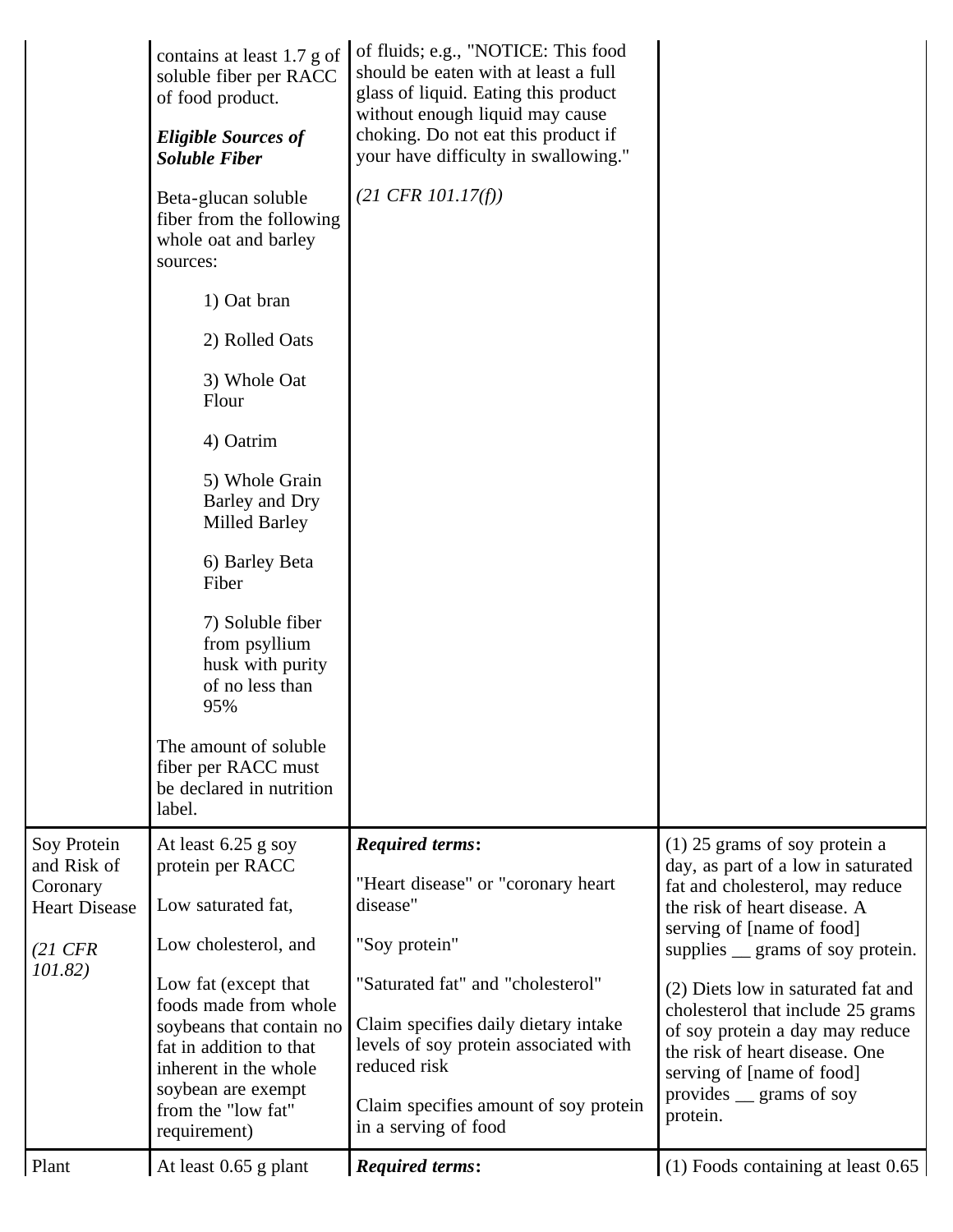| Sterol/stanol<br>esters and<br>Risk of                            | sterol esters per RACC<br>of spreads and salad<br>dressings, or                                                                                                                                                                                                                                            | "May" or "might" reduce the risk of<br><b>CHD</b>                                                                                                                                                                                                                                                                                                                                                                                                         | gram per of vegetable oil sterol<br>esters, eaten twice a day with<br>meals for a daily total intake of                                                                                                                                                                                                                                                                                                                                                                                                                 |
|-------------------------------------------------------------------|------------------------------------------------------------------------------------------------------------------------------------------------------------------------------------------------------------------------------------------------------------------------------------------------------------|-----------------------------------------------------------------------------------------------------------------------------------------------------------------------------------------------------------------------------------------------------------------------------------------------------------------------------------------------------------------------------------------------------------------------------------------------------------|-------------------------------------------------------------------------------------------------------------------------------------------------------------------------------------------------------------------------------------------------------------------------------------------------------------------------------------------------------------------------------------------------------------------------------------------------------------------------------------------------------------------------|
| Coronary<br><b>Heart Disease</b><br>$(21 \text{ CFR})$<br>101.83) | At least 1.7 g plant<br>stanol esters per RACC<br>of spreads, salad<br>dressings, snack bars,<br>and dietary<br>supplements.<br>Low saturated fat,<br>Low cholesterol, and<br>Spreads and salad<br>dressings that exceed 13<br>g fat per 50 g must bear<br>the statement "see<br>nutrition information for | "Heart disease" or "coronary heart<br>disease"<br>"Plant sterol esters" or "plant stanol<br>esters"; except "vegetable oil" may<br>replace the term "plant" if vegetable<br>oil is the sole source of the<br>sterol/stanol ester<br>Claim specifies plant stero/stanol<br>esters are part of a diet low in<br>saturated fat and cholesterol.<br>Claim does not attribute any degree of<br>CHD risk reduction.<br>Claim specifies the daily dietary intake | least 1.3 grams, as part of a diet<br>low in saturated fat and<br>cholesterol, may reduce the risk<br>of heart disease. A serving of<br>[name of food] supplies _ grams<br>of vegetable oil sterol esters.<br>(2) Diets low in saturated fat and<br>cholesterol that include two<br>servings of foods that provide a<br>daily total of at least 3.4 grams<br>of plant stanol esters in two<br>meals may reduce the risk of<br>heart disease. A serving of [name<br>of food] supplies _ grams of<br>plant stanol esters. |
|                                                                   | fat content"<br>Salad dressings are<br>exempted from the<br>minimum 10% DV<br>nutrient requirement<br>(see General Criteria<br>below)                                                                                                                                                                      | of plant sterol or stanol esters<br>necessary to reduce CHD risk, and the<br>amount provided per serving.<br>Claim specifies that plant sterol or<br>stanol esters should be consumed with<br>two different meals each a day.                                                                                                                                                                                                                             |                                                                                                                                                                                                                                                                                                                                                                                                                                                                                                                         |

# **FDAMA (FDA Modernization Act) Health Claims (Health Claims Authorized Based on an Authoritative Statement by Federal Scientific Bodies)**

| <b>Approved Claims</b>                                                                                                | <b>Food Requirements</b>                                                                                                                                                                                                                                      | <b>Claim Requirements</b>                                                                                                                                                                                                | Model<br><b>Claim</b><br><b>Statements</b> |
|-----------------------------------------------------------------------------------------------------------------------|---------------------------------------------------------------------------------------------------------------------------------------------------------------------------------------------------------------------------------------------------------------|--------------------------------------------------------------------------------------------------------------------------------------------------------------------------------------------------------------------------|--------------------------------------------|
| <b>Whole Grain Foods</b><br>and Risk of Heart<br>Disease and<br><b>Certain Cancers</b><br>(Docket)<br>No. 1999P-2209) | Contains 51 percent or more whole<br>grain ingredients by weight per<br>RACC, and<br>Dietary fiber content at least:<br>$\bullet$ 3.0 g per RACC of 55 g<br>• 2.8 g per RACC of 50 g<br>• 2.5 g per RACC of 45 g<br>$\cdot$ 1.7 g per RACC of 35 g<br>Low fat | <b>Required wording of the claim:</b><br>"Diets rich in whole grain foods and<br>other plant foods and low in total fat,<br>saturated fat, and cholesterol may reduce<br>the risk of heart disease and some<br>cancers." | <b>NA</b>                                  |
| Potassium and the<br>Risk of High Blood                                                                               | Good source of potassium                                                                                                                                                                                                                                      | <b>Required wording for the claim:</b>                                                                                                                                                                                   | <b>NA</b>                                  |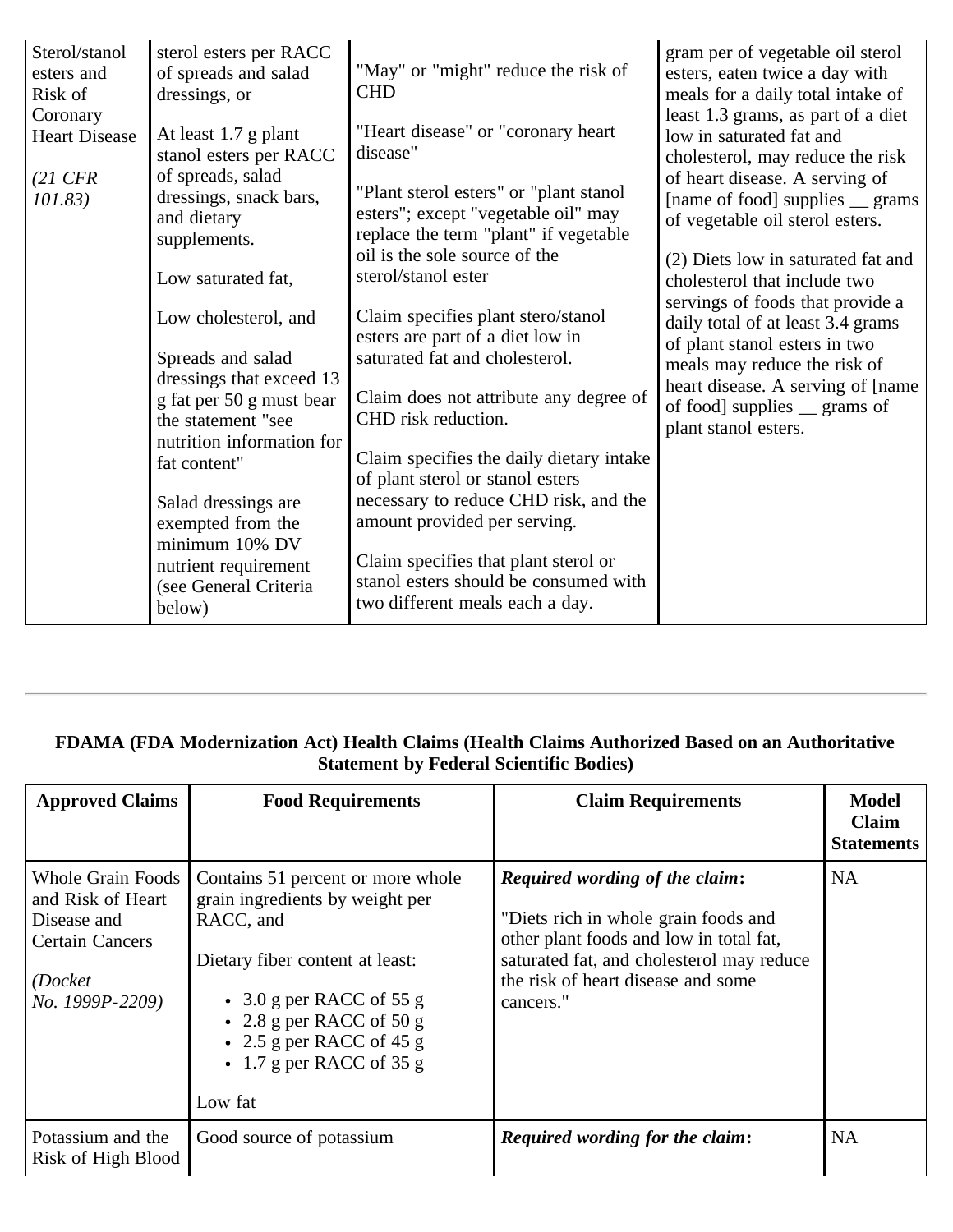| Pressure and Stroke   Low sodium<br>(Docket<br>No. 2000Q-1582)                                                                | Low total fat<br>Low saturated fat<br>Low cholesterol                                                                                                                                                                                                                                                                                                                                    | "Diets containing foods that are a good<br>source of potassium and that are low in<br>sodium may reduce the risk of high blood<br>pressure and stroke."                     |           |
|-------------------------------------------------------------------------------------------------------------------------------|------------------------------------------------------------------------------------------------------------------------------------------------------------------------------------------------------------------------------------------------------------------------------------------------------------------------------------------------------------------------------------------|-----------------------------------------------------------------------------------------------------------------------------------------------------------------------------|-----------|
| <b>Fluoridated Water</b><br>and Reduced Risk<br>of Dental Carries<br>(Docket<br>No. 2006Q-0418)                               | Bottled water meeting the standards<br>of identity and quality set forth in 21<br>CFR 165.110<br>Meet all general requirements for<br>health claims in 21 CFR 101.14) with<br>the exception of the minimum<br>nutrient contribution (21 CFR<br>$101.14(e)(6)$ ,<br>Total Fluoride: $>0.6$ to 1.0 mg/L<br>Excluding bottled water products<br>specifically marketed for use by<br>infants | Required wording for the claim:<br>"Drinking fluoridated water may reduce<br>the risk of [dental caries or tooth decay]".                                                   | <b>NA</b> |
| Saturated Fat,<br>Cholesterol, and<br>Trans Fat, and<br>Reduced Risk of<br><b>Heart Disease</b><br>(Docket<br>No. 2006Q-0458) | Low saturated fat<br>Low cholesterol<br>Bear quantitative trans fat labeling<br>Contain less than 0.5 g trans fat per<br><b>RACC</b><br>Contain less than 6.5 g total fat                                                                                                                                                                                                                | Required wording for the claim:<br>"Diets low in saturated fat and<br>cholesterol, and as low as possible in<br><i>trans</i> fat, may reduce the risk of heart<br>disease." | <b>NA</b> |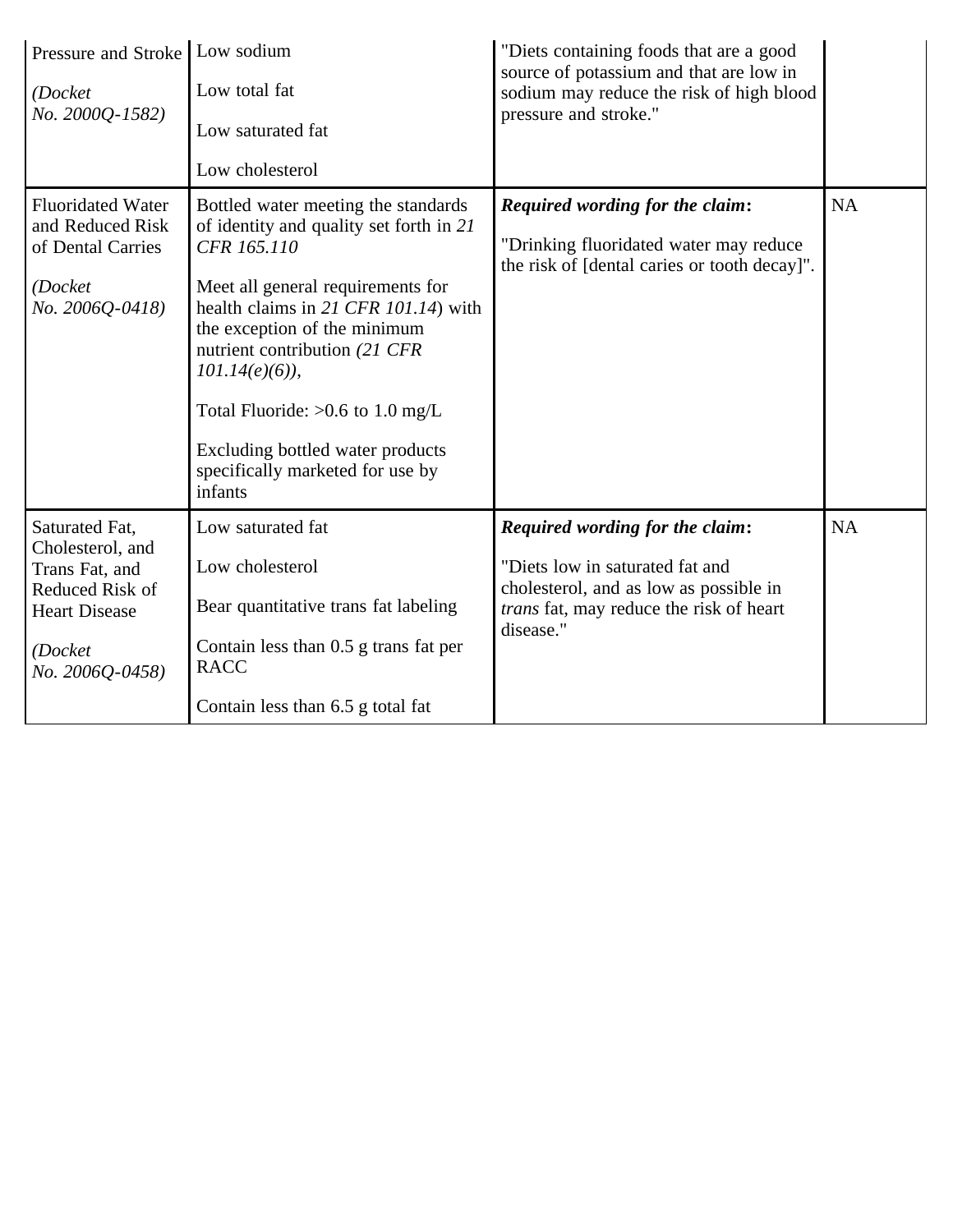# **12. Appendix D: Qualified Health Claims**

# **October 2009**

# **Guidance for Industry: A Food Labeling Guide**

**Contains Nonbinding Recommendations**

# **[Return to table of contents](#page-0-0)**

**FDA will exercise enforcement discretion for qualified health claims when the claim meets all general requirements of** *21 CFR 101.14***, except for the requirements that the claim meet the significant scientific agreement standard and that the claim be made in accordance with an authorizing regulation. Other factors that FDA will consider in exercising enforcement discretion are listed in the following qualified health claim table.**

| <b>Qualified Health</b><br><b>Claims</b>                                                                                                                                                                                                                                                                         | <b>Eligible Foods</b>                                                   | <b>Factors for Exercising Enforcement</b><br><b>Discretion</b>                                                                                                                                                                                                                                                                                                                                                                                          | <b>Claim Statements</b>                                                                                                                                                                                                                                                                                                                                                                                             |
|------------------------------------------------------------------------------------------------------------------------------------------------------------------------------------------------------------------------------------------------------------------------------------------------------------------|-------------------------------------------------------------------------|---------------------------------------------------------------------------------------------------------------------------------------------------------------------------------------------------------------------------------------------------------------------------------------------------------------------------------------------------------------------------------------------------------------------------------------------------------|---------------------------------------------------------------------------------------------------------------------------------------------------------------------------------------------------------------------------------------------------------------------------------------------------------------------------------------------------------------------------------------------------------------------|
| 0.8 mg Folic Acid<br>& Neural Tube<br><b>Birth Defects</b><br>Docket No. 1991N-<br>100H<br>10/10/2000<br>enforcement<br>discretion letter<br>04/03/2001<br>clarification letter<br>Note: there also is<br>a folic acid/neural<br>tube defect health<br>claim authorized<br>by regulation (see<br>21 CFR 101.79). | Dietary supplements<br>containing folic acid                            | The disclaimer (i.e., FDA does not<br>endorse this claim) is placed<br>immediately adjacent to and directly<br>beneath the claim (i.e., 0.8 mg folic acid<br>), with no intervening material, in the<br>same size, typeface, and contrast as the<br>claim.                                                                                                                                                                                              | 0.8 mg folic acid in a<br>dietary supplement is<br>more effective in<br>reducing the risk of<br>neural tube defects than<br>a lower amount in<br>foods in common form.<br>FDA does not endorse<br>this claim. Public<br>health authorities<br>recommend that women<br>consume 0.4 mg folic<br>acid daily from fortified<br>foods or dietary<br>supplements or both to<br>reduce the risk of<br>neural tube defects. |
| <b>B</b> Vitamins &<br><b>Vascular Disease</b><br>Docket No. 1999P-<br>3029 11/28/2000<br>enforcement<br>discretion letter<br>05/15/2001<br>clarification letter                                                                                                                                                 | Dietary supplements<br>containing vitamin B6,<br>B12, and/or folic acid | The disclaimer (i.e., FDA evaluated the<br>above claim) must be immediately<br>adjacent to and directly beneath the first<br>claim (i.e., As part of a well-balanced<br>diet) with no intervening material that<br>separates the claim from the disclaimer,<br>and the second sentence must be in the<br>same size, type face and contrast as the<br>first sentence.<br>Products that contain more than 100<br>percent of the Daily Value (DV) of folic | As part of a well-<br>balanced diet that is low<br>in saturated fat and<br>cholesterol, Folic Acid,<br>Vitamin B6 and<br>Vitamin B12 may<br>reduce the risk of<br>vascular disease. FDA<br>evaluated the above<br>claim and found that,<br>while it is known that<br>diets low in saturated                                                                                                                         |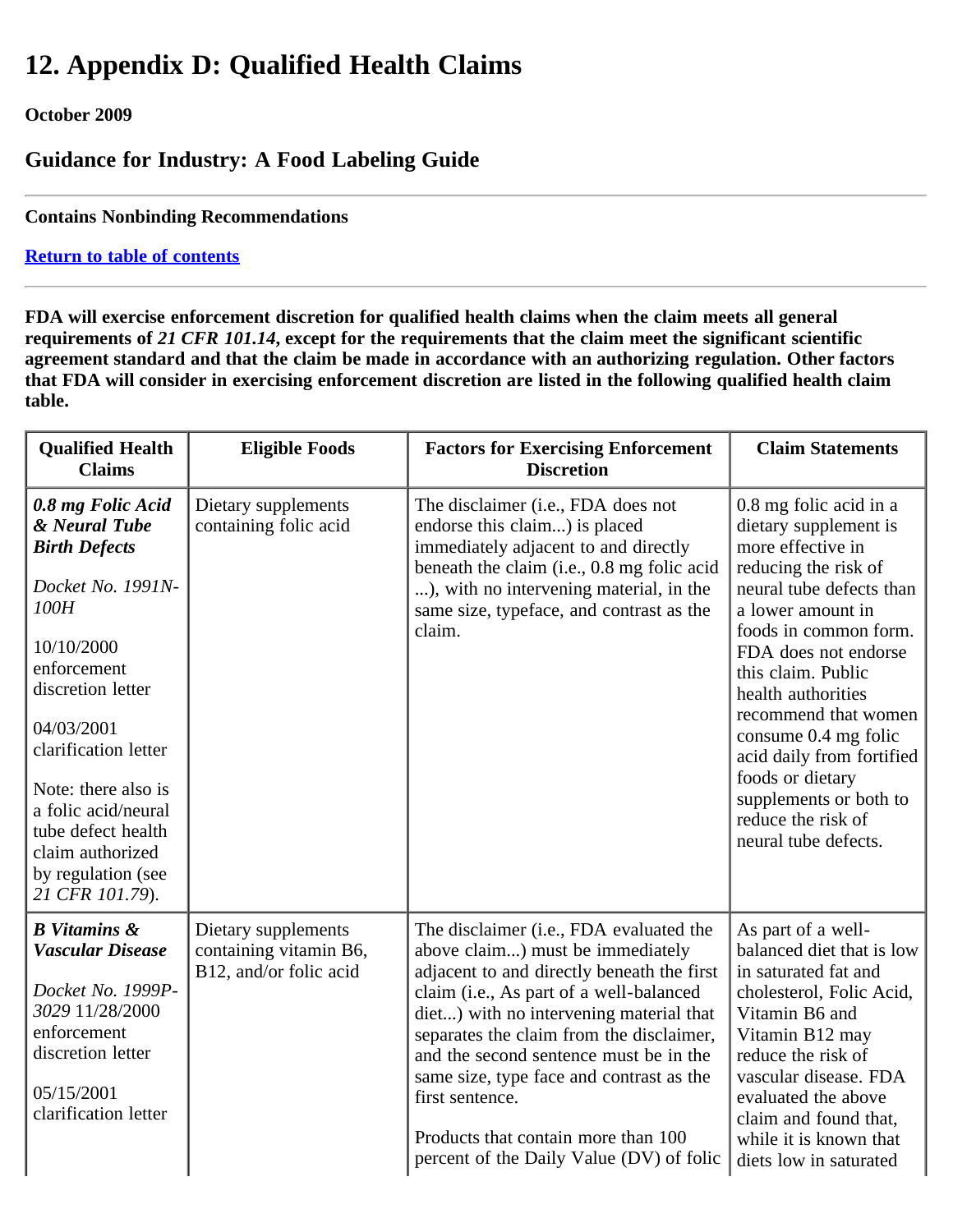|                                                                                                                                               |                                             | acid (400 micrograms), when labeled for<br>use by adults and children 4 or more<br>years of age, must identify the safe<br>upper limit of daily intake with respect<br>to the DV. The folic acid safe upper<br>limit of daily intake value of 1,000<br>micrograms (1 mg) may be included in<br>parentheses.<br>The claim does not suggest a level of<br>vitamins B6, B12, and/or folic acid as<br>being useful in achieving the claimed<br>effect.<br>Dietary supplements containing folic<br>acid must meet the United States<br>Pharmacopeia (USP) standards for<br>disintegration and dissolution, except<br>that if there are no applicable USP<br>standards, the folate in the dietary<br>supplement shall be shown to be<br>bioavailable under the conditions of use<br>stated on the product label.                             | fat and cholesterol<br>reduce the risk of heart<br>disease and other<br>vascular diseases, the<br>evidence in support of<br>the above claim is<br>inconclusive.                                                                                                                                                                                                                                                                                                                                                                                                                                   |
|-----------------------------------------------------------------------------------------------------------------------------------------------|---------------------------------------------|----------------------------------------------------------------------------------------------------------------------------------------------------------------------------------------------------------------------------------------------------------------------------------------------------------------------------------------------------------------------------------------------------------------------------------------------------------------------------------------------------------------------------------------------------------------------------------------------------------------------------------------------------------------------------------------------------------------------------------------------------------------------------------------------------------------------------------------|---------------------------------------------------------------------------------------------------------------------------------------------------------------------------------------------------------------------------------------------------------------------------------------------------------------------------------------------------------------------------------------------------------------------------------------------------------------------------------------------------------------------------------------------------------------------------------------------------|
| Selenium &<br><b>Cancer</b><br>Docket No. 2002P-<br>0457 02/21/2003<br>enforcement<br>discretion letter<br>04/28/2003<br>clarification letter | Dietary supplements<br>containing selenium  | The disclaimer (i.e., Some scientific<br>evidence suggests) is placed<br>immediately adjacent to and directly<br>beneath the claim (i.e., Selenium may<br>reduce the risk), with no intervening<br>material, in the same size, typeface, and<br>contrast as the claim itself<br>The supplement does not recommend or<br>suggest in its labeling, or under ordinary<br>conditions of use, a daily intake<br>exceeding the Tolerable Upper Intake<br>Level established by the National<br>Academy of Sciences/Institute of<br>Medicine for selenium (400 micrograms)<br>per day).<br>Paragraph $101.14(d)(2)(vii)$ requires that<br>the dietary supplement bearing the claim<br>meet the nutrient content claim<br>definition for high (i.e., 20% or more of<br>the daily value (DV) per RACC). 20%<br>DV for selenium is 14 micrograms. | (1) Selenium may<br>reduce the risk of<br>certain cancers. Some<br>scientific evidence<br>suggests that<br>consumption of<br>selenium may reduce<br>the risk of certain forms<br>of cancer. However,<br>FDA has determined<br>that this evidence is<br>limited and not<br>conclusive. or,<br>(2) Selenium may<br>produce<br>anticarcinogenic effects<br>in the body. Some<br>scientific evidence<br>suggests that<br>consumption of<br>selenium may produce<br>anticarcinogenic effects<br>in the body. However,<br>FDA has determined<br>that this evidence is<br>limited and not<br>conclusive. |
| <b>Antioxidant</b><br>Vitamins &                                                                                                              | Dietary supplements<br>containing vitamin E | The disclaimer (i.e.,  evidence is<br>limited and not conclusive) is placed                                                                                                                                                                                                                                                                                                                                                                                                                                                                                                                                                                                                                                                                                                                                                            | (1) Some scientific<br>evidence suggests that                                                                                                                                                                                                                                                                                                                                                                                                                                                                                                                                                     |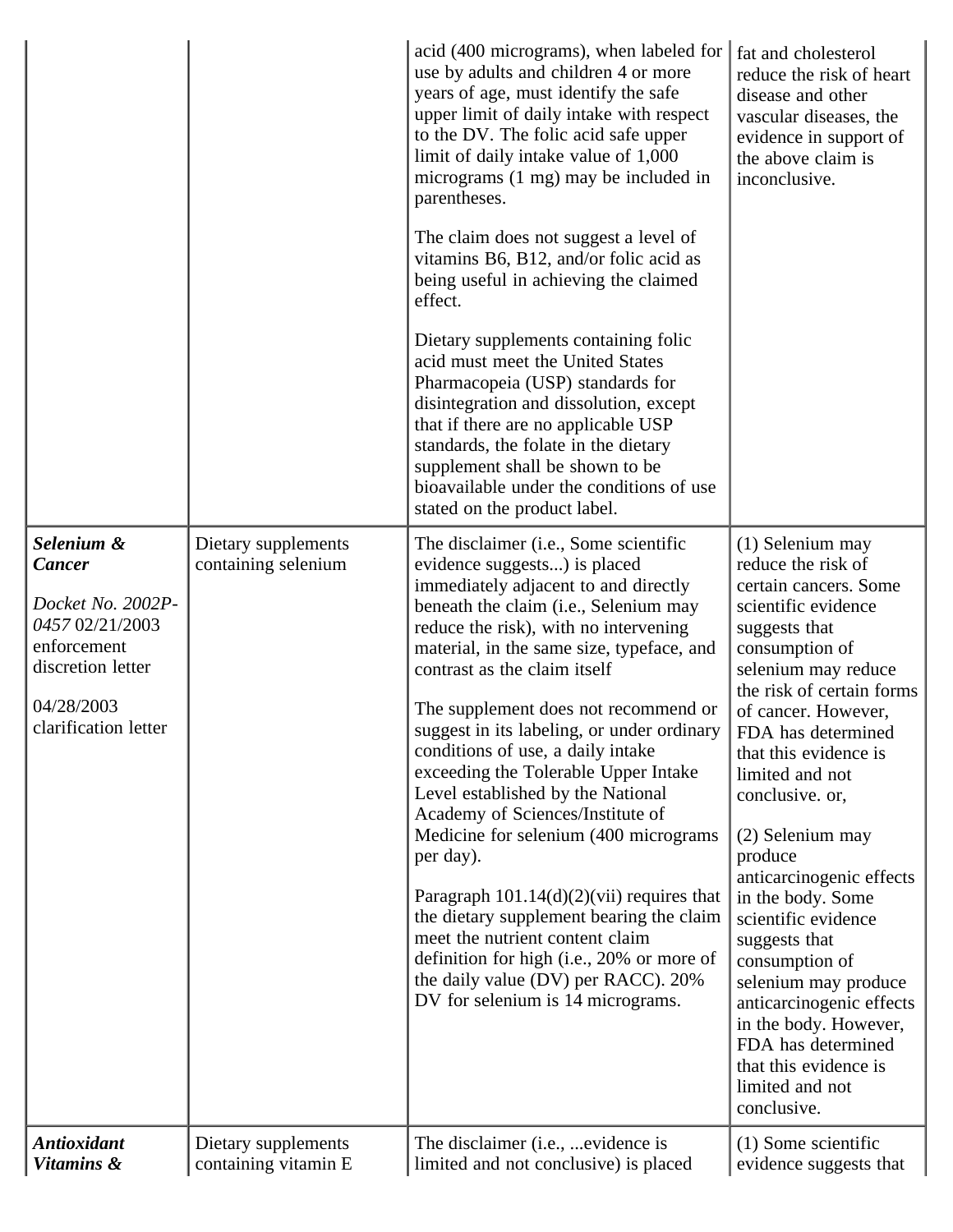| <b>Cancer</b><br>Docket No. 1991N-<br>0101 04/01/2003<br>enforcement<br>discretion letter                                                                                                                                        | and/or vitamin C                                                    | immediately adjacent to and below the<br>claim, with no intervening material, in<br>the same size, typeface, and contrast as<br>the claim itself.<br>The supplement does not recommend or<br>suggest in its labeling, or under ordinary<br>conditions of use, a daily intake<br>exceeding the Tolerable Upper Intake<br>Levels established by the Institute of<br>Medicine for vitamin $C(2000 \text{ mg per})$<br>day) or for vitamin $E(1000$ mg per<br>day).<br>Paragraph $101.14(d)(2)(vii)$ requires that<br>the food bearing the claim meet the<br>nutrient content claim definition for<br>high (i.e., 20% or more of the daily<br>value (DV) per RACC). 20% DV for<br>vitamin C is 12 mg; 20% DV for<br>vitamin E is 6 IU. | consumption of<br>antioxidant vitamins<br>may reduce the risk of<br>certain forms of cancer.<br>However, FDA has<br>determined that this<br>evidence is limited and<br>not conclusive. or,<br>(2) Some scientific<br>evidence suggests that<br>consumption of<br>antioxidant vitamins<br>may reduce the risk of<br>certain forms of cancer.<br>However, FDA does<br>not endorse this claim<br>because this evidence is<br>limited and not<br>conclusive. or,<br>$(3)$ FDA has<br>determined that<br>although some<br>scientific evidence<br>suggests that<br>consumption of<br>antioxidant vitamins<br>may reduce the risk of<br>certain forms of cancer,<br>this evidence is limited<br>and not conclusive. |
|----------------------------------------------------------------------------------------------------------------------------------------------------------------------------------------------------------------------------------|---------------------------------------------------------------------|------------------------------------------------------------------------------------------------------------------------------------------------------------------------------------------------------------------------------------------------------------------------------------------------------------------------------------------------------------------------------------------------------------------------------------------------------------------------------------------------------------------------------------------------------------------------------------------------------------------------------------------------------------------------------------------------------------------------------------|--------------------------------------------------------------------------------------------------------------------------------------------------------------------------------------------------------------------------------------------------------------------------------------------------------------------------------------------------------------------------------------------------------------------------------------------------------------------------------------------------------------------------------------------------------------------------------------------------------------------------------------------------------------------------------------------------------------|
| Phosphatidylserine<br>& Cognitive<br><b>Dysfunction and</b><br><b>Dementia</b><br>Docket No. 2002P-<br>0413 02/24/2003<br>enforcement<br>discretion letter<br>05/13/2003<br>clarification letter<br>11/24/2004<br>updated letter | Dietary supplements<br>containing soy-derived<br>phosphatidylserine | The disclaimer (i.e., Very limited and<br>preliminary scientific research) is<br>placed immediately adjacent to and<br>directly beneath the claim (i.e.,<br>Phosphatidylserine may reduce), with<br>no intervening material, in the same<br>size, typeface, and contrast as the claim<br>itself.<br>The claim does not suggest a level of<br>phosphatidylserine as being useful in<br>achieving the claimed effect.<br>The soy-derived phosphatidylserine<br>used is of very high purity.                                                                                                                                                                                                                                          | $(1)$ Consumption of<br>phosphatidylserine may<br>reduce the risk of<br>dementia in the elderly.<br>Very limited and<br>preliminary scientific<br>research suggests that<br>phosphatidylserine may<br>reduce the risk of<br>dementia in the elderly.<br>FDA concludes that<br>there is little scientific<br>evidence supporting<br>this claim. or,<br>(2) Consumption of<br>phosphatidylserine may<br>reduce the risk of<br>cognitive dysfunction<br>in the elderly. Very<br>limited and preliminary                                                                                                                                                                                                         |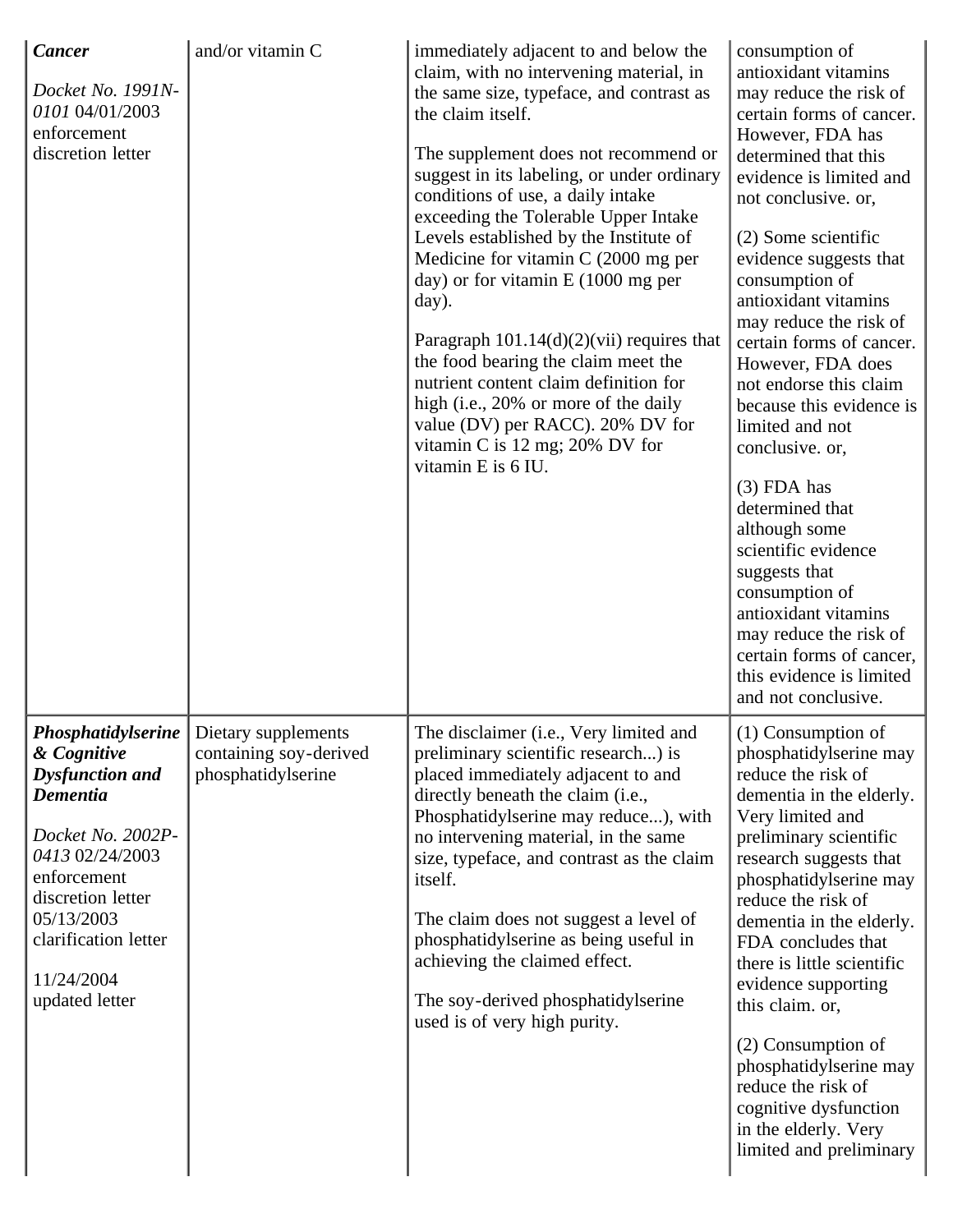|                                                                                                                       |                                                                                                                                                                                                                                                                                                                                                                                                                                                                                                                                                                                                                                                                                                                                                                                                                                                     |                                                                                                                                                                                                                                                                                                                                                                                                                                                                                                                                                                                                                                                                                                                                                                                                                                                                                                                                                                                                                                                                                                                                                                                                                                                                                                                                                                                                                                                                          | scientific research<br>suggests that<br>phosphatidylserine may<br>reduce the risk of<br>cognitive dysfunction<br>in the elderly. FDA<br>concludes that there is<br>little scientific evidence<br>supporting this claim.                                                                                                                                                                                                                                                                                                                                        |
|-----------------------------------------------------------------------------------------------------------------------|-----------------------------------------------------------------------------------------------------------------------------------------------------------------------------------------------------------------------------------------------------------------------------------------------------------------------------------------------------------------------------------------------------------------------------------------------------------------------------------------------------------------------------------------------------------------------------------------------------------------------------------------------------------------------------------------------------------------------------------------------------------------------------------------------------------------------------------------------------|--------------------------------------------------------------------------------------------------------------------------------------------------------------------------------------------------------------------------------------------------------------------------------------------------------------------------------------------------------------------------------------------------------------------------------------------------------------------------------------------------------------------------------------------------------------------------------------------------------------------------------------------------------------------------------------------------------------------------------------------------------------------------------------------------------------------------------------------------------------------------------------------------------------------------------------------------------------------------------------------------------------------------------------------------------------------------------------------------------------------------------------------------------------------------------------------------------------------------------------------------------------------------------------------------------------------------------------------------------------------------------------------------------------------------------------------------------------------------|----------------------------------------------------------------------------------------------------------------------------------------------------------------------------------------------------------------------------------------------------------------------------------------------------------------------------------------------------------------------------------------------------------------------------------------------------------------------------------------------------------------------------------------------------------------|
| <b>Nuts &amp; Heart</b><br><b>Disease</b><br>Docket No. 2002P-<br>0505 07/14/2003<br>enforcement<br>discretion letter | (1) Whole or chopped<br>nuts listed below that are<br>raw, blanched, roasted,<br>salted, and/or lightly<br>coated and/or flavored;<br>any fat or carbohydrate<br>added in the coating or<br>flavoring must meet the 21<br>CFR $101.9(f)(1)$ definition<br>of an insignificant amount.<br>(2) Nut-containing<br>products other than whole<br>or chopped nuts that<br>contain at least 11 g of one<br>or more of the nuts listed<br>below per RACC.<br>(3) Types of nuts eligible<br>for this claim are restricted<br>to almonds, hazelnuts,<br>peanuts, pecans, some pine<br>nuts, pistachio nuts, and<br>walnuts. Types of nuts on<br>which the health claim<br>may be based is restricted<br>to those nuts that were<br>specifically included in the<br>health claim petition, but<br>that do not exceed 4 g<br>saturated fat per 50 g of<br>nuts. | Whole or chopped nuts<br>Whole or chopped nuts do not need to<br>comply with the total fat disqualifying<br>level in 21 CFR 101.14(a)(4).<br>Only walnuts do not need to comply<br>with the requirement in $\S$ 101.14(e)(6)<br>that the food contain a minimum of 10<br>percent of the Daily Value per RACC of<br>vitamin A, vitamin C, iron, calcium,<br>protein, or dietary fiber.<br>Where the claim is used on whole or<br>chopped nuts, the disclosure statement<br>(see nutrition information) must be<br>placed immediately adjacent to and<br>directly beneath the claim, with no<br>intervening material, in the same size,<br>typeface, and contrast as the claim itself.<br>Nuts bearing the claim must comply<br>with the 21 CFR 101.14( $a$ )(4) saturated<br>fat disqualifying level (4 g saturated fat<br>per $50$ g nuts).<br><b>Nut-containing products</b><br>Nut-containing products bearing the<br>claim must comply with all the 21 CFR<br>$101.14(a)(4)$ disqualifying levels which<br>are 13 g total fat, 4 g saturated fat, 60<br>mg of cholesterol, and 480 mg of<br>sodium per RACC.<br>The claim applies only to types of nuts<br>that do not exceed the 21 CFR<br>$101.14(a)(4)$ disqualifying nutrient level<br>for saturated fat $(4 \text{ g saturated fat per } 50)$<br>g nuts).<br>Nut-containing products bearing the<br>claim must comply with the 21 CFR<br>$101.62(c)(2)$ definition of a low<br>saturated fat food and the 21 CFR | Scientific evidence<br>suggests but does not<br>prove that eating 1.5<br>ounces per day of most<br>nuts [such as name of<br>specific nut] as part of<br>a diet low in saturated<br>fat and cholesterol may<br>reduce the risk of heart<br>disease. [See nutrition<br>information for fat<br>content.]<br>Note: The bracketed<br>phrase naming a<br>specific nut is optional.<br>The bracketed fat<br>content disclosure<br>statement is applicable<br>to a claim made for<br>whole or chopped nuts,<br>but not a claim made<br>for nut-containing<br>products. |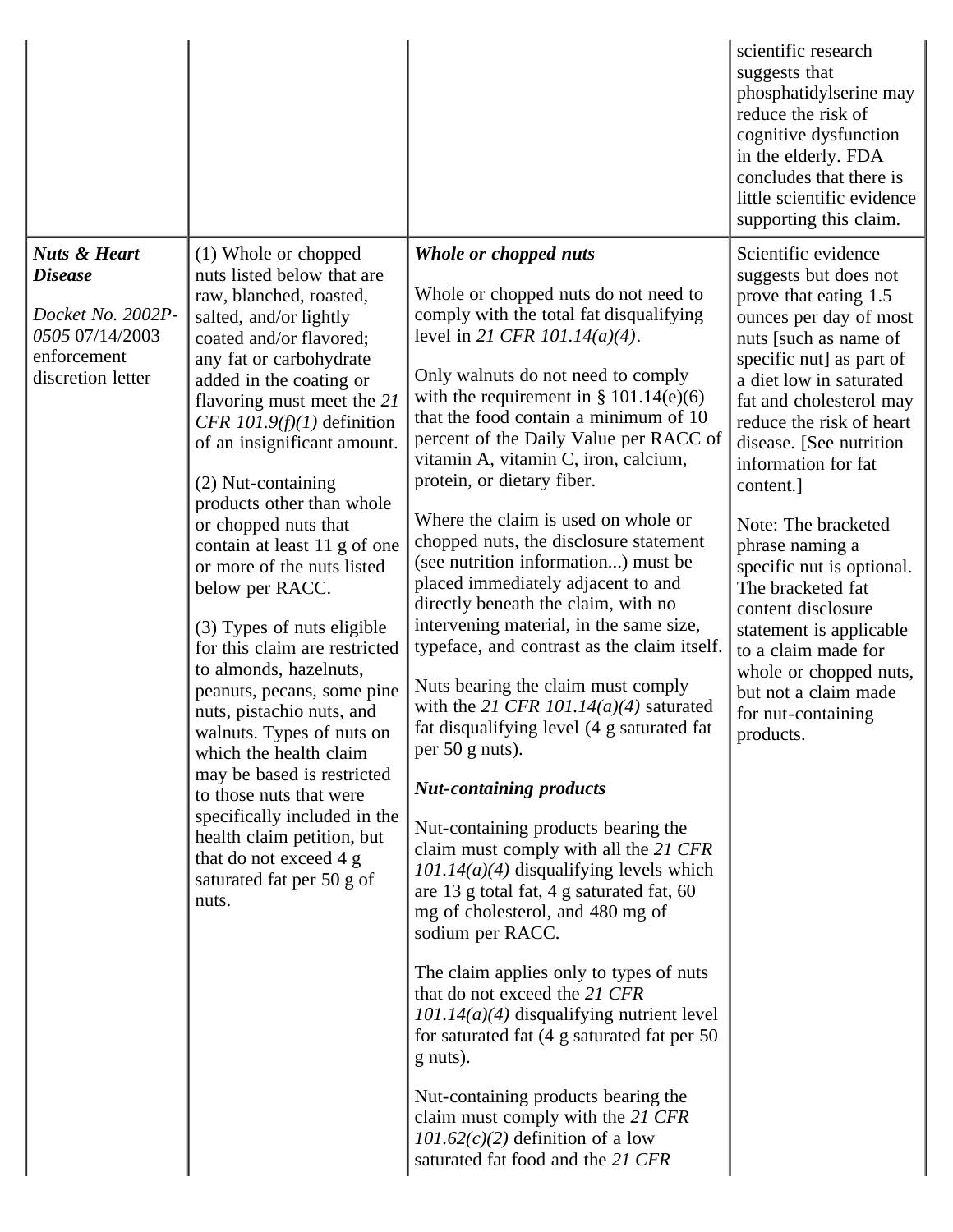|                                                                                                                                    |                                                                                                   | $101.62(d)(2)$ definition of a low<br>cholesterol food.<br>Nut-containing products bearing the<br>claim must comply with the 21 CFR<br>$101.14(e)(6)$ requirement that the food<br>contain a minimum of 10 percent of the<br>Daily Value per RACC of vitamin A,<br>vitamin C, iron, calcium, protein, or<br>dietary fiber prior to any nutrient<br>addition.                                                                                                                                                                                                                                             |                                                                                                                                                                                                                                                                                                                                                                                                                                                                                                                                                                                                                                                                                                                                                                                                                                                     |
|------------------------------------------------------------------------------------------------------------------------------------|---------------------------------------------------------------------------------------------------|----------------------------------------------------------------------------------------------------------------------------------------------------------------------------------------------------------------------------------------------------------------------------------------------------------------------------------------------------------------------------------------------------------------------------------------------------------------------------------------------------------------------------------------------------------------------------------------------------------|-----------------------------------------------------------------------------------------------------------------------------------------------------------------------------------------------------------------------------------------------------------------------------------------------------------------------------------------------------------------------------------------------------------------------------------------------------------------------------------------------------------------------------------------------------------------------------------------------------------------------------------------------------------------------------------------------------------------------------------------------------------------------------------------------------------------------------------------------------|
| <b>Walnuts &amp; Heart</b><br><b>Disease</b><br>Docket No. 2002P-<br>029 03/09/2004<br>enforcement<br>discretion letter            | Whole or chopped walnuts                                                                          | Walnuts do not need to comply with the<br>total fat disqualifying level in 21 CFR<br>$101.14(a)(4)$ .<br>Walnuts do not need to comply with the<br>requirement in $\S$ 101.14(e)(6) that the<br>food contain a minimum of 10 percent<br>of the Daily Value per RACC of<br>vitamin A, vitamin C, iron, calcium,<br>protein, or dietary fiber.<br>The disclosure statement about total fat<br>content (i.e., See nutrition information<br>for fat content) is placed immediately<br>following the claim, with no intervening<br>material, in the same size, typeface, and<br>contrast as the claim itself. | Supportive but not<br>conclusive research<br>shows that eating 1.5<br>ounces per day of<br>walnuts, as part of a<br>low saturated fat and<br>low cholesterol diet and<br>not resulting in<br>increased caloric<br>intake, may reduce the<br>risk of coronary heart<br>disease. See nutrition<br>information for fat [and<br>calorie] content.<br>Notes: The bracketed<br>phrase "and calorie" is<br>optional in that FDA<br>does not intend for the<br>presence or absence of<br>such phrase to be a<br>factor in whether it<br>considers enforcement<br>discretion for the use of<br>the qualified health<br>claim. FDA considered<br>this additional<br>information beneficial<br>to consumers to<br>heighten their<br>awareness of the caloric<br>contribution from<br>walnuts and encourages<br>companies to include it<br>in product labeling. |
| <b>Omega-3 Fatty</b><br><b>Acids &amp; Coronary</b><br><b>Heart Disease</b><br>Docket No. 2003Q-<br>0401 09/08/2004<br>enforcement | Conventional foods and<br>dietary supplements that<br>contain EPA and DHA<br>omega-3 fatty acids. | Dietary supplements should not<br>recommend or suggest in their labeling<br>a daily intake exceeding 2 grams of<br>EPA and DHA<br><b>Total fat content</b>                                                                                                                                                                                                                                                                                                                                                                                                                                               | Supportive but not<br>conclusive research<br>shows that consumption<br>of EPA and DHA<br>omega-3 fatty acids<br>may reduce the risk of<br>coronary heart disease.                                                                                                                                                                                                                                                                                                                                                                                                                                                                                                                                                                                                                                                                                   |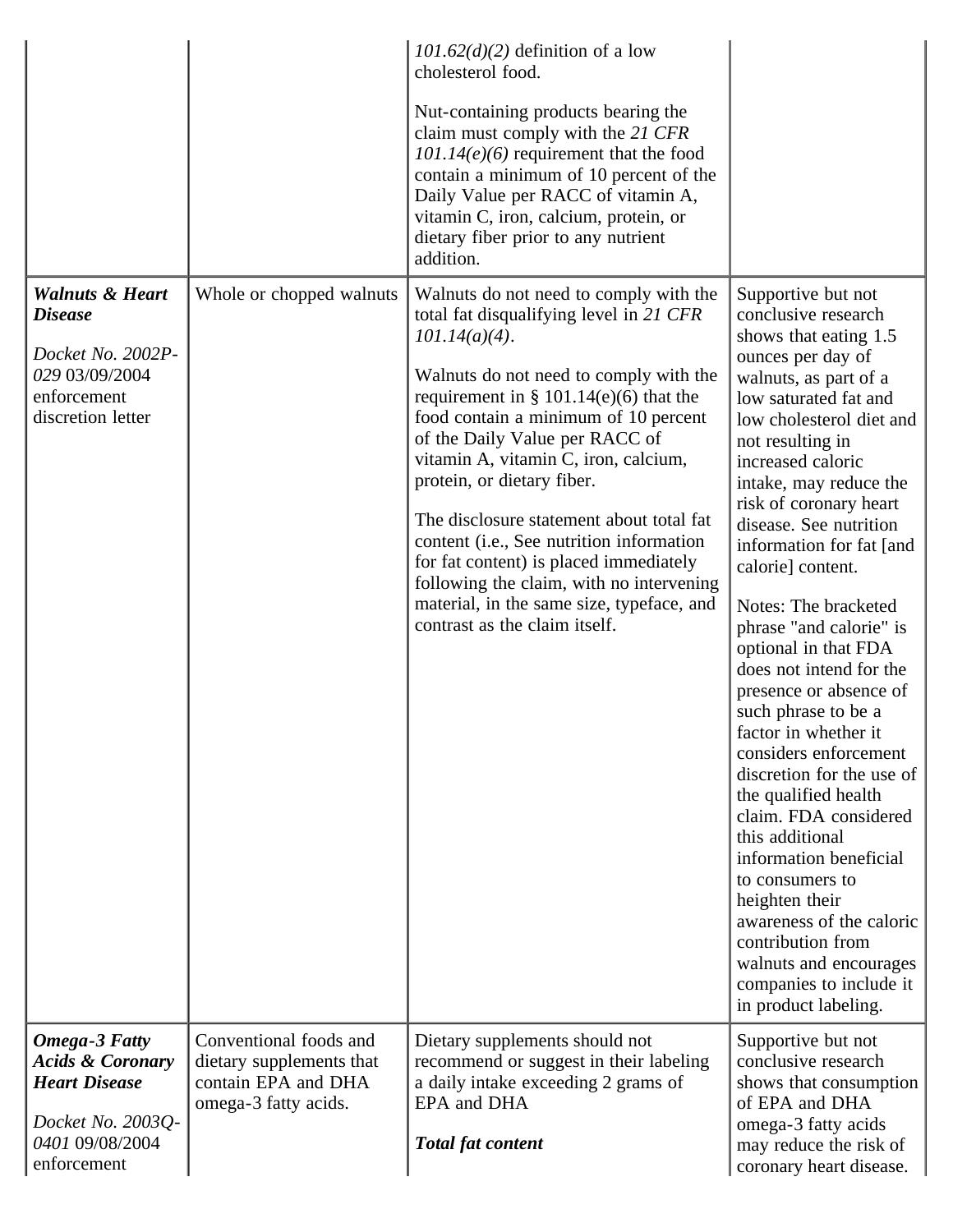discretion letter - Wellness Petition 09/08/2004 enforcement discretion letter - Martek Petition

Dietary supplements that weigh 5 g or less per RACC (RACC for dietary supplement is labeled serving size) are exempted from the total fat disqualifying level, but if dietary supplements that weigh 5 g or less per RACC exceed the total fat disqualifying level (13.0 g per 50 g) the disclosure statement (i.e., "See nutrition information for total fat content") must be placed immediately adjacent to the health claim. Dietary supplements that weigh more than 5 g per RACC must not exceed the total fat disqualifying level (13.0 g per RACC and per 50 g if RACC is  $\leq 30$  g or  $\leq 2$  tbsp). (See *"Qualified Health Claims Subject to Enforcement Discretion, Omega-3 Fatty Acids and Coronary Heart Disease" and the enforcement discretion letter for Omega-3 Fatty Acids and Coronary Heart Disease* )

Fish (i.e., "products that are essentially all fish") may not exceed 16.0 g total fat per RACC. Fish with a total fat content greater than 13.0 g per RACC must include "See nutrition information for total fat content" with the health claim. The "products that are essentially all fish" include fish without any added ingredients and fish with a small amount of added fat or carbohydrate that meets the definition of an insignificant amount in *21 CFR 101.9(f)(1)*. Examples of these products are raw fish, boiled fish, and broiled fish.

*Conventional foods* other than fish may not exceed the total fat disqualifying levels. For individual foods, the total fat disqualifying level is 13.0 g per RACC and per 50 g if RACC is  $\leq 30$  g or  $\leq 2$ tbsp. The total fat disqualifying level is 26.0 g per label serving size for meal products and 19.5 g per label serving size for main dish products.

#### *Saturated fat content*

Dietary supplements must meet the criterion for low saturated fat with regard to the saturated fat content  $( \leq 1 g)$ per RACC) but not with regard to the no One serving of [Name of the food] provides [ ] gram of EPA and DHA omega-3 fatty acids. [See nutrition information for total fat, saturated fat, and cholesterol content.]

Note: Dietary supplements may declare the amount of EPA and DHA per serving in "Supplement Facts," instead of making the declaration in the claim.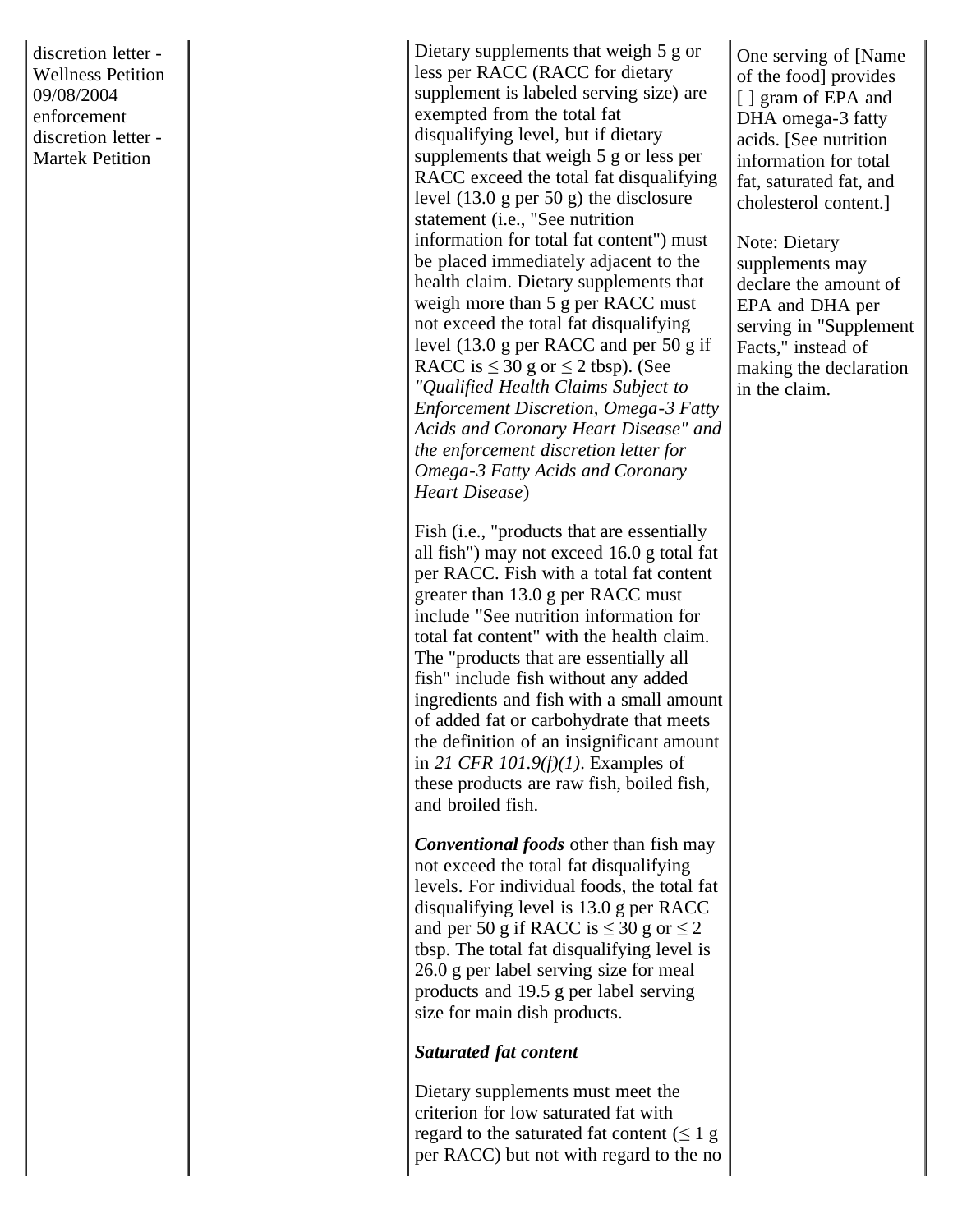more than 15 percent calories from saturated fat criterion.

Fish may not exceed the saturated fat disqualifying level of 4.0 g per RACC (or 4.0 g per 50 g if RACC is  $\leq 30$  g or  $\leq$  2 tbsp).

Conventional foods other than fish must meet the criteria for low saturated fat  $(\leq$ 1 g per RACC and no more than 15 percent of calories from saturated fat for individual foods,  $\leq 1$  g per 100 g and less than 10 percent calories from saturated fat for meal products and main dish products). There is an error in the enforcement discretion letters in the section of "low saturated fat," stating that meal products and main dishes meet all criteria specified for the "low saturated fat" criteria *(21 CFR 101.62(c)(2))*. The CFR number should be *(21 CFR 101.62(c)(3))*.

## *Cholesterol content*

Dietary supplements that weigh 5 g or less per RACC are exempt from the cholesterol disqualifying level (60 mg per 50 g), but those that exceed the cholesterol disqualifying level must include "See nutrition information for cholesterol content" with the qualified health claim. Dietary supplements that weigh more than 5 g per RACC must meet the criterion for low cholesterol  $(\leq)$ 20 mg per 50g).

Fish must meet the extra lean criterion with regard to cholesterol content  $\ll 95$ mg per RACC and per 100 g, whichever is greatest), but not with regard to saturated fat content. Fish with cholesterol content greater than 60 mg per RACC must include "See nutrition information for cholesterol content" with the qualified health claim.

*Conventional foods* other than fish must meet the low cholesterol criterion *(21 CFR 101.62(d)(2))*. See *21 CFR 101.62(d)(2)* for the low cholesterol criterion specific for individual foods, meal products, and main dish products.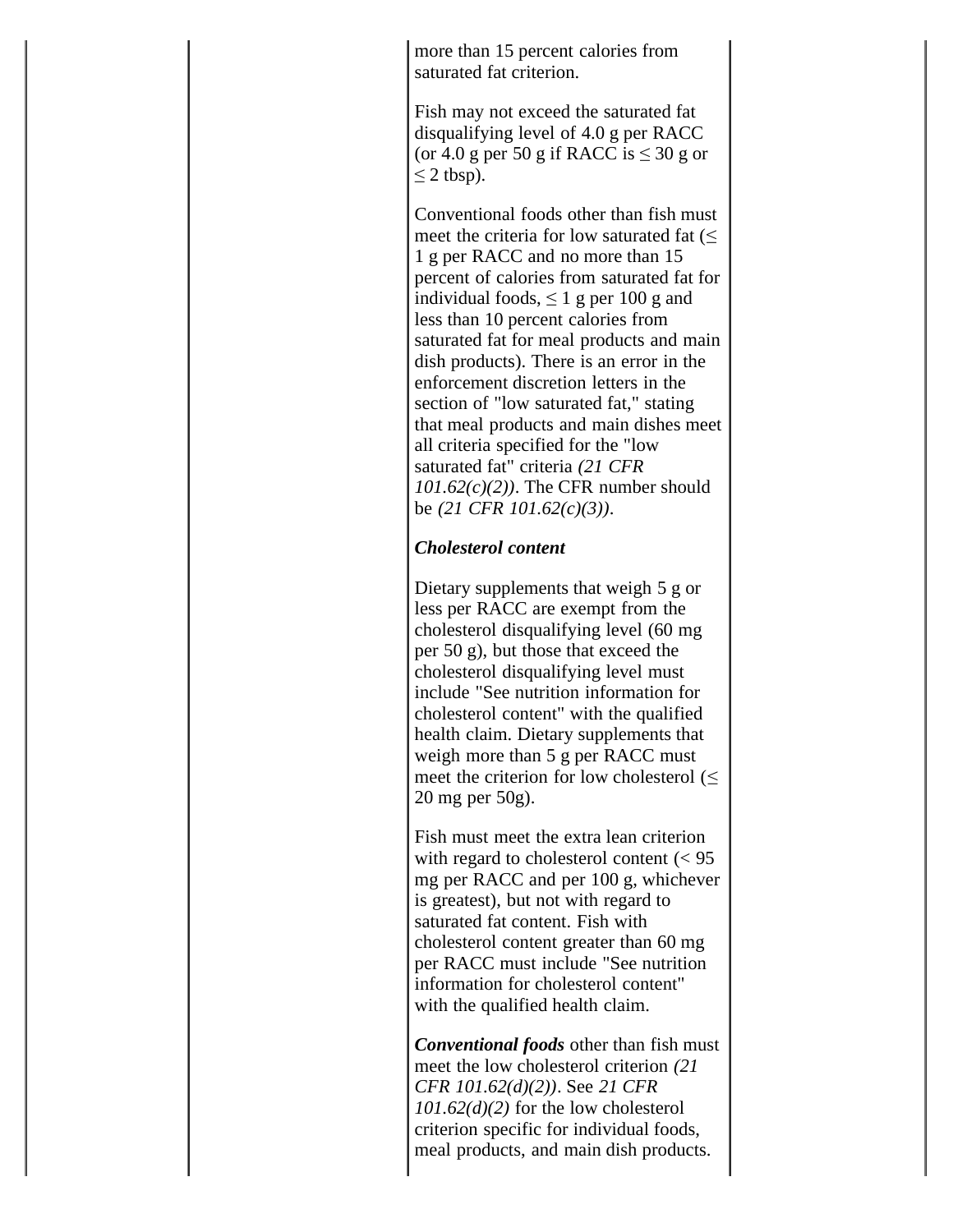|                                                                                                                                                                                           |                                                                                                                                                                                                                                                                                                                                                                                                                                                                                                                                                                                                                                                                                                                                                                 | Sodium                                                                                                                                                                                                                                                                                                                                                                                                                                                                                                                                                                                                                                                                                                                                                                                                                                                                                                                                                                                                                                                                                                |                                                                                                                                                                                                                                                                                                                                                                                                                                                                                                                                                                                                                                                                                                                    |
|-------------------------------------------------------------------------------------------------------------------------------------------------------------------------------------------|-----------------------------------------------------------------------------------------------------------------------------------------------------------------------------------------------------------------------------------------------------------------------------------------------------------------------------------------------------------------------------------------------------------------------------------------------------------------------------------------------------------------------------------------------------------------------------------------------------------------------------------------------------------------------------------------------------------------------------------------------------------------|-------------------------------------------------------------------------------------------------------------------------------------------------------------------------------------------------------------------------------------------------------------------------------------------------------------------------------------------------------------------------------------------------------------------------------------------------------------------------------------------------------------------------------------------------------------------------------------------------------------------------------------------------------------------------------------------------------------------------------------------------------------------------------------------------------------------------------------------------------------------------------------------------------------------------------------------------------------------------------------------------------------------------------------------------------------------------------------------------------|--------------------------------------------------------------------------------------------------------------------------------------------------------------------------------------------------------------------------------------------------------------------------------------------------------------------------------------------------------------------------------------------------------------------------------------------------------------------------------------------------------------------------------------------------------------------------------------------------------------------------------------------------------------------------------------------------------------------|
|                                                                                                                                                                                           |                                                                                                                                                                                                                                                                                                                                                                                                                                                                                                                                                                                                                                                                                                                                                                 | All conventional foods and dietary<br>supplements must meet the sodium<br>disqualifying level $(\leq 480 \text{ mg per})$<br>RACC and per 50 g if RACC is $\leq 30$ g<br>or $\leq$ 2 tbsp for individual foods, $\leq$ 960<br>mg per label serving size for meal<br>products, $\leq$ 720 mg per label serving<br>size for main dish products).<br>The 10 percent minimum nutrient<br>requirement<br>All conventional foods must meet the 10<br>percent minimum nutrient requirement<br>(Vitamin A 500 IU, Vitamin C 6 mg,<br>Iron 1.8 mg, Calcium 100 mg, Protein 5<br>g, Fiber 2.5 g per RACC), prior to any<br>nutrient addition. The 10 percent<br>minimum nutrient requirement does not<br>apply to dietary supplements (21 CFR<br>$101.14(e)(6)$ .                                                                                                                                                                                                                                                                                                                                               |                                                                                                                                                                                                                                                                                                                                                                                                                                                                                                                                                                                                                                                                                                                    |
| <b>Monounsaturated</b><br><b>Fatty Acids From</b><br>Olive Oil and<br><b>Coronary Heart</b><br><b>Disease</b><br>Docket No. 2003Q-<br>0559 11/01/2004<br>enforcement<br>discretion letter | All products that are<br>essentially pure olive oil<br>and labeled as such (see $*$<br>for definitions)<br>Dressings for salads (i.e.<br>salad dressings) that<br>contain 6 g or more olive<br>oil per Reference Amount<br><b>Customarily Consumed</b><br>(RACC), are low in<br>cholesterol (21 CFR<br>$101.62(d)(2)$ , and do not<br>contain more than 4 g of<br>saturated fat per 50 g.<br>Vegetable oil spreads that<br>contain 6 g or more olive<br>oil per RACC, are low in<br>cholesterol (21 CFR<br>$101.62(d)(2)$ and do not<br>contain more than 4 g of<br>saturated fat per RACC.<br>Olive oil-containing foods<br>that contain 6 g or more<br>olive oil per RACC, are<br>low in cholesterol (21)<br>CFR $101.62(d)(2)$ ),<br>contain at least 10% of | Olive oil, vegetable oil spreads,<br>dressings for salads, shortenings and<br>olive-oil containing foods do not need to<br>comply with the total fat disqualifying<br>level in 21 CFR 101.14(a)(4).<br>The requirement that the food comply<br>with the 50 gram-criterion of the<br>saturated fat disqualifying level (21)<br>CFR 101.14 $(e)(3)$ does not apply to<br>olive oil, vegetable oil spreads, and<br>shortenings.<br>The requirement that the food contain a<br>minimum of 10 percent of the Daily<br>Value per RACC of at one of the<br>following: vitamin A, vitamin C, iron,<br>calcium, protein, or dietary fiber per<br>RACC (21 CFR 101.14( $e$ )(6)) does not<br>apply to olive oil, dressings for salads,<br>and shortenings.<br>When the total fat disqualifying level is<br>exceeded in vegetable oil spreads,<br>dressings for salads, shortenings, or<br>olive-oil containing foods the disclosure<br>statement (i.e., See nutrition information<br>for saturated fat content) must be placed<br>immediately following the claim, with<br>no intervening material, in the same | Limited and not<br>conclusive scientific<br>evidence suggests that<br>eating about 2<br>tablespoons (23 grams)<br>of olive oil daily may<br>reduce the risk of<br>coronary heart disease<br>due to the<br>monounsaturated fat in<br>olive oil. To achieve<br>this possible benefit,<br>olive oil is to replace a<br>similar amount of<br>saturated fat and not<br>increase the total<br>number of calories you<br>eat in a day. One<br>serving of this product<br>contains [x] grams of<br>olive oil.<br>Note: The last sentence<br>of the claim "One<br>serving of this product<br>contains [x] grams of<br>olive oil." is optional<br>when the claim is used<br>on the label or in the<br>labeling of olive oil. |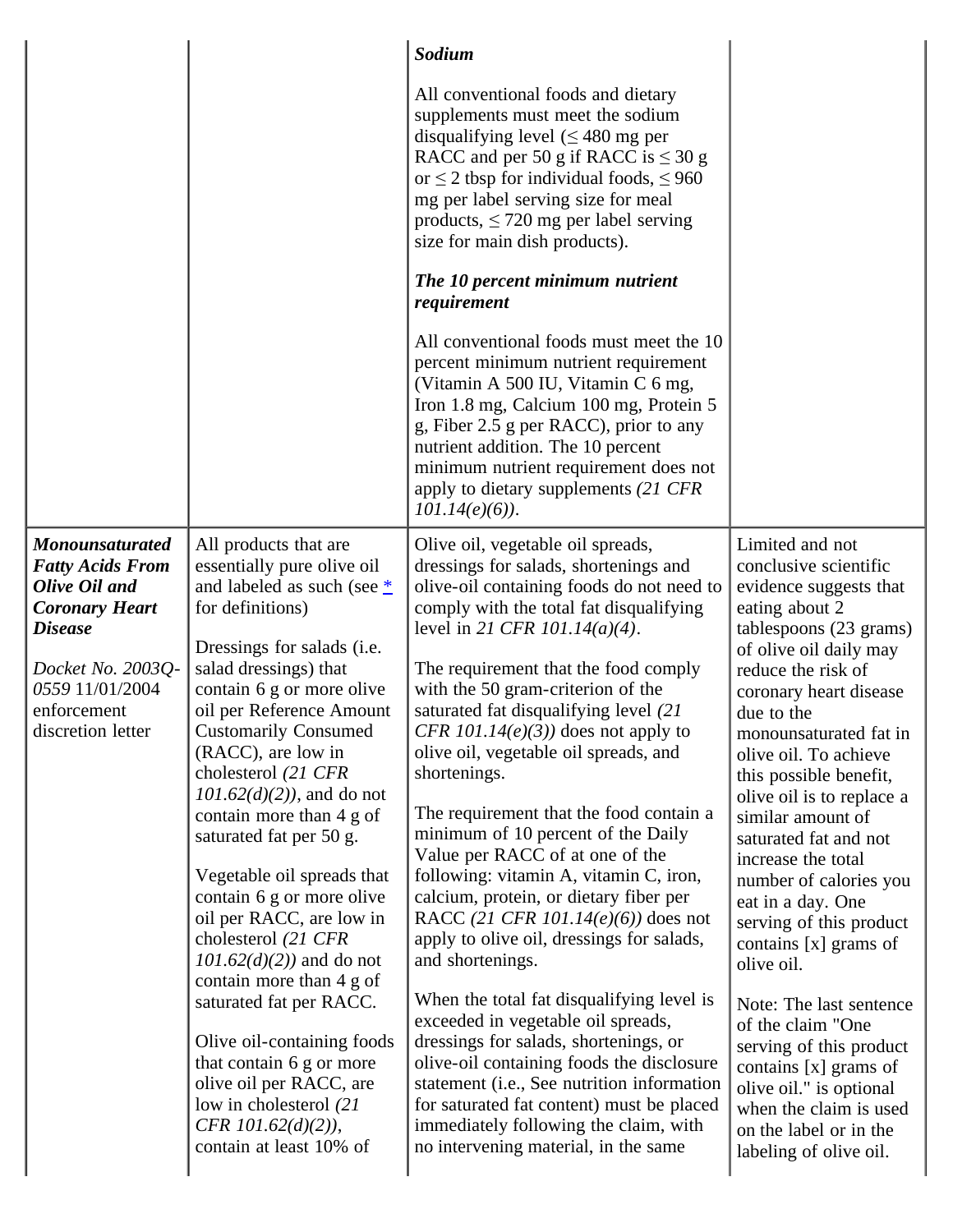|                                                                                                              | either vitamin A, vitamin<br>C, iron, calcium, protein or<br>dietary fiber. If the RACC<br>of the olive oil-containing<br>food is greater than 30 g<br>the food cannot contain<br>more than 4 g of saturated<br>fat per RACC and if the<br>RACC of the olive oil-<br>containing food is 30 g or<br>less the food cannot<br>contain more than 4 g of<br>saturated fat per 50 g.<br>Shortenings that contain 6<br>g or more olive oil per<br>RACC and are low in<br>cholesterol (21 CFR<br>$101.62(d)(2)$ and do not<br>contain more than 4 g of<br>saturated fat per RACC.<br>Meal products (21 CFR<br>$101.13(l)$ or Main dish<br>products $(21 \text{ CFR})$<br>$101.13(m)$ are not eligible<br>for the claim. | size, typeface, and contrast as the claim<br>itself.<br>When the food does not meet the<br>definition of low saturated fat (21 CFR<br>$101.62(c)(2)$ the disclosure statement<br>(i.e., See nutrition information for<br>saturated fat content) must be placed<br>immediately following the claim, with<br>no intervening material, in the same<br>size, typeface, and contrast as the claim<br>itself.<br>If both of the above two conditions are<br>met the disclosure statements for total<br>fat and saturated fat can be combined<br>(i.e., See nutrition information for total<br>and saturated fat content). | *(1) Olive oil means<br>virgin olive oil, or<br>blends of virgin olive<br>oil and refined olive<br>oil; where virgin olive<br>oil is the oil resulting<br>from the first pressing<br>of olives and is suitable<br>for human consumption<br>without further<br>processing and refined<br>olive oil is the oil<br>obtained from<br>subsequent pressings<br>and which is suitable<br>for human consumption<br>by refining processes<br>which neutralize the<br>acidity or remove<br>particulate matter.<br>(2) Vegetable oil spread<br>means margarine (21)<br>CFR 166.110) and<br>margarine-like<br>products.<br>$(3)$ "dressings for<br>salads" means dressings<br>for salads formulated to<br>contain olive oil.<br>(4) "shortenings" means<br>vegetable oil<br>shortenings, formulated<br>to contain olive oil.<br>(5) Olive oil-containing<br>foods means foods,<br>such as sauces or baked<br>goods, excluding olive<br>oil, vegetable oil<br>spreads, dressings for<br>salads, and shortenings. |
|--------------------------------------------------------------------------------------------------------------|-----------------------------------------------------------------------------------------------------------------------------------------------------------------------------------------------------------------------------------------------------------------------------------------------------------------------------------------------------------------------------------------------------------------------------------------------------------------------------------------------------------------------------------------------------------------------------------------------------------------------------------------------------------------------------------------------------------------|---------------------------------------------------------------------------------------------------------------------------------------------------------------------------------------------------------------------------------------------------------------------------------------------------------------------------------------------------------------------------------------------------------------------------------------------------------------------------------------------------------------------------------------------------------------------------------------------------------------------|-----------------------------------------------------------------------------------------------------------------------------------------------------------------------------------------------------------------------------------------------------------------------------------------------------------------------------------------------------------------------------------------------------------------------------------------------------------------------------------------------------------------------------------------------------------------------------------------------------------------------------------------------------------------------------------------------------------------------------------------------------------------------------------------------------------------------------------------------------------------------------------------------------------------------------------------------------------------------------------------------------|
| <b>Green Tea &amp;</b><br>Cancer<br>Docket No. 2004Q-<br>0083 06/30/2005<br>enforcement<br>discretion letter | Green tea and<br>conventional foods and<br>dietary supplements that<br>contain green tea                                                                                                                                                                                                                                                                                                                                                                                                                                                                                                                                                                                                                        | Green tea does not exceed the<br>disqualifying nutrient levels for total fat,<br>saturated fat, cholesterol, and sodium<br>specified in 21 CFR 101.14( $a$ )(4).<br>FDA intends to consider the exercise of<br>its enforcement discretion for qualified<br>health claims for green tea and breast                                                                                                                                                                                                                                                                                                                   | (1) Two studies do not<br>show that drinking<br>green tea reduces the<br>risk of breast cancer in<br>women, but one<br>weaker, more limited<br>study suggests that<br>drinking green tea may                                                                                                                                                                                                                                                                                                                                                                                                                                                                                                                                                                                                                                                                                                                                                                                                        |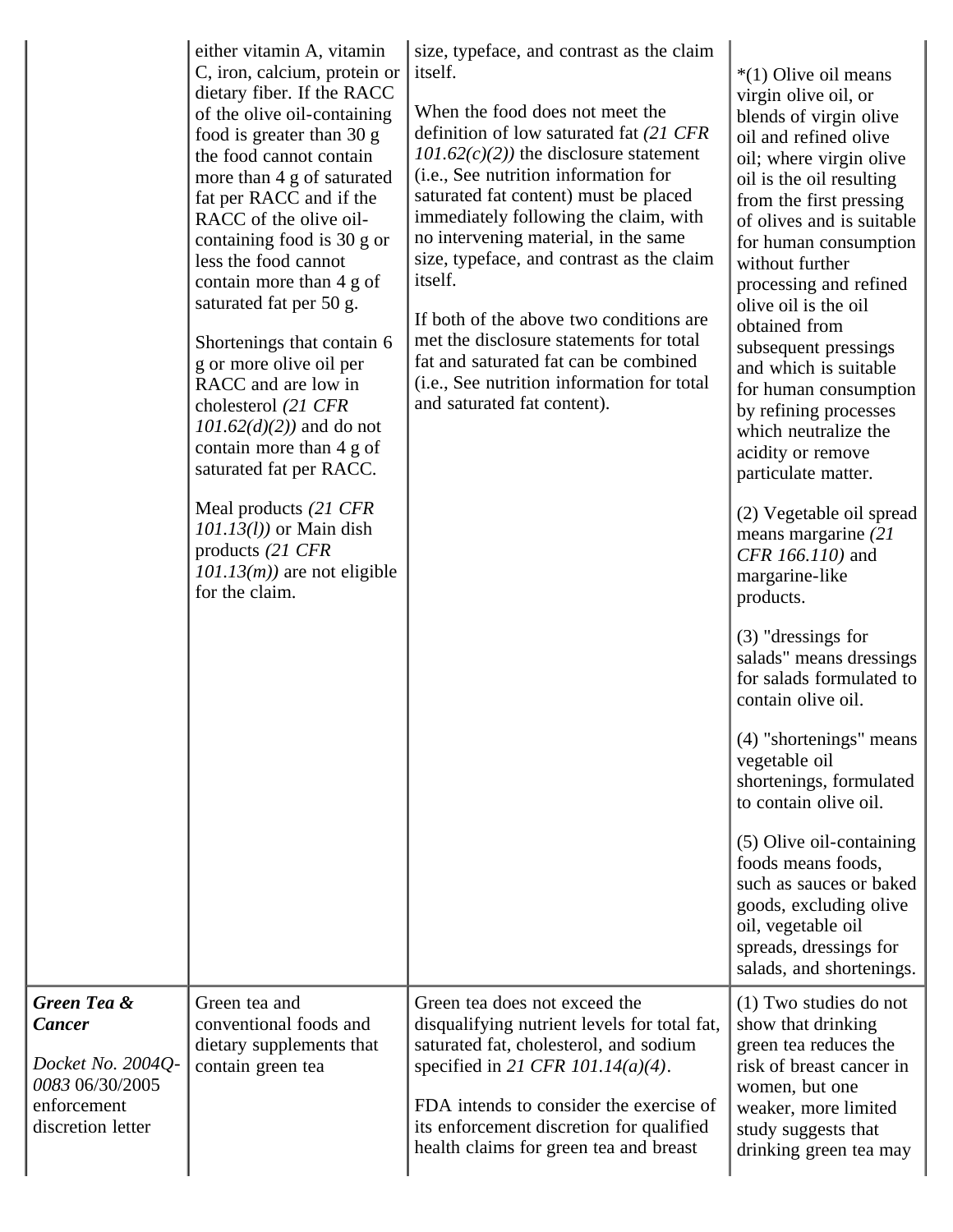|                                                                                                                                                                                                               |                                            | cancer and for green tea and prostate<br>cancer to be used on the label or in the<br>labeling of green tea-containing foods<br>when the food does not exceed any of<br>the disqualifying nutrient levels for fat,<br>saturated fat, cholesterol, and sodium.<br>FDA intends to consider the exercise of<br>its enforcement discretion for green tea<br>that does not meet the 10% minimum<br>nutrient content requirement in 21 CFR<br>$101.14(e)(6)$ .<br>FDA does not intend to consider the<br>exercise of its enforcement discretion<br>for green tea-containing foods that do<br>not meet the requirements of 21 CFR<br>$101.14(e)(6)$ . | reduce this risk. Based<br>on these studies, FDA<br>concludes that it is<br>highly unlikely that<br>green tea reduces the<br>risk of breast cancer.<br>or,<br>(2) One weak and<br>limited study does not<br>show that drinking<br>green tea reduces the<br>risk of prostate cancer,<br>but another weak and<br>limited study suggests<br>that drinking green tea<br>may reduce this risk.<br>Based on these studies,<br>FDA concludes that it<br>is highly unlikely that<br>green tea reduces the<br>risk of prostate cancer. |
|---------------------------------------------------------------------------------------------------------------------------------------------------------------------------------------------------------------|--------------------------------------------|-----------------------------------------------------------------------------------------------------------------------------------------------------------------------------------------------------------------------------------------------------------------------------------------------------------------------------------------------------------------------------------------------------------------------------------------------------------------------------------------------------------------------------------------------------------------------------------------------------------------------------------------------|-------------------------------------------------------------------------------------------------------------------------------------------------------------------------------------------------------------------------------------------------------------------------------------------------------------------------------------------------------------------------------------------------------------------------------------------------------------------------------------------------------------------------------|
| <b>Chromium</b><br>Picolinate &<br><b>Diabetes</b><br>Docket No. 2004Q-<br>0144 08/25/2005<br>enforcement<br>discretion letter                                                                                | Dietary supplements<br>containing chromium | Dietary supplement containing<br>chromium must meet or exceed the<br>requirement for a "high" level of<br>chromium as defined in 21 CFR<br>$101.54(b)$ (i.e., 24 mg or more per<br>RACC under the current regulation) for<br>FDA to exercise enforcement discretion.                                                                                                                                                                                                                                                                                                                                                                          | One small study<br>suggests that chromium<br>picolinate may reduce<br>the risk of insulin<br>resistance, and<br>therefore possibly may<br>reduce the risk of type<br>2 diabetes. FDA<br>concludes, however,<br>that the existence of<br>such a relationship<br>between chromium<br>picolinate and either<br>insulin resistance or<br>type 2 diabetes is<br>highly uncertain.                                                                                                                                                  |
| <b>Calcium</b> and<br><b>Colon/Rectal</b><br><b>Cancer &amp; Calcium</b><br>and Recurrent<br><b>Colon/Rectal</b><br><b>Polyps</b><br>Docket No. 2004Q-<br>0097 10/12/2005<br>enforcement<br>discretion letter | Dietary supplements<br>containing calcium  | The dietary supplement must meet or<br>exceed the requirement for a "high"<br>level of calcium as defined in 21 CFR<br>$101.54(b)$ (i.e., 200 mg or more calcium<br>per RACC)<br>The calcium content of the dietary<br>supplement must be assimilable (i.e.,<br>bioavailable) (21 CFR 101.72 $(c)(ii)(B)$ ),<br>and meet the United States<br>Pharmacopeia (U.S.P.) standards for<br>disintegration and dissolution applicable<br>to their component calcium salts. For<br>dietary supplements for which no U.S.P.                                                                                                                            | <b>Colon/Rectal Cancer:</b><br>Some evidence<br>suggests that calcium<br>supplements may<br>reduce the risk of<br>colon/rectal cancer,<br>however, FDA has<br>determined that this<br>evidence is limited and<br>not conclusive.<br><b>Recurrent Colon</b><br>Polyps:                                                                                                                                                                                                                                                         |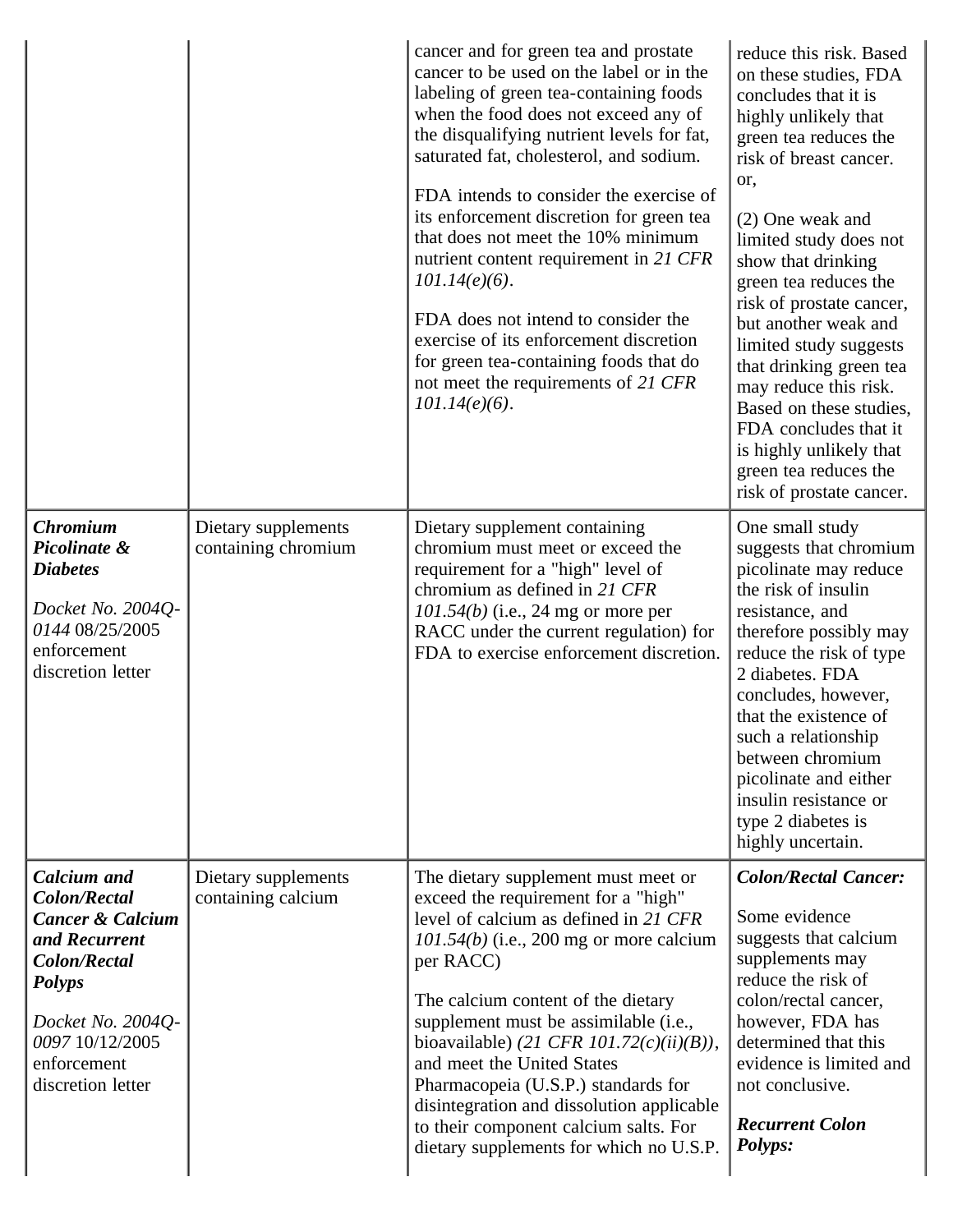|                                                                                                                                                                             |                                           | standards exist, the dietary supplement<br>must exhibit appropriate assimilability<br>under the conditions of use stated on the<br>product label (21 CFR 101.72(c)(ii)(C)).                                                                                                                                                                                                                                                                                                                                                                                                                                                                                                                           | Very limited and<br>preliminary evidence<br>suggests that calcium<br>supplements may<br>reduce the risk of<br>colon/rectal polyps.<br>FDA concludes that<br>there is little scientific<br>evidence to support this<br>claim.                                                                                                                                                                                                                                                                                                                                                                                                                                                                                                                                                                                                                                                                                                           |
|-----------------------------------------------------------------------------------------------------------------------------------------------------------------------------|-------------------------------------------|-------------------------------------------------------------------------------------------------------------------------------------------------------------------------------------------------------------------------------------------------------------------------------------------------------------------------------------------------------------------------------------------------------------------------------------------------------------------------------------------------------------------------------------------------------------------------------------------------------------------------------------------------------------------------------------------------------|----------------------------------------------------------------------------------------------------------------------------------------------------------------------------------------------------------------------------------------------------------------------------------------------------------------------------------------------------------------------------------------------------------------------------------------------------------------------------------------------------------------------------------------------------------------------------------------------------------------------------------------------------------------------------------------------------------------------------------------------------------------------------------------------------------------------------------------------------------------------------------------------------------------------------------------|
| Calcium &<br>Hypertension,<br>Pregnancy-<br><b>Induced</b><br>Hypertension, and<br>Preeclampsia<br>Docket No. 2004Q-<br>0098 10/12/2005<br>enforcement<br>discretion letter | Dietary supplements<br>containing calcium | The dietary supplement must meet or<br>exceed the requirement for a "high"<br>level of calcium as defined in 21 CFR<br>$101.54(b)$ (i.e., 200 mg or more calcium<br>per RACC)<br>The calcium content of the dietary<br>supplement must be assimilable (i.e.,<br>bioavailable) (21 CFR 101.72 $(c)(ii)(B)$ ),<br>and meet the United States<br>Pharmacopeia (U.S.P.) standards for<br>disintegration and dissolution applicable<br>to their component calcium salts. For<br>dietary supplements for which no U.S.P.<br>standards exist, the dietary supplement<br>must exhibit appropriate assimilability<br>under the conditions of use stated on the<br>product label (21 CFR 101.72 $(c)(ii)(C)$ ). | <b>Hypertension:</b><br>Some scientific<br>evidence suggests that<br>calcium supplements<br>may reduce the risk of<br>hypertension. However,<br>FDA has determined<br>that the evidence is<br>inconsistent and not<br>conclusive.<br><b>Pregnancy-Induced</b><br><b>Hypertension:</b><br>Four studies, including<br>a large clinical trial, do<br>not show that calcium<br>supplements reduce the<br>risk of pregnancy-<br>induced hypertension<br>during pregnancy.<br>However, three other<br>studies suggest that<br>calcium supplements<br>may reduce the risk.<br>Based on these studies,<br>FDA concludes that it<br>is highly unlikely that<br>calcium supplements<br>reduce the risk of<br>pregnancy-induced<br>hypertension.<br>Preeclampsia:<br>Three studies, including<br>a large clinical trial, do<br>not show that calcium<br>supplements reduce the<br>risk of preeclampsia<br>during pregnancy.<br>However, two other |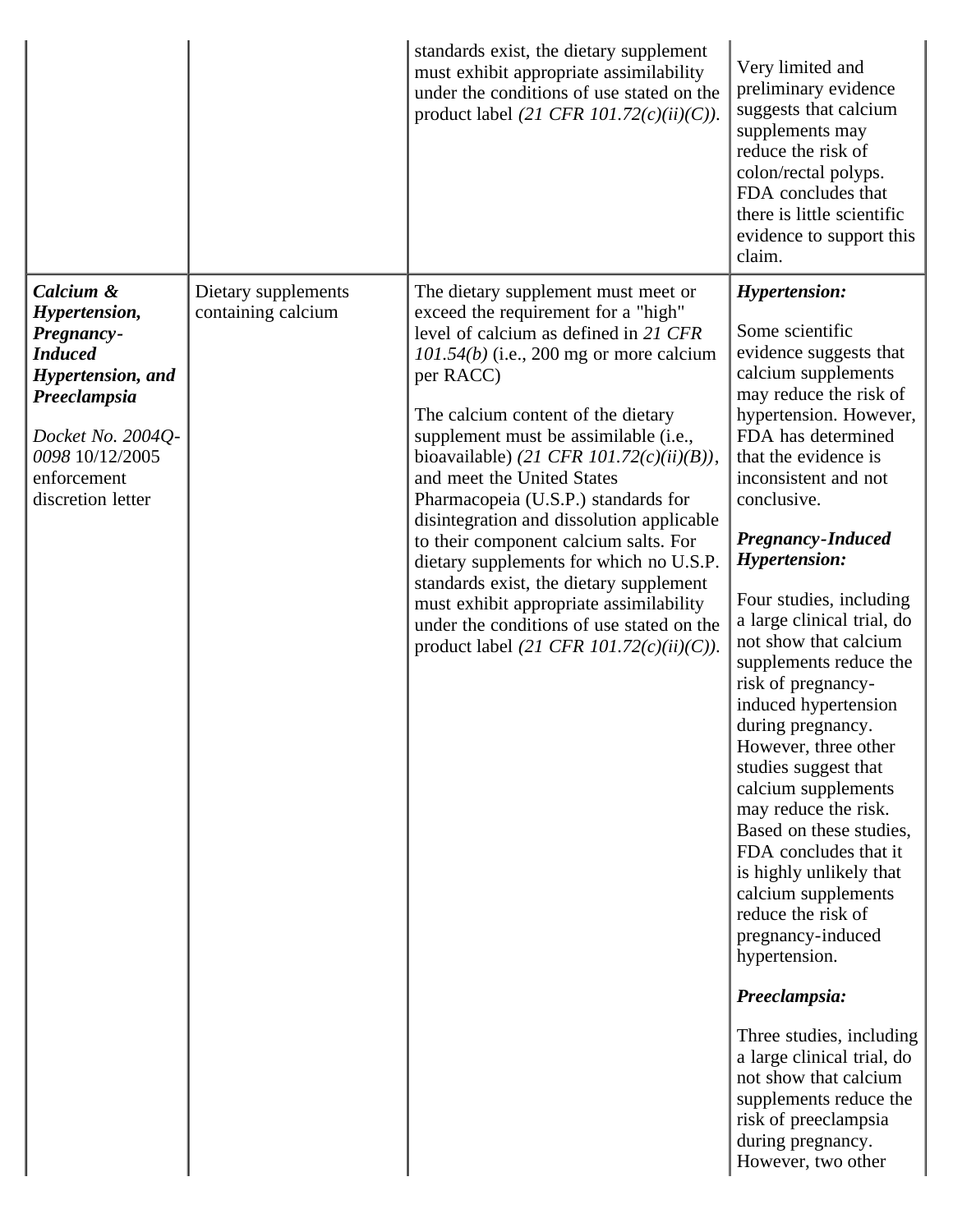|                                                                                                                                                                                                                                                                                                                                                   |                                                                                                                                        | studies suggest that<br>calcium supplements<br>may reduce the risk.<br>Based on these studies,<br>FDA concludes that it<br>is highly unlikely that<br>calcium supplements<br>reduce the risk of<br>preeclampsia.                                                                                                                                                                                                                                                                                                                                                                                                                                                                                                                                                                                                                                                                                                                                                                                                      |
|---------------------------------------------------------------------------------------------------------------------------------------------------------------------------------------------------------------------------------------------------------------------------------------------------------------------------------------------------|----------------------------------------------------------------------------------------------------------------------------------------|-----------------------------------------------------------------------------------------------------------------------------------------------------------------------------------------------------------------------------------------------------------------------------------------------------------------------------------------------------------------------------------------------------------------------------------------------------------------------------------------------------------------------------------------------------------------------------------------------------------------------------------------------------------------------------------------------------------------------------------------------------------------------------------------------------------------------------------------------------------------------------------------------------------------------------------------------------------------------------------------------------------------------|
| Tomatoes and/or<br>Tomato Sauce &<br>Prostate, Ovarian,<br>Gastric, and<br><b>Pancreatic</b><br><b>Cancers</b><br>Docket No. 2004Q-<br>0201 11/08/2005<br>enforcement<br>discretion letter -<br>American<br><b>Longevity Petition</b><br>11/08/2005<br>enforcement<br>discretion letter -<br>Lycopene Heath<br><b>Claim Coalition</b><br>Petition | (1) Cooked, Raw, Dried,<br>or Canned Tomatoes<br>(2) Tomato Sauces that<br>contain at least 8.37<br>percent salt-free tomato<br>solids | Tomatoes and/or<br><b>Tomato Sauce and</b><br><b>Prostate Cancer:</b><br>Very limited and<br>preliminary scientific<br>research suggests that<br>eating one-half to one<br>cup of tomatoes and/or<br>tomato sauce a week<br>may reduce the risk of<br>prostate cancer. FDA<br>concludes that there is<br>little scientific evidence<br>supporting this claim.<br><b>Tomato Sauce and</b><br><b>Ovarian Cancer:</b><br>One study suggests that<br>consumption of tomato<br>sauce two times per<br>week may reduce the<br>risk of ovarian cancer;<br>while this same study<br>shows that consumption<br>of tomatoes or tomato<br>juice had no effect on<br>ovarian cancer risk.<br>FDA concludes that it<br>is highly uncertain that<br>tomato sauce reduces<br>the risk of ovarian<br>cancer.<br><b>Tomatoes and Gastric</b><br>Cancer:<br>Four studies did not<br>show that tomato intake<br>reduces the risk of<br>gastric cancer, but three<br>studies suggest that<br>tomato intake may<br>reduce this risk. Based |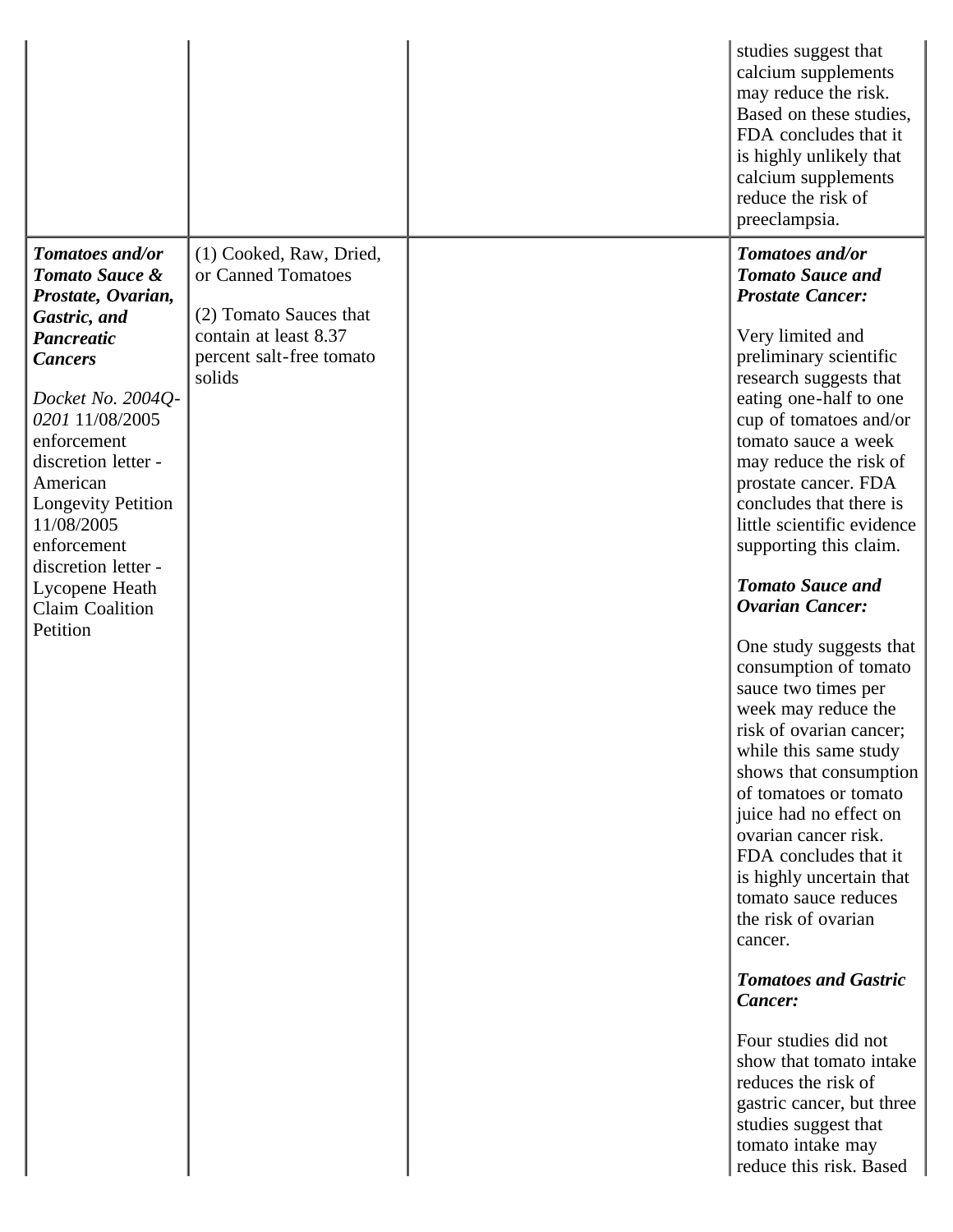|                                                                                                                                                                                                        |                                                                                                                                                                                                                                                                                                                                                                                                                                                                                                                                                                                                                  |                                                                                                                                                                                                                                                                                                                                                                                                                                                                                                                                                                                                                                                                                                                                                                                                                                                                                                                                             | on these studies, FDA<br>concludes that it is<br>unlikely that tomatoes<br>reduce the risk of<br>gastric cancer.<br><b>Tomatoes and</b><br><b>Pancreatic Cancer:</b><br>One study suggests that<br>consuming tomatoes<br>does not reduce the risk<br>of pancreatic cancer,<br>but one weaker, more<br>limited study suggests<br>that consuming<br>tomatoes may reduce<br>this risk. Based on<br>these studies, FDA<br>concludes that it is<br>highly unlikely that<br>tomatoes reduce the<br>risk of pancreatic<br>cancer.                                                                                                                                                     |
|--------------------------------------------------------------------------------------------------------------------------------------------------------------------------------------------------------|------------------------------------------------------------------------------------------------------------------------------------------------------------------------------------------------------------------------------------------------------------------------------------------------------------------------------------------------------------------------------------------------------------------------------------------------------------------------------------------------------------------------------------------------------------------------------------------------------------------|---------------------------------------------------------------------------------------------------------------------------------------------------------------------------------------------------------------------------------------------------------------------------------------------------------------------------------------------------------------------------------------------------------------------------------------------------------------------------------------------------------------------------------------------------------------------------------------------------------------------------------------------------------------------------------------------------------------------------------------------------------------------------------------------------------------------------------------------------------------------------------------------------------------------------------------------|--------------------------------------------------------------------------------------------------------------------------------------------------------------------------------------------------------------------------------------------------------------------------------------------------------------------------------------------------------------------------------------------------------------------------------------------------------------------------------------------------------------------------------------------------------------------------------------------------------------------------------------------------------------------------------|
| <b>Unsaturated Fatty</b><br><b>Acids from Canola</b><br>Oil and Reduced<br><b>Risk of Coronary</b><br><b>Heart Disease</b><br>Docket No. 2006Q-<br>0091 10/06/2006<br>enforcement<br>discretion letter | Canola oil (see $*$ for<br>definitions)<br>Vegetable oil spreads,<br>dressings for salads,<br>shortenings, and canola<br>oil-containing foods that<br>contain $4.75$ g or more of<br>canola oil per RACC, are<br>low in saturated fat (21)<br><i>CFR 101.62(c)(2))</i> , are<br>low in cholesterol (21)<br>CFR $101.62(d)(2)$ , and<br>meet the saturated fat,<br>cholesterol, and sodium<br>disqualifying levels $(21)$<br>CFR $101.14(a)(4)$ ).<br>Vegetable oil spreads and<br>canola oil-containing<br>foods must also meet the<br>10% minimum nutrient<br>content requirement (21)<br>CFR $101.14(e)(6)$ ). | Canola oil, vegetable oil spreads,<br>dressings for salads, shortenings and<br>canola-oil containing foods do not need<br>to comply with the total fat<br>disqualifying level in 21 CFR<br>$101.14(a)(4)$ .<br>The requirement that the food contain a<br>minimum of 10 percent of the Daily<br>Value per RACC of at one of the<br>following: vitamin A, vitamin C, iron,<br>calcium, protein, or dietary fiber per<br>RACC (21 CFR 101.14( $e$ )(6)) does not<br>apply to canola oil, dressings for salads,<br>and shortenings.<br>When the total fat disqualifying level is<br>exceeded in vegetable oil spreads,<br>dressings for salads, shortenings, or<br>canola-oil containing foods, the<br>disclosure statement (i.e., See nutrition<br>information for total fat content) must<br>be placed immediately following the<br>claim, with no intervening material, in<br>the same size, typeface, and contrast as<br>the claim itself. | Limited and not<br>conclusive scientific<br>evidence suggests that<br>eating about 1 1/2<br>tablespoons (19 grams)<br>of canola oil daily may<br>reduce the risk of<br>coronary heart disease<br>due to the unsaturated<br>fat content in canola<br>oil. To achieve this<br>possible benefit, canola<br>oil is to replace a<br>similar amount of<br>saturated fat and not<br>increase the total<br>number of calories you<br>eat in a day. One<br>serving of this product<br>contains $[x]$ grams of<br>canola oil.<br>For the purposes of this<br>qualified health claim:<br>(1) "Canola oil" means<br>products that are<br>essentially pure canola<br>oil and are labeled as |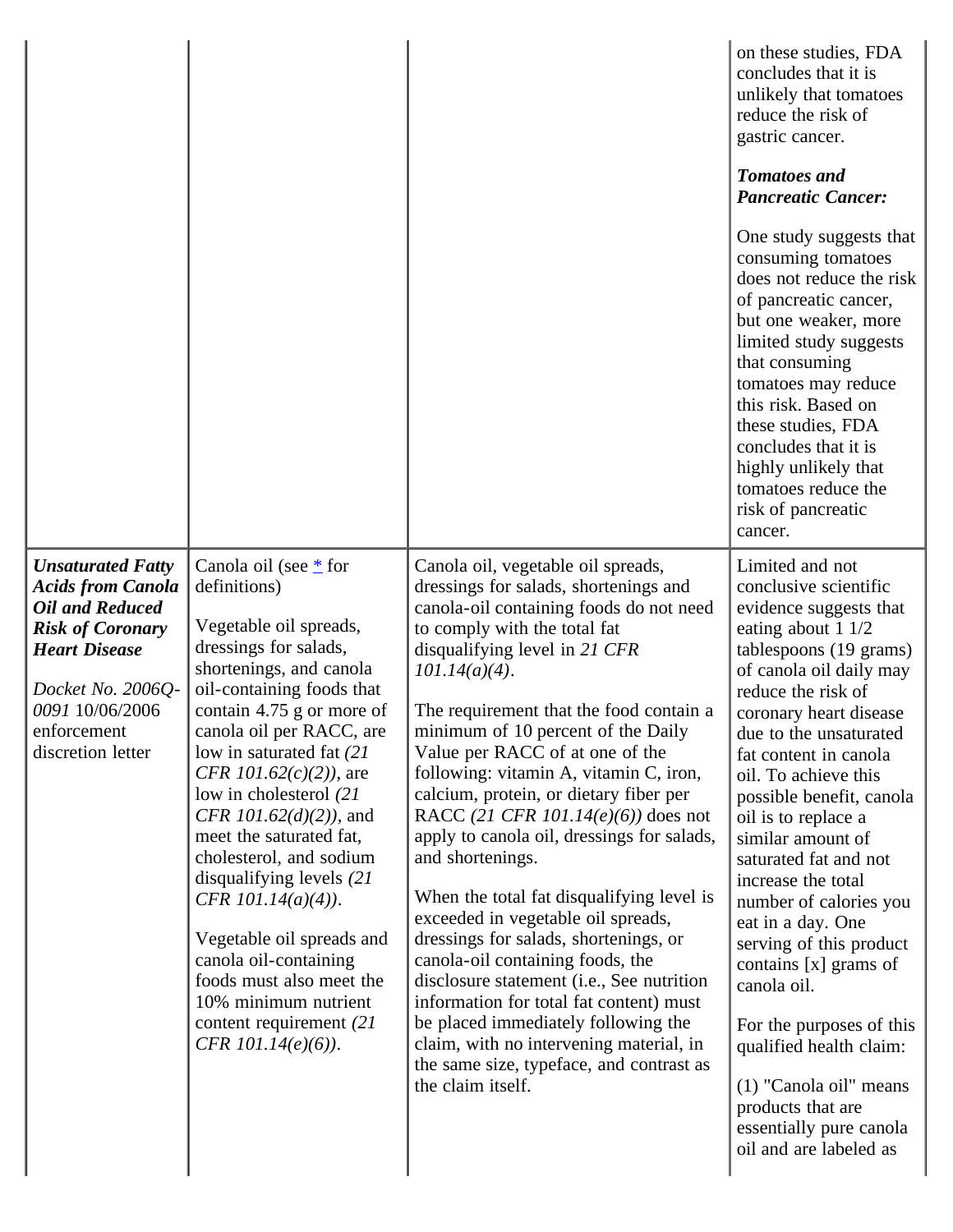|                                                                                                                                                                                                            |                                                                                                                                                                                                                                                                                                                                                                                                                                                                                                                                                                                                                             |                                                                                                                                                                                                                                                                                                                                                                                                                                                                                                                                                                                                                                                                                                                                                                                                                                                                   | such.                                                                                                                                                                                                                                                                                                                                                                                                                                                                                                                                                                               |
|------------------------------------------------------------------------------------------------------------------------------------------------------------------------------------------------------------|-----------------------------------------------------------------------------------------------------------------------------------------------------------------------------------------------------------------------------------------------------------------------------------------------------------------------------------------------------------------------------------------------------------------------------------------------------------------------------------------------------------------------------------------------------------------------------------------------------------------------------|-------------------------------------------------------------------------------------------------------------------------------------------------------------------------------------------------------------------------------------------------------------------------------------------------------------------------------------------------------------------------------------------------------------------------------------------------------------------------------------------------------------------------------------------------------------------------------------------------------------------------------------------------------------------------------------------------------------------------------------------------------------------------------------------------------------------------------------------------------------------|-------------------------------------------------------------------------------------------------------------------------------------------------------------------------------------------------------------------------------------------------------------------------------------------------------------------------------------------------------------------------------------------------------------------------------------------------------------------------------------------------------------------------------------------------------------------------------------|
|                                                                                                                                                                                                            |                                                                                                                                                                                                                                                                                                                                                                                                                                                                                                                                                                                                                             |                                                                                                                                                                                                                                                                                                                                                                                                                                                                                                                                                                                                                                                                                                                                                                                                                                                                   | (2) "Vegetable oil<br>spread" means<br>margarine (21 CFR<br>$166.110$ ) and<br>margarine-like<br>products, formulated to<br>contain canola oil.                                                                                                                                                                                                                                                                                                                                                                                                                                     |
|                                                                                                                                                                                                            |                                                                                                                                                                                                                                                                                                                                                                                                                                                                                                                                                                                                                             |                                                                                                                                                                                                                                                                                                                                                                                                                                                                                                                                                                                                                                                                                                                                                                                                                                                                   | $(3)$ "Dressings for<br>salads" means dressings<br>for salads formulated to<br>contain canola oil.                                                                                                                                                                                                                                                                                                                                                                                                                                                                                  |
|                                                                                                                                                                                                            |                                                                                                                                                                                                                                                                                                                                                                                                                                                                                                                                                                                                                             |                                                                                                                                                                                                                                                                                                                                                                                                                                                                                                                                                                                                                                                                                                                                                                                                                                                                   | (4) "Shortenings"<br>means vegetable oil<br>shortenings, formulated<br>to contain canola oil.                                                                                                                                                                                                                                                                                                                                                                                                                                                                                       |
|                                                                                                                                                                                                            |                                                                                                                                                                                                                                                                                                                                                                                                                                                                                                                                                                                                                             |                                                                                                                                                                                                                                                                                                                                                                                                                                                                                                                                                                                                                                                                                                                                                                                                                                                                   | (5) "Canola oil-<br>containing foods"<br>means all other foods,<br>such as sauces or baked<br>goods, formulated to<br>contain canola oil,<br>excluding canola oil,<br>vegetable oil spreads,<br>dressings for salads,<br>and shortenings.                                                                                                                                                                                                                                                                                                                                           |
| <b>Corn Oil and Corn</b><br><b>Oil-Containing</b><br><b>Products and a</b><br><b>Reduced Risk of</b><br><b>Heart Disease</b><br>Docket No. 2006P-<br>0243<br>3/26/2007<br>enforcement<br>discretion letter | Corn oil (see $*$ for<br>definitions)<br>Vegetable oil blends and<br>shortenings that contain 4<br>g or more corn oil per<br>RACC, are low in<br>cholesterol (21 CFR<br>$101.62(d)(2)$ , meet the<br>cholesterol and sodium<br>disqualifying levels $(21)$<br><i>CFR 101.14(a)(4))</i> , and do<br>not contain more than 4 g<br>of saturated fat per RACC.<br>Dressings for salads (i.e.<br>salad dressings) that<br>contain 4 g or more corn<br>oil per RACC, are low in<br>cholesterol (21 CFR<br>$101.62(d)(2)$ , meet the<br>cholesterol and sodium<br>disqualifying levels $(21)$<br><i>CFR 101.14(a)(4))</i> , and do | Corn oil, vegetable oil blends, vegetable<br>oil spreads, dressings for salads,<br>shortenings and corn-oil containing<br>foods do not need to comply with the<br>total fat disqualifying level in 21 CFR<br>$101.14(a)(4)$ .<br>The requirement that the food comply<br>with the 50 gram-criterion of the<br>saturated fat disqualifying level (21)<br>CFR 101.14 $(e)(3)$ does not apply to<br>corn oil, vegetable oil blends, vegetable<br>oil spreads, and shortenings.<br>The requirement that the food contain a<br>minimum of 10 percent of the Daily<br>Value per RACC of at one of the<br>following: vitamin A, vitamin C, iron,<br>calcium, protein, or dietary fiber per<br>RACC (21 CFR 101.14( $e$ )(6)) does not<br>apply to corn oil, vegetable oil blends,<br>dressings for salads, and shortenings.<br>When the total fat disqualifying level is | Very limited and<br>preliminary scientific<br>evidence suggests that<br>eating about 1<br>tablespoon (16 grams)<br>of corn oil daily may<br>reduce the risk of heart<br>disease due to the<br>unsaturated fat content<br>in corn oil. FDA<br>concludes that there is<br>little scientific evidence<br>supporting this claim.<br>To achieve this possible<br>benefit, corn oil is to<br>replace a similar<br>amount of saturated fat<br>and not increase the<br>total number of calories<br>you eat in a day. One<br>serving of this product<br>contains $[x]$ grams of<br>corn oil. |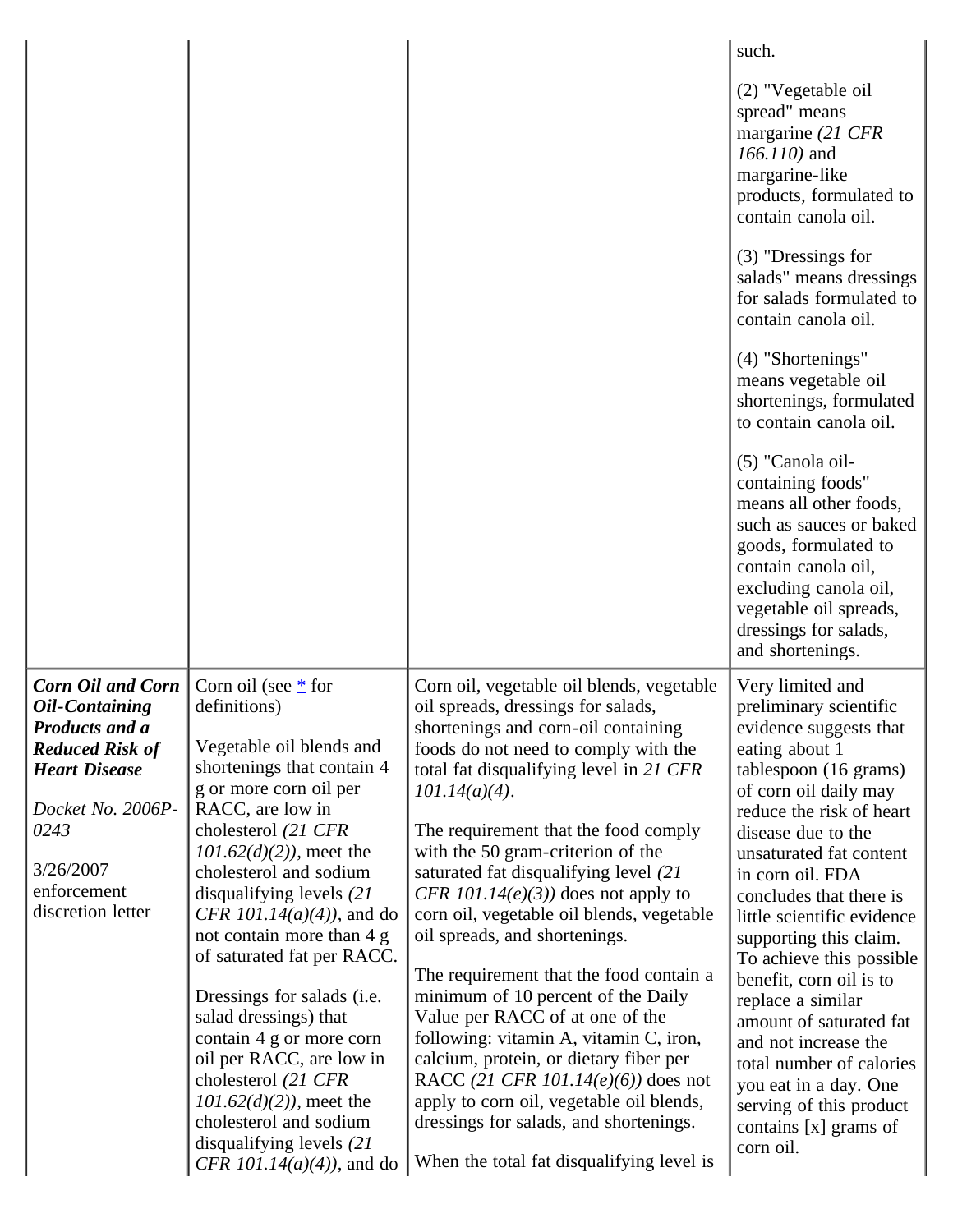|                                                                             | not contain more than 4 g<br>of saturated fat per 50 g.<br>Vegetable oil spreads that<br>contain 4 g or more corn<br>oil per RACC, are low in<br>cholesterol (21 CFR<br>$101.62(d)(2)$ , meet the<br>cholesterol and sodium<br>disqualifying levels $(21)$<br>CFR $101.14(a)(4)$ ,<br>contain at least 10% of<br>either vitamin A, vitamin<br>C, iron, calcium, protein or<br>dietary fiber, and do not<br>contain more than 4 g of<br>saturated fat per RACC.<br>Corn oil-containing foods<br>that contain 4 g or more<br>corn oil per RACC, are<br>low in cholesterol (21)<br><i>CFR 101.62(d)(2))</i> , meet<br>the cholesterol and sodium<br>disqualifying levels (21<br>CFR $101.14(a)(4)$ ),<br>contain at least 10% of<br>either vitamin A, vitamin<br>C, iron, calcium, protein or<br>dietary fiber. If the RACC<br>of the corn oil-containing<br>food is greater than 30 g,<br>the food cannot contain<br>more than 4 g of saturated<br>fat per RACC, and if the<br>RACC of the corn oil-<br>containing food is 30 g or<br>less, the food cannot<br>contain more than 4 g of<br>saturated fat per 50 g. | exceeded in vegetable oil spreads,<br>dressings for salads, shortenings, or<br>corn-oil containing foods, the disclosure<br>statement (i.e., See nutrition information<br>for total fat content) must be placed<br>immediately following the claim, with<br>no intervening material, in the same<br>size, typeface, and contrast as the claim<br>itself.<br>When the food does not meet the<br>definition of low saturated fat (21 CFR<br>$101.62(c)(2)$ , the disclosure statement<br>(i.e., See nutrition information for<br>saturated fat content) must be placed<br>immediately following the claim, with<br>no intervening material, in the same<br>size, typeface, and contrast as the claim<br>itself.<br>If both of the above two conditions are<br>met, the disclosure statements for total<br>fat and saturated fat can be combined<br>(i.e., See nutrition information for total<br>and saturated fat content). | $(1)$ "corn oil" means<br>products that are<br>essentially pure corn oil<br>and are labeled as such<br>(2) "vegetable oil<br>blends" means a blend<br>of two or more<br>vegetable oils<br>formulated to contain<br>corn oil<br>(3) "vegetable oil<br>spread" means<br>margarine (21 CFR<br>$166.110$ ) and<br>margarine-like products<br>formulated to contain<br>corn oil<br>$(4)$ "dressings for<br>salads" means dressings<br>for salads formulated to<br>contain corn oil<br>(5) "shortenings" means<br>vegetable oil<br>shortenings formulated<br>to contain corn oil<br>$(6)$ "corn oil-containing<br>foods" means all other<br>foods, such as sauces or<br>baked goods,<br>formulated to contain<br>corn oil, excluding corn<br>oil, vegetable oil<br>blends, vegetable oil<br>spreads, dressings for<br>salads, and shortenings. |
|-----------------------------------------------------------------------------|------------------------------------------------------------------------------------------------------------------------------------------------------------------------------------------------------------------------------------------------------------------------------------------------------------------------------------------------------------------------------------------------------------------------------------------------------------------------------------------------------------------------------------------------------------------------------------------------------------------------------------------------------------------------------------------------------------------------------------------------------------------------------------------------------------------------------------------------------------------------------------------------------------------------------------------------------------------------------------------------------------------------------------------------------------------------------------------------------------------|----------------------------------------------------------------------------------------------------------------------------------------------------------------------------------------------------------------------------------------------------------------------------------------------------------------------------------------------------------------------------------------------------------------------------------------------------------------------------------------------------------------------------------------------------------------------------------------------------------------------------------------------------------------------------------------------------------------------------------------------------------------------------------------------------------------------------------------------------------------------------------------------------------------------------|------------------------------------------------------------------------------------------------------------------------------------------------------------------------------------------------------------------------------------------------------------------------------------------------------------------------------------------------------------------------------------------------------------------------------------------------------------------------------------------------------------------------------------------------------------------------------------------------------------------------------------------------------------------------------------------------------------------------------------------------------------------------------------------------------------------------------------------|
| Selenium &<br><b>Cancer</b><br>Docket No. FDA-<br>2008-Q-0323<br>06/19/2009 | Dietary supplements<br>containing selenium                                                                                                                                                                                                                                                                                                                                                                                                                                                                                                                                                                                                                                                                                                                                                                                                                                                                                                                                                                                                                                                                       | The qualified health claims about<br>selenium and a reduced risk of bladder<br>cancer can only be used on the label or<br>in labeling of dietary supplements that<br>contain any form of selenium other than<br>selenium sulfide.<br>The qualified health claims about<br>selenium and a reduced risk of prostate<br>cancer or thyroid cancer can only be<br>used on the label or in labeling of<br>dietary supplement that contain<br>selenomethionine.                                                                                                                                                                                                                                                                                                                                                                                                                                                                   | <b>Bladder Cancer</b><br>"One study suggest that<br>selenium intake may<br>reduce the risk of<br>bladder cancer in<br>women. However, one<br>smaller study showed<br>no reduction in risk.<br>Based on these studies,<br>FDA concludes that it<br>is highly uncertain that<br>selenium supplements                                                                                                                                                                                                                                                                                                                                                                                                                                                                                                                                       |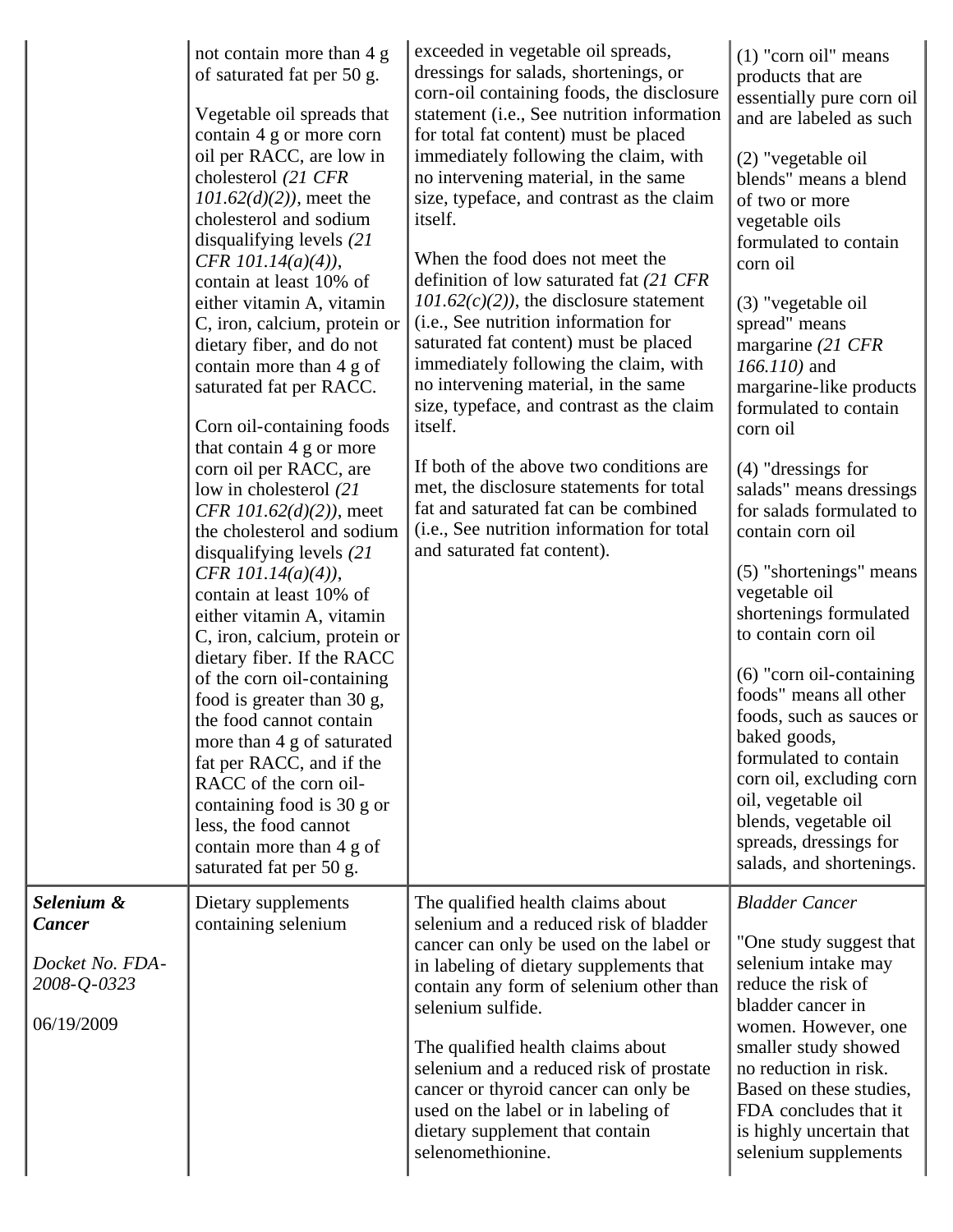|                                                                                                   |                                                                 | Paragraph $101.14(d)(2)(vii)$ requires that<br>the dietary supplement bearing claim<br>meet the nutrient content claim<br>definition for high (i.e., 20% or more of<br>the daily value (DV) per RACC). 20%<br>DV for selenium is 14 micrograms.                                                                                                                                                                                                                                                                  | reduce the risk of<br>bladder cancer in<br>women."<br><b>Prostate Cancer</b><br>"Two weak studies<br>suggest that selenium<br>intake may reduce the<br>risk of prostate cancer.<br>However, four stronger<br>studies and three weak<br>studies showed no<br>reduction in risk. Based<br>on these studies, FDA<br>concludes that it is<br>highly unlikely that<br>selenium supplements<br>reduce the risk of<br>prostate cancer." |
|---------------------------------------------------------------------------------------------------|-----------------------------------------------------------------|------------------------------------------------------------------------------------------------------------------------------------------------------------------------------------------------------------------------------------------------------------------------------------------------------------------------------------------------------------------------------------------------------------------------------------------------------------------------------------------------------------------|----------------------------------------------------------------------------------------------------------------------------------------------------------------------------------------------------------------------------------------------------------------------------------------------------------------------------------------------------------------------------------------------------------------------------------|
| <b>Antioxidant</b><br>Vitamins &<br><b>Cancer</b><br>Docket No. FDA-<br>2008-Q-0299<br>06/19/2009 | Dietary supplements<br>containing vitamin E<br>and/or vitamin C | The supplement does not recommend or<br>suggest in its labeling, or under ordinary<br>conditions of use, a daily intake of<br>vitamin C above 1000 mg per day or<br>above 670 mg of alpha-tocopherol per<br>day for vitamin E.<br>Paragraph $101.14(d)(2)(vii)$ requires that<br>the food bearing the claim meet the<br>nutrient content claim definintion for<br>high (i.e., 20% or more of the daily<br>value (DV) per RACC). 20% DV for<br>vitamin C is 12 mg; 20% DV for<br>vitamin E is 6 IU $_{\rm \pm}$ . | Vitamin C<br>Gastric (Stomach)<br>Cancer<br>"One weak study and<br>one study with<br>inconsistent results<br>suggest that vitamin C<br>supplements may<br>reduce the risk of<br>gastric cancer. Based<br>on these studies, FDA<br>concludes that it is<br>highly uncertain that<br>vitamin C supplements<br>reduce the risk of<br>gastric cancer."                                                                               |
|                                                                                                   |                                                                 |                                                                                                                                                                                                                                                                                                                                                                                                                                                                                                                  | Vitamin E<br><b>Bladder Cancer</b><br>"One small study<br>suggests that vitamin E<br>supplements may<br>reduce the risk of<br>bladder cancer.<br>However, two small<br>studies showed no<br>reduction of risk. Based<br>on these studies, FDA<br>concludes that it is<br>highly unlikely that                                                                                                                                    |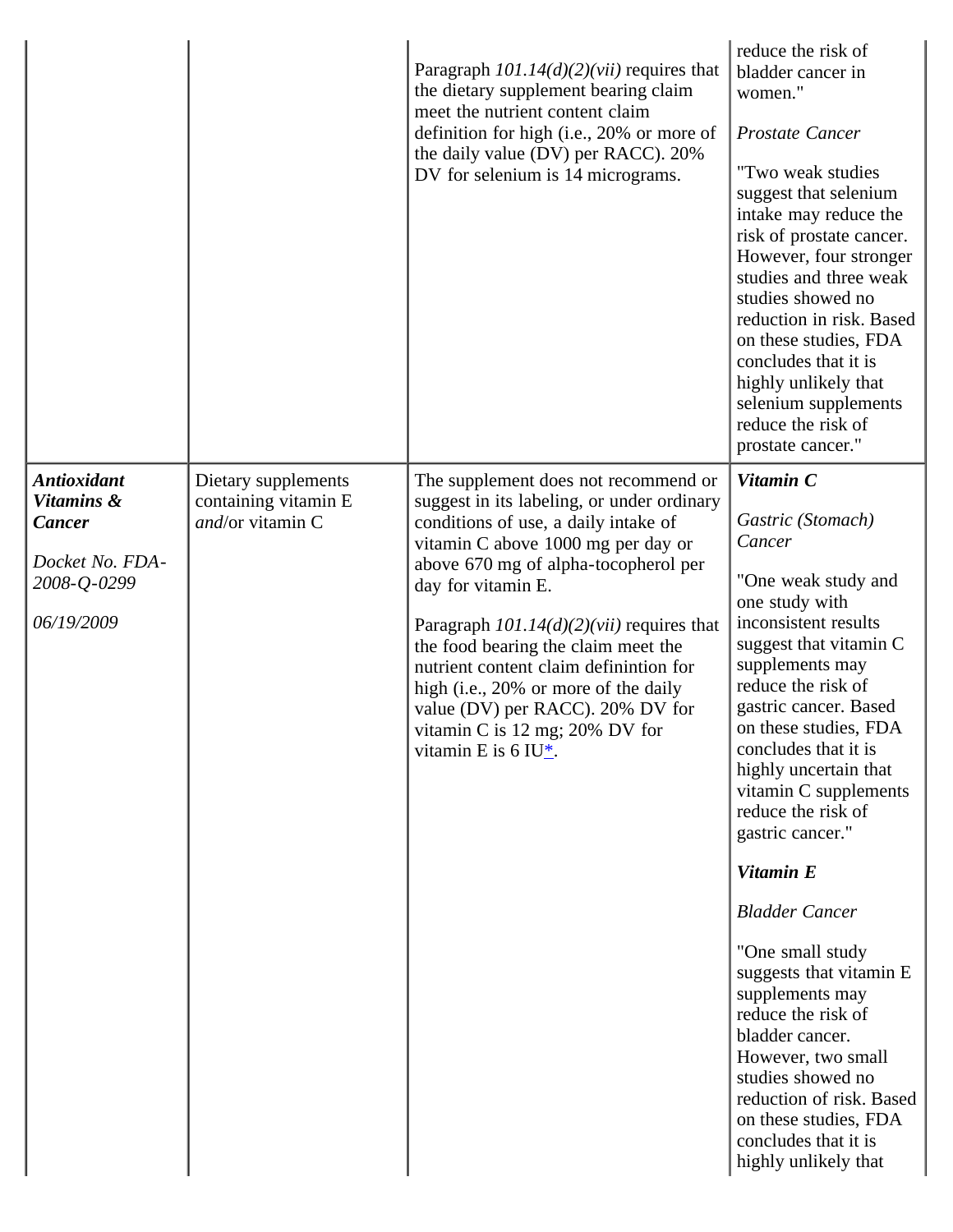|  | vitamin E supplements<br>reduce the risk of<br>bladder cancer."                                                                                                                                                                                                                                                                                                             |
|--|-----------------------------------------------------------------------------------------------------------------------------------------------------------------------------------------------------------------------------------------------------------------------------------------------------------------------------------------------------------------------------|
|  | Colorectal Cancer                                                                                                                                                                                                                                                                                                                                                           |
|  | "Two weak studies and<br>one study with<br>inconsistent results<br>suggest that vitamin E<br>supplements may<br>reduce the risk of<br>colorectal cancer.<br>However, another<br>limited study shower no<br>reduction of risk. Based<br>on these studies, FDA<br>concludes that it is<br>highly unlikely that<br>vitamin E supplements<br>the risk of colorectal<br>cancer." |
|  | Renal Cell Cancer                                                                                                                                                                                                                                                                                                                                                           |
|  | "One weak and limited<br>study suggests that<br>vitamin E supplements<br>may reduce the risk of<br>renal cell cancer. FDA<br>concludes that it is<br>highly uncertain that<br>vitamin E supplements<br>reduce the risk of renal<br>cell cancer."                                                                                                                            |

<span id="page-113-0"></span>**\* Based upon conversion factors identified in the 2000 IOM Report, this equates to about 1500 IU of natural vitamin E or about 2200 IU of synthetic (all racemic) vitamin E. The conversion factors are as follows: (mg of alphatocopherol in food, fortified food or multivitamin = 0.67 X IU of the RRR-α-tocopherol or = 0.45 X IU of the all rac-α-tocopherol) (IOM, 2000, Chapter 6).**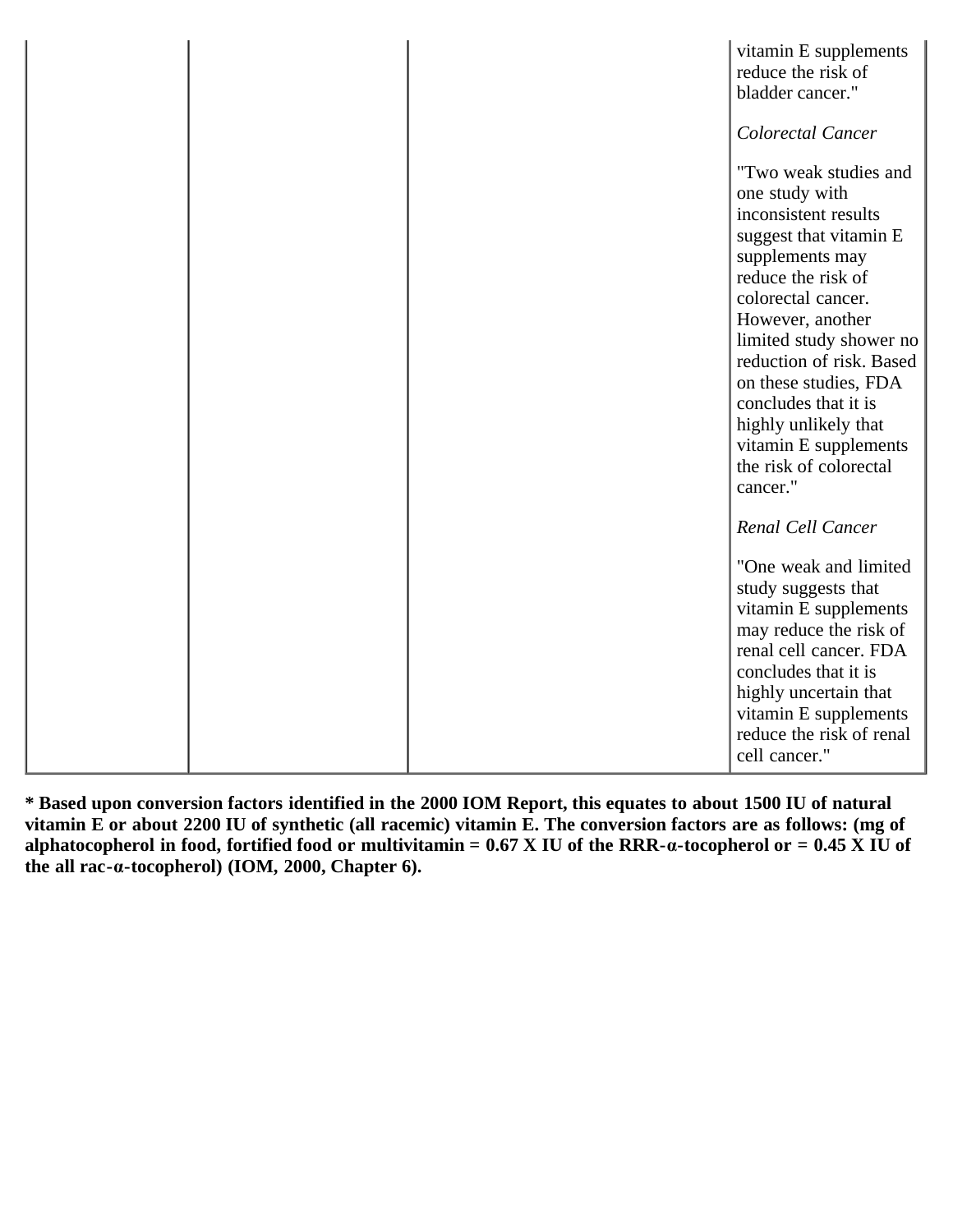## **13. Appendix E: Additional FDA Resources**

October 2009

#### **Guidance for Industry: A Food Labeling Guide**

#### **Contains Nonbinding Recommendations**

[Return to table of contents](#page-0-0)

#### *The following titles are available on FDA's web site.*

*A Labeling Guide for Restaurants and Other Retail Establishments Selling Away-From-Home Foods*

<http://www.fda.gov/Food/GuidanceComplianceRegulatoryInformation/GuidanceDocuments/FoodLabelingNutrition/ucm053455.htm>

*FDA Nutrition Labeling Manual: A Guide for Developing and Using Databases* Generic instructions for developing and preparing an acceptable database when valid estimates of nutrient content and variation are not available for the food (single or mixed products) to be labeled.

<http://www.fda.gov/Food/GuidanceComplianceRegulatoryInformation/GuidanceDocuments/FoodLabelingNutrition/ucm063113.htm>

*Small Business Nutrition Labeling Exemption* Sample exemption application form and related information.

<http://www.fda.gov/Food/GuidanceComplianceRegulatoryInformation/GuidanceDocuments/FoodLabelingNutrition/ucm053857.htm>

#### *The following titles contain more information about Federal food laws and regulations.*

#### *They can be obtained from the Government Printing Office.*

*Food and Drug Administration Modernization Act of 1997, Public Law 105-115* GPO (Stock #869-033-00116-9) Book. Amends the Federal Food, Drug, and Cosmetic Act and the Public Health Service Act to Improve the Regulation of Food, Drugs, Devices, and Biological Products.

[http://www.fda.gov/RegulatoryInformation/Legislation/FederalFoodDrugandCosmeticActFDCAct/SignificantAmendmentstothe](http://www.fda.gov/RegulatoryInformation/Legislation/FederalFoodDrugandCosmeticActFDCAct/SignificantAmendmentstothe FDCAct/FDAMA/FullTextofFDAMAlaw/default.htm) [FDCAct/FDAMA/FullTextofFDAMAlaw/default.htm](http://www.fda.gov/RegulatoryInformation/Legislation/FederalFoodDrugandCosmeticActFDCAct/SignificantAmendmentstothe FDCAct/FDAMA/FullTextofFDAMAlaw/default.htm)

*Compilation of Laws Enforced by the United States Food and Drug Administration and Related Statutes, V. 1 (1996)* GPO (Stock #017-012-00378-8) Printed in 1996, this looseleaf (with binder) is a compilation of the Federal Food, Drug, and Cosmetic Act; Public Health Service Act; Fair Packaging and Labeling Act; Miscellaneous Provisions Relating to Orphan Drugs; Administrative Procedures Act; Federal Committee Act; and Lead-Based Paint Poisoning Prevention Act.

<http://www.fda.gov/RegulatoryInformation/Legislation/FederalFoodDrugandCosmeticActFDCAct/default.htm> and

*Title 21, Code of Federal Regulations* GPO (order by title and part) Contains regulations which FDA enforces. Those applicable to the food industry are:

> Part 1 to 99: General regulations for the enforcement of the Federal Food, Drug, and Cosmetic Act and the Fair Packaging and Labeling Act. Color Additives.

Part 100 to 169: Food labeling, food standards, good manufacturing practices for foods, low-acid canned foods, and acidified foods.

Part 170 to 199: Food additives.

Part 800 to 1299: Regulations under Federal Import Milk Act, the Federal Tea Importation Act, the Federal Caustic Poison Act, and regulations for control of communicable diseases and interstate conveyance sanitation.

<http://www.accessdata.fda.gov/scripts/cdrh/cfdocs/cfcfr/cfrsearch.cfm>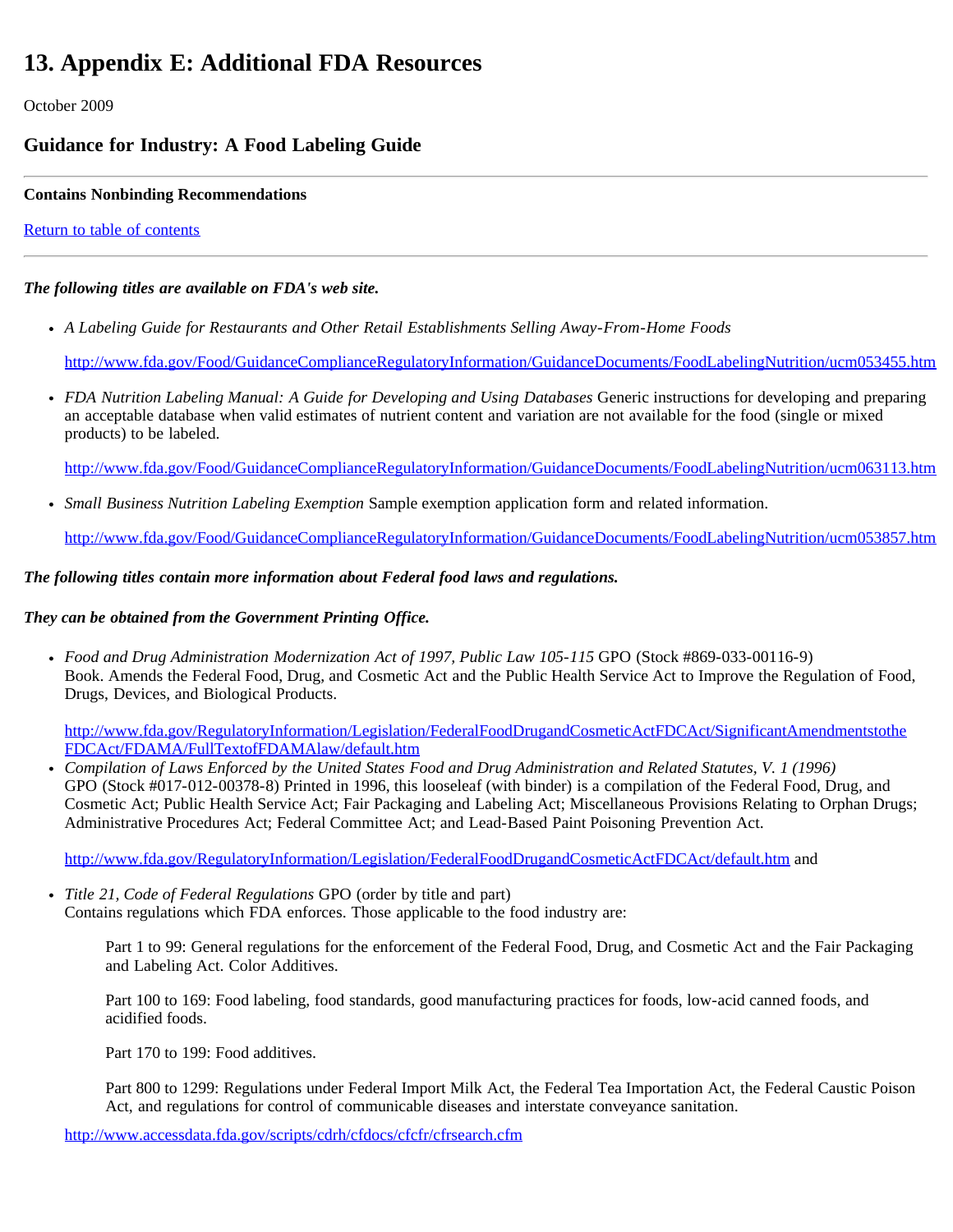#### *For price and ordering information*

Superintendent of Documents Government Printing Office Washington, DC. 20402 Telephone: (202) 512-1800 *(Check the telephone book for GPO branches in your city)*

• FDA District Offices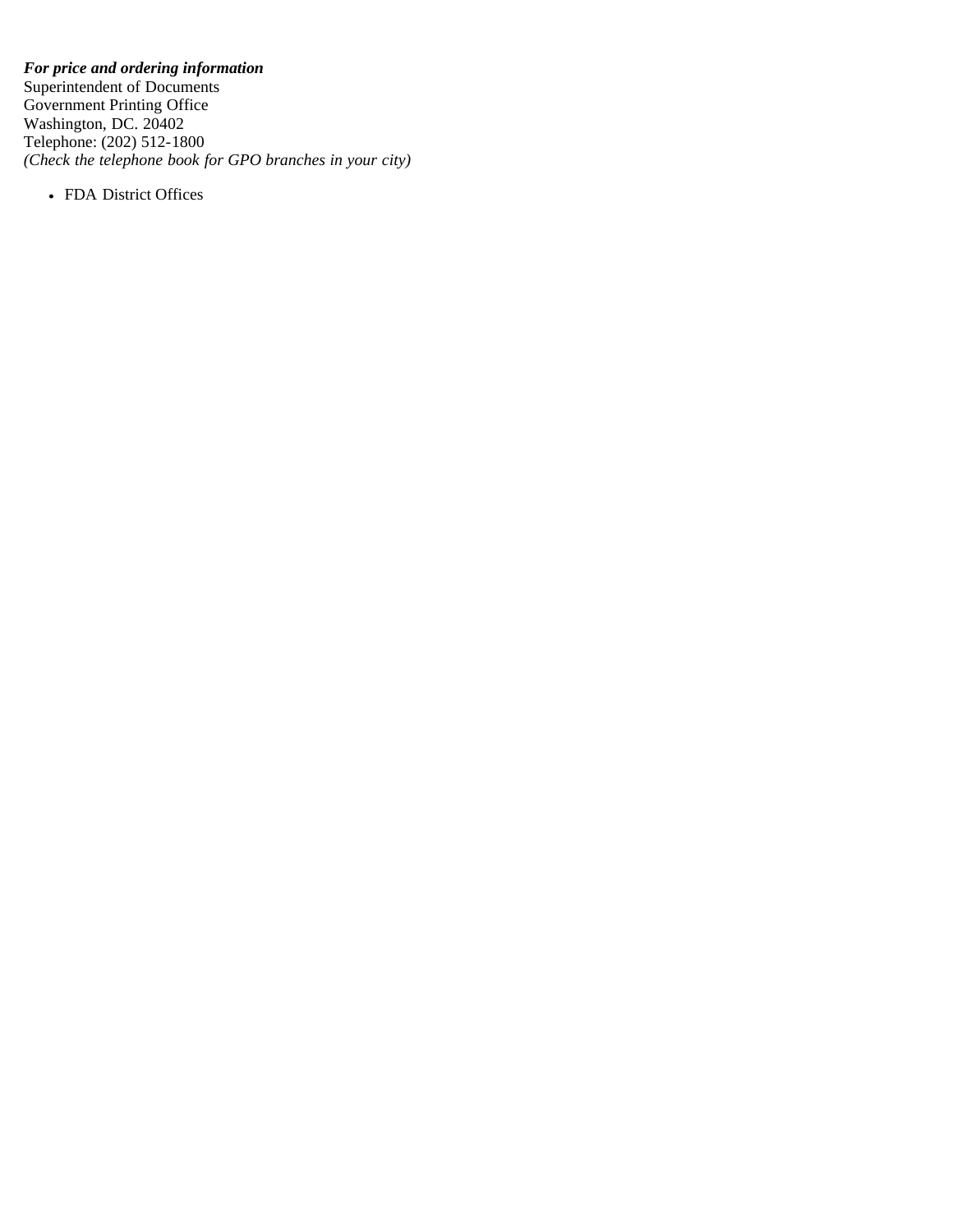## **14. Appendix F: Calculate the Percent Daily Value for the Appropriate Nutrients**

October 2009

### **Guidance for Industry: A Food Labeling Guide**

#### **Contains Nonbinding Recommendations**

#### [Return to table of contents](#page-0-0)

There are two sets of reference values for reporting nutrients in nutrition labeling: 1) Daily Reference Values (DRVs) and 2) Reference Daily Intakes (RDIs). These values assist consumers in interpreting information about the amount of a nutrient that is present in a food and in comparing nutritional values of food products. DRVs are established for adults and children four or more years of age, as are RDIs, with the exception of protein. DRVs are provided for total fat, saturated fat, cholesterol, total carbohydrate, dietary fiber, sodium, potassium, and protein. RDIs are provided for vitamins and minerals and for protein for children less than four years of age and for pregnant and lactating women. In order to limit consumer confusion, however, the label includes a single term (i.e., Daily Value (DV)), to designate both the DRVs and RDIs. Specifically, the label includes the % DV, except that the % DV for protein is not required unless a protein claim is made for the product or if the product is to be used by infants or children under four years of age. The following table lists the DVs based on a caloric intake of 2,000 calories, for adults and children four or more years of age.

| <b>Food Component</b>     | DV                             |
|---------------------------|--------------------------------|
| <b>Total Fat</b>          | $65$ grams $(g)$               |
| Saturated Fat             | 20 g                           |
| Cholesterol               | 300 milligrams (mg)            |
| Sodium                    | 2,400 mg                       |
| Potassium                 | 3,500 mg                       |
| <b>Total Carbohydrate</b> | 300 g                          |
| Dietary Fiber             | 25g                            |
| Protein                   | 50 <sub>g</sub>                |
| Vitamin A                 | 5,000 International Units (IU) |
| Vitamin C                 | $60$ mg                        |
| Calcium                   | $1,000$ mg                     |
| Iron                      | $18 \text{ mg}$                |
| Vitamin D                 | 400 IU                         |
| Vitamin E                 | 30 IU                          |
| Vitamin K                 | 80 micrograms µg               |
|                           |                                |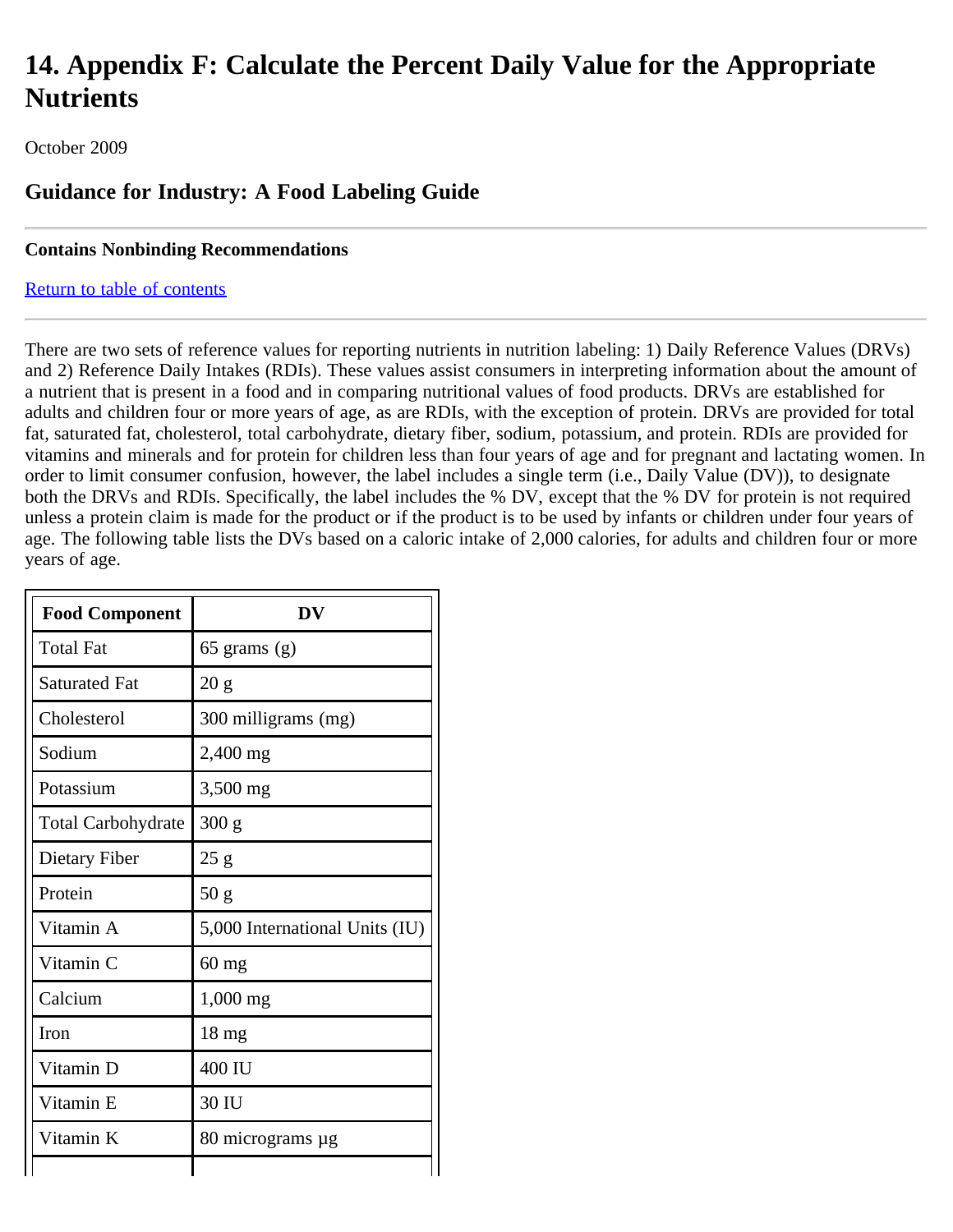| Thiamin          | $1.5 \text{ mg}$   |
|------------------|--------------------|
| Riboflavin       | 1.7 <sub>mg</sub>  |
| Niacin           | $20$ mg            |
| Vitamin B6       | $2 \text{ mg}$     |
| Folate           | 400 μg             |
| Vitamin B12      | 6 µg               |
| <b>Biotin</b>    | $300 \mu g$        |
| Pantothenic acid | $10 \ \mathrm{mg}$ |
| Phosphorus       | 1,000 mg           |
| Iodine           | $150 \mu g$        |
| Magnesium        | 400 mg             |
| Zinc             | $15 \text{ mg}$    |
| Selenium         | $70 \mu g$         |
| Copper           | $2 \text{ mg}$     |
| Manganese        | $2 \text{ mg}$     |
| Chromium         | $120 \mu g$        |
| Molybdenum       | 75 µg              |
| Chloride         | 3,400 mg           |

In order to calculate the % DV, determine the ratio between the amount of the nutrient in a serving of food and the DV for the nutrient. That is, divide either the actual (unrounded) quantitative amount or the declared (rounded) amount (see next section) by the appropriate DV. When deciding whether to use the unrounded or rounded value, consider the amount that will provide the greatest consistency on the food label and prevent unnecessary consumer confusion. The nutrients in the table above are listed in the order in which they are required to appear on a label in accordance with *21 CFR 101.9(c)*. This list includes only those nutrients for which a DRV has been established in *21 CFR 101.9(c)(9)* or a RDI in *21 CFR 101.9(c)(8)(iv)*.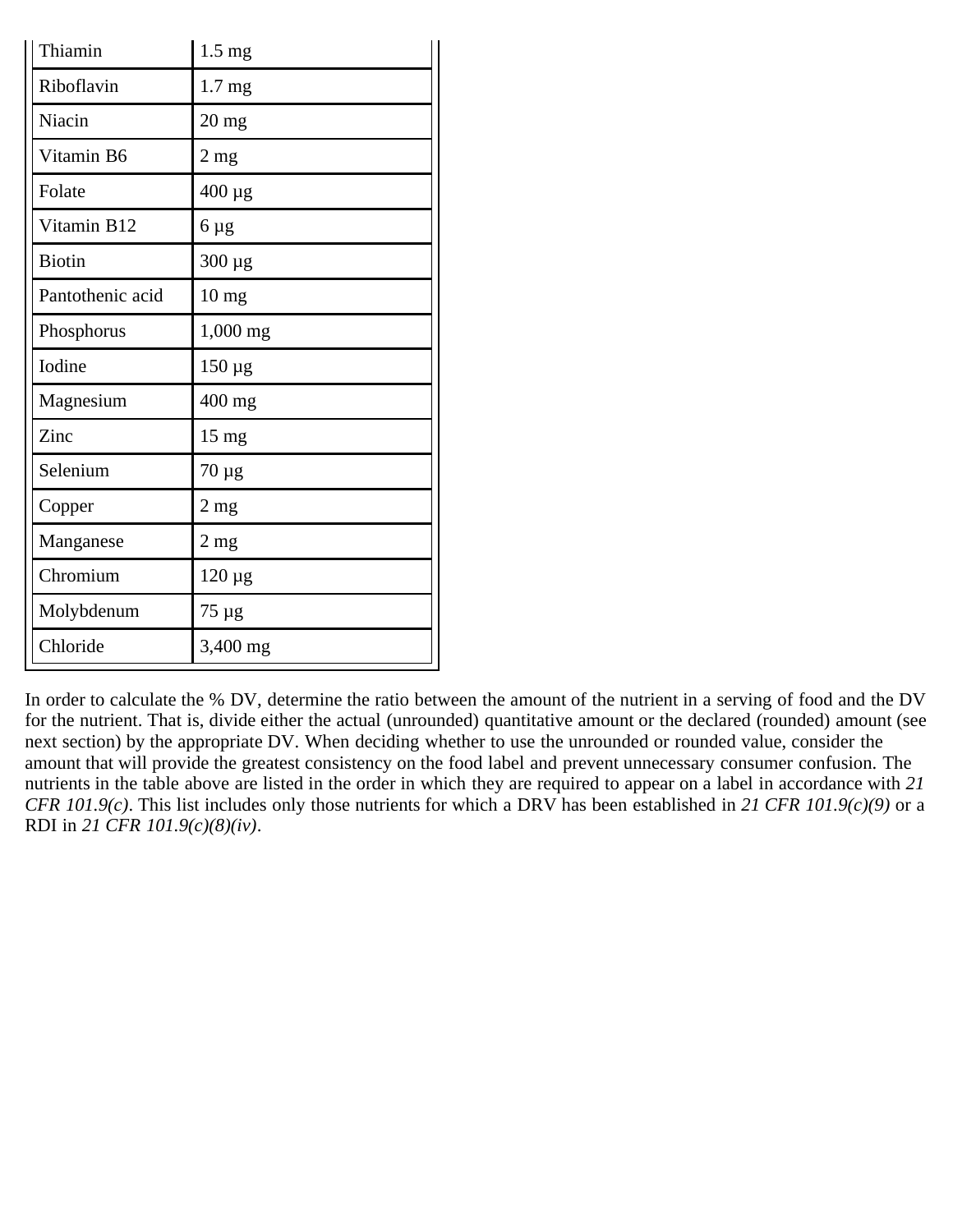# **15. Appendix G: Daily Values for Infants, Children Less Than 4 Years of Age, and Pregnant and Lactating Women**

October 2009

### **Guidance for Industry: A Food Labeling Guide**

#### **Contains Nonbinding Recommendations**

#### [Return to table of contents](#page-0-0)

These values have not been codified, but have been published in the Federal Register to provide guidance to manufacturers for the nutrients listed (58 FR 2206 at 2213; January 6, 1993). The abbreviation "IU" is used for International Units, "mg" for milligrams, and "mcg" for micrograms. The abbreviation "µg" may also be used for micrograms. Also, the agency has modified the units of measure for four nutrients. Calcium and phosphorus values are expressed in mg and biotin and folate values in mcg *(60 FR 67164 to 67174)*.

| Vitamin or Mineral   Infants   Less than 4 Years |                 |                | <b>Pregnant and Lactating Women</b> | <b>Units of Measure</b> |
|--------------------------------------------------|-----------------|----------------|-------------------------------------|-------------------------|
| Vitamin A                                        | 1,500           | 2,500          | 8,000                               | IU                      |
| Vitamin C                                        | 35              | 40             | 60                                  | mg                      |
| Calcium                                          | 600             | 800            | 1,300                               | mg                      |
| Iron                                             | 15              | 10             | 18                                  | mg                      |
| Vitamin D                                        | 400             | 400            | 400                                 | IU                      |
| Vitamin E                                        | $5\overline{)}$ | 10             | 30                                  | IU                      |
| Thiamin                                          | 0.5             | 0.7            | 1.7                                 | mg                      |
| Riboflavin                                       | 0.6             | 0.8            | 2.0                                 | mg                      |
| Niacin                                           | 8               | 9              | 20                                  | mg                      |
| Vitamin B6                                       | 0.4             | 0.7            | 2.5                                 | mg                      |
| Folate                                           | 100             | 200            | 800                                 | mcg                     |
| Vitamin B12                                      | $\overline{2}$  | $\overline{3}$ | 8                                   | mcg                     |
| <b>Biotin</b>                                    | 50              | 150            | 300                                 | mcg                     |
| Pantothenic acid                                 | $\overline{3}$  | 5              | 10                                  | mg                      |
| Phosphorus                                       | 500             | 800            | 1,300                               | mg                      |
| Iodine                                           | 45              | 70             | 150                                 | mcg                     |
| Magnesium                                        | 70              | 200            | 450                                 | mg                      |
| Zinc                                             | $\overline{5}$  | 8              | 15                                  | mg                      |
| Copper                                           | 0.6             | 1.0            | 2.0                                 | mg                      |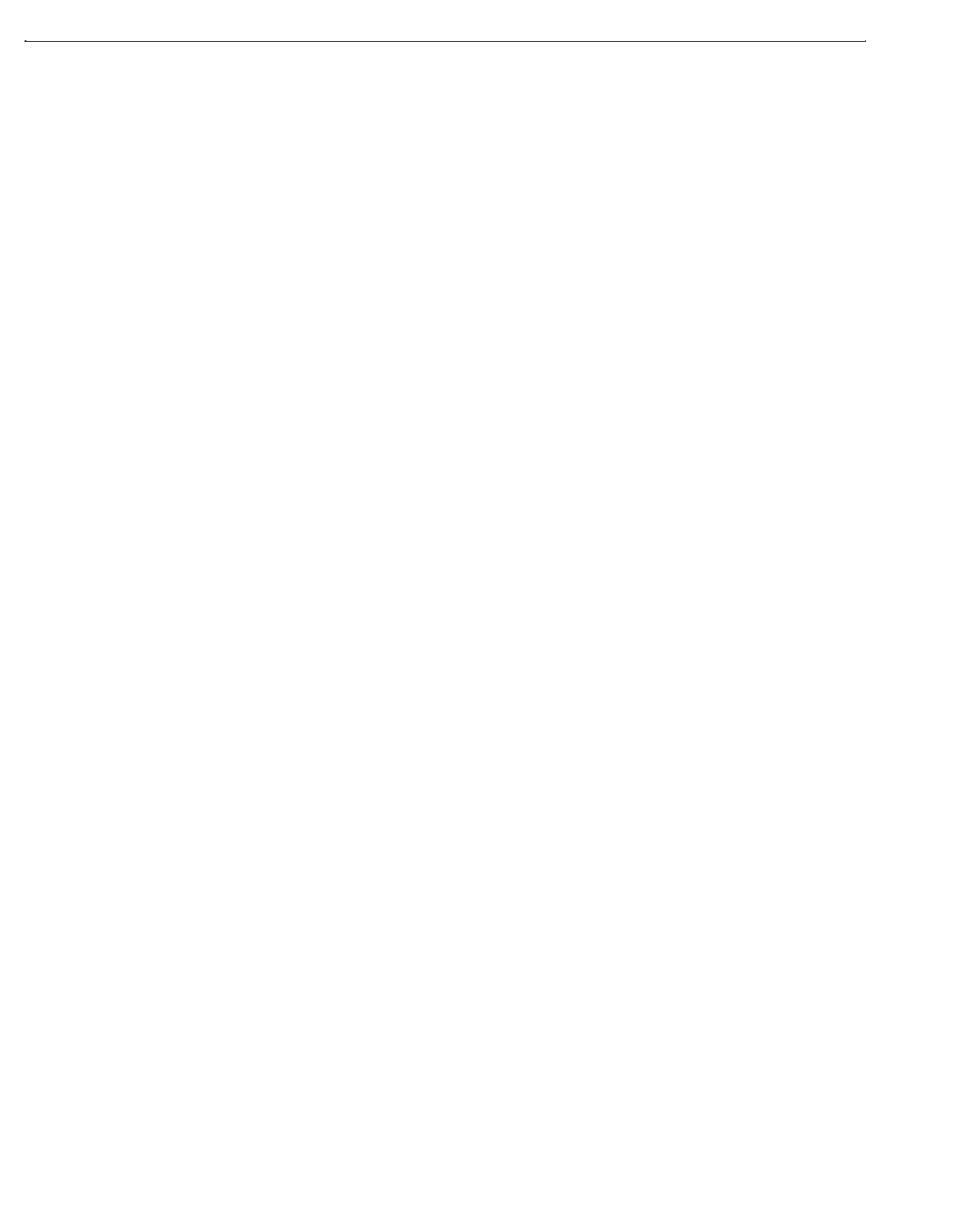# **16. Appendix H: Rounding the Values According to FDA Rounding Rules**

October 2009

## **Guidance for Industry: A Food Labeling Guide**

#### **Contains Nonbinding Recommendations**

#### [Return to table of contents](#page-0-0)

The following table provides rounding rules for declaring nutrients on the nutrition label or in labeling:

| <b>Nutrient</b>                                                                                                                   | <b>Increment Rounding</b>                                                                                                                                                                  | Insignificant<br><b>Amount</b> |
|-----------------------------------------------------------------------------------------------------------------------------------|--------------------------------------------------------------------------------------------------------------------------------------------------------------------------------------------|--------------------------------|
| Calories $(1)$<br>Calories from Fat $(1)(ii)$<br>Calories from Saturated Fat (1)(iii)                                             | $<$ 5 cal - express as 0<br>$\leq$ 50 cal - express to nearest 5 cal increment<br>> 50 cal - express to nearest 10 cal increment                                                           | $<$ 5 cal                      |
| Total Fat $(2)$<br>Saturated Fat $(2)(i)$<br>Trans Fat $(2)(ii)$<br>Polyunsaturated Fat (2)(iii)<br>Monounsaturated Fat $(2)(iv)$ | $\langle .5 \rangle$ g - express as 0<br>$<$ 5 g - express to nearest .5g increment<br>$\geq$ 5 g - express to nearest 1 g increment                                                       | < .5 g                         |
| Cholesterol $(3)$                                                                                                                 | $<$ 2 mg - express as 0<br>2 - 5 mg - express as "less than 5 mg"<br>$> 5$ mg - express to nearest 5 mg increment                                                                          | $< 2$ mg                       |
| Sodium $(4)$<br>Potassium $(5)$                                                                                                   | $<$ 5 mg - express as 0<br>5 - 140 mg - express to nearest 5 mg increment<br>$> 140$ mg - express to nearest 10 mg increment                                                               | $< 5$ mg                       |
| Total Carbohydrate (6)<br>Dietary Fiber $(6)(i)$<br>Sugars $(6)(ii)$                                                              | $\langle .5 \rangle$ g - express as 0<br>$<$ 1 g - express as "Contains less than 1 g" or<br>"less than $1 g$ "<br>$\geq$ 1 g - express to nearest 1 g increment                           | $< 1$ g                        |
| Soluble and Insoluble<br>Fiber; Sugars $(6)(i)(A) \& (B) \& (6)(ii)$<br>Sugar Alcohol $(6)(iii)$<br>Other Carbohydrate $(6)(iv)$  | $\langle .5 \rangle$ g - express as 0<br>$<$ 1 g - express as "Contains less than 1 g" or<br>"less than 1 g"<br>$\geq$ 1 g - express to nearest 1 g increment                              | < .5 g                         |
| Protein $(7)$                                                                                                                     | $\langle .5 \rangle$ g - express as 0<br>$<$ 1 g - express as "Contains less than 1 g" or<br>"less than 1 g" or to 1 g if .5 g to $<$ 1 g<br>$\geq$ 1 g - express to nearest 1 g increment | < 1 g                          |
| When declaring nutrients other than vitamins and<br>minerals that have RDIs as a % DV $(8)(iii)$                                  | express to nearest 1% DV increment                                                                                                                                                         | $< 1\%$ DV                     |
| Vitamins & Minerals<br>(express as % DV)                                                                                          | $<$ 2% of RDI may be expressed as:<br>$(1)$ 2% DV if actual amount is 1% or more<br>(2)0<br>(3) an asterisk that refers to statement                                                       | $< 2\%$ RDI                    |